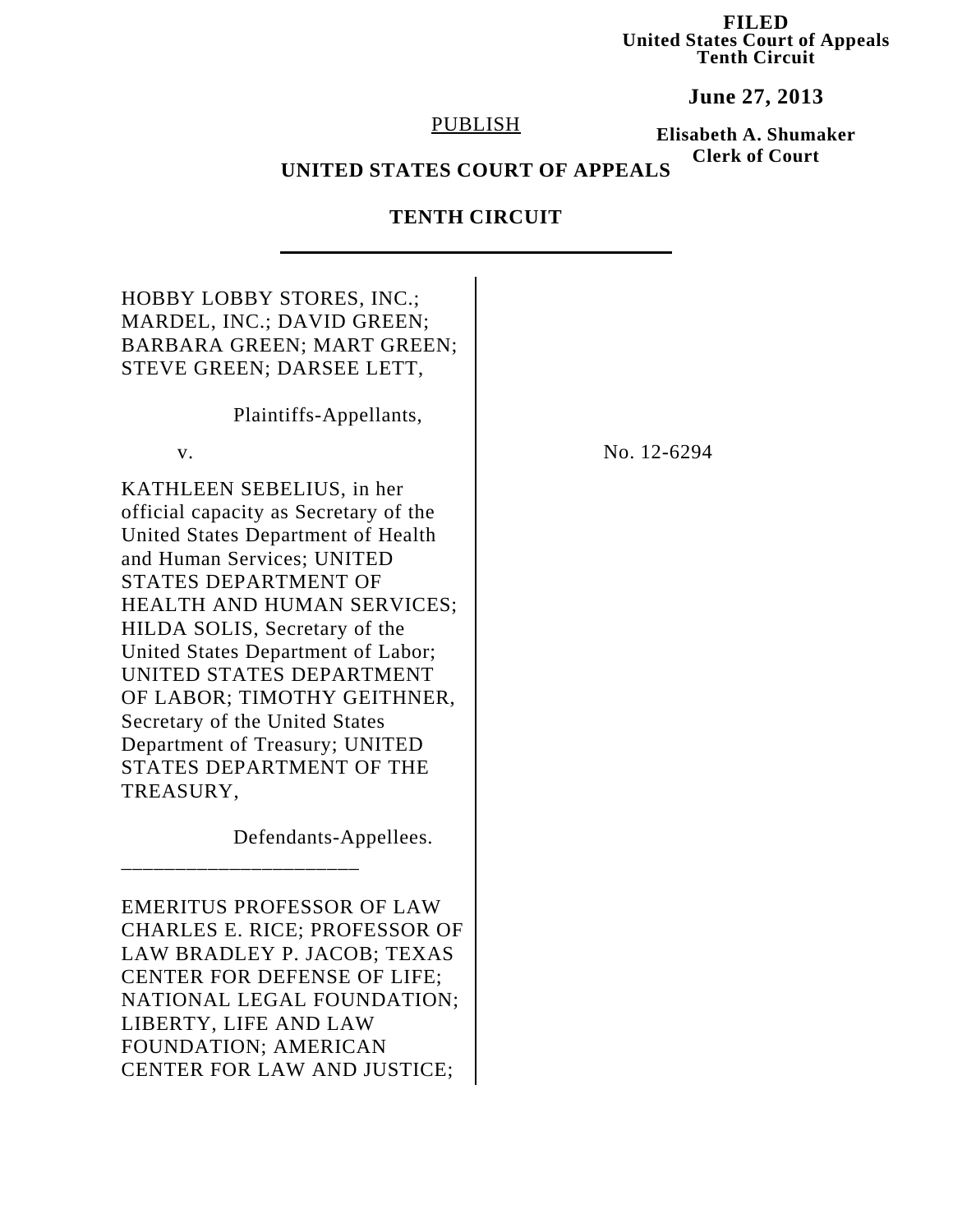BREAST CANCER PREVENTION INSTITUTE; BIOETHICS DEFENSE FUND; LIFE LEGAL DEFENSE FOUNDATION; THE RIGHT REVEREND W. THOMAS FRERKING, OSB; MISSOURI ROUNDTABLE FOR LIFE; ARCHDIOCESE OF OKLAHOMA CITY; EAGLE FORUM; SANFORD C. COATS; SENATOR DANIEL COATS; SENATOR THAD COCHRAN; SENATOR MIKE CRAPO; SENATOR CHARLES GRASSLEY; SENATOR ORRIN G. HATCH, Senator; SENATOR JAMES M. INHOFE; SENATOR MITCH MCCONNELL; SENATOR PAT ROBERTS; SENATOR RICHARD SHELBY; CONGRESSMAN LAMAR SMITH; ASSOCIATION OF GOSPEL RESCUE MISSIONS; PRISON FELLOWSHIP MINISTRIES; ASSOCIATION OF CHRISTIAN SCHOOLS INTERNATIONAL; NATIONAL ASSOCIATION OF EVANGELICALS; ETHICS & RELIGIOUS LIBERTY COMMISSION OF THE SOUTHERN BAPTIST CONVENTION; INSTITUTIONAL RELIGIOUS FREEDOM ALLIANCE; CHRISTIAN LEGAL SOCIETY; ASSOCIATION OF AMERICAN PHYSICIANS & SURGEONS; AMERICAN ASSOCIATION OF PRO-LIFE OBSTETRICIANS AND GYNECOLOGISTS; CHRISTIAN MEDICAL ASSOCIATION; CATHOLIC MEDICAL ASSOCIATION; NATIONAL CATHOLIC BIOETHICS CENTER;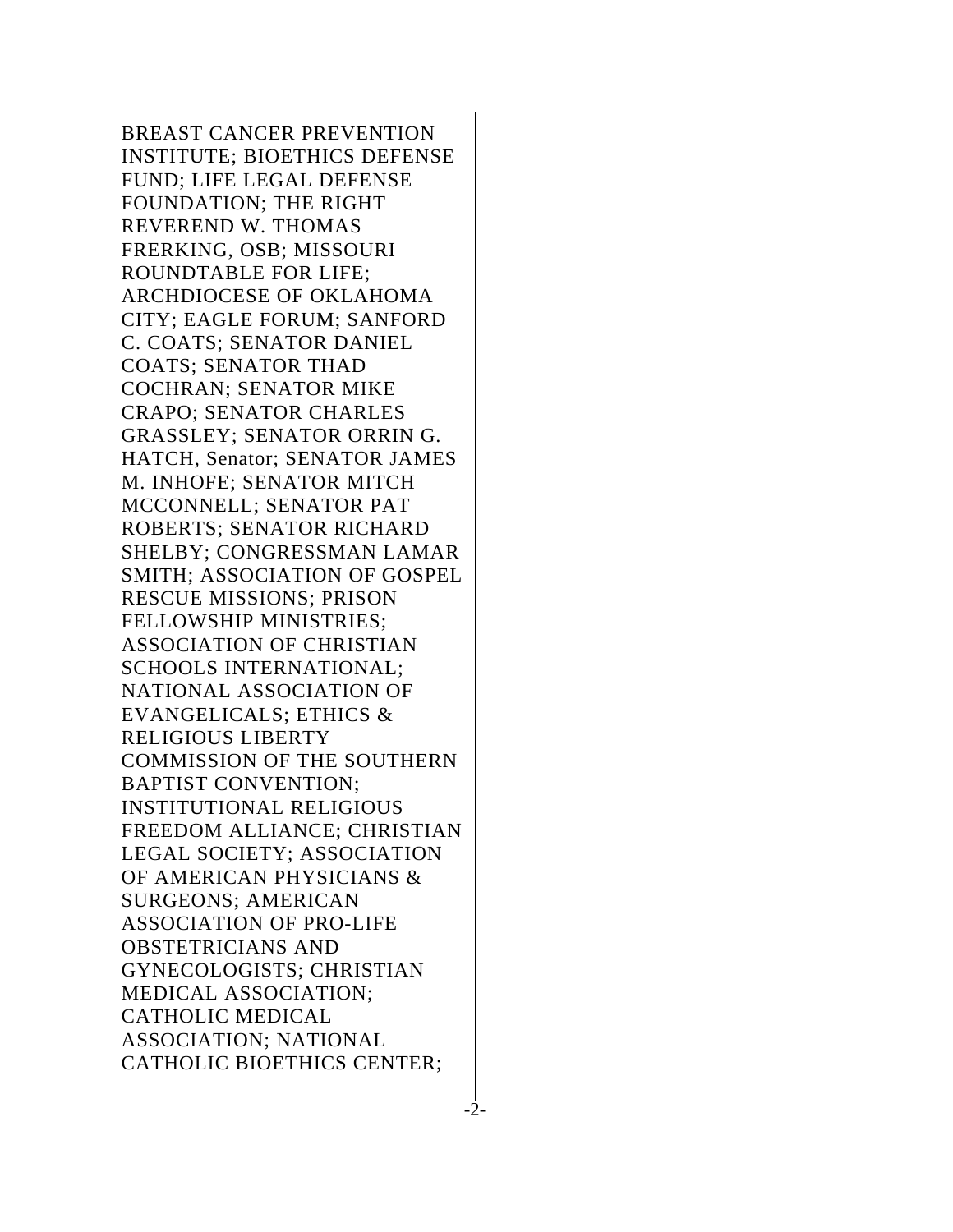PHYSICIANS FOR LIFE; NATIONAL ASSOCIATION OF PRO LIFE NURSES; UNITED STATES JUSTICE FOUNDATION; CONGRESSMAN FRANK WOLF; STATE OF OKLAHOMA; WYWATCH FAMILY ACTION, INC.; THE C12 GROUP; PHYSICIANS FOR REPRODUCTIVE HEALTH; THE AMERICAN COLLEGE OF OBSTETRICIANS AND GYNECOLOGISTS; THE AMERICAN SOCIETY FOR EMERGENCY CONTRACEPTION; ASSOCIATION OF REPRODUCTIVE HEALTH PROFESSIONALS; AMERICAN SOCIETY FOR REPRODUCTIVE MEDICINE; SOCIETY FOR ADOLESCENT HEALTH AND MEDICINE; AMERICAN MEDICAL WOMEN'S ASSOCIATION; NATIONAL ASSOCIATION OF NURSE PRACTITIONERS IN WOMEN'S HEALTH; JAMES TRUSSELL; SUSAN F. WOOD; DON DOWNING; KATHLEEN BESINQUE; AMERICANS UNITED FOR SEPARATION OF CHURCH AND STATE; UNION FOR REFORM JUDAISM; CENTRAL CONFERENCE OF AMERICAN RABBIS; WOMEN OF REFORM JUDAISM; HINDU AMERICAN FOUNDATION; NATIONAL WOMEN'S LAW CENTER; AMERICAN ASSOCIATION OF UNIVERSITY WOMEN; AMERICAN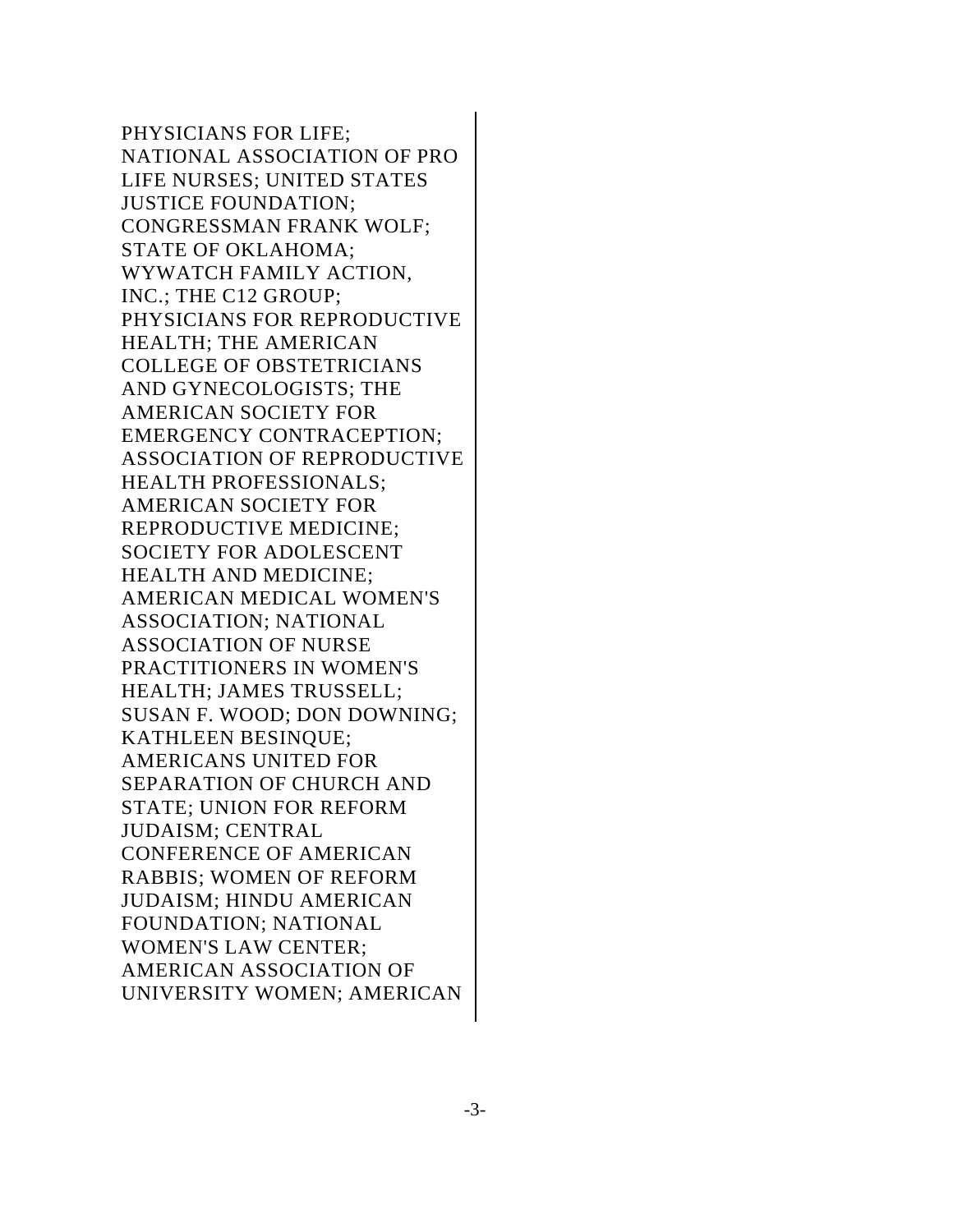FEDERATION OF STATE, COUNTY AND MUNICIPAL EMPLOYEES (AFSCME); BLACK WOMEN'S HEALTH IMPERATIVE; BOULDER NOW; COLORADO ORGANIZATION FOR LATINA OPPORTUNITY AND REPRODUCTIVE RIGHTS (COLOR); GENDER IMPACTS POLICY, a project of the Center of Southwest Culture; IBIS REPRODUCTIVE HEALTH; LAW STUDENTS FOR REPRODUCTIVE JUSTICE; MERGERWATCH; NARAL PRO-CHOICE AMERICA; NARAL PRO-CHOICE COLORADO; NARAL PRO-CHOICE WYOMING; NATIONAL ORGANIZATION FOR WOMEN FOUNDATION; NATIONAL ORGANIZATION FOR WOMEN-SANTA FE CHAPTER (SANTA FE NOW); NATIONAL PARTNERSHIP FOR WOMEN AND FAMILIES; NEW MEXICO-NATIONAL ORGANIZATION FOR WOMEN (NMNOW); PLANNED PARENTHOOD OF ARKANSAS & EASTERN OKLAHOMA, INC., d/b/a Planned Parenthood of Heartland-Oklahoma; PLANNED PARENTHOOD ASSOCIATION OF UTAH; PLANNED PARENTHOOD OF KANSAS & MID-MISSOURI; PLANNED PARENTHOOD OF THE ROCKY MOUNTAINS, INC.; POPULATION CONNECTION;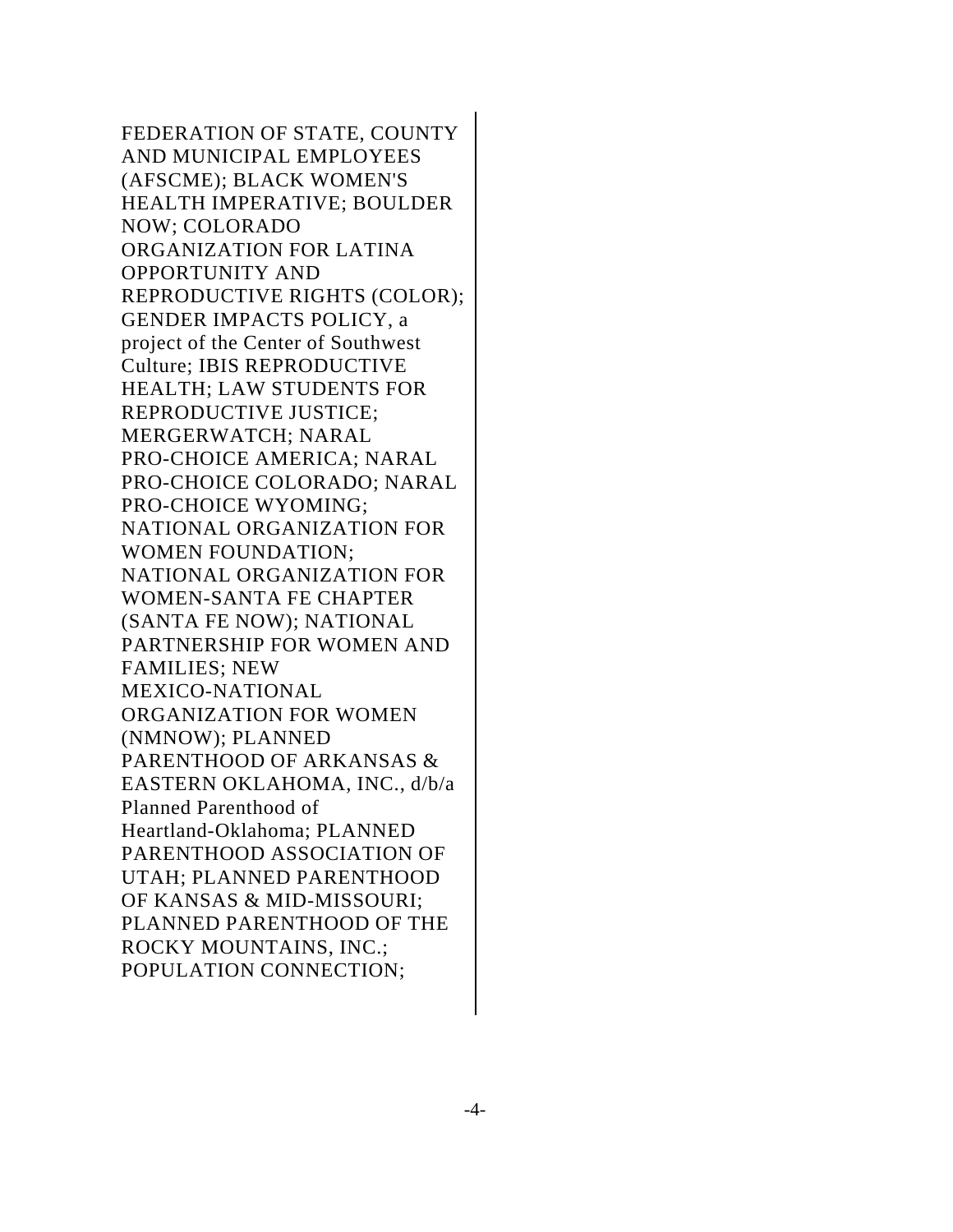RAISING WOMEN'S VOICES FOR THE HEALTH CARE WE NEED; SERVICE EMPLOYEES INTERNATIONAL UNION; SOUTHWEST WOMEN'S LAW CENTER; UTAH HEALTH POLICY PROJECT; CENTER FOR REPRODUCTIVE RIGHTS; AMERICAN PUBLIC HEALTH ASSOCIATION; GUTTMACHER INSTITUTE; NATIONAL FAMILY PLANNING & REPRODUCTIVE HEALTH ASSOCIATION; NATIONAL LATINA INSTITUTE FOR REPRODUCTIVE HEALTH; NATIONAL WOMEN'S HEALTH NETWORK; R. ALTA CHARO, Professor; REPRODUCTIVE HEALTH TECHNOLOGIES PROJECT; AMERICAN CIVIL LIBERTIES UNION; AMERICAN CIVIL LIBERTIES UNION OF OKLAHOMA; ANTI-DEFAMATION LEAGUE; CATHOLICS FOR CHOICE; HADASSAH, THE WOMEN'S ZIONIST ORGANIZATION OF AMERICA, INC.; INTERFAITH ALLIANCE FOUNDATION; NATIONAL COALITION OF AMERICAN NUNS; NATIONAL COUNCIL OF JEWISH WOMEN; RELIGIOUS COALITION FOR REPRODUCTIVE CHOICE; UNITARIAN UNIVERSALIST ASSOCIATION; UNITARIAN UNIVERSALIST WOMEN'S FEDERATION; NATIONAL HEALTH LAW PROGRAM; MEXICAN AMERICAN LEGAL DEFENSE AND EDUCATIONAL FUND, INC.; ASIAN PACIFIC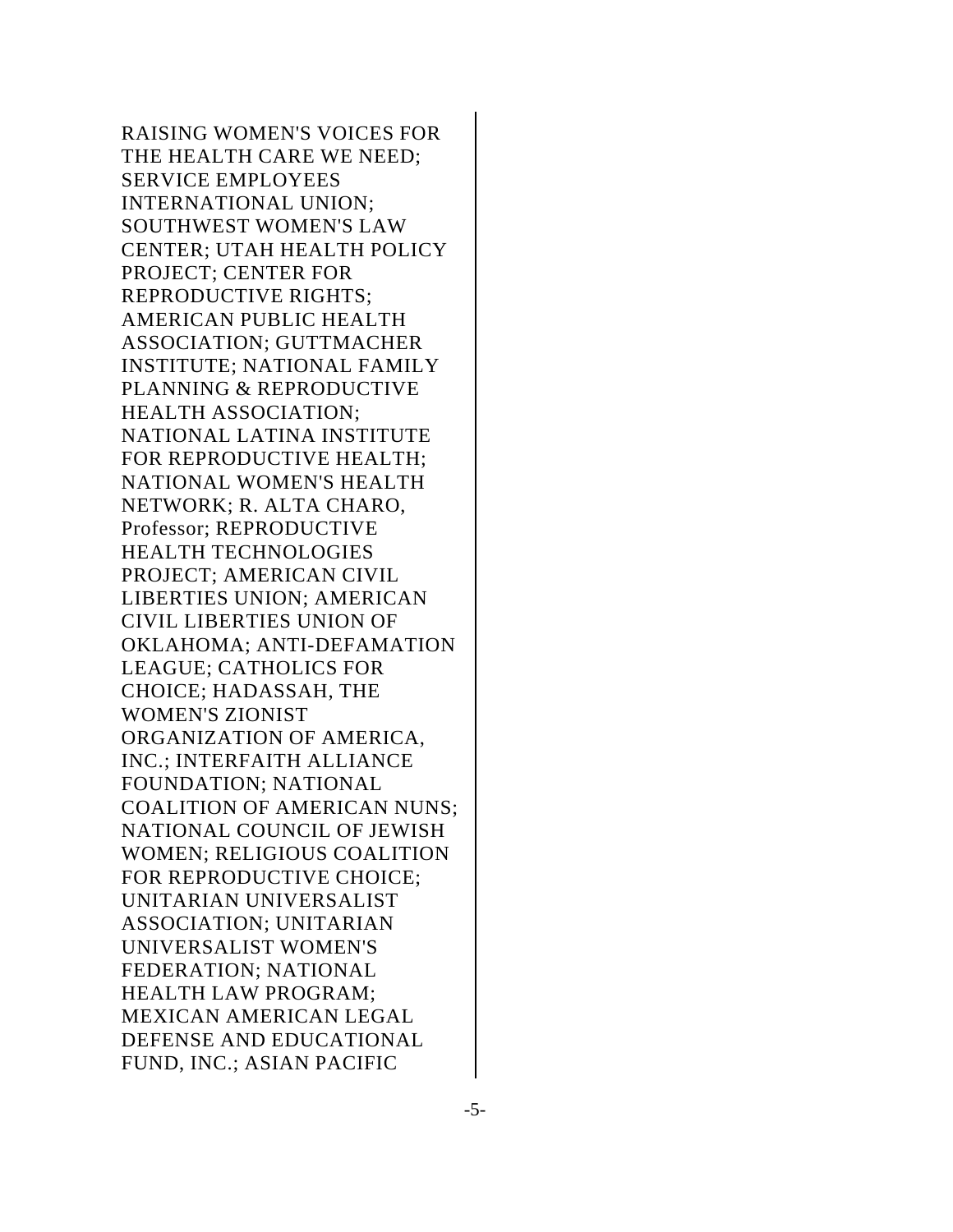AMERICAN LEGAL CENTER; FORWARD TOGETHER; NATIONAL HISPANIC MEDICAL ASSOCIATION; IPAS; SEXUALITY INFORMATION AND EDUCATIONAL COUNCIL OF THE U.S.; CAMPAIGN TO END AIDS; HIV LAW PROJECT; NATIONAL WOMEN AND AIDS COLLECTIVE; HOUSING WORKS,

Amici Curiae.

## **APPEAL FROM THE UNITED STATES DISTRICT COURT FOR THE WESTERN DISTRICT OF OKLAHOMA (D.C. NO. 5:12-CV-01000-HE)**

S. Kyle Duncan (Luke W. Goodrich, Mark L. Rienzi, Eric S. Baxter, Lori H. Windham, and Adèle Auxier Keim with him on the brief) The Becket Fund for Religious Liberty, Washington, D.C., for Appellants.

Alisa B. Klein, Appellate Staff Attorney (Stuart F. Delery, Principal Deputy Assistant Attorney General, Sanford C. Coats, United States Attorney, Beth S. Brinkmann, Deputy Assistant Attorney General, and Mark B. Stern, Appellate Staff Attorney, with her on the brief) Civil Division, United States Department of Justice, Washington, D.C., for Appellees.

Before **BRISCOE**, Chief Judge, **KELLY, LUCERO, HARTZ, TYMKOVICH, GORSUCH, MATHESON**, and **BACHARACH**, Circuit Judges.\*

<sup>\*</sup> The Honorable Jerome A. Holmes is recused in this matter.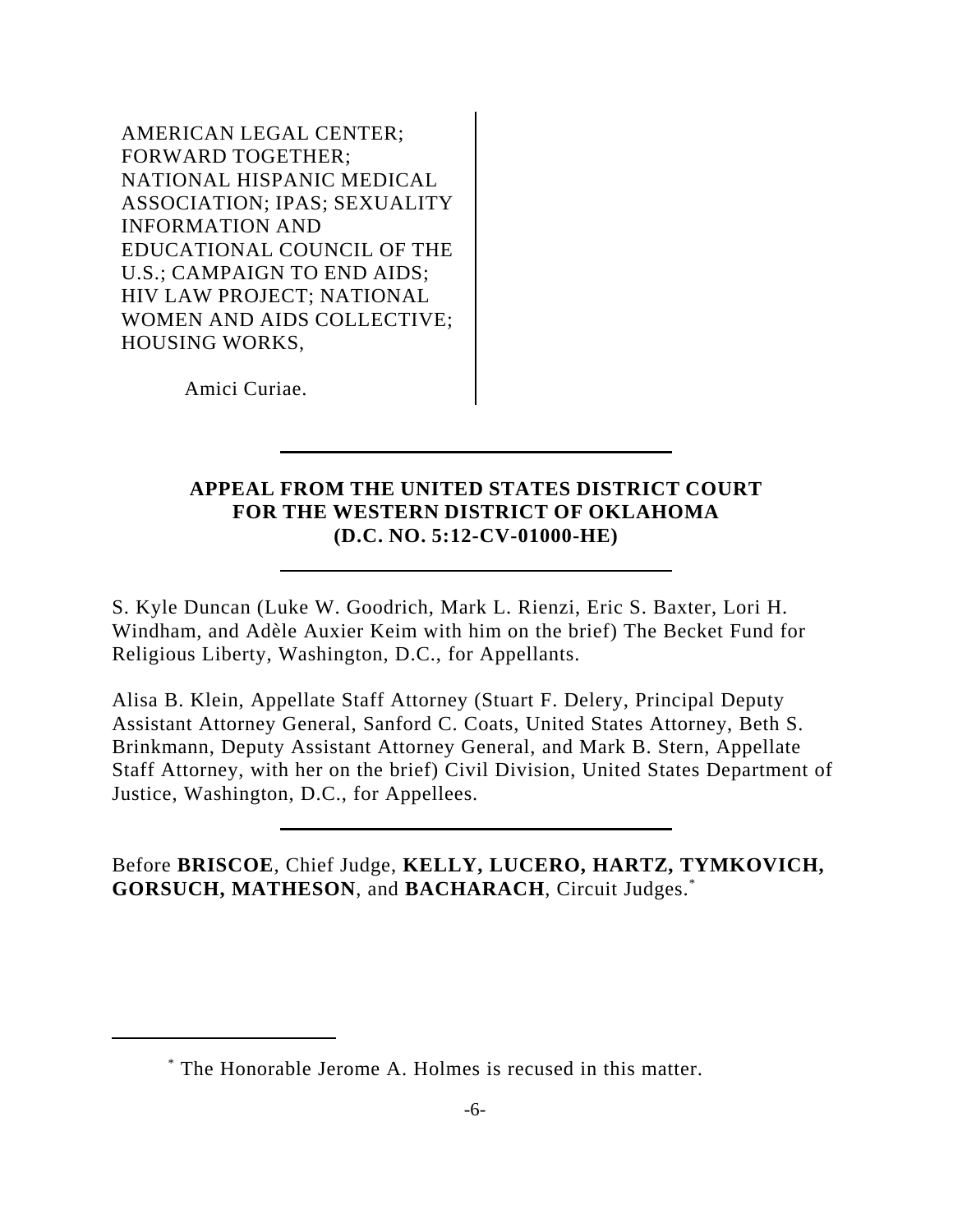**TYMKOVICH**, Circuit Judge.

This case requires us to determine whether the Religious Freedom Restoration Act and the Free Exercise Clause protect the plaintiffs—two companies and their owners who run their businesses to reflect their religious values. The companies are Hobby Lobby, a craft store chain, and Mardel, a Christian bookstore chain. Their owners, the Greens, run both companies as closely held family businesses and operate them according to a set of Christian principles. They contend regulations implementing the 2010 Patient Protection and Affordable Care Act force them to violate their sincerely held religious beliefs. In particular, the plaintiffs brought an action challenging a regulation that requires them, beginning July 1, 2013, to provide certain contraceptive services as a part of their employer-sponsored health care plan. Among these services are drugs and devices that the plaintiffs believe to be abortifacients, the use of which is contrary to their faith.

We hold that Hobby Lobby and Mardel are entitled to bring claims under RFRA, have established a likelihood of success that their rights under this statute are substantially burdened by the contraceptive-coverage requirement, and have established an irreparable harm. But we remand the case to the district court for further proceedings on two of the remaining factors governing the grant or denial of a preliminary injunction.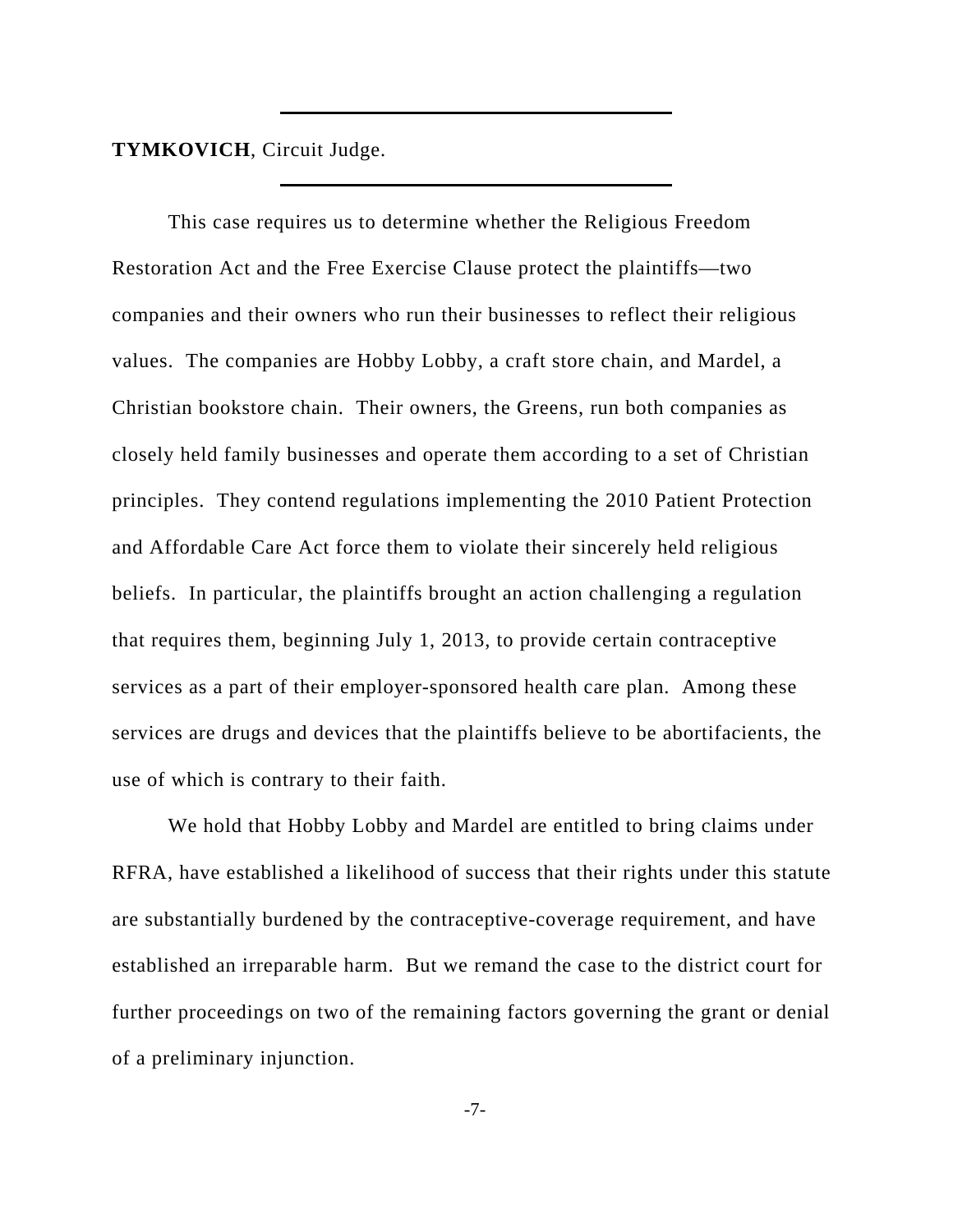More specifically, the court rules as follows:

As to jurisdictional matters, the court unanimously holds that Hobby Lobby and Mardel have Article III standing to sue and that the Anti-Injunction Act does not apply to this case. Three judges (Kelly, Tymkovich, and Gorsuch, JJ.) would also find that the Anti-Injunction Act is not jurisdictional and the government has forfeited reliance on this statute. These three judges would also hold that the Greens have standing to bring RFRA and Free Exercise claims and that a preliminary injunction should be granted on their RFRA claim. A fourth judge (Matheson, J.) would hold that the Greens have standing and would remand for further consideration of their request for a preliminary injunction on their RFRA claim.

Concerning the merits, a majority of five judges (Kelly, Hartz, Tymkovich, Gorsuch, and Bacharach, JJ.) holds that the district court erred in concluding Hobby Lobby and Mardel had not demonstrated a likelihood of success on their RFRA claim. Three judges (Briscoe, C.J., and Lucero and Matheson, JJ.) disagree and would affirm the district court on this question.

A majority of five judges (Kelly, Hartz, Tymkovich, Gorsuch, and Bacharach, JJ.) further holds that Hobby Lobby and Mardel satisfy the irreparable harm prong of the preliminary injunction standard. A four-judge plurality (Kelly, Hartz, Tymkovich, Gorsuch, JJ.) would resolve the other two preliminary injunction factors (balance of equities and public interest) in Hobby Lobby and

-8-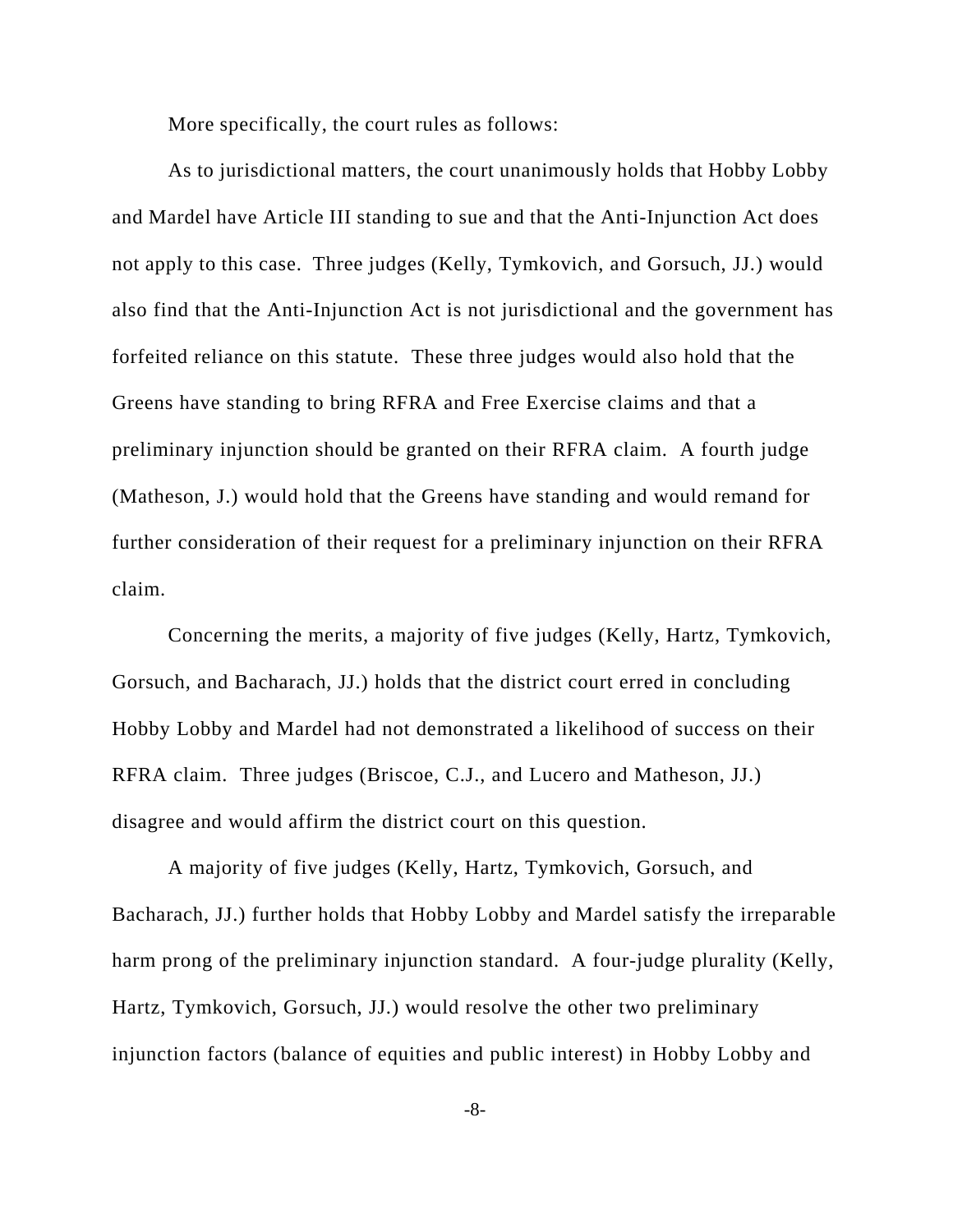Mardel's favor and remand with instructions to enter a preliminary injunction, but the court lacks a majority to do so. Instead, the court remands to the district court for further evaluation of the two remaining preliminary injunction factors.<sup>1</sup>

One judge (Matheson, J.) reaches the merits of the plaintiffs' constitutional claim under the Free Exercise Clause, concluding that it does not entitle the plaintiffs to preliminary injunctive relief.<sup>2</sup>

Accordingly, for the reasons set forth below and exercising jurisdiction under 28 U.S.C. § 1292(a)(1), we reverse the district court's denial of the plaintiffs' motion for a preliminary injunction and remand with instructions that the district court address the remaining two preliminary injunction factors and then assess whether to grant or deny the plaintiffs' motion.

 $2$  Because the district court will be reviewing the RFRA claim, the majority declines at this stage to reach the constitutional question of whether Hobby Lobby and Mardel are likely to succeed on their Free Exercise claim. *See, e.g.*, *Lyng v. Nw. Indian Cemetery Protective Ass'n*, 485 U.S. 439, 445 (1988) ("A fundamental and longstanding principle of judicial restraint requires that courts avoid reaching constitutional questions in advance of the necessity of deciding them.").

<sup>&</sup>lt;sup>1</sup> The en banc court joins as follows:

<sup>(1)</sup> All judges join Part III; (2) Judges Kelly, Hartz, Tymkovich, Gorsuch, and Bacharach join Parts I, II, III, IV, and V; (3) Judges Kelly, Hartz, Tymkovich, and Gorsuch join Part VI in full, and Judge Bacharach joins as to Section VI(B)(1) only; (4) Judge Hartz separately concurs; (5) Judge Gorsuch separately concurs, joined by Judges Kelly and Tymkovich; (6) Judge Bacharach concurs in part; (7) Chief Judge Briscoe concurs and dissents in part, joined by Judge Lucero; and (8) Judge Matheson concurs and dissents in part.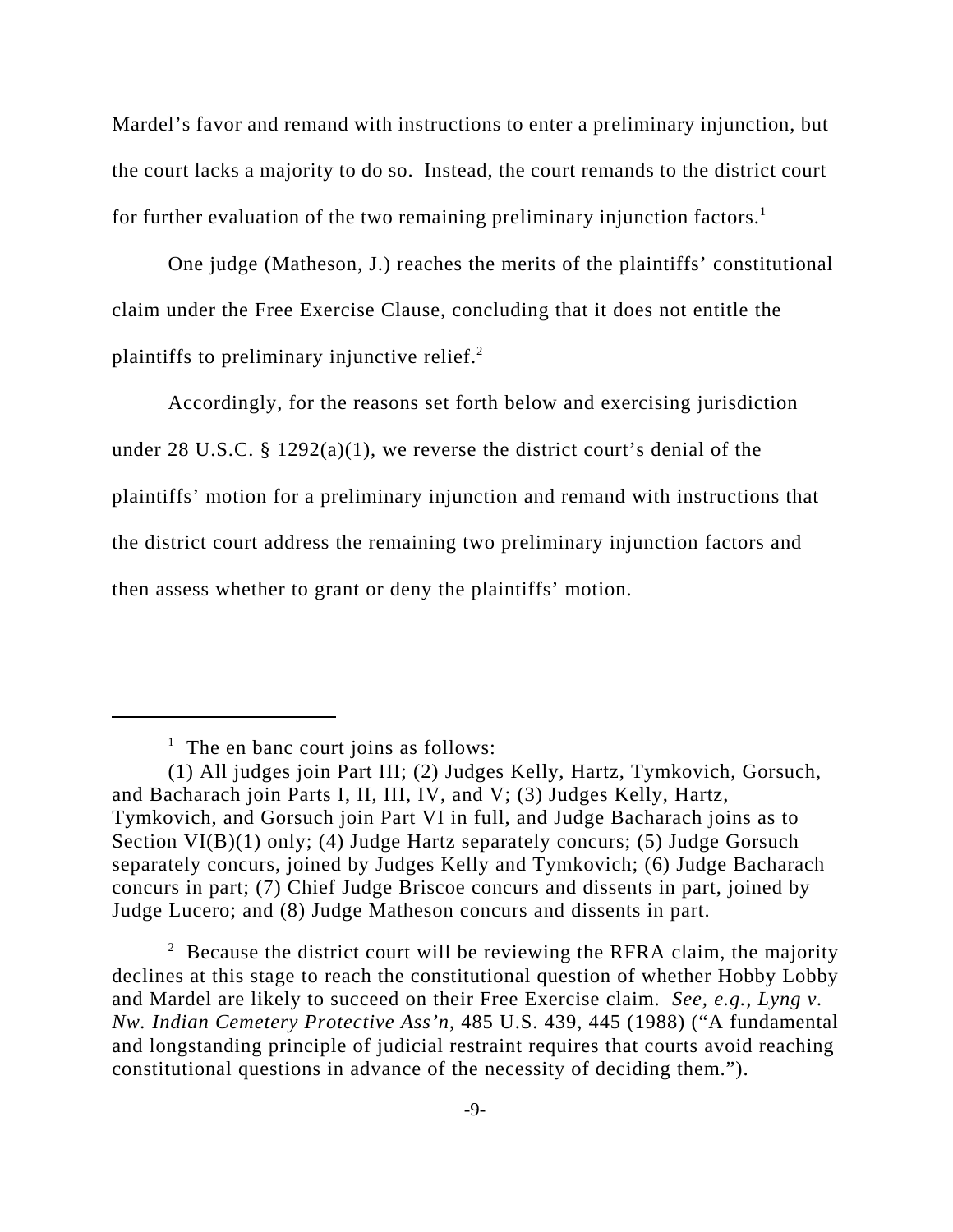# **I. Background & Procedural History**

#### *A. The Plaintiffs*

The plaintiffs in this case are David and Barbara Green, their three children (Steve Green, Mart Green, and Darsee Lett), and the businesses they collectively own and operate: Hobby Lobby Stores, Inc. and Mardel, Inc. David Green is the founder of Hobby Lobby, an arts and crafts chain with over 500 stores and about 13,000 full-time employees. Hobby Lobby is a closely held family business organized as an S-corp. Steve Green is president of Hobby Lobby, and his siblings occupy various positions on the Hobby Lobby board. Mart Green is the founder and CEO of Mardel, an affiliated chain of thirty-five Christian bookstores with just under 400 employees, also run on a for-profit basis.

As owners and operators of both Hobby Lobby and Mardel, the Greens have organized their businesses with express religious principles in mind. For example, Hobby Lobby's statement of purpose recites the Greens' commitment to "[h]onoring the Lord in all we do by operating the company in a manner consistent with Biblical principles." JA 22–23a. Similarly, Mardel, which sells exclusively Christian books and materials, describes itself as "a faith-based company dedicated to renewing minds and transforming lives through the products we sell and the ministries we support." JA 25a.

Furthermore, the Greens allow their faith to guide business decisions for

-10-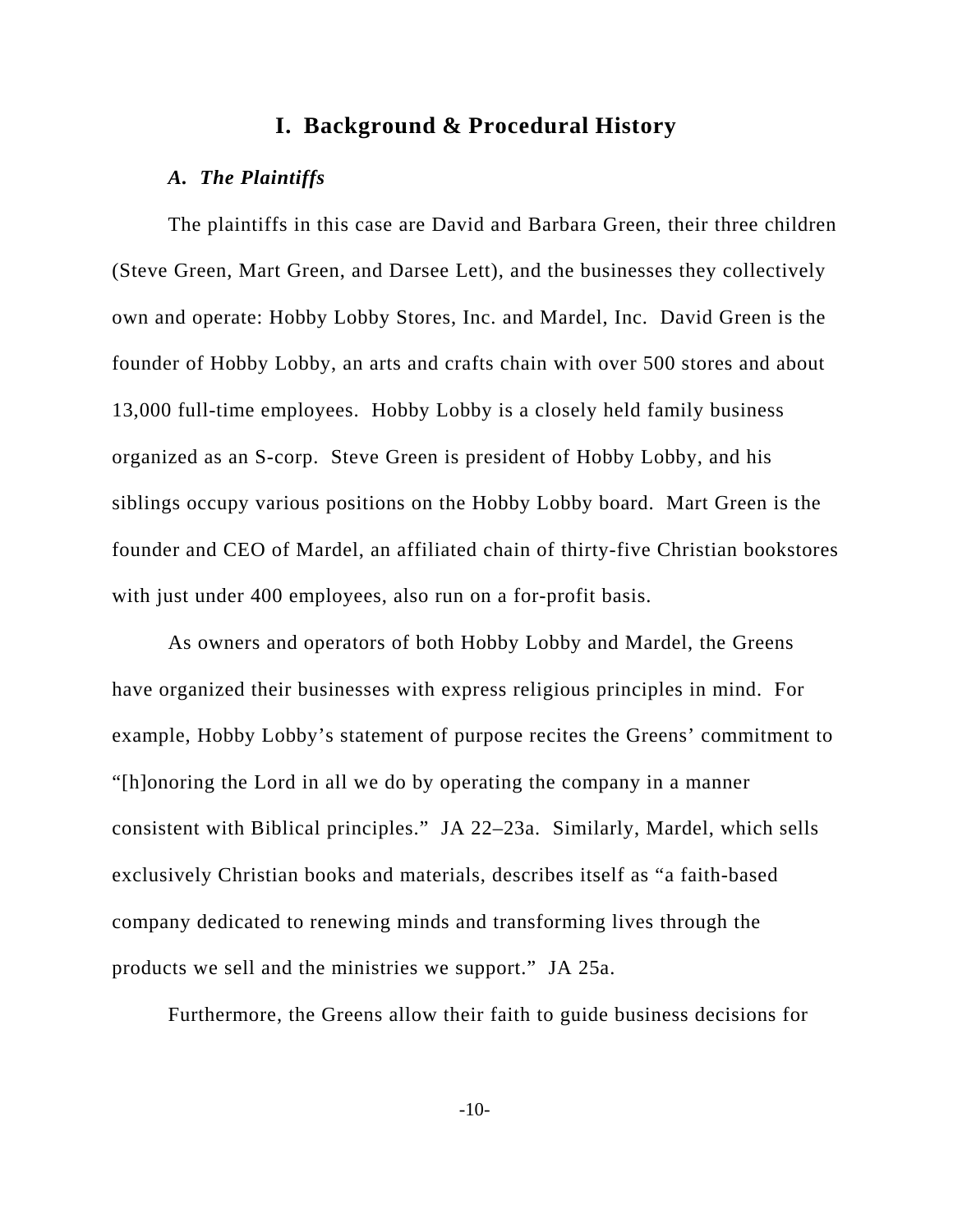both companies. For example, Hobby Lobby and Mardel stores are not open on Sundays; Hobby Lobby buys hundreds of full-page newspaper ads inviting people to "know Jesus as Lord and Savior," JA 24a; and Hobby Lobby refuses to engage in business activities that facilitate or promote alcohol use.

The Greens operate Hobby Lobby and Mardel through a management trust (of which each Green is a trustee), and that trust is likewise governed by religious principles. The trust exists "to honor God with all that has been entrusted" to the Greens and to "use the Green family assets to create, support, and leverage the efforts of Christian ministries." JA 21a. The trustees must sign "a Trust Commitment," which among other things requires them to affirm the Green family statement of faith and to "regularly seek to maintain a close intimate walk with the Lord Jesus Christ by regularly investing time in His Word and prayer." *Id*.

As is particularly relevant to this case, one aspect of the Greens' religious commitment is a belief that human life begins when sperm fertilizes an egg. In addition, the Greens believe it is immoral for them to facilitate any act that causes the death of a human embryo.

#### *B. The Contraceptive-Coverage Requirement*

Under the Patient Protection and Affordable Care Act (ACA), employment-based group health plans covered by the Employee Retirement Income Security Act (ERISA) must provide certain types of preventive health

-11-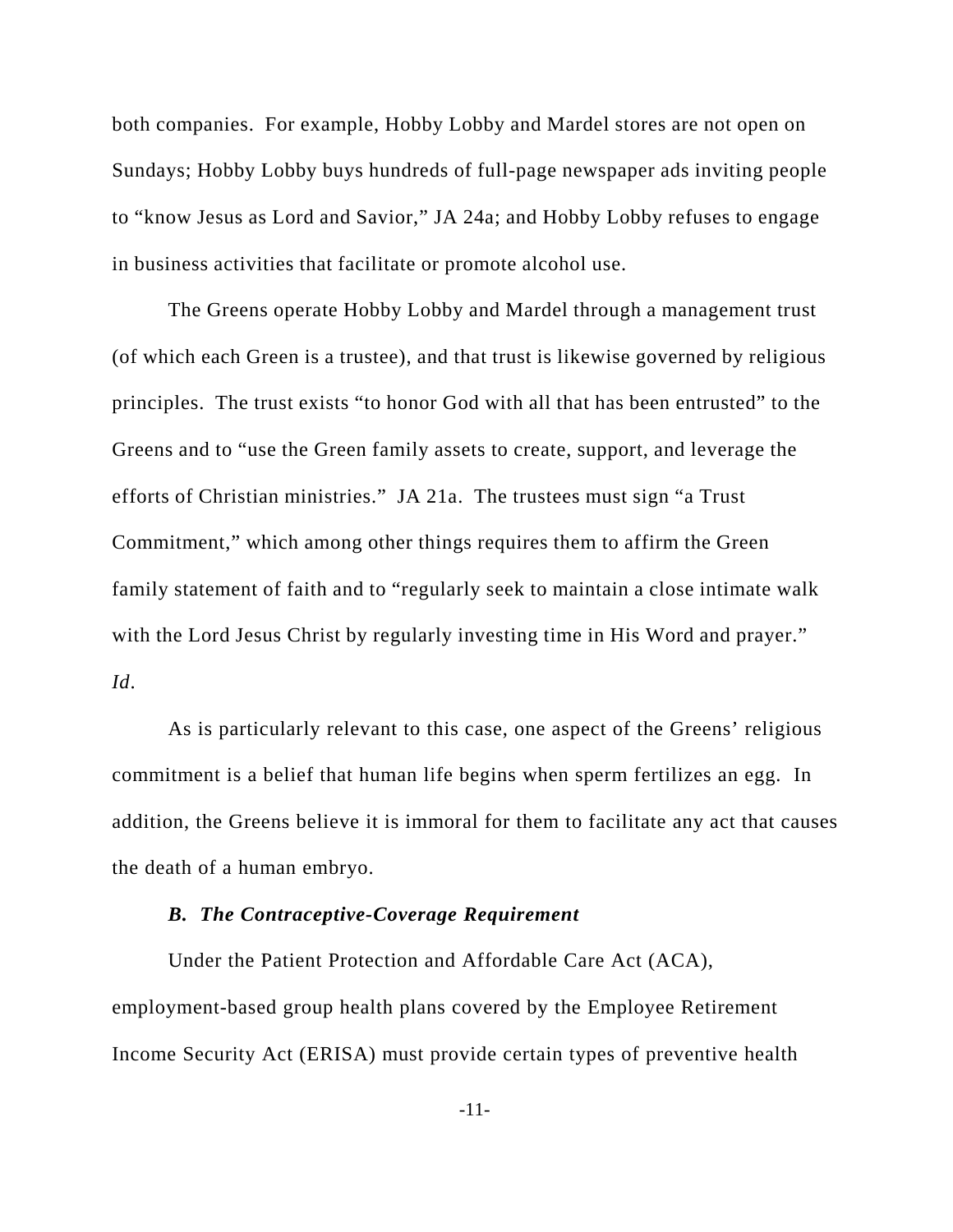services. *See* 42 U.S.C. § 300gg-13; 29 U.S.C. § 1185d. One provision mandates coverage, without cost-sharing by plan participants or beneficiaries, of "preventive care and screenings" for women "as provided for in comprehensive guidelines supported by the Health Resources and Services Administration [HRSA]." 42 U.S.C. § 300gg-13(a)(4). HRSA is an agency within the Department of Health and Human Services (HHS).

When the ACA was enacted, there were no HRSA guidelines related to preventive care and screening for women. As a result, HHS asked the Institute of Medicine (an arm of the National Academy of Sciences) to develop recommendations to help implement these requirements. In response, the Institute issued a report recommending, among other things, that the guidelines require coverage for "'[a]ll Food and Drug Administration [FDA] approved contraceptive methods, sterilization procedures, and patient education and counseling for all women with reproductive capacity,' as prescribed by a provider." 77 Fed. Reg. 8725, 8725 (Feb. 15, 2012).

HRSA and HHS adopted this recommendation, meaning that employment-based group health plans covered by ERISA now must include FDAapproved contraceptive methods. The FDA has approved twenty such methods, ranging from oral contraceptives to surgical sterilization. Four of the twenty approved methods—two types of intrauterine devices (IUDs) and the emergency contraceptives commonly known as Plan B and Ella—can function by preventing

-12-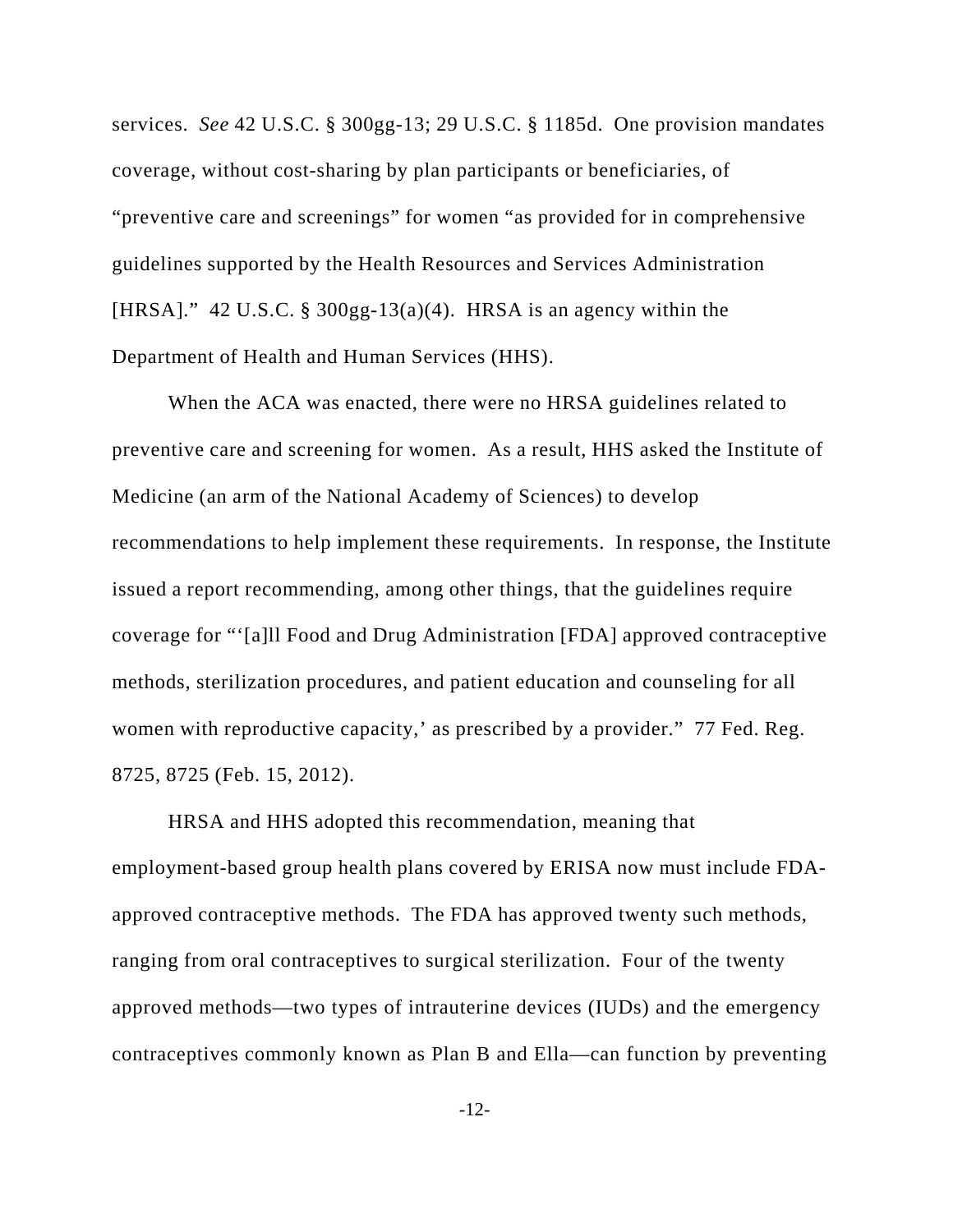the implantation of a fertilized egg. The remaining methods function by preventing fertilization.3

### *C. Exemptions from the Contraceptive-Coverage Requirement*

A number of entities are partially or fully exempted from the contraceptive-coverage requirement.

*First*, HHS "may establish exemptions" for "group health plans established or maintained by religious employers and health insurance coverage provided in connection with group health plans established or maintained by religious employers with respect to any requirement to cover contraceptive services . . . ." 45 C.F.R. § 147.130(a)(1)(iv)(A).

<sup>&</sup>lt;sup>3</sup> There is an ongoing medical debate as to whether some of the contraceptive methods relevant to this case act by preventing *implantation* or *fertilization*. *Compare, e.g.*, Physicians for Reproductive Health et al. Amicus Br. at 12–13, *with* Ass'n of Am. Physicians & Surgeons et al. Amicus Br. at 12 & n.21. This is relevant because Hobby Lobby and Mardel object to forms of contraception that prevent uterine implantation, but they do not object to those that prevent conception. For purposes of this appeal, however, there is no material dispute. Both the government and the medical amici supporting the government concede that at least some of the contraceptive methods to which the plaintiffs object have the potential to prevent uterine implantation. *See, e.g.*, Aple. Br. at 9 n.6 (noting that one of the three ways emergency contraceptive pills function is by "inhibiting implantation" (quoting 62 Fed. Reg. 8610, 8611 (Feb. 25, 1997))); Physicians for Reproductive Health et al. Amicus Br. at 16 (noting that some studies suggest the copper present in IUDs "can also alter molecules present in the endometrial lining," which causes "alteration of the endometrial lining [that] *prevents* . . . implantation" (emphasis added)). Some of our colleagues suggest this debate extends only to intrauterine devices, not Plan B and Ella. *See* Briscoe Op. at 3. Whatever the merits of this argument, we need not wade into scientific waters here, given the above-noted agreement that some of the challenged devices function in a manner that Hobby Lobby and Mardel find morally problematic.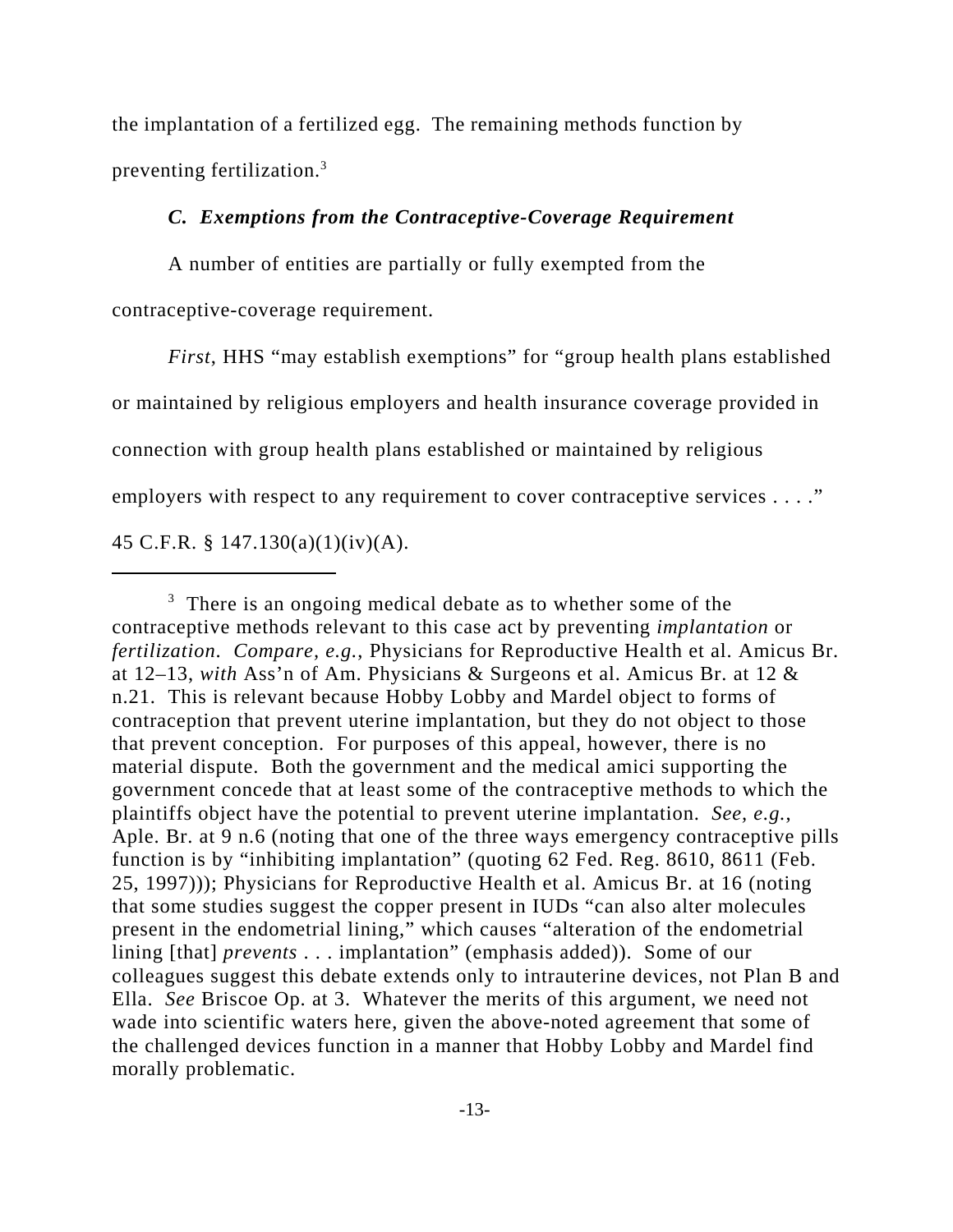HHS regulations currently define a "religious employer" as an organization that: (1) has the inculcation of religious values as its purpose; (2) primarily employs persons who share its religious tenets; (3) primarily serves persons who share its religious tenets; and (4) is a non-profit organization described in a provision of the Internal Revenue Code that refers to churches, their integrated auxiliaries, conventions or associations of churches, and to the exclusively religious activities of any religious order. *See* 45 C.F.R. § 147.130(a)(1)(iv)(B).

This definition of religious employer might change, however, as the federal agencies responsible for implementing the preventive services portion of the ACA have proposed a new rule that would eliminate the first three requirements above and clarify that the exemption is available to all non-profit organizations falling within the scope of a certain Internal Revenue Code provision. *See* 78 Fed. Reg. 8456, 8461 (Feb. 6, 2013).

*Second*, the government has proposed an accommodation for certain other non-profit organizations, including religious institutions of higher education, that have maintained religious objections to contraceptive coverage yet will not fall within the amended definition of a religious employer. Many of these organizations are currently subject to a temporary "safe harbor" provision that temporarily exempts them from having to cover contraceptive services. The government has proposed to route the contraceptive coverage for these organizations through a middleman insurer or insurance plan administrator,

-14-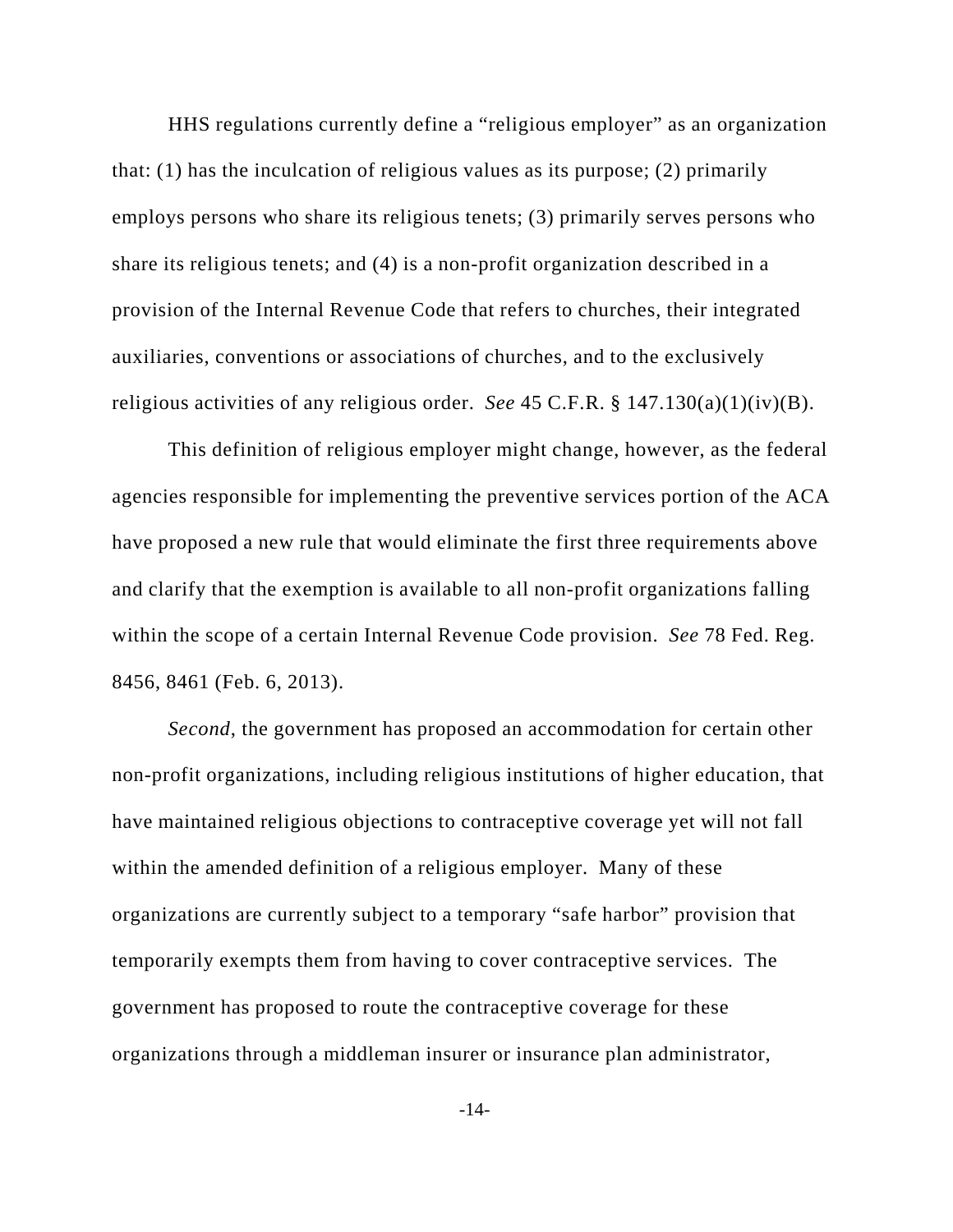allowing the organizations to avoid directly providing contraceptive coverage. *See id.* at 8458–68.

*Third*, if a business does not make certain significant changes to its health plans after the ACA's effective date, those plans are considered "grandfathered" and are exempt from the contraceptive-coverage requirement. *See* 42 U.S.C. § 18011(a)(2). Grandfathered plans may remain so indefinitely.

*Fourth*, businesses with fewer than fifty employees are not required to participate in employer-sponsored health plans. *See, e.g.*, 26 U.S.C. § 4980H. To the extent these businesses do not offer a health plan, they do not have to comply with any aspect of the shared responsibility health coverage requirements, including the contraceptive-coverage requirement. At the same time, the government asserts that if an otherwise exempt small business offers a health plan, it must comply with the contraceptive-coverage requirement. *See* Aple. Br. at 39 (citing 42 U.S.C. § 300gg-13).

Relying on information released by the White House and HHS, the plaintiffs estimate that at least 50 million people, and perhaps over a 100 million, are covered by exempt health plans. JA 80a. The government argues that the number of grandfathered health plans will decline over time, that grandfathered plans may already cover the objected-to contraceptives, and that financial incentives exist to push small businesses into the health insurance market, in which case they would have to comply with the contraceptive-coverage

-15-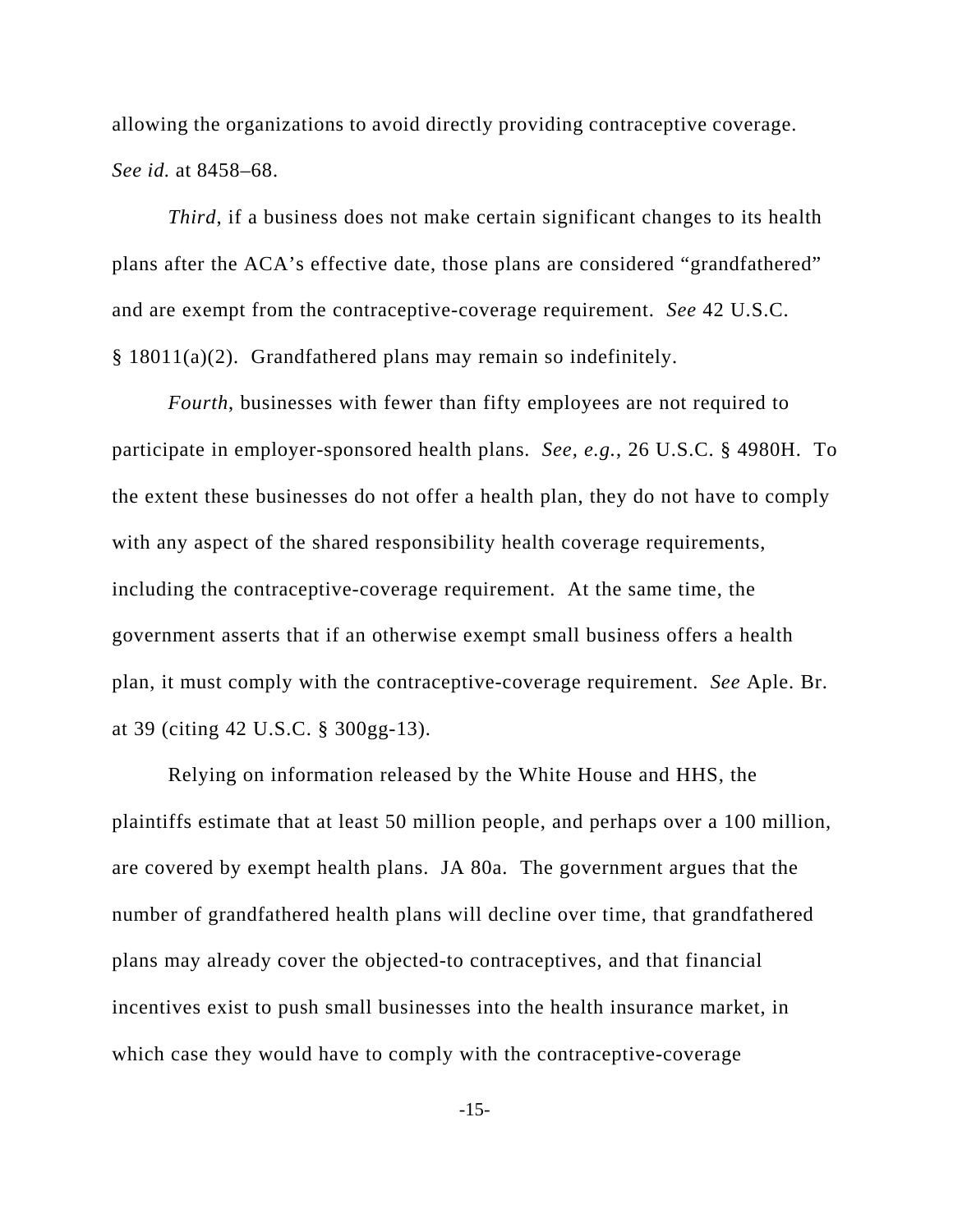requirement. At the same time, the government has not offered contrary estimates of individuals covered by exempt health plans.

No exemption, proposed or otherwise, would extend to for-profit organizations like Hobby Lobby or Mardel. And the various government agencies responsible for implementing the exceptions to the contraceptive-coverage requirement have announced that no proposed exemption will extend to for-profit entities under any circumstances because of what the government considers an important distinction, discussed further below, between for-profit and non-profit status.

### *D. The Expected Effect of the Contraceptive-Coverage Requirement*

The Greens run the Hobby Lobby health plan, a self-insured plan, which provides insurance to both Hobby Lobby and Mardel employees. Hobby Lobby and Mardel cannot qualify for the "grandfathered" status exemption because they elected not to maintain grandfathered status prior to the date that the contraceptive-coverage requirement was proposed.

Nevertheless, the Greens object to providing coverage for any FDAapproved contraceptives that would prevent implantation of a fertilized egg. Because the Greens believe that human life begins at conception, they also believe that they would be facilitating harms against human beings if the Hobby Lobby health plan provided coverage for the four FDA-approved contraceptive methods that prevent uterine implantation (Ella, Plan B, and the two IUDs). The

-16-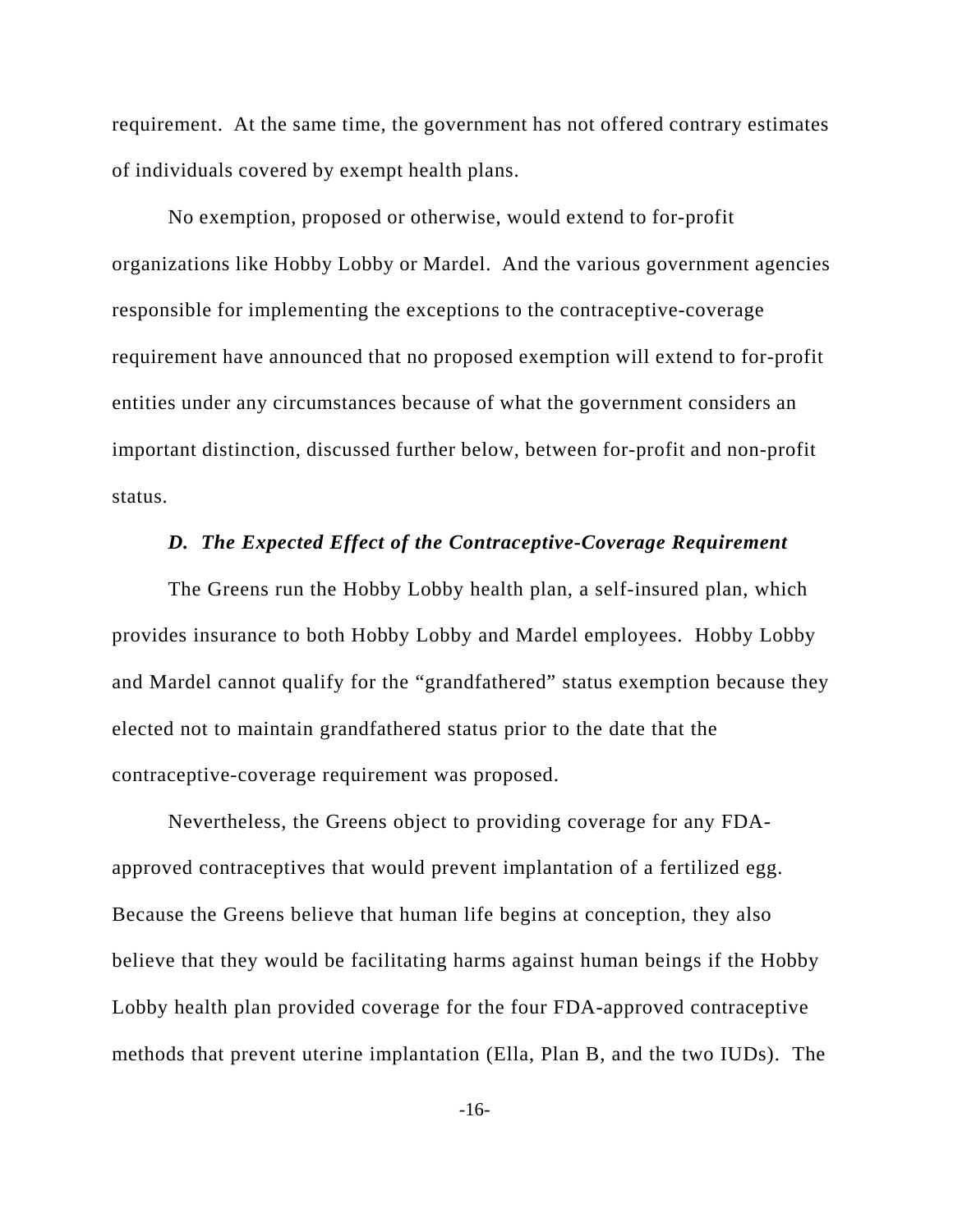government does not dispute the sincerity of this belief.

The Greens present no objection to providing coverage for the sixteen remaining contraceptive methods. In other words, the Greens are willing to cover, without cost-sharing, the majority of FDA-approved contraceptive methods, from the original birth control pill to surgical sterilization. But if Hobby Lobby or Mardel employees wish to obtain Ella, Plan B, or IUDs, the Greens object to being forced to provide such coverage.

According to the plaintiffs, the corporations' deadline to comply with the contraceptive-coverage requirement is July 1, 2013. If the Hobby Lobby health plan does not cover all twenty contraceptive methods by that date, the businesses will be exposed to immediate tax penalties, potential regulatory action, and possible private lawsuits. *See, e.g.*, 26 U.S.C. §§ 4980D, 4980H; 29 U.S.C. §§ 1132, 1185d.

The most immediate consequence for Hobby Lobby and Mardel would come in the form of regulatory taxes: \$100 per day for each "individual to whom such failure relates." 26 U.S.C. § 4980D(b)(1). The plaintiffs assert that because more than 13,000 individuals are insured under the Hobby Lobby plan (which includes Mardel), this fine would total at least \$1.3 million per day, or almost \$475 million per year. This assumes that "individual" means each individual insured under Hobby Lobby's plan. If the corporations instead drop employee health insurance altogether, they will face penalties of \$26 million per year. *See*

-17-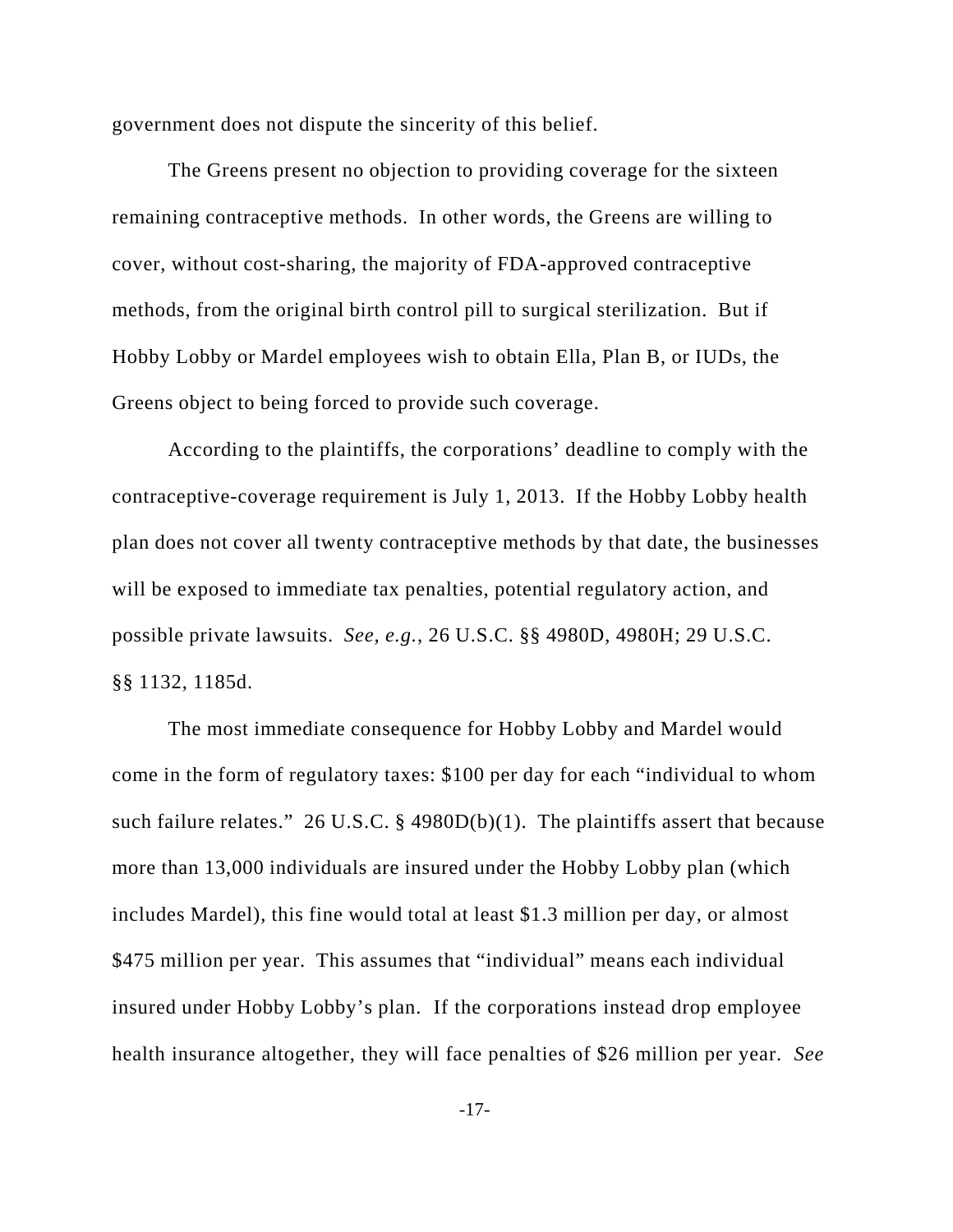*id.* § 4980H.

#### *E. Procedural History*

The plaintiffs filed suit on September 12, 2012, challenging the contraceptive-coverage requirement under RFRA, the Free Exercise Clause of the First Amendment, and the Administrative Procedure Act. The plaintiffs simultaneously moved for a preliminary injunction on the basis of their RFRA and Free Exercise claims. The district court denied that motion. *See Hobby Lobby Stores, Inc. v. Sebelius*, 870 F. Supp. 2d 1278 (W.D. Okla. 2012).

The plaintiffs then appealed the denial of the preliminary injunction and moved for injunctive relief pending appeal. A two-judge panel denied relief pending appeal, adopting substantially the same reasoning as the district court. *See Hobby Lobby Stores, Inc. v. Sebelius*, No. 12-6294, 2012 WL 6930302 (10th Cir. Dec. 20, 2012). The plaintiffs then sought emergency relief under the All Writs Act from the Supreme Court, which also denied relief. *See Hobby Lobby Stores, Inc. v. Sebelius*, 133 S. Ct. 641 (2012) (Sotomayor, J., in chambers).

The plaintiffs subsequently moved for initial en banc consideration of this appeal, citing the exceptional importance of the questions presented. We granted that motion. And given Hobby Lobby and Mardel's July 1 deadline for complying with the contraceptive-coverage requirement, we granted the plaintiffs' motion to expedite consideration of this appeal.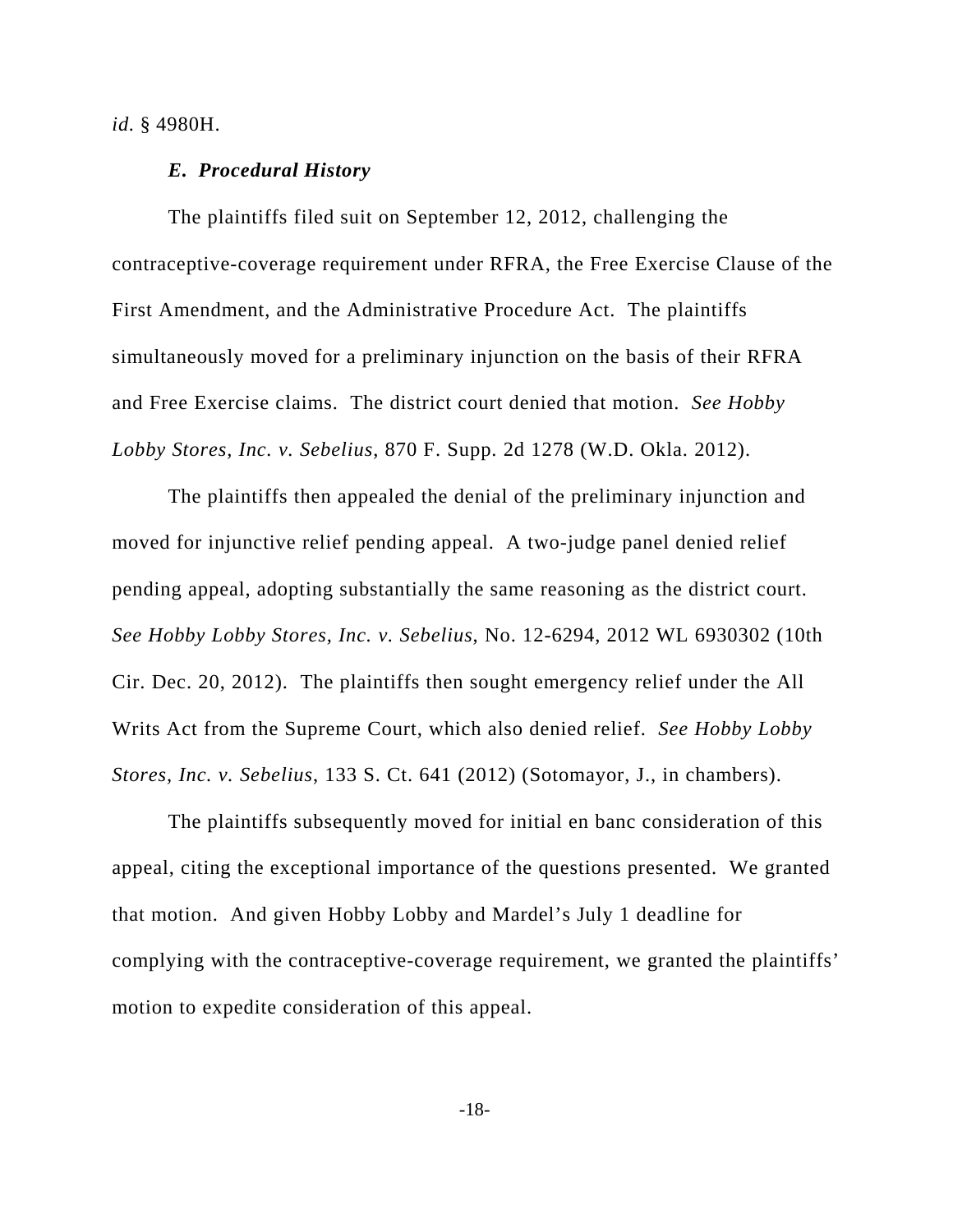# **II. The Religious Freedom Restoration Act**

Hobby Lobby and Mardel's central claims here arise under the Religious Freedom Restoration Act. A plaintiff makes a prima facie case under RFRA by showing that the government substantially burdens a sincere religious exercise. *Kikumura v. Hurley*, 242 F.3d 950, 960 (10th Cir. 2001). The burden then shifts to the government to show that the "compelling interest test is satisfied through application of the challenged law 'to the person'—the particular claimant whose sincere exercise of religion is being substantially burdened." *Gonzales v. O Centro Espirita Beneficente Uniao do Vegetal*, 546 U.S. 418, 420 (2006) (quoting 42 U.S.C. § 2000bb-1(b)). This burden-shifting approach applies even at the preliminary injunction stage. *Id*. at 429.

The principal questions we must resolve here include: (1) whether Hobby Lobby and Mardel are "persons" exercising religion for purposes of RFRA; (2) if so, whether the corporations' religious exercise is substantially burdened; and (3) if there is a substantial burden, whether the government can demonstrate a narrowly tailored compelling government interest.

# **III. Subject-Matter Jurisdiction**

Before turning to the preliminary injunction standard, we must resolve two issues that bear on our subject-matter jurisdiction—standing and the Anti-Injunction Act.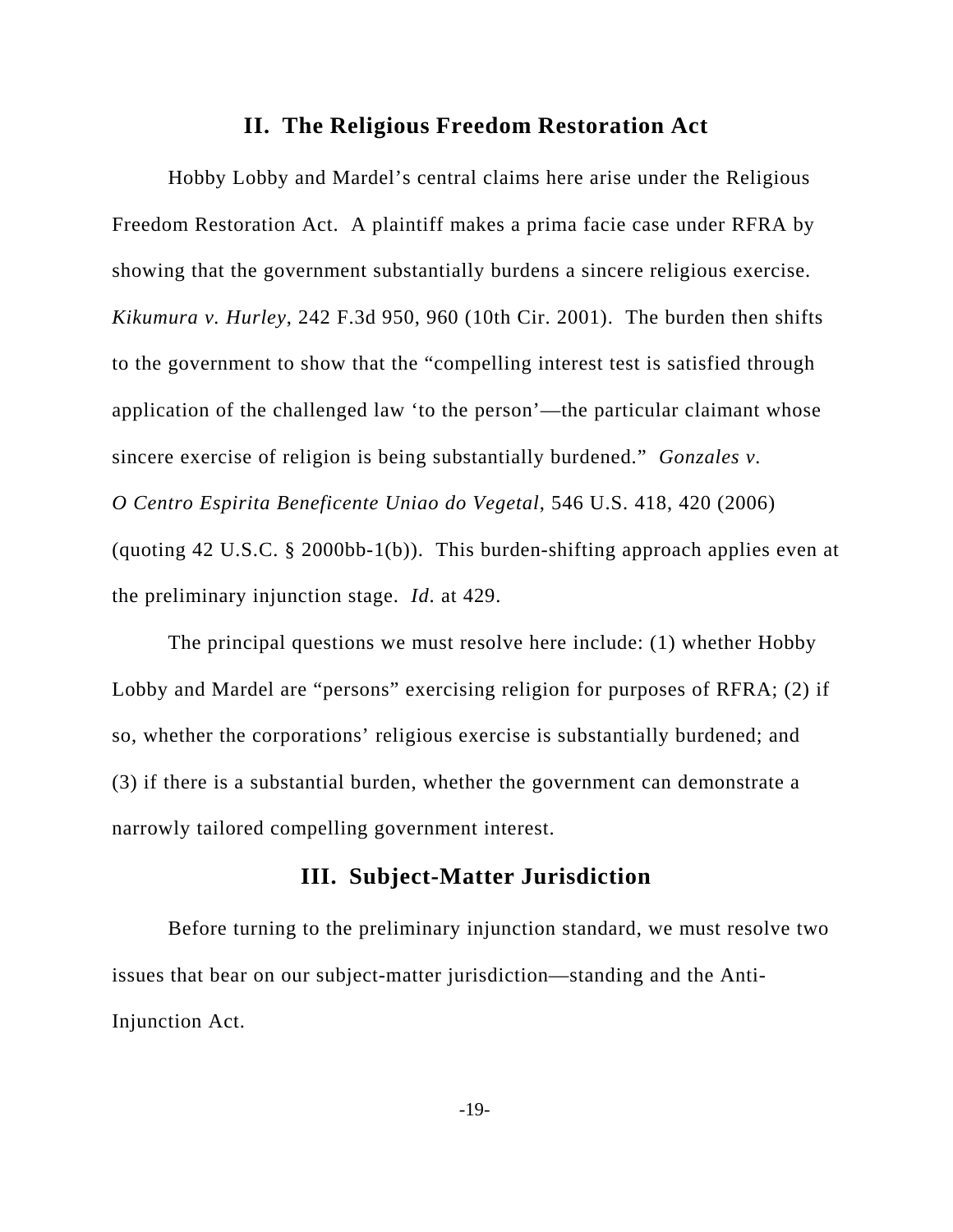#### *A. Standing*

We begin by examining whether Hobby Lobby and Mardel have standing to sue in federal court. Article III of the Constitution limits federal judicial power to "Cases" and "Controversies." A party that cannot present a case or controversy within the meaning of Article III does not have standing to sue in federal court. And whenever standing is unclear, we must consider it *sua sponte* to ensure there is an Article III case or controversy before us. *See New Eng. Health Care Emp. Pension Fund v. Woodruff*, 512 F.3d 1283, 1288 (10th Cir. 2008).

Under the familiar three-part test for establishing Article III standing, a plaintiff must show an injury that is "[1] concrete, particularized, and actual or imminent; [2] fairly traceable to the challenged action; and [3] redressable by a favorable ruling." *Clapper v. Amnesty Int'l USA*, 133 S. Ct. 1138, 1147 (2013) (internal quotation marks omitted).

We conclude that Hobby Lobby and Mardel have Article III standing. Both companies face an imminent loss of money, traceable to the contraceptivecoverage requirement. Both would receive redress if a court holds the contraceptive-coverage requirement unenforceable as to them. Both therefore have Article III standing.<sup>4</sup>

<sup>&</sup>lt;sup>4</sup> The plaintiffs also contend that the Greens, as owners of Hobby Lobby and Mardel, have standing in their own right to bring the claims at issue here. But there is no dispute that relief as to Hobby Lobby and Mardel would satisfy the Greens. Because we conclude RFRA protects Hobby Lobby and Mardel, the (continued...)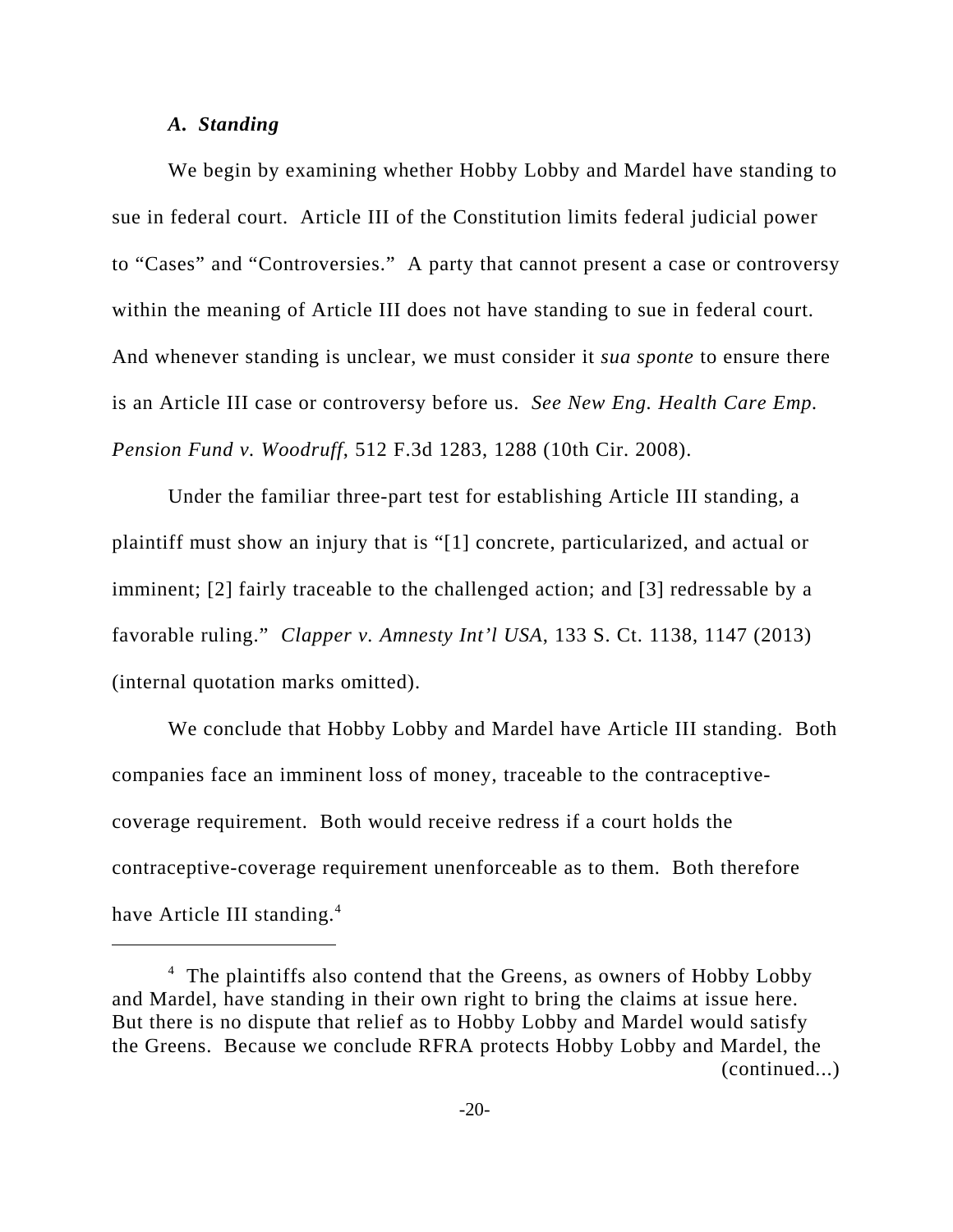#### *B. The Anti-Injunction Act*

A second possible impediment to our subject-matter jurisdiction is the Anti-Injunction Act (AIA). *See* 26 U.S.C. § 7421. Although the plaintiffs and the government agree that the AIA does not apply here, "subject-matter jurisdiction, because it involves a court's power to hear a case, can never be forfeited or waived." *Arbaugh v. Y&H Corp.*, 546 U.S. 500, 514 (2006) (internal quotation marks omitted). We therefore have an independent duty to determine whether the AIA strips us of subject-matter jurisdiction. *Id.*

The AIA dictates, with statutory exceptions inapplicable to this case, that "no suit for the purpose of restraining the assessment or collection of any tax shall be maintained in any court by any person, whether or not such person is the person against whom such tax was assessed." 26 U.S.C. § 7421(a). As the Supreme Court recently noted, the AIA "protects the Government's ability to collect a consistent stream of revenue, by barring litigation to enjoin or otherwise obstruct the collection of taxes." *NFIB v. Sebelius*, 132 S. Ct. 2566, 2582 (2012).

In this case, the corporations' challenge relates to the government's authority under 26 U.S.C. § 4980D, which imposes a "tax" on any employer that

<sup>4</sup> (...continued)

majority opinion does not reach whether the Greens may likewise bring RFRA claims based on regulations applying to the companies they own. Four judges would nonetheless conclude the Greens have standing and write separately on this question. *See* Gorsuch Op. (joined by Kelly and Tymkovich, JJ.), *infra*; Matheson Op., *infra*.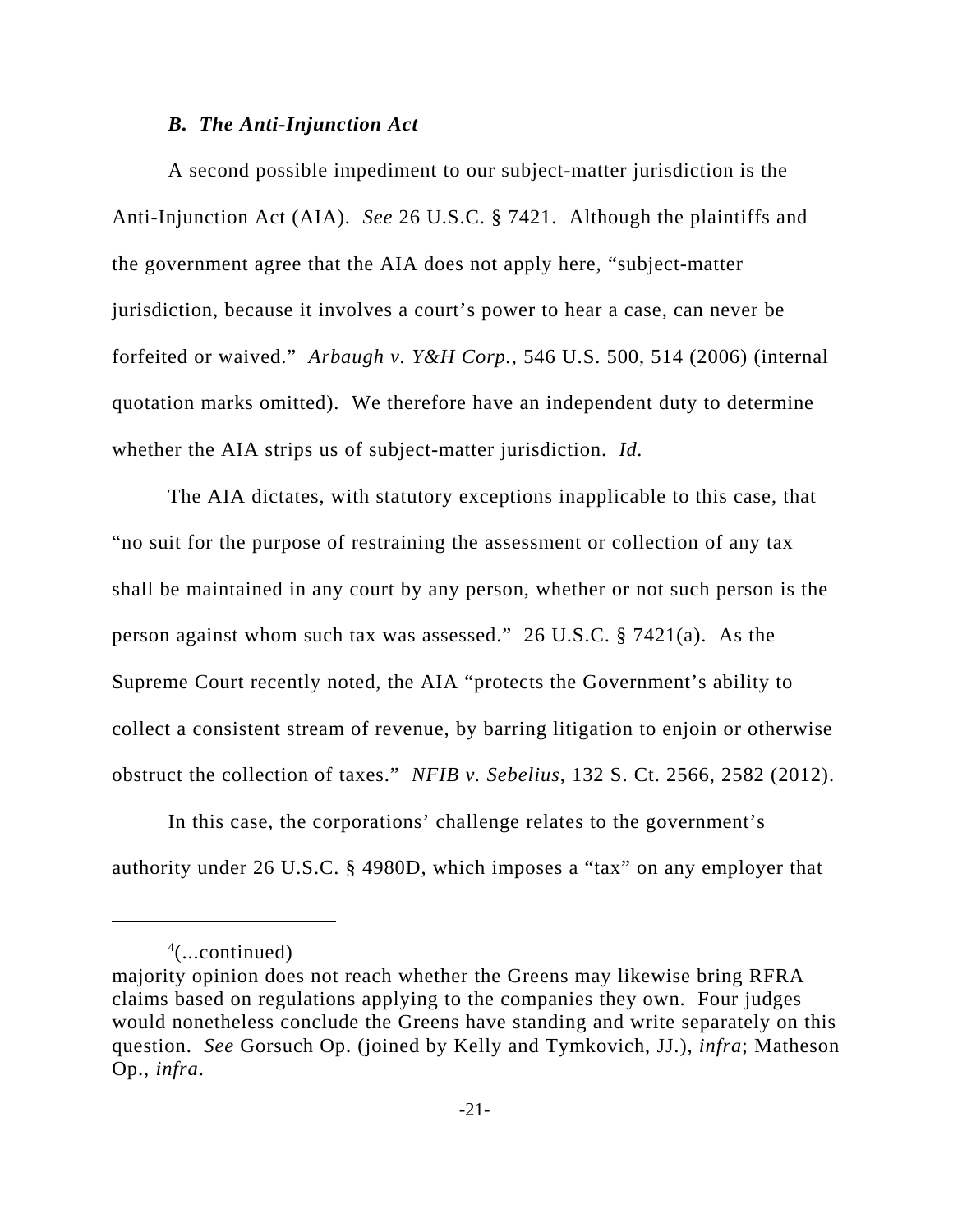does not meet the ACA's health insurance requirements, including the contraceptive-coverage requirement. *Id*. § 4980D(a). As noted above, the "tax" is set at \$100 "for each day in the noncompliance period with respect to each individual to whom such failure relates." *Id*. § 4980D(b)(1). If an employer fails to provide health insurance, the employer is subject to a tax under § 4980H. And, as the Supreme Court recently instructed, when Congress uses the term "tax," it is a strong indication that Congress intends the AIA to apply. *NFIB*, 132 S. Ct. at 2582 (2012).

Still, the AIA does not apply to every lawsuit "tangentially related to taxes," *Cohen v. United States*, 650 F.3d 717, 727 (D.C. Cir. 2011) (en banc), and the corporations' suit is not challenging the IRS's ability to collect taxes. Rather, they seek to enjoin the enforcement of one HHS regulation, 45 C.F.R. § 147.130, which requires Hobby Lobby and Mardel to provide their employees with health plans that include "preventive care . . . provided for in [the] . . . [HRSA] guidelines," *id.* § 147.130(a)(1)(iv), which in turn "require coverage, without cost sharing, for '[a]ll [FDA-]approved contraceptive methods,'" 77 Fed. Reg. at 8726 (Feb. 15, 2012). In other words, Hobby Lobby and Mardel are not seeking to enjoin the collection of taxes or the execution of any IRS regulation; they are seeking to enjoin the enforcement, by whatever method, of one HHS regulation that they claim violates their RFRA rights.

-22-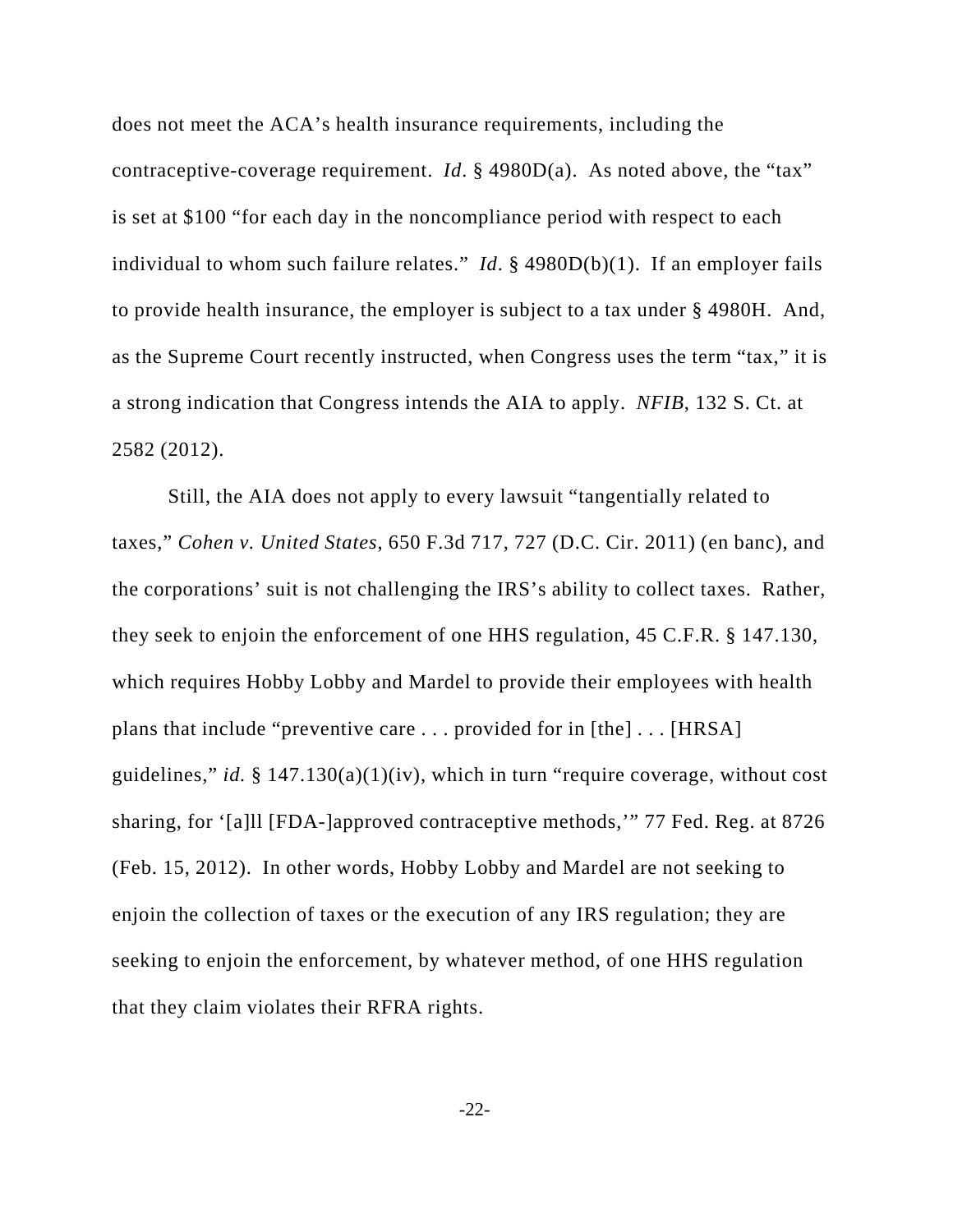Indeed, a regulatory tax is just one of many collateral consequences that can result from a failure to comply with the contraceptive-coverage requirement. *See, e.g.*, 29 U.S.C. § 1132(a)(5) (authorizing the Secretary of Labor to enforce the contraceptive-coverage requirement against non-compliant insurers); 42 U.S.C. § 300gg-22(a)(2) (authorizing the Secretary of HHS to exact penalties against non-compliant insurers in states where the state government does not enforce the health insurance requirements).

And just as the AIA does not apply to any suit against the individual mandate, which is enforced by the IRS, *see NFIB*, 132 S. Ct. at 2584, so too does the AIA not apply to any suit against the contraceptive-coverage requirement, even though it also may be enforced by the IRS. The statutory scheme makes clear that the tax at issue here is no more than a penalty for violating regulations related to health care and employer-provided insurance, *see, e.g.*, 42 U.S.C. § 300gg-22(b)(2)(C)(i) (calculating the maximum "penalty" that the Secretary of HHS can impose on non-compliant insurers in the same way that 26 U.S.C. § 4980D(b)(1) calculates the "tax" for non-compliant employers, namely "\$100 for each day for each individual with respect to which such a failure occurs"), and the AIA does not apply to "the exaction of a purely regulatory tax," *Robertson v. United States*, 582 F.2d 1126, 1127 (7th Cir. 1978).

-23-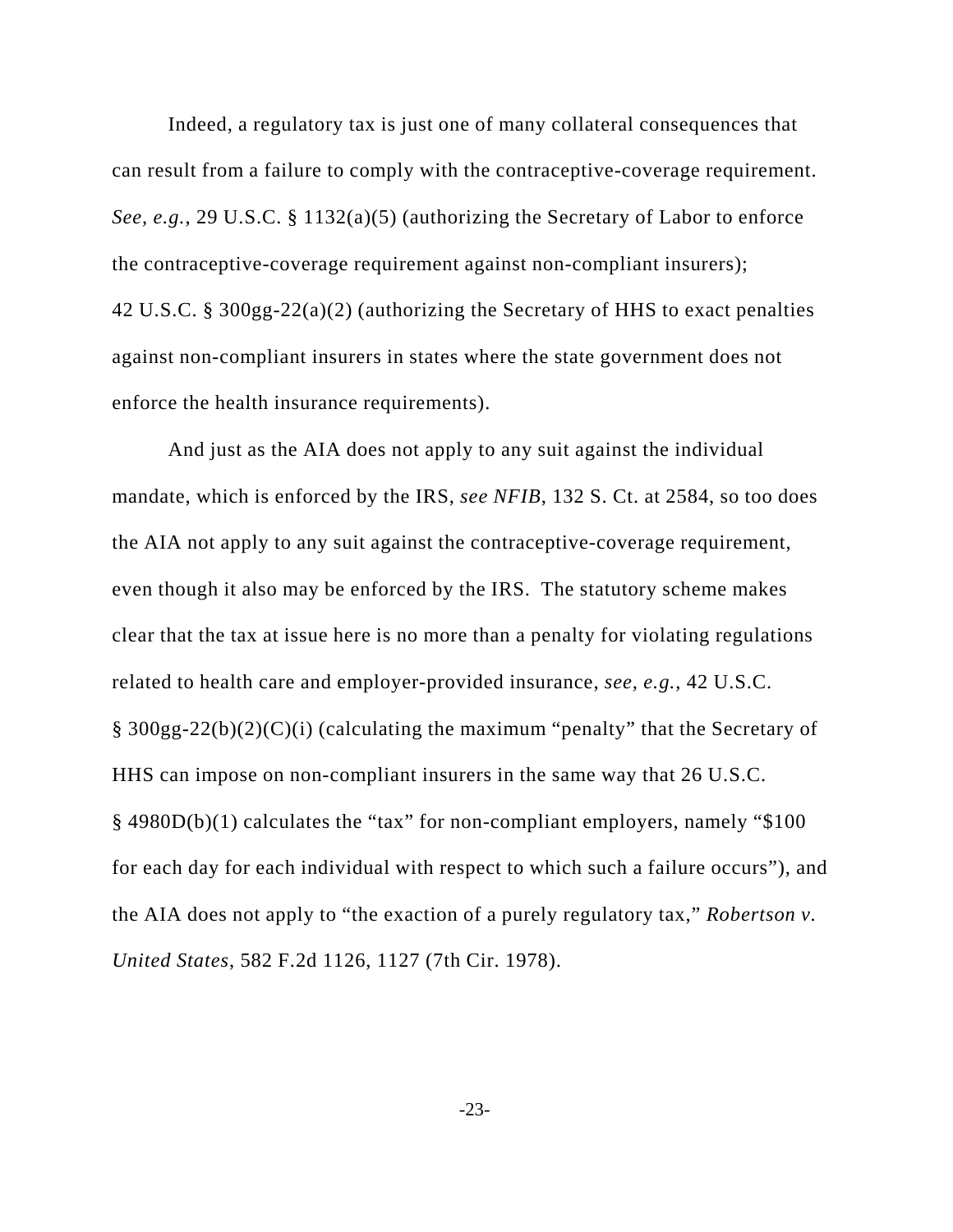Both sides agree that the AIA should not apply for essentially these same reasons. We are convinced by this reasoning and proceed to resolve the merits of the RFRA claim.

# **IV. Preliminary Injunction Standard**

As noted above, the district court denied Hobby Lobby and Mardel's request for preliminary injunctive relief. We review the denial of a preliminary injunction for abuse of discretion. *Little v. Jones*, 607 F.3d 1245, 1250 (10th Cir. 2010). A district court abuses its discretion by denying a preliminary injunction based on an error of law. *Westar Energy, Inc. v. Lake*, 552 F.3d 1215, 1224 (10th Cir. 2009).

Under the traditional four-prong test for a preliminary injunction, the party moving for an injunction must show: (1) a likelihood of success on the merits; (2) a likely threat of irreparable harm to the movant; (3) the harm alleged by the movant outweighs any harm to the non-moving party; and (4) an injunction is in the public interest. *See, e.g.*, *Winter v. NRDC*, 555 U.S. 7, 20 (2008).

Hobby Lobby and Mardel urge that we apply a relaxed standard under which it can meet its burden for a preliminary injunction by showing the second, third, and fourth factors "tip strongly in [its] favor," and then satisfy the first factor "by showing that questions going to the merits are so serious, substantial, difficult, and doubtful as to make the issue ripe for litigation and deserving of more deliberate investigation." *Okla. ex rel. Okla. Tax Comm'n v. Int'l*

-24-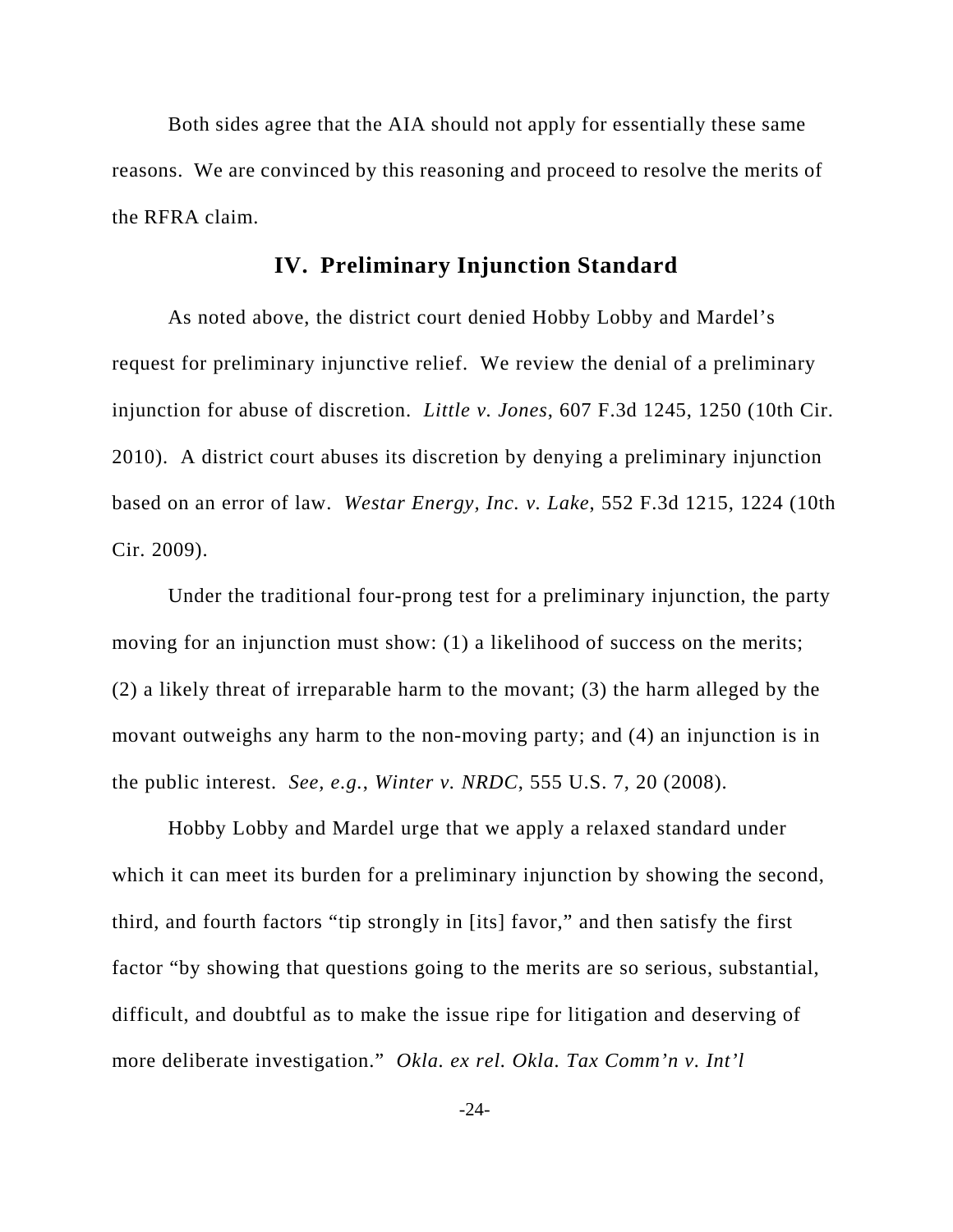*Registration Plan, Inc.*, 455 F.3d 1107, 1113 (10th Cir. 2006). But we need not resolve whether this relaxed standard would apply here, given that a majority of the court holds that Hobby Lobby and Mardel have satisfied the likelihood-ofsuccess prong under the traditional standard.

The district court ruled that the corporations failed the likelihood-ofsuccess element because even closely held family businesses like Hobby Lobby and Mardel are not protected by RFRA.

We disagree with this conclusion and determine that the contraceptivecoverage requirement substantially burdens Hobby Lobby and Mardel's rights under RFRA. And at this stage, the government has not shown a narrowly tailored compelling interest to justify this burden.

## **V. Merits**

# *A. Hobby Lobby and Mardel Are "Persons Exercising Religion" Under RFRA*

RFRA provides, as a general rule, that the "Government shall not substantially burden a *person's* exercise of religion." 42 U.S.C. § 2000bb-1(a) (emphasis added). The parties dispute whether for-profit corporations, such as Hobby Lobby and Mardel, are persons exercising religion for purposes of RFRA. We thus turn to the question of whether Hobby Lobby, as a family owned business furthering its religious mission, and Mardel, as a Christian bookstore, can take advantage of RFRA's protections.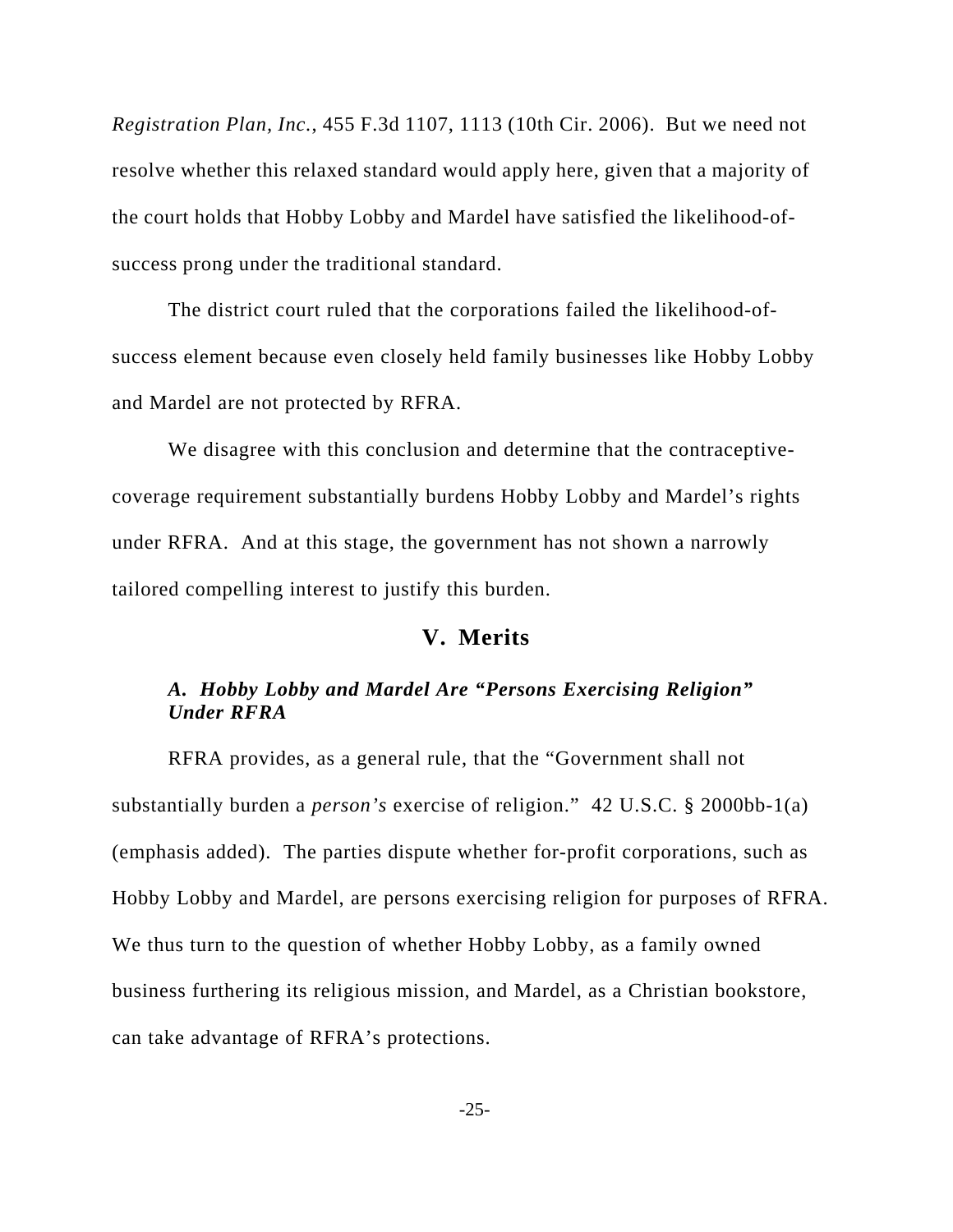The government makes two arguments for why this is not the case. First, it cites to civil rights statutes and labor laws that create an exemption for religious organizations. It then references case law suggesting that non-profit status is an objective criterion for determining whether an entity is a religious organization for purposes of these civil rights statutes and labor laws. The government therefore argues that, as a matter of statutory interpretation, RFRA should be read to carry forward the supposedly preexisting distinction between non-profit, religious corporations and for-profit, secular corporations. Second, the government asserts that the for-profit/non-profit distinction is rooted in the Free Exercise Clause. It suggests Congress did not intend RFRA to expand the scope of the Free Exercise Clause. The government therefore concludes RFRA does not extend to for-profit corporations.

We reject both of these arguments. First, we hold as a matter of statutory interpretation that Congress did not exclude for-profit corporations from RFRA's protections. Such corporations can be "persons" exercising religion for purposes of the statute.<sup>5</sup> Second, as a matter of constitutional law, Free Exercise rights may extend to some for-profit organizations.

<sup>&</sup>lt;sup>5</sup> We recognize there is at least tentative disagreement among the courts of appeal on this question. *Compare, e.g.*, *Grote v. Sebelius*, 708 F.3d 850, 855–56 (7th Cir. 2013) (corporation is a "person" for purposes of RFRA), *with Conestoga Wood Specialities Corp. v. Sec'y of U.S. Dep't of Health & Human Servs.*, No. 13-1144, 2013 WL 1277419, at \*2 (3d Cir. Feb. 8, 2013) (corporation is not a "person" under RFRA).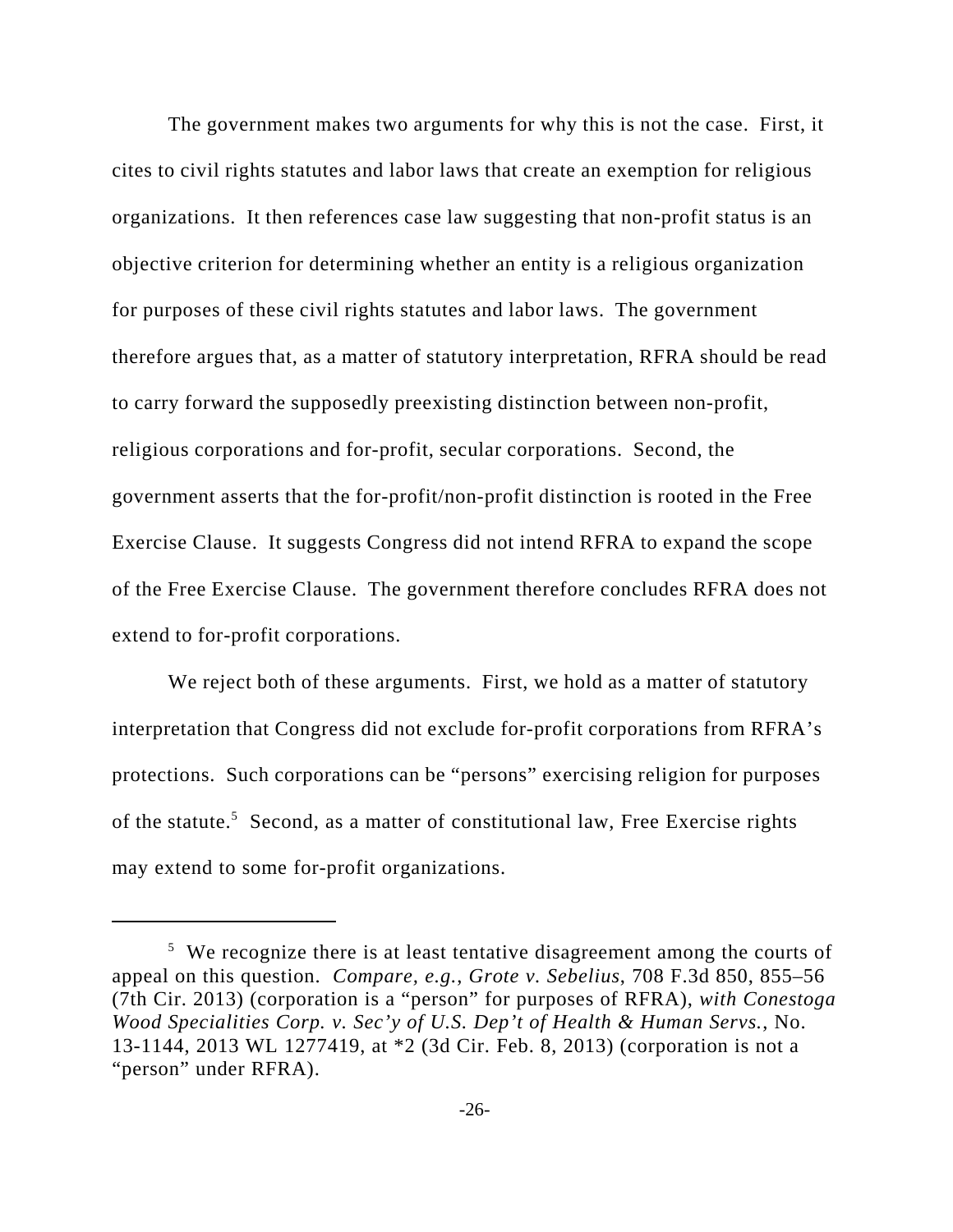#### *1. Statutory Interpretation*

#### *a. The Dictionary Act*

We begin with the statutory text. RFRA contains no special definition of "person." Thus, our first resource in determining what Congress meant by "person" in RFRA is the Dictionary Act, which instructs: "In determining the meaning of any Act of Congress, unless the context indicates otherwise \* \* \* the word[] 'person' . . . include[s] corporations, companies, associations, firms, partnerships, societies, and joint stock companies, as well as individuals." 1 U.S.C. § 1. Thus, we could end the matter here since the plain language of the text encompasses "corporations," including ones like Hobby Lobby and Mardel.

In addition, the Supreme Court has affirmed the RFRA rights of corporate claimants, notwithstanding the claimants' decision to use the corporate form. *See O Centro Espirita Beneficente Uniao do Vegetal v. Ashcroft*, 389 F.3d 973, 973 (10th Cir. 2004) (en banc) (affirming a RFRA claim brought by "a New Mexico corporation on its own behalf"), *aff'd*, 546 U.S. 418 (2006).6

<sup>&</sup>lt;sup>6</sup> We further note that RFRA defines religious exercise by cross-reference to the Religious Land Use and Institutionalized Persons Act (RLUIPA). *See* 42 U.S.C. § 2000bb-2(4) ("the term 'exercise of religion' means religious exercise, as defined in section 2000cc-5 of this title"). According to the relevant portion of RLUIPA, "'religious exercise' includes any exercise of religion, whether or not compelled by, or central to, a system of religious belief." *Id*. § 2000cc-5(7)(A). RLUIPA further notes that both "person[s]" and "entit[ies]" can exercise the religious rights it grants. *Id*. § 2000cc-5(7)(B). RLUIPA therefore provides further support that RFRA, to which it is linked, encompasses both natural persons and anything that qualifies as an "entity"— which of course would (continued...)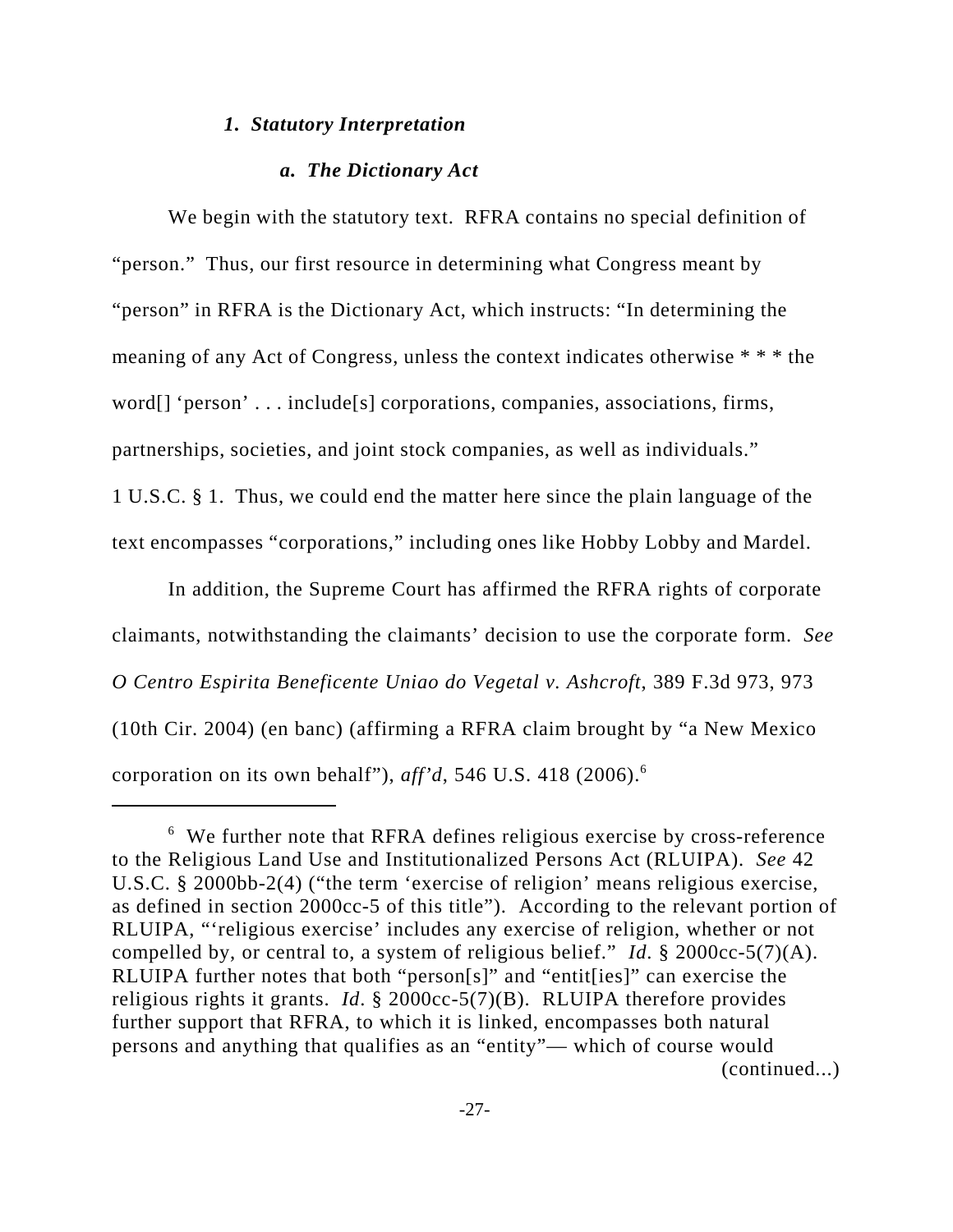#### *b. Other Statutes*

Given that no one disputes at least some types of corporate entities can bring RFRA claims, the next question is whether Congress intended to exclude for-profit corporations, as opposed to non-profit corporations, from RFRA's scope. Notably, neither the Dictionary Act nor RFRA explicitly distinguishes between for-profit and non-profit corporations; the Dictionary Act merely instructs that the term "persons" includes corporations.

At the same time, we acknowledge the Dictionary Act definition does not apply if "the context indicates otherwise." 1 U.S.C. § 1. Generally, "context" here "means the text of the Act of Congress surrounding the word at issue, or the text of other related congressional Acts." *Rowland v. Cal. Men's Colony*, 506 U.S. 194, 199 (1993). The government contends that RFRA's "context" points to exemptions for religious employers in other statutes, and in particular it directs us to the religious exemptions contained in Title VII, the Americans with Disabilities Act (ADA), and the National Labor Relations Act (NLRA). But rather than providing contextual support for excluding for-profit corporations from RFRA, we think these exemptions show that Congress knows how to craft a corporate religious exemption, but chose not to do so in RFRA.

 $6$ (...continued)

encompass corporations. And this definition likewise does not distinguish between for-profit and non-profit status or between religious and secular entities.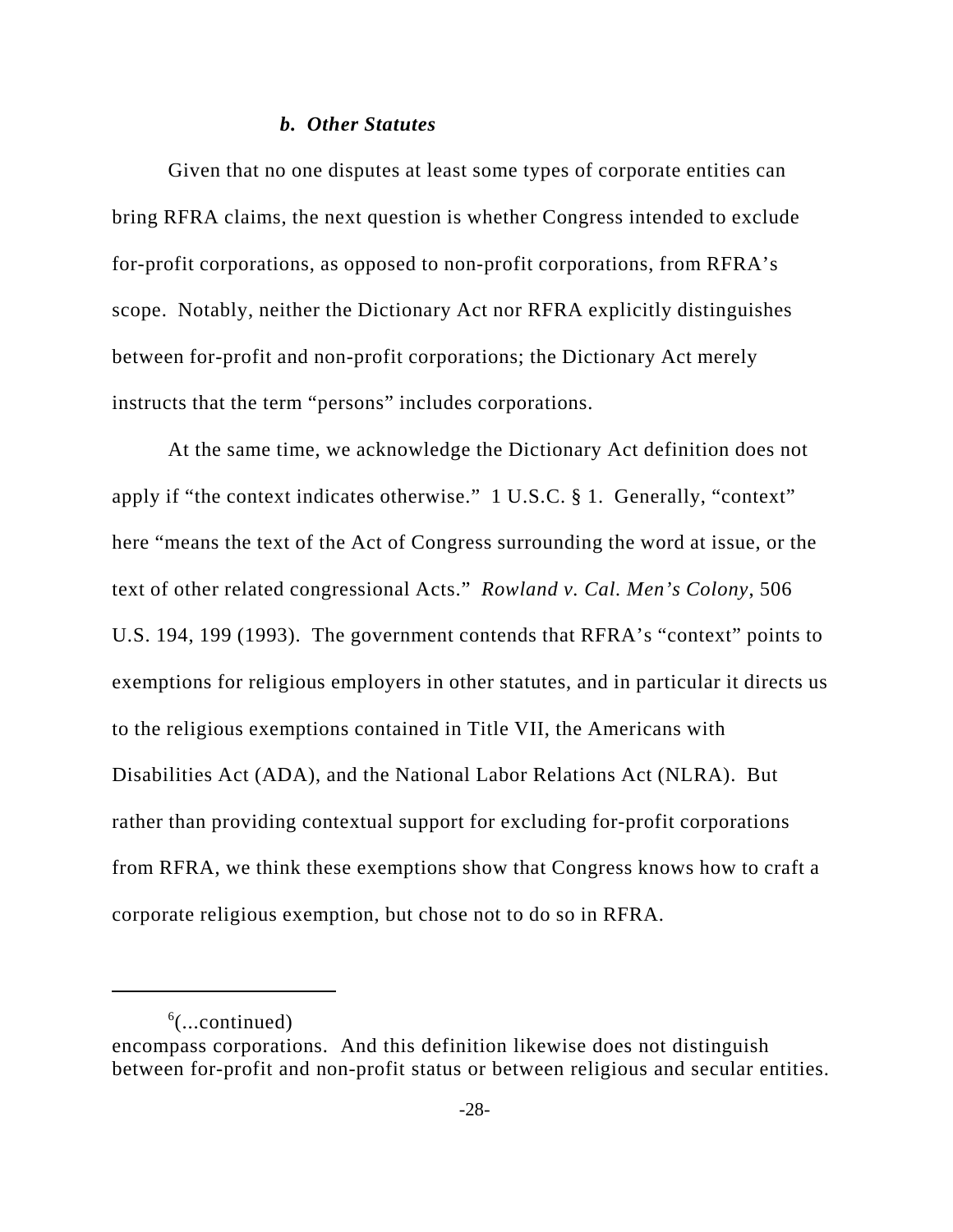Under Title VII, for example, the prohibition on discrimination on the basis of religion does not apply to an employer that is "a religious corporation, association, educational institution, or society." 42 U.S.C. §2000e-1(a). The ADA contains similar language. *See id*. § 12113(d)(1), (2). The government also notes that the Supreme Court has construed the NLRA to remove the National Labor Relations Board's jurisdiction over schools operated by churches. *See NLRB v. Catholic Bishop*, 440 U.S. 490 (1979).<sup>7</sup>

The government argues that in enacting RFRA against the backdrop of these statutes, Congress "carried forward [a] distinction between non-profit, religious organizations and for-profit, secular companies.'" Aple. Br. at 16. In short, the government believes Congress used "person" in RFRA as extreme shorthand for something like "natural person or 'religious organization' as that term was used in exemptions for religious organizations as set forth in Title VII, the ADA, and the NLRA."

This reading strikes us as strained. Indeed, the exemptions present in Title VII, the ADA, and the NLRA suggest the opposite inference from what the

<sup>7</sup> *Catholic Bishop* turned on constitutional avoidance, not on statutory text or congressional intent. *See id.* at 507 ("in the absence of a clear expression of Congress'[s] intent to bring teachers in church-operated schools within the jurisdiction of the Board, we decline to construe the Act in a manner that could in turn call upon the Court to resolve difficult and sensitive questions arising out of the guarantees of the First Amendment Religion Clauses"). But for present purposes we will accept the government's characterization of *Catholic Bishop* as "context" for RFRA.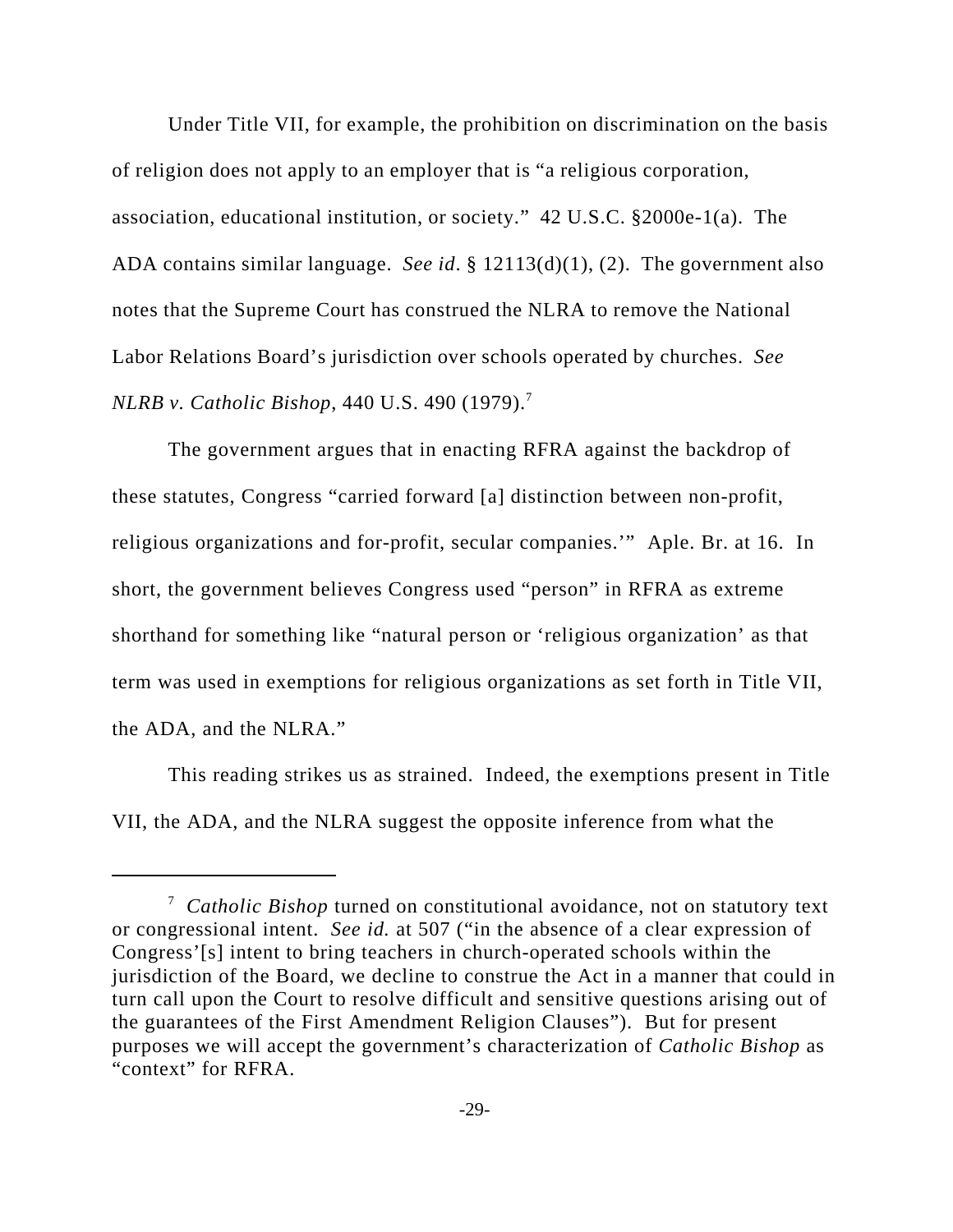government draws. Rather than implying that similar narrowing constructions should be imported into statutes that do not contain such language, they imply Congress is quite capable of narrowing the scope of a statutory entitlement or affording a type of statutory exemption when it wants to. The corollary to this rule, of course, is that when the exemptions are not present, it is not that they are "carried forward" but rather that they do not apply. *Cf. Chickasaw Nation v. United States*, 208 F.3d 871, 880 (10th Cir. 2000) (holding, in light of the fact that Congress had created a number of other tax exemptions for Indian tribes, "[i]f Congress wishes to exempt Indian tribes from excise taxes that otherwise might be reasonably construed as applying to them, it should do so explicitly"), *aff'd*, 534 U.S. 84 (2001).

In addition, Congress knows how to ensure that a prior-enacted statute restricts the meaning of a later-enacted statute. RFRA is just such a statute, restricting later-enacted federal statutes unless those statutes specifically exempt themselves. *See* 42 U.S.C. § 2000bb-3(b). Congress put nothing similar in Title VII, the ADA, or the NLRA.

### *c. Case Law*

The government nonetheless points to *Corporation of the Presiding Bishop of the Church of Jesus Christ of Latter-day Saints v. Amos*, 483 U.S. 327 (1987), for the idea that the for-profit/non-profit distinction was well-established in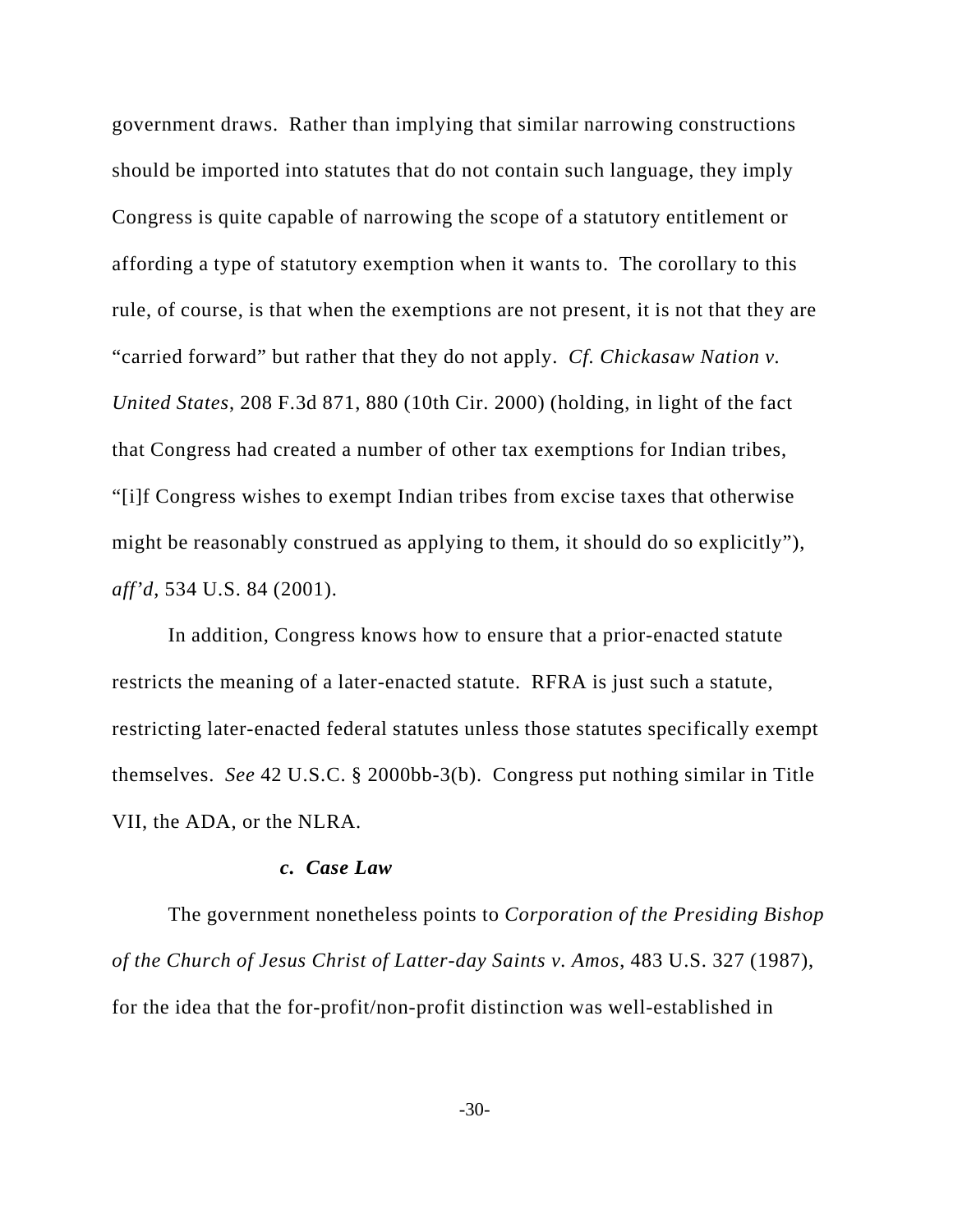Congress's mind before it enacted RFRA. We disagree with the government's interpretation of *Amos*.

*Amos* involved employees of non-profit and arguably non-religious businesses run by the Mormon Church. These businesses had fired certain Mormon employees who did not follow church behavioral standards, and the employees sued under Title VII. The Church moved to dismiss based on Title VII's exemption for "religious corporation[s]," 42 U.S.C. §2000e-1(a)—the same exemption on which the government bases its argument that Congress intended to limit RFRA to non-profit entities.

The plaintiffs countered "that if construed to allow religious employers to discriminate on religious grounds in hiring for *nonreligious* jobs, [the exemption] violates the Establishment Clause." *Amos*, 483 U.S. at 331 (emphasis added). The district court agreed, reasoning in part that Title VII's exemption unlawfully advanced religion because it could "permit churches with financial resources impermissibly to extend their influence and propagate their faith by entering the commercial, profit-making world." *Id*. at 337.

The Supreme Court reversed. It concluded this particular part of the district court's reasoning was incorrect because it assumed the existence of forprofit activities yet none of the Mormon businesses at issue operated on a forprofit basis. The Court never reached the question of how for-profit activity might have changed its analysis. *Id*.

-31-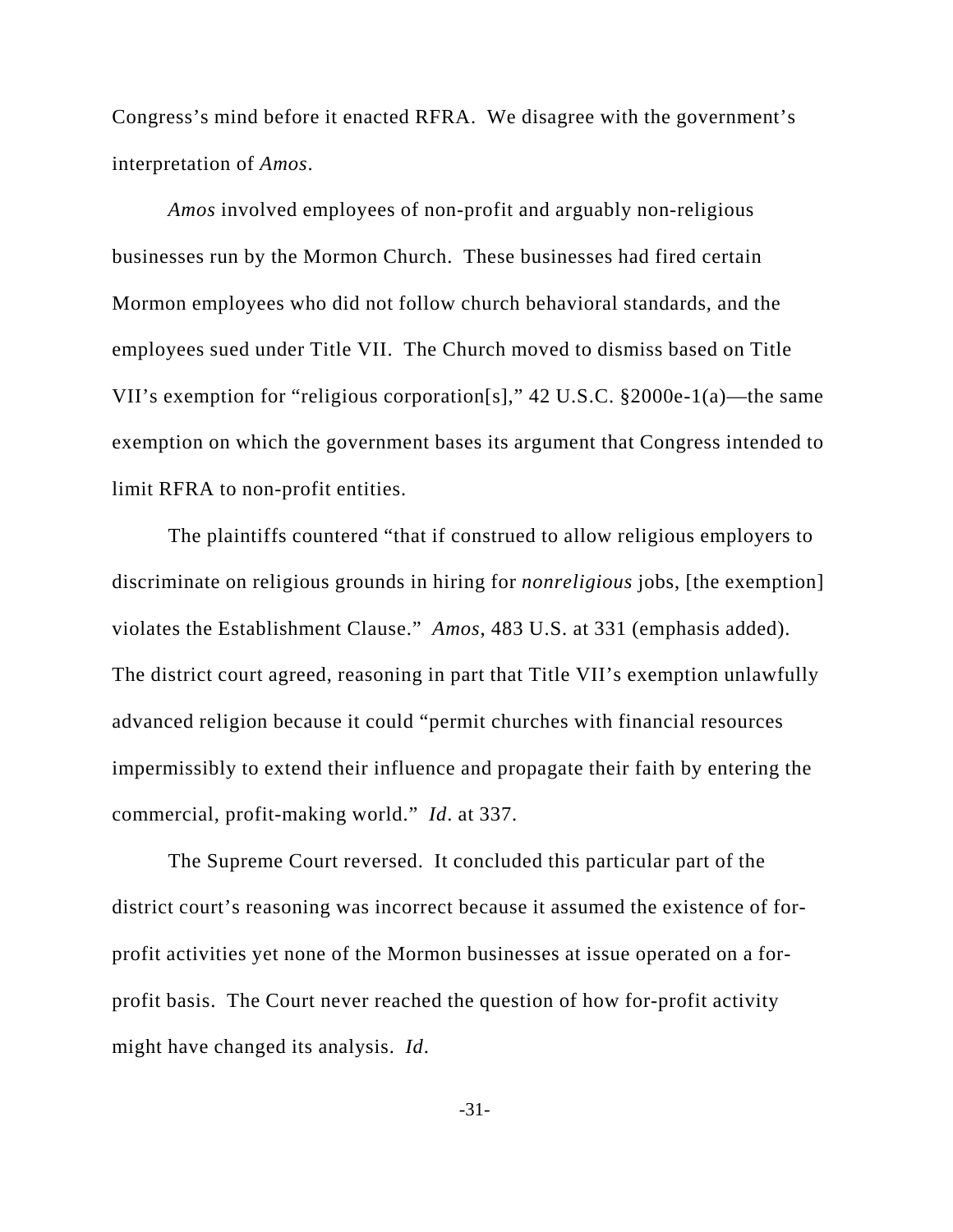Two *Amos* concurrences raised concerns about religion-sponsored for-profit activity more explicitly. But both concurrences were careful not to categorically exclude such activity from Title VII's exemption. *See id*. at 345 n.6 (Brennan, J., concurring) (emphasizing that the non-profit distinction was important but also noting "[i]t is . . . conceivable that some for-profit activities could have a religious character"); *id*. at 349 (O'Connor, J., concurring) (noting that the question "remains open" whether "activities conducted by religious organizations solely as profit-making enterprises" would qualify as religious).

From these references to non-profit status in *Amos*, the government concludes that the for-profit/non-profit distinction matters a great deal. But we do not see what the government sees in *Amos*. *Amos* was about whether Title VII's religious exemption violates the Establishment Clause. The *Amos* majority rendered no opinion on how for-profit activity might affect that question. At best, then, *Amos* leaves open the question of whether for-profit status matters for Title VII's religious employer exemption. We do not see how it provides the "context" that would render the Dictionary Act's definition of "person" inappropriate in RFRA.

Nor do the other post-RFRA circuit cases on which the government relies provide more guidance. The government cites *Spencer v. World Vision, Inc.*, 633 F.3d 723 (9th Cir. 2010) (per curiam), and *University of Great Falls v. NLRB*, 278 F.3d 1335 (D.C. Cir. 2002). The question in *Spencer* was whether a faith-based

-32-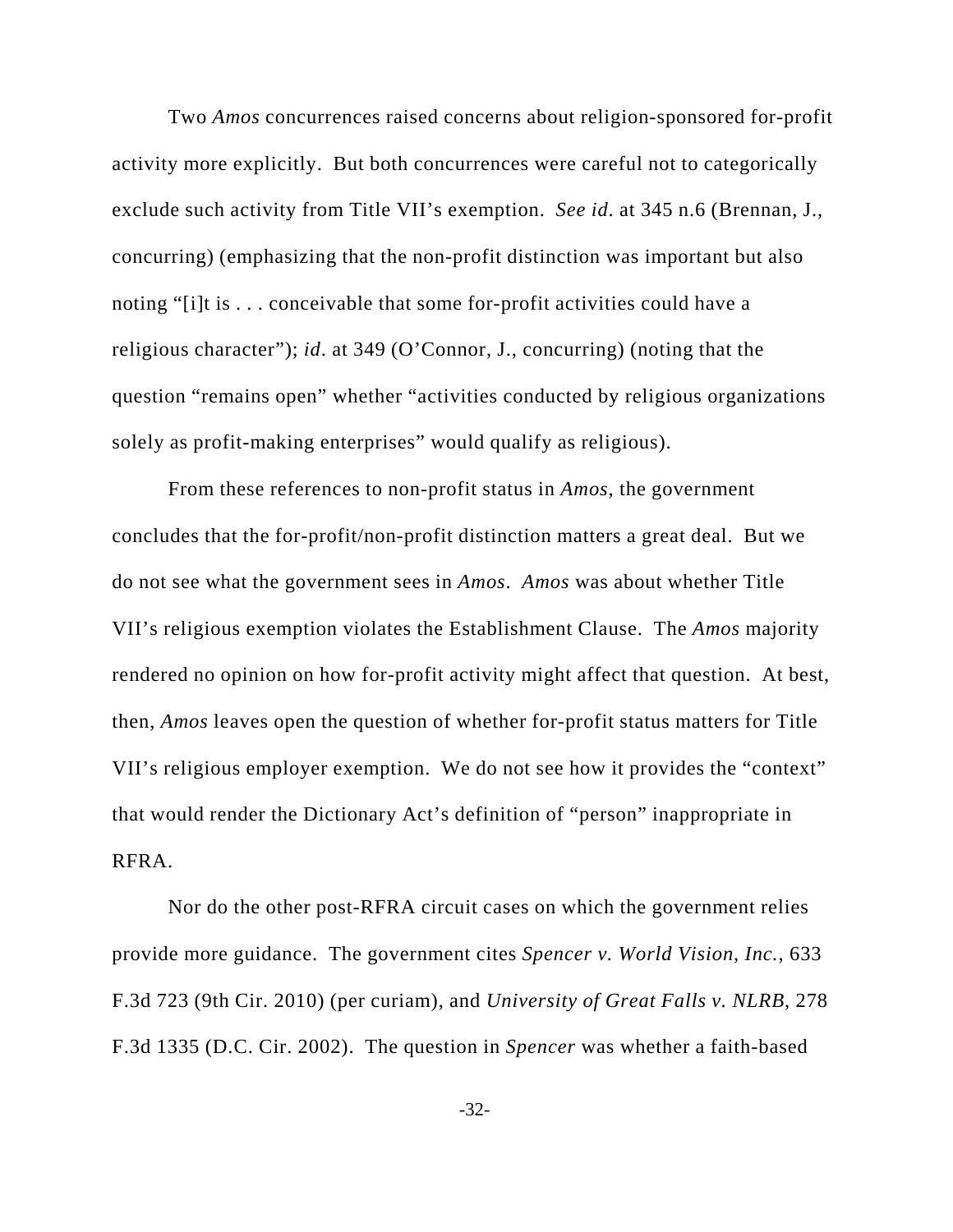humanitarian organization could receive the same Title VII exemption at issue in *Amos*. In a fractured opinion, the court concluded the organization was eligible, in part because it did not engage in for-profit business activity. But *Spencer* established no categorical rule regarding for-profit entities. Judge O'Scannlain, in explaining why he agreed to make non-profit status a relevant consideration, nonetheless noted that *Amos* left open the potential effect of for-profit status. *Id*. at 734 & n.13 (O'Scannlain, J., concurring).

The D.C. Circuit's *Great Falls* decision comes to essentially the same place, concluding that for-profit status can be one relevant factor among others when it comes to certain religious exemptions. In that case, the University of Great Falls contended that it was exempt from NLRB jurisdiction under both *Catholic Bishop* and RFRA. The D.C. Circuit adopted a three-factor test for the NLRB to use "to determine whether it has jurisdiction [over a school claiming the *Catholic Bishop* exemption] without delving into matters of religious doctrine or motive, and without coercing an educational institution into altering its religious mission to meet regulatory demands." *Great Falls*, 278 F.3d at 1345. Among the three factors was whether the institution "is organized as a nonprofit." *Id*. at 1343 (internal quotation marks omitted).

But *Great Falls* did not say that *only* non-profits can qualify for the *Catholic Bishop* exemption. *See id.* ("non-profit institutions have a more compelling claim to a *Catholic Bishop* exemption than for-profit businesses").

-33-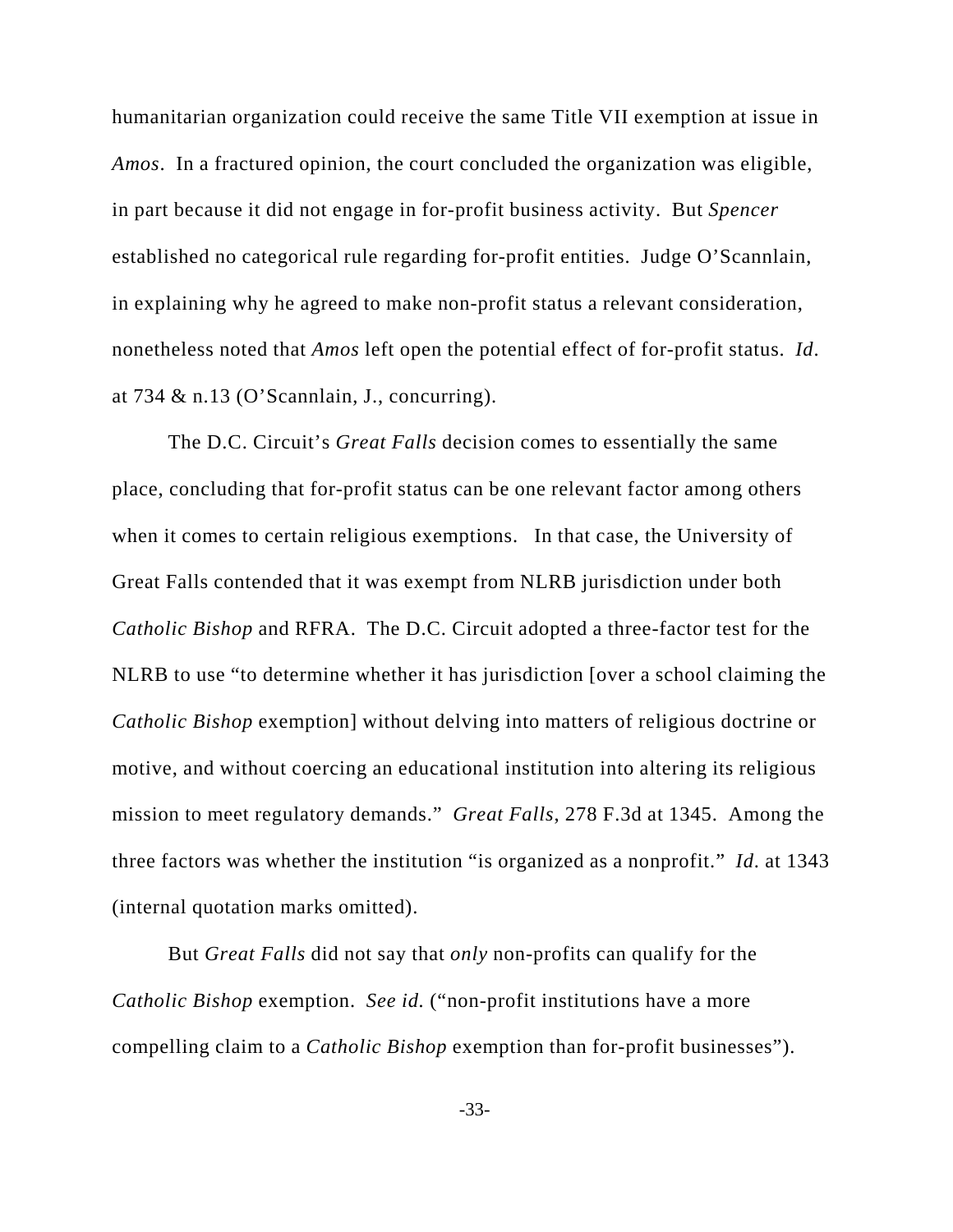Moreover, the opinion made clear that its analysis did not settle anything as to RFRA: "a ruling that an entity is not exempt from [NLRB] jurisdiction under *Catholic Bishop* may not foreclose a [RFRA] claim that requiring that entity to engage in collective bargaining would 'substantially burden' its 'exercise of religion.'" *Id.* at 1347.

To the extent the government believes *Spencer* and *Great Falls* form part of what "Congress carried forward" when enacting RFRA, Aple. Br. at 16, *Spencer* and *Great Falls*, of course, post-date RFRA. Congress therefore could not have carried them forward into RFRA. And to the extent the government sees *Spencer* and *Great Falls* as following principles laid down in *Amos*—which pre-dates RFRA—we disagree. *Amos* decides nothing about for-profit entities' religious rights. In short, none of these cases say anything about what Congress intended in  $RFRA$ . $8$ 

In conclusion, the government has given us no persuasive reason to think that Congress meant "person" in RFRA to mean anything other than its default meaning in the Dictionary Act—which includes corporations regardless of their

<sup>8</sup> We also note that even the dissent in *Grote v. Sebelius*, 708 F.3d 850 (7th Cir. 2013), would not establish a categorical rule against for-profit religious exercise. *Grote* involved a car parts business, but the dissent opined that "there" do exist some corporate entities which are organized expressly to pursue religious ends, and I think it fair to assume that such entities may have cognizable religious liberties independent of the people who animate them, even if they are profitseeking." *Id*. at 856 (Rovner, J., dissenting).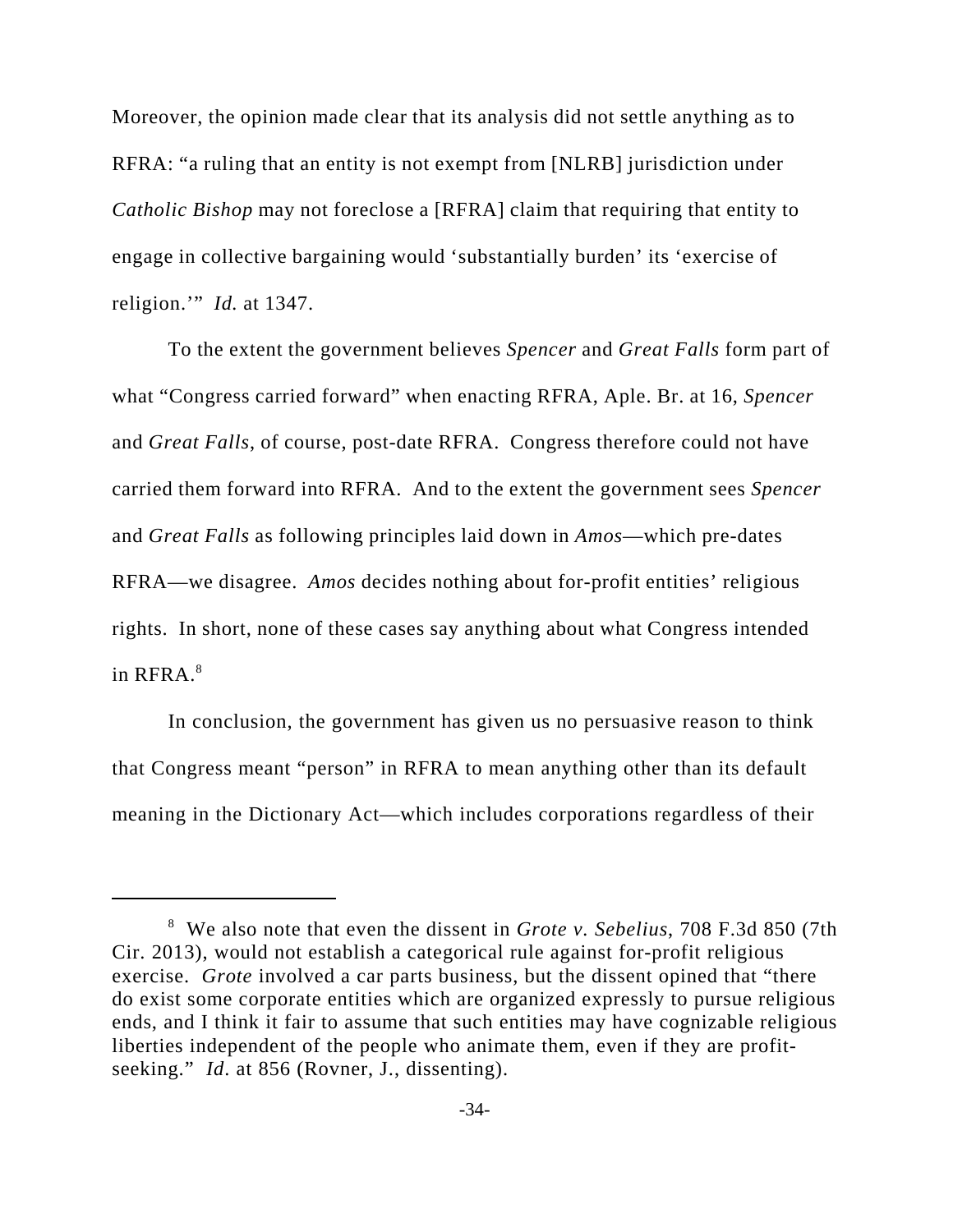profit-making status.9

### *2. Free Exercise*

The government further argues that the "[t]he distinction between non-profit, religious organizations and for-profit, secular companies is rooted in the text of the First Amendment," Aple. Br. at 12 (internal quotation marks omitted). It claims this understanding of the First Amendment informed what Congress intended by "person" in RFRA. Undoubtedly, Congress's understanding of the First Amendment informed its drafting of RFRA, but we see no basis for concluding that such an understanding included a for-profit/nonprofit distinction.

#### *a. RFRA's Purpose*

RFRA was Congress's attempt to legislatively overrule *Employment Division v. Smith*, 494 U.S. 872 (1990). *Smith* had abrogated much of the Supreme Court's earlier jurisprudence regarding whether a neutral law of general

<sup>&</sup>lt;sup>9</sup> The dissents suggest we have improperly placed the burden of persuasion on the government rather than the plaintiffs in our assessment of whether Hobby Lobby and Mardel are persons exercising religion for purposes of RFRA. *See* Briscoe Op. at 10-11  $\&$  n.3; Matheson Op. at 4–11. The question of the allocation of a burden for satisfying the preliminary injunction factors—which we agree rests with the plaintiffs—and the force of the legal arguments advanced by both sides are two different things. The default presumption is that the Dictionary Act applies. *Rowland*, 506 U.S. at 200. Regardless of who bears the overall burden of persuasion, we do not think it is the plaintiffs' duty to prove a negative—*i.e.*, to offer up all possible "context[s]" that might "indicate otherwise," 1 U.S.C. § 1—and then refute them. In our adversarial system, arguments for otherwiseindicating context naturally come from the party opposing the Dictionary Act's definition. The government's arguments in this regard do not convince us.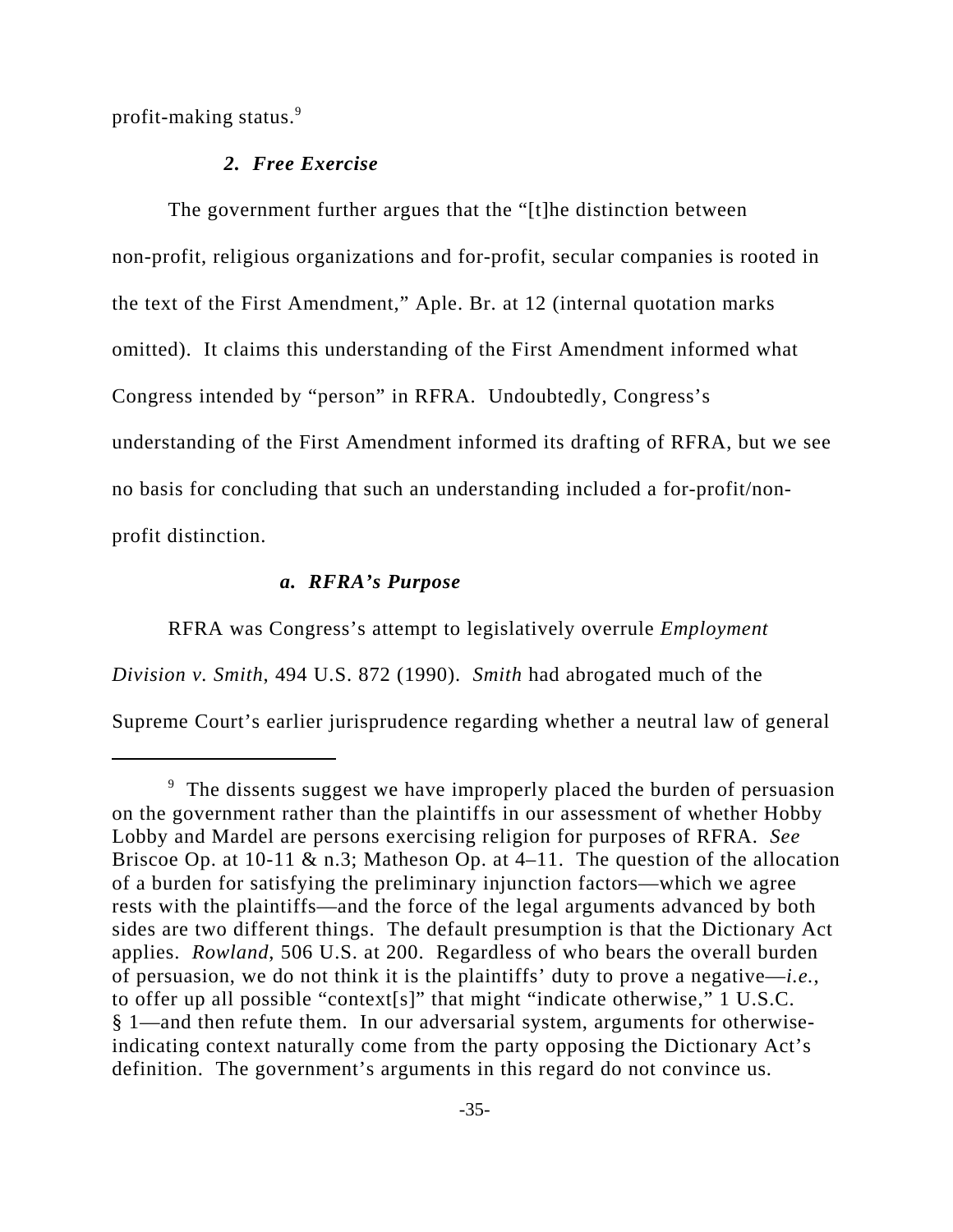application nonetheless impermissibly burdened a person's Free Exercise rights. The pre-*Smith* test exempted such a person from the law's constraints unless the government could show a compelling need to apply the law to the person. *Id*. at 882–84. *Smith* eliminated that test on the theory that the Constitution permits burdening Free Exercise if that burden results from a neutral law of general application. *Id*. at 878–80.

Congress responded to *Smith* by enacting RFRA, which re-imposed a stricter standard on both the states and the federal government. The Supreme Court held that Congress could not constitutionally apply RFRA to the states, *City of Boerne v. Flores*, 521 U.S. 507, 532 (1997), but RFRA still constrains the federal government, *Kikumura*, 242 F.3d at 959.

Congress, through RFRA, intended to bring Free Exercise jurisprudence back to the test established before *Smith*. There is no indication Congress meant to alter any other aspect of pre-*Smith* jurisprudence—including jurisprudence regarding who can bring Free Exercise claims. We therefore turn to that jurisprudence.

#### *b. Corporate and For-Profit Free Exercise Rights*

It is beyond question that associations—not just individuals—have Free Exercise rights: "An individual's freedom to speak, *to worship*, and to petition the government for the redress of grievances could not be vigorously protected from interference by the State unless a correlative freedom to engage in group effort

-36-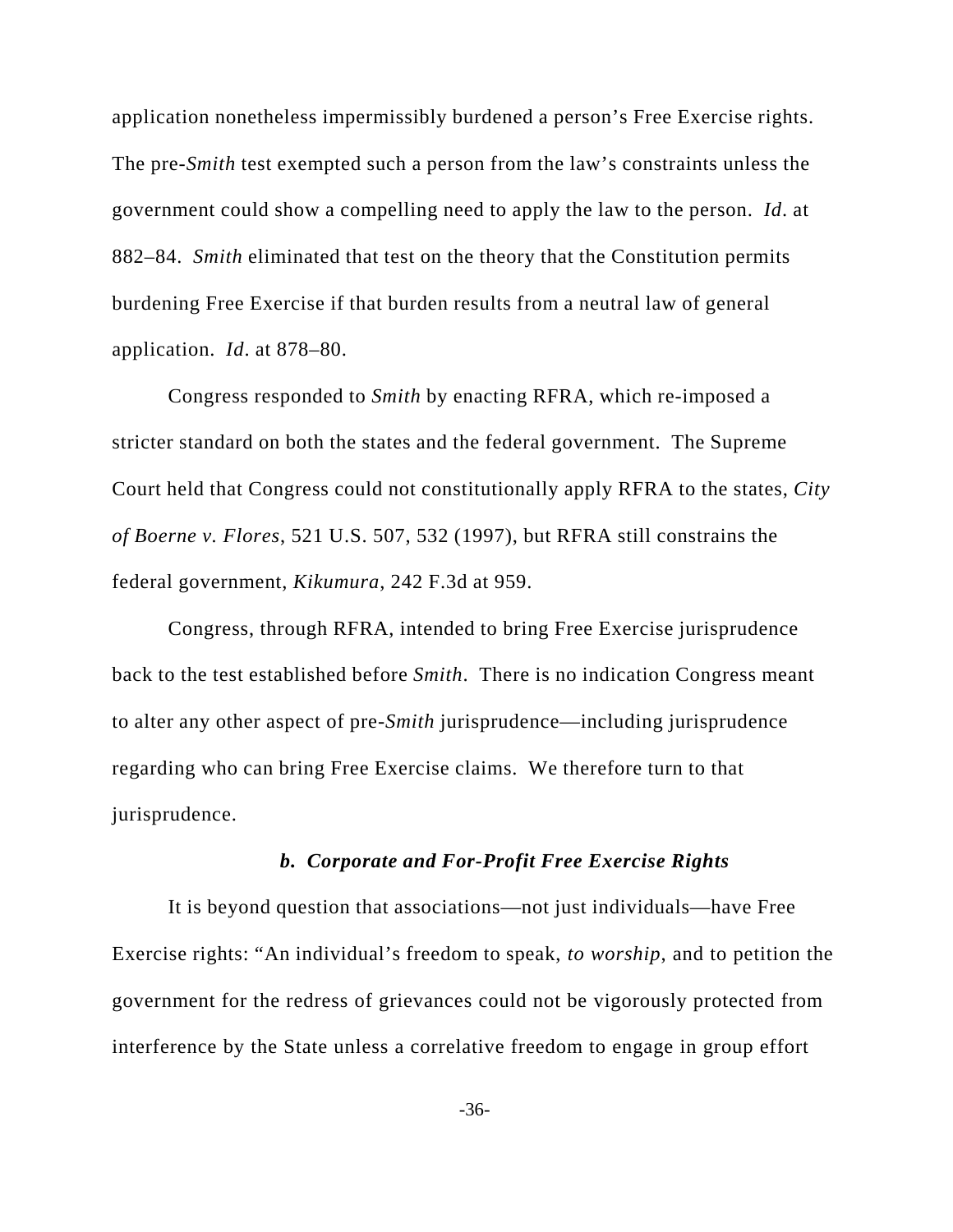toward those ends were not also guaranteed." *Roberts v. U.S. Jaycees*, 468 U.S. 609, 622 (1984) (emphasis added). Therefore, courts have "recognized a right to associate for the purpose of engaging in those activities protected by the First Amendment—speech, assembly, petition for the redress of grievances, and *the exercise of religion*. The Constitution guarantees freedom of association of this kind as an indispensable means of preserving other individual liberties." *Id*. at 618 (emphasis added); *see also Citizens United v. FEC*, 558 U.S. 310, 342–43 (2010) ("First Amendment protection extends to corporations . . . [, and the Court] has thus rejected the argument that . . . corporations or other associations should be treated differently under the First Amendment simply because such associations are not natural persons." (internal quotation marks omitted)).

Accordingly, the Free Exercise Clause is *not* a "'purely personal' guarantee[] . . . unavailable to corporations and other organizations because the 'historic function' of the particular [constitutional] guarantee has been limited to the protection of individuals." *First Nat'l Bank of Boston v. Bellotti*, 435 U.S. 765, 778 n.14 (1978). As should be obvious, the Free Exercise Clause at least extends to associations like churches—including those that incorporate. *See, e.g.*, *Church of Lukumi Babalu Aye, Inc. v. City of Hialeah*, 508 U.S. 520, 525 (1993) (holding that a "not-for-profit corporation organized under Florida law" prevailed on its Free Exercise claim); *see also Terrett v. Taylor*, 13 U.S. (9 Cranch) 43, 49 (1815) (Story, J.) ("[The] legislature may . . . enable all sects to accomplish the

-37-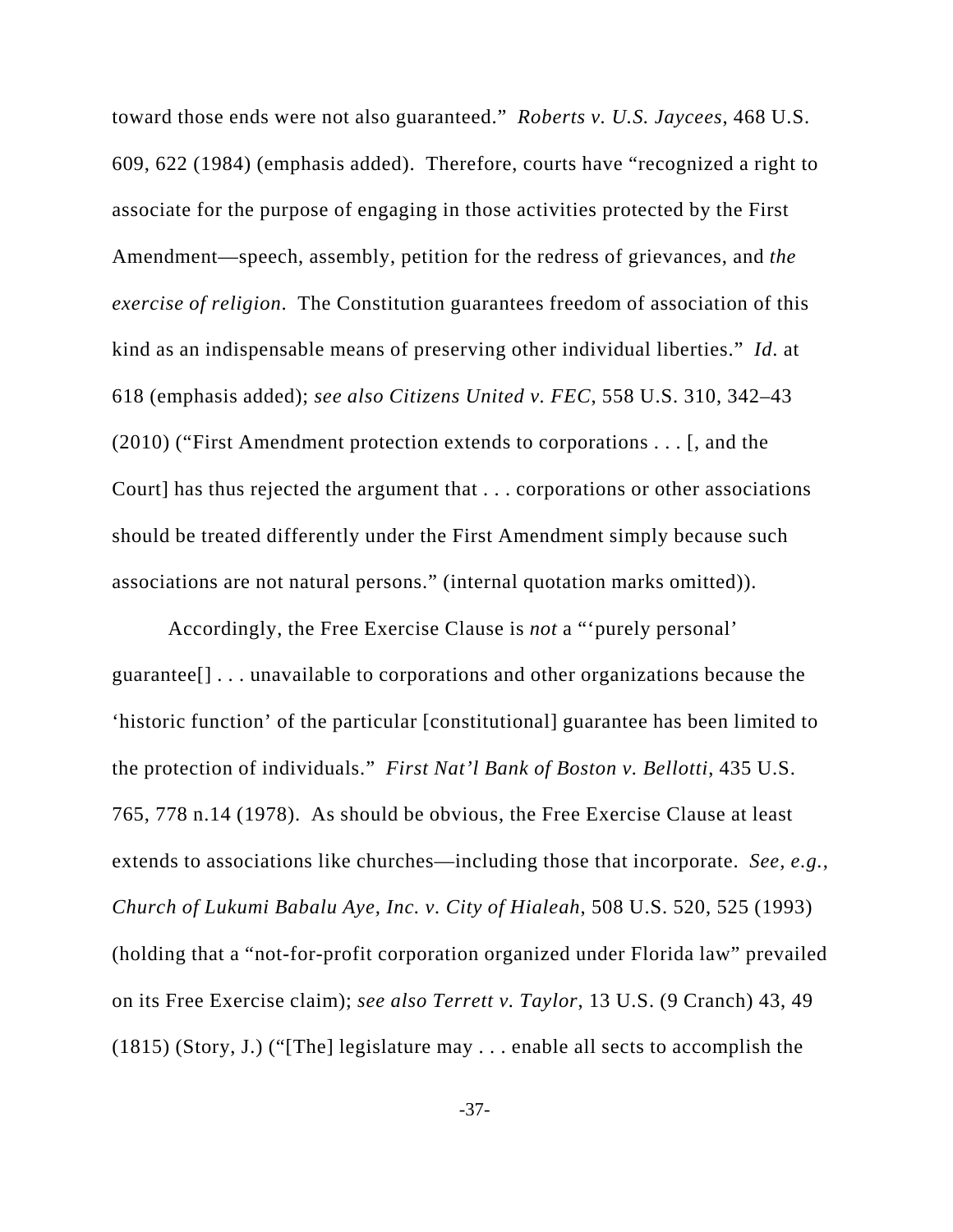great objects of religion by giving them corporate rights for the manag[e]ment of their property, and the regulation of their temporal as well as spiritual concerns.").

In addition, the Supreme Court has settled that *individuals* have Free Exercise rights with respect to their *for-profit businesses*. *See, e.g.*, *United States v. Lee*, 455 U.S. 252 (1982) (considering a Free Exercise claim of an Amish employer); *Braunfeld v. Brown*, 366 U.S. 599 (1961) (plurality opinion) (considering a Free Exercise claim by Jewish merchants operating for-profit).

In short, individuals may incorporate for religious purposes and keep their Free Exercise rights, and unincorporated individuals may pursue profit while keeping their Free Exercise rights. With these propositions, the government does not seem to disagree. The problem for the government, it appears, is when individuals incorporate *and* fail to satisfy Internal Revenue Code § 501(c)(3). At that point, Free Exercise rights somehow disappear.

This position is not "rooted in the text of the First Amendment," Aple. Br. at 12, and therefore could not have informed Congress's intent when enacting RFRA. As an initial matter, the debates in Congress surrounding the adoption of the First Amendment demonstrate an intent to protect a range of conduct broader than the mere right to believe whatever one chooses. Indeed, at the time of the amendment's inception in Congress, a competing formulation for the "free exercise of religion" was "rights of conscience." *See* Michael W. McConnell, *The*

-38-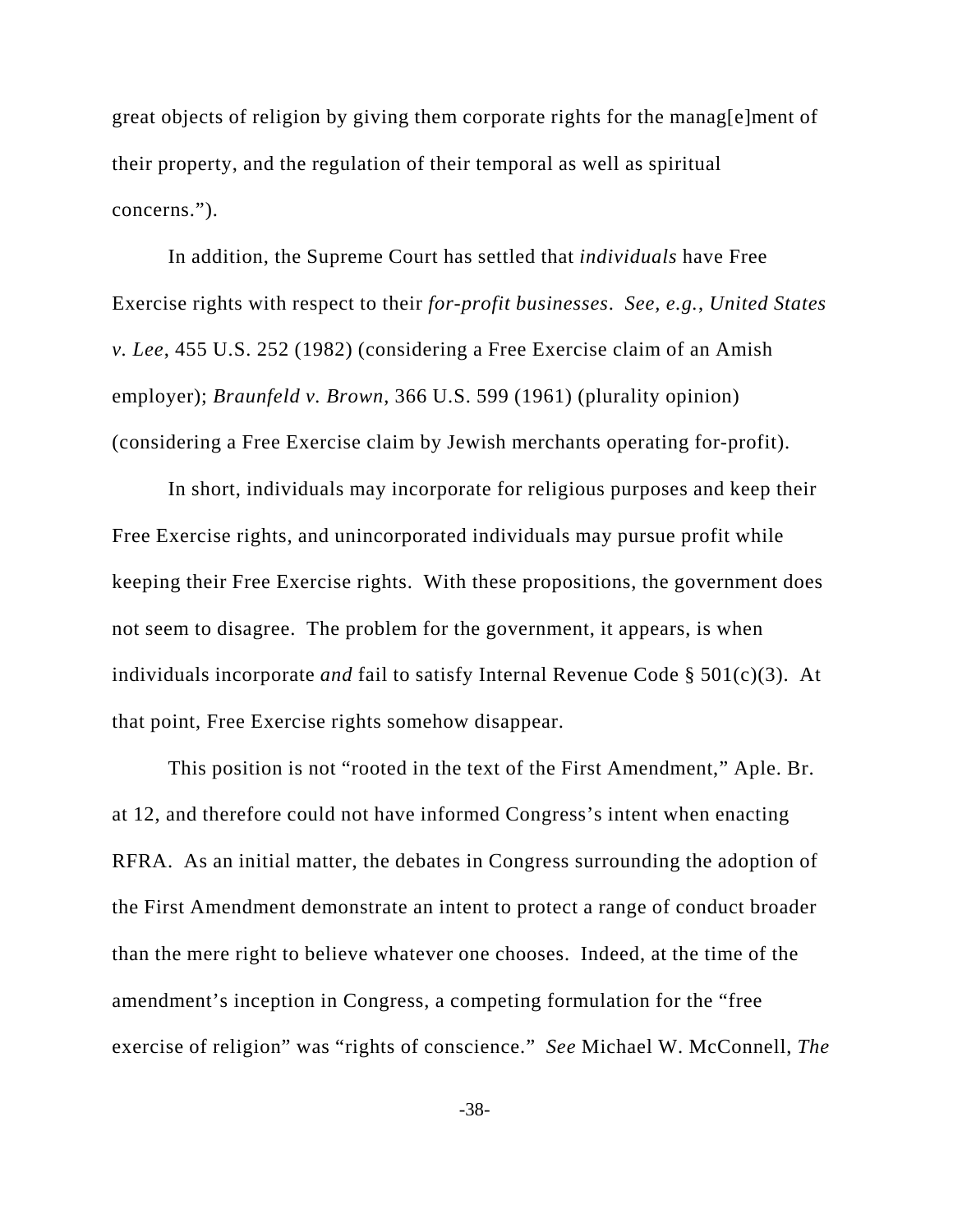*Origins and Historical Understanding of Free Exercise of Religion*, 103 Harv. L. Rev. 1409, 1488 (1990) [hereinafter McConnell, *The Origins*]; *see also Hosanna-Tabor Evangelical Lutheran Church & Sch. v. EEOC*, 132 S. Ct. 694, 702 (2012) (citing McConnell, *The Origins*, *supra*). As compared to *exercise*, which "strongly connoted action" in the language of the day, "conscience" suggested mere thoughts, opinions, or internal convictions. McConnell, *The Origins*, *supra* at 1489. Congress chose *exercise*, indicating that, as the Supreme Court has frequently held, the protections of the Religion Clauses extend beyond the walls of a church, synagogue, or mosque to religiously motivated *conduct*, as well as religious belief. *Id.* at 1488–89.

The distinction gains force here because religious conduct includes religious expression, which can be communicated by individuals and for-profit corporations alike. *See Smith*, 494 U.S. at 877–78 (1990); *see also* Lee Strang, *The Meaning of "Religion" in the First Amendment*, 40 Duq. L. Rev. 181, 234 (2002) (stating that the shift from "conscience" to "religion" "connote[d] a 'community of believers' and allow[ed] for protection of the 'corporate or institutional aspect of religious belief'" (footnote omitted)); McConnell, *The Origins*, *supra* at 1490 (stating that an "important difference between the terms 'conscience' and 'religion' is that 'conscience' emphasizes individual judgment, while 'religion' also encompasses the corporate or institutional aspects of religious belief" (footnote omitted)). For example, the Supreme Court has stated

-39-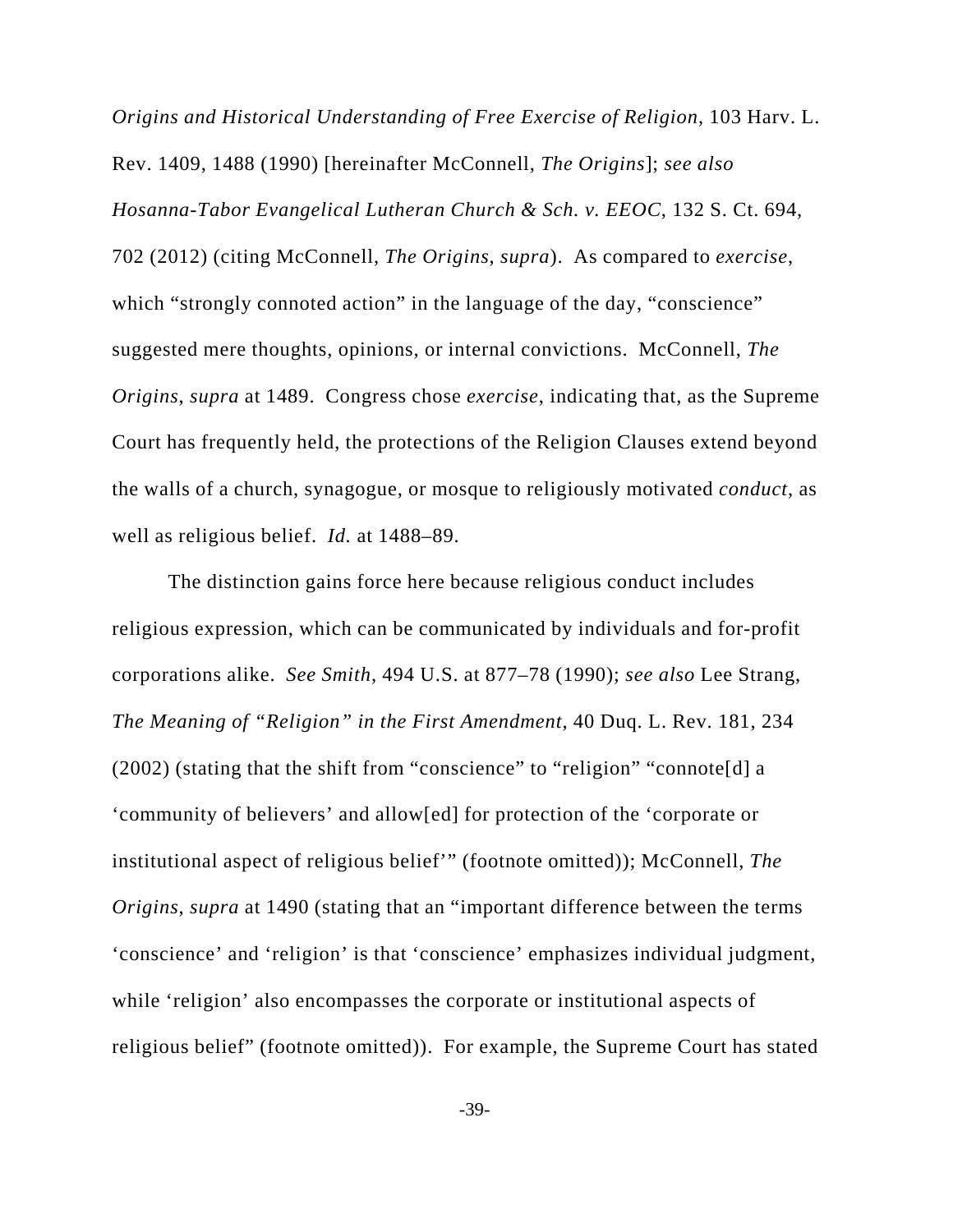that the exercise of religion includes "proselytizing." *Smith*, 494 U.S. at 877. And, as discussed above, Hobby Lobby and Mardel—two for-profit corporations —proselytize by purchasing hundreds of newspaper ads to "know Jesus as Lord and Savior." JA 24a. Because Hobby Lobby and Mardel express themselves for religious purposes, the First Amendment logic of *Citizens United*, 558 U.S. at 342–55, where the Supreme Court has recognized a First Amendment right of forprofit corporations to express themselves for political purposes, applies as well. We see no reason the Supreme Court would recognize constitutional protection for a corporation's political expression but not its religious expression.

We also believe that a constitutional distinction would conflict with the Supreme Court's Free Exercise precedent. First, we cannot see why an individual operating for-profit retains Free Exercise protections but an individual who incorporates—even as the sole shareholder—does not, even though he engages in the exact same activities as before. This cannot be about the protections of the corporate form, such as limited liability and tax rates. Religious associations can incorporate, gain those protections, and nonetheless retain their Free Exercise rights.

Moreover, when the Supreme Court squarely addressed for-profit individuals' Free Exercise rights in *Lee* and *Braunfeld*, its analysis did not turn on the individuals' unincorporated status. Nor did the Court suggest that the Free Exercise right would have disappeared, using a more modern formulation, in a

 $-40-$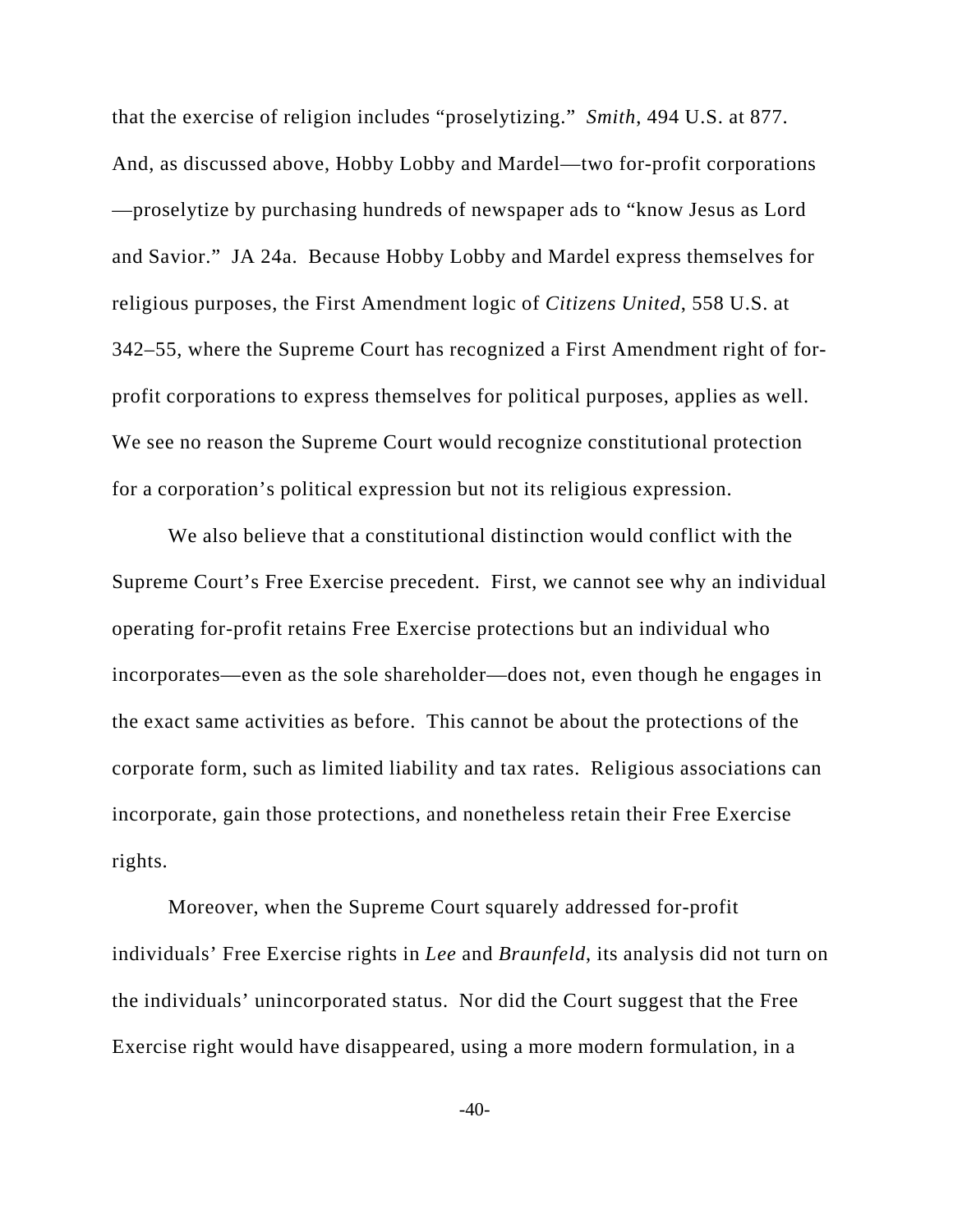general or limited partnership, sole professional corporation, LLC, S-corp, or closely held family business like we have here.<sup>10</sup>

In addition, sincerely religious persons could find a connection between the exercise of religion and the pursuit of profit. Would an incorporated kosher butcher really have no claim to challenge a regulation mandating non-kosher butchering practices? The kosher butcher, of course, might directly serve a religious community—as Mardel, a Christian bookstore, does here. But we see no reason why one must orient one's business toward a religious community to preserve Free Exercise protections. A religious individual may enter the forprofit realm intending to demonstrate to the marketplace that a corporation can succeed financially while adhering to religious values. As a court, we do not see how we can distinguish this form of evangelism from any other.

We are also troubled—as we believe Congress would be—by the notion that Free Exercise rights turn on Congress's definition of "non-profit." What if Congress eliminates the for-profit/non-profit distinction in tax law? Do for-profit corporations then *gain* Free Exercise rights? Or do non-profits *lose* Free Exercise rights? Or what if Congress, believing that large organizations are less likely to have a true non-profit motive, declares that non-profit entities may not have more

 $10$  To the extent the government believes the for-profit/non-profit distinction derives from the nature of business versus religion, we note that the varieties of corporate form do not mirror such a bright-line rule. *See, e.g.*, Cal. Corp. Code §§ 14600–31 (establishing "benefit corporations" that may pursue profits while balancing social welfare goals).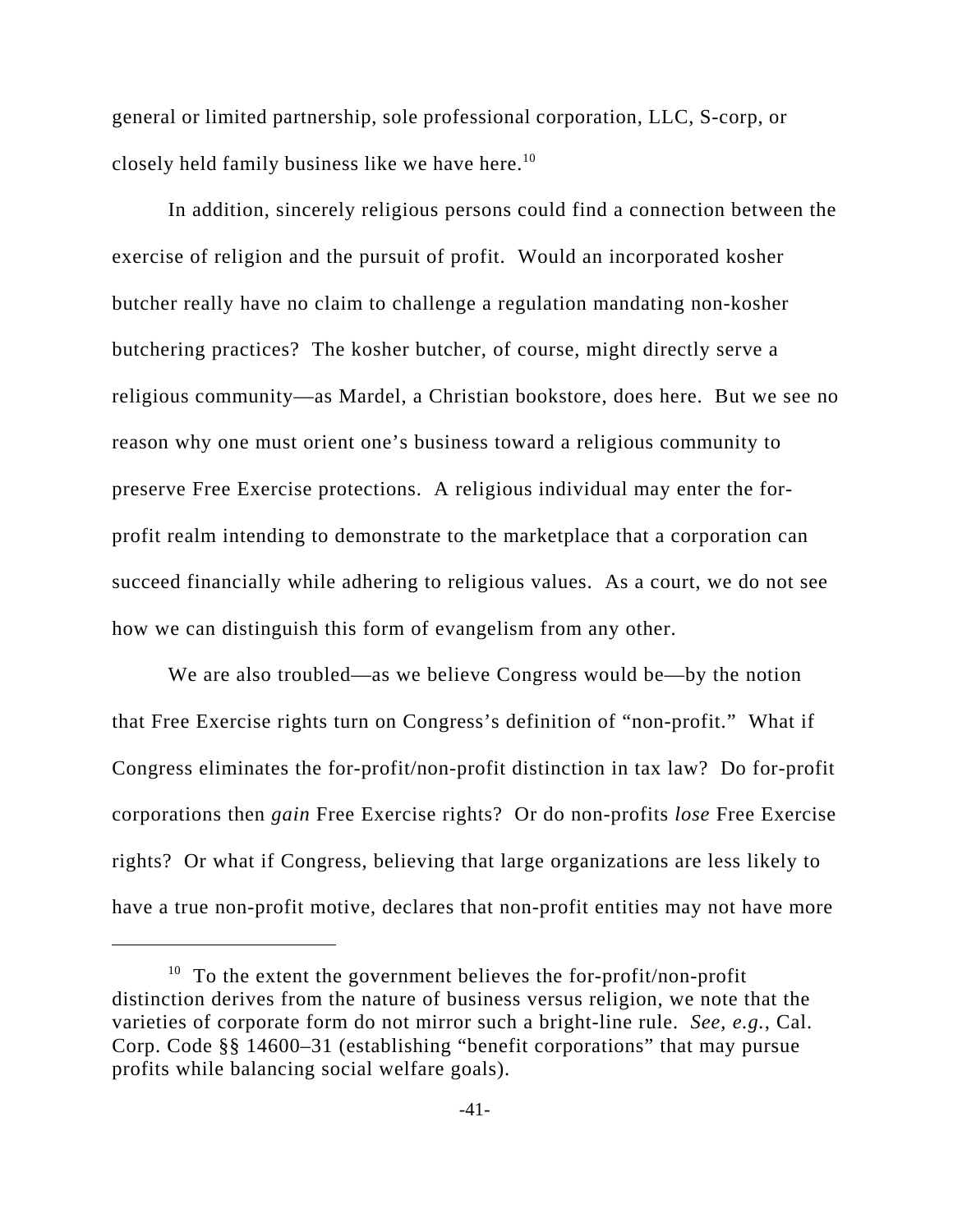than 1,000 employees? Would a church with more than 1,000 employees lose its Free Exercise rights? Or consider a church that, for whatever reason, loses its 501(c)(3) status. Does it thereby lose Free Exercise rights?

To hypotheticals like these, the government cites to the Supreme Court's recent *Hosanna-Tabor* decision, where the Court recognized a ministerial exception that foreclosed review of the propriety of the decision of a "church" (understood in a broad sense that includes all religions) to hire or retain a "minister" (with the same broad meaning). In recognizing this ministerial exception, the Court found the exception precluded a claim brought under the Americans with Disabilities Act by a former employee of a school run by a denomination of the Lutheran church. The Court reiterated the uncontroversial proposition that "the text of the First Amendment . . . gives special solicitude to the rights of religious organizations." *Hosanna-Tabor*, 132 S. Ct. at 706. From this language, the government draws a narrow application of the Free Exercise Clause.

We do not share this interpretation. The main point of the Court was that the Religion Clauses add to the mix when considering freedom of association. *See also id.* at 712–13 (Alito, J., concurring) ("As the Court notes, the First Amendment 'gives special solicitude to the rights of religious organizations,' *but our expressive-association cases are nevertheless useful in pointing out what ...* essential rights are [held by religious organizations]." (emphasis added)). But it

-42-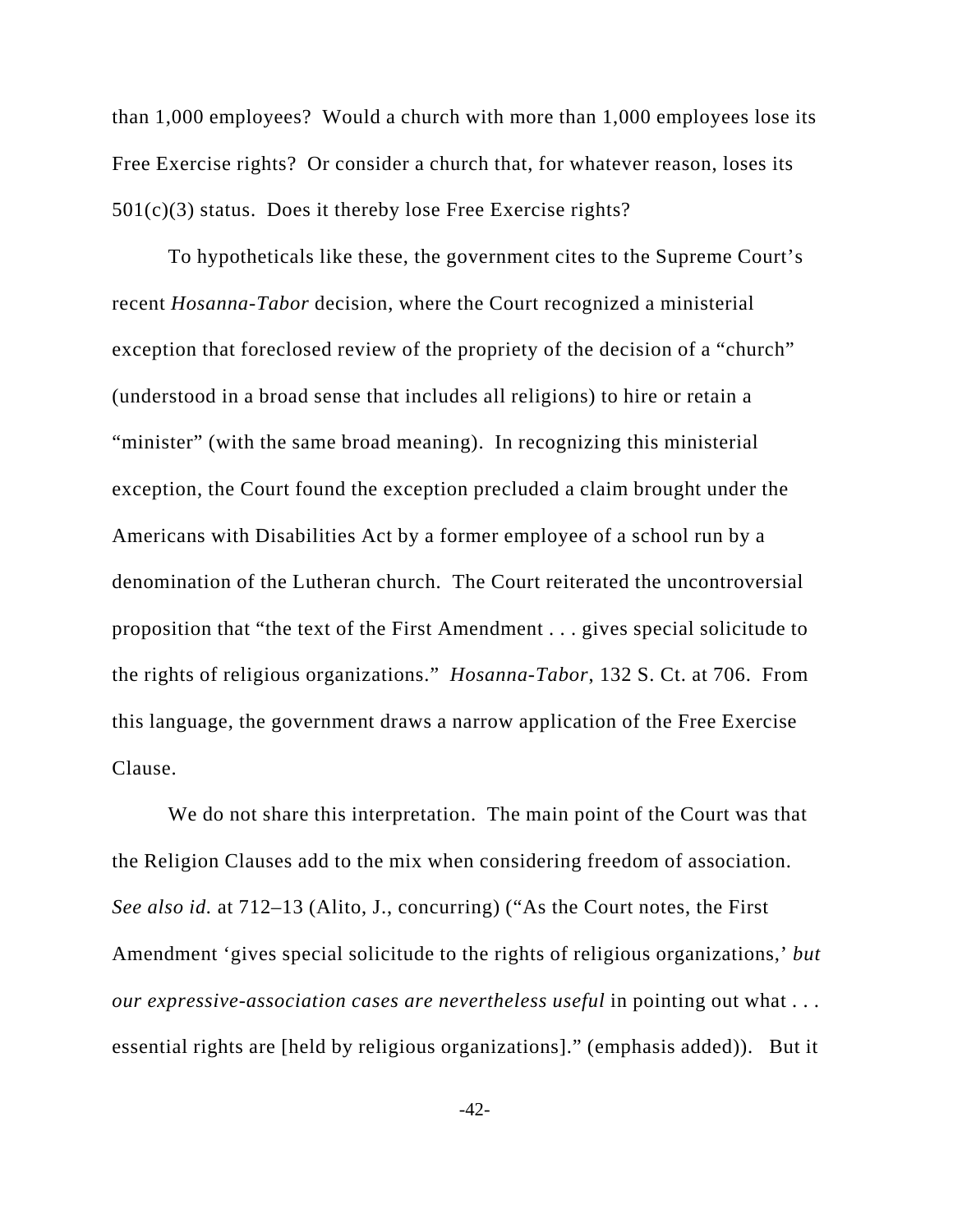does not follow that because religious organizations obtain protections through the Religion Clauses, all entities not included in the definition of religious organization are accorded *no* rights.

And, by relying on this language from *Hosanna-Tabor*, the government appears to concede that the for-profit/non-profit distinction is actually immaterial even under its own theory of the case. Under the government's position, only "religious organizations" receive Free Exercise rights. Any other organization, non-profit or for-profit, could not receive such protection. But *Hosanna-Tabor* was not deciding for-profit corporations' Free Exercise rights, and it does not follow that the Congress which enacted RFRA would have understood the First Amendment to contain such a bright-line rule.

The district court, nonetheless, saw incongruence between Free Exercise rights and the corporate form: "General business corporations . . . do not pray, worship, observe sacraments or take other religiously-motivated actions separate and apart from the intention and direction of their individual actors." *Hobby Lobby*, 870 F. Supp. 2d at 1291. But this is equally true of churches or other entities that exercise religion. The Church of Lukumi Babalu Aye, Inc., for example, did not *itself* pray, worship, or observe sacraments—nor did the sect in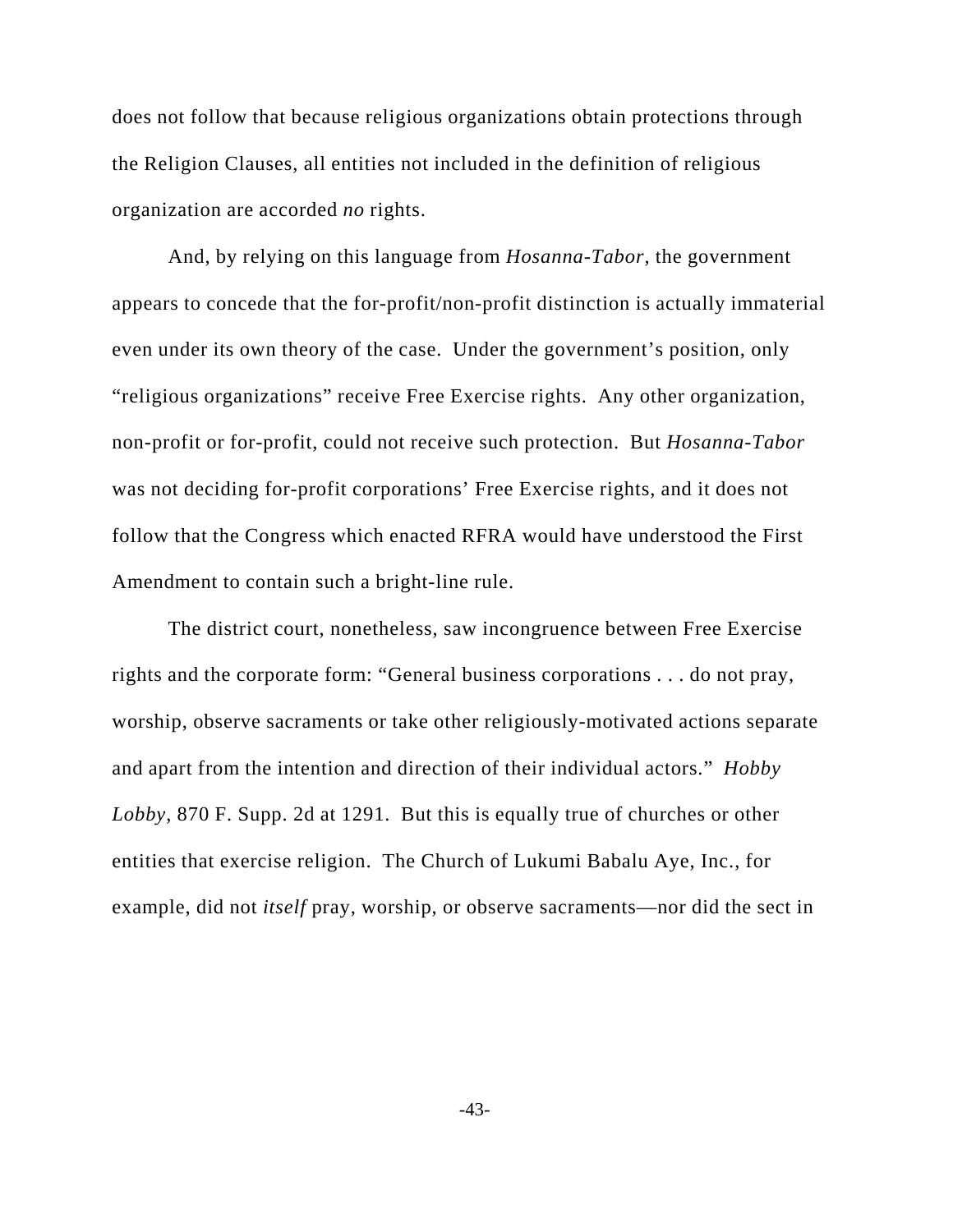*O Centro*. But both certainly have Free Exercise rights. *See O Centro*, 546 U.S. at 423; *Lukumi*, 508 U.S. at 525.11

The government nonetheless raises the specter of future cases in which, for example, a large publicly traded corporation tries to assert religious rights under RFRA. That would certainly seem to raise difficult questions of how to determine the corporation's sincerity of belief. But that is not an issue here. Hobby Lobby and Mardel are not publicly traded corporations; they are closely held family businesses with an explicit Christian mission as defined in their governing principles. The Greens, moreover, have associated through Hobby Lobby and Mardel with the intent to provide goods and services while adhering to Christian standards as they see them, and they have made business decisions according to those standards. And the Greens are unanimous in their belief that the contraceptive-coverage requirement violates the religious values they attempt to follow in operating Hobby Lobby and Mardel. It is hard to compare them to a large, publicly traded corporation, and the difference seems obvious. Thus, we do

 $11$  This is not a special case of associational standing. Associational standing requires, among other things, that all members of the association "would otherwise have standing to sue in their own right." *S. Utah Wilderness Alliance v. Office of Surface Mining Reclamation & Enforcement*, 620 F.3d 1227, 1246 (10th Cir. 2010). Although this may often be true for religious organizations, we are aware of no case in which it has been set forth as a requirement. When a religious organization sues in its own right, we do not ask, for example, whether every member of the religious group shares the same belief and therefore faces the same infringement on his or her belief. We accept the entity for what it claims to represent, regardless of unity among the individuals that associate through that entity.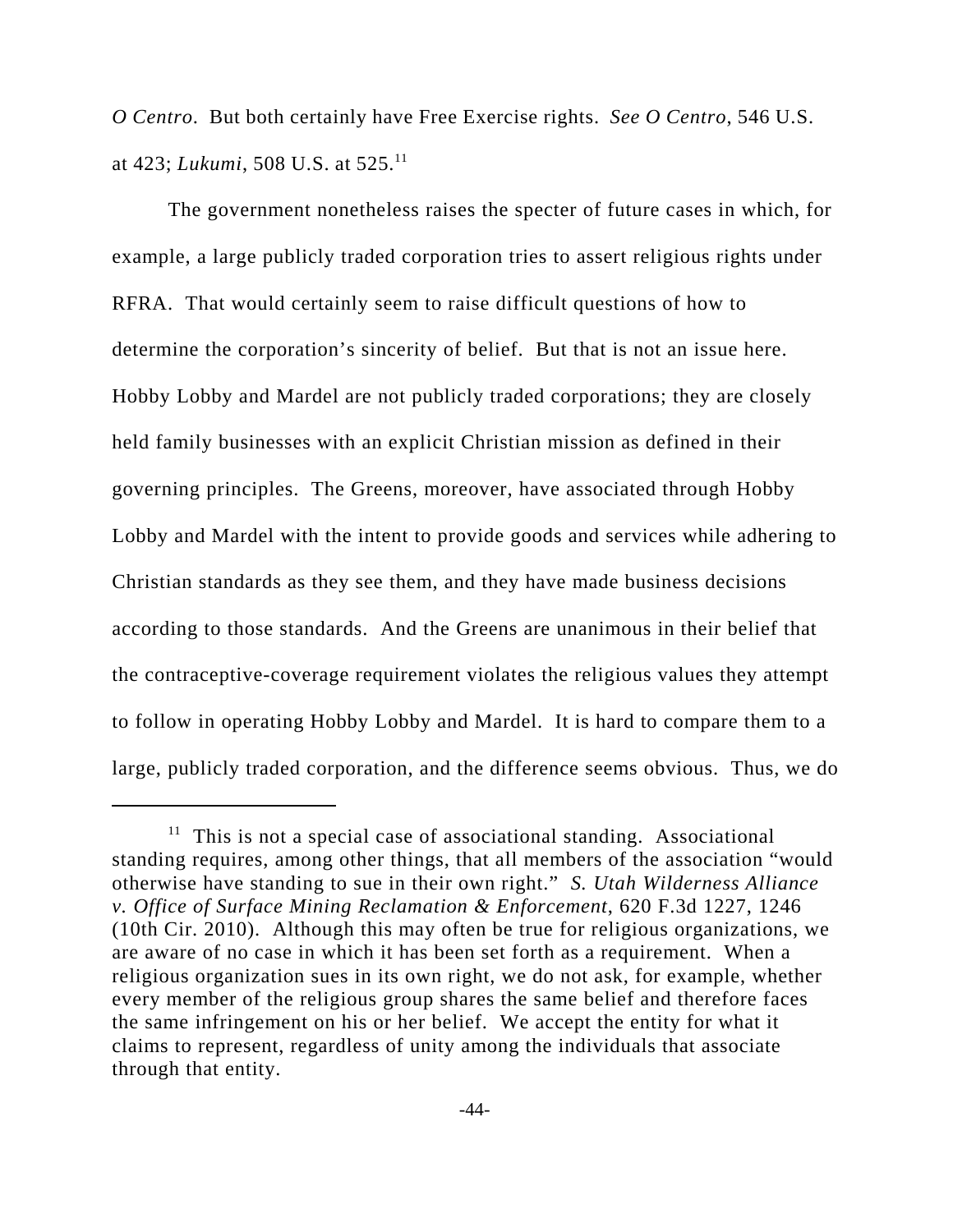not share any concerns that our holding would prevent courts from distinguishing businesses that are not eligible for RFRA's protections.

We need not decide today whether any of these factors is necessary, but we conclude that their collective presence here is sufficient for Hobby Lobby and Mardel to qualify as "persons" under RFRA.<sup>12</sup>

## *B. Substantial Burden*

The next question is whether the contraceptive-coverage requirement constitutes a substantial burden on Hobby Lobby and Mardel's exercise of religion.

The government urges that there can be no substantial burden here because "[a]n employee's decision to use her health coverage to pay for a particular item or service cannot properly be attributed to her employer." Aple. Br. at 13. There

In noting that the claim presented by Hobby Lobby and Mardel may differ from that of a publicly traded company, Chief Judge Briscoe also implies that we have created some sort of problematic multi-factor test for future RFRA claims. *See* Briscoe Op. at 18–22. But our holding simply reflects the facts presented here and explains their relevance to the statutory analysis.

 $12$  The dissenters refer to this analysis as a departure from First Amendment law. *See* Briscoe Op. at 16; Matheson Op. at 10–11. Not so. Where did Hobby Lobby and Mardel lose their Free Exercise rights? Was it when they incorporated? This alone cannot be the relevant trigger because religions may incorporate as well. Was it when they began operating for-profit? Again, this alone cannot be the relevant event because the Supreme Court in *Lee* and *Braunfeld* recognized Free Exercise rights in a for-profit context. Is it because Hobby Lobby and Mardel do not have an explicitly religious purpose, like a church? Once again, this alone cannot be the relevant distinction. *Lee* and *Braunfeld* demonstrate that activities without an explicitly religious purpose still implicate Free Exercise rights.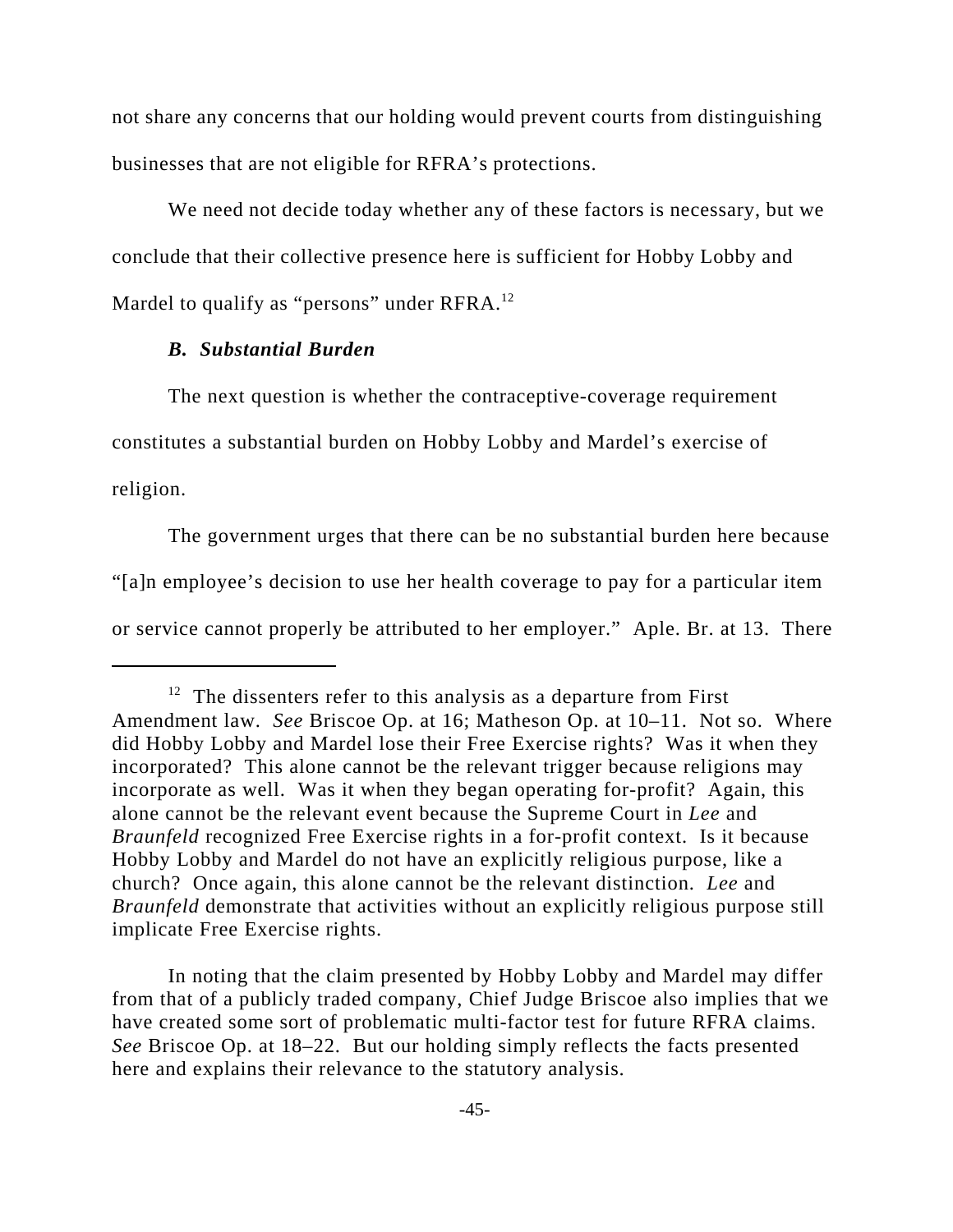are variations on this same theme in many of the amicus briefs supporting the government's position, all of which stand for essentially the same proposition: one does not have a RFRA claim if the act of alleged government coercion somehow depends on the independent actions of third parties.

This position is fundamentally flawed because it advances an understanding of "substantial burden" that presumes "substantial" requires an inquiry into the theological merit of the belief in question rather than the *intensity of the coercion* applied by the government to act contrary to those beliefs. In isolation, the term "substantial burden" could encompass either definition, but for the reasons explained below, the latter interpretation prevails. Our only task is to determine whether the claimant's belief is sincere, and if so, whether the government has applied substantial pressure on the claimant to violate that belief.

No one disputes in this case the sincerity of Hobby Lobby and Mardel's religious beliefs. And because the contraceptive-coverage requirement places substantial pressure on Hobby Lobby and Mardel to violate their sincere religious beliefs, their exercise of religion is substantially burdened within the meaning of RFRA.

## *1. The Substantial Burden Test*

Our most developed case discussing the substantial burden test is *Abdulhaseeb v. Calbone*, 600 F.3d 1301 (10th Cir. 2010). In *Abdulhaseeb*, we were required to resolve a RFRA claim brought by Madyun Abdulhaseeb, a

-46-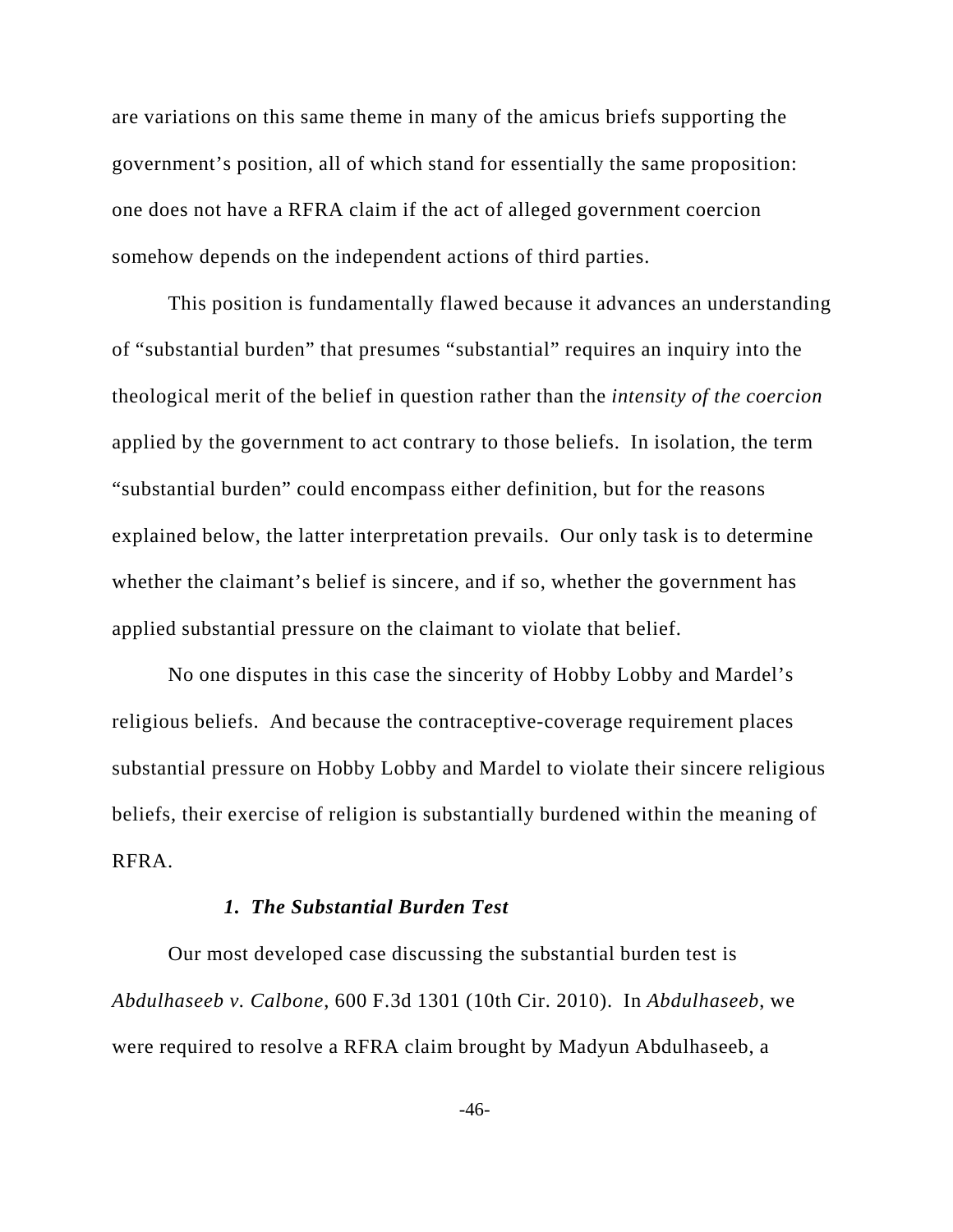Muslim prisoner who raised a religious objection to the prison's failure to provide him a halal diet. Abdulhaseeb alleged that the prison cafeteria's failure to serve halal food violated his rights under the Religious Land Use and Institutionalized Persons Act (RLUIPA), a statute that adopts RFRA's "substantial burden" standard. $13$ 

In analyzing Abdulhaseeb's claim, we held that a government act imposes a "substantial burden" on religious exercise if it: (1) "requires participation in an activity prohibited by a sincerely held religious belief," (2) "prevents participation in conduct motivated by a sincerely held religious belief," or (3) "places substantial pressure on an adherent . . . to engage in conduct contrary to a sincerely held religious belief." *Id*. at 1315. Our analysis in *Abdulhaseeb* only concerned the third prong of this test, related to "substantial pressure." As we will explain below, the same is true here.

The substantial pressure prong rests firmly on Supreme Court precedent, in particular: *Thomas v. Review Board of the Indiana Employment Security Division*, 450 U.S. 707 (1981), and *United States v. Lee*, 455 U.S. 252 (1982).

The plaintiff in *Thomas* was a Jehovah's Witness who had worked for a company that owned both a foundry and factory. The foundry processed sheet steel for a variety of industrial purposes. The factory manufactured turrets for

 $13$  Congress intended the substantial burden tests in RFRA and RLUIPA to be interpreted uniformly. *See Grace United Methodist Church v. City of Cheyenne*, 451 F.3d 643, 661 (10th Cir. 2006).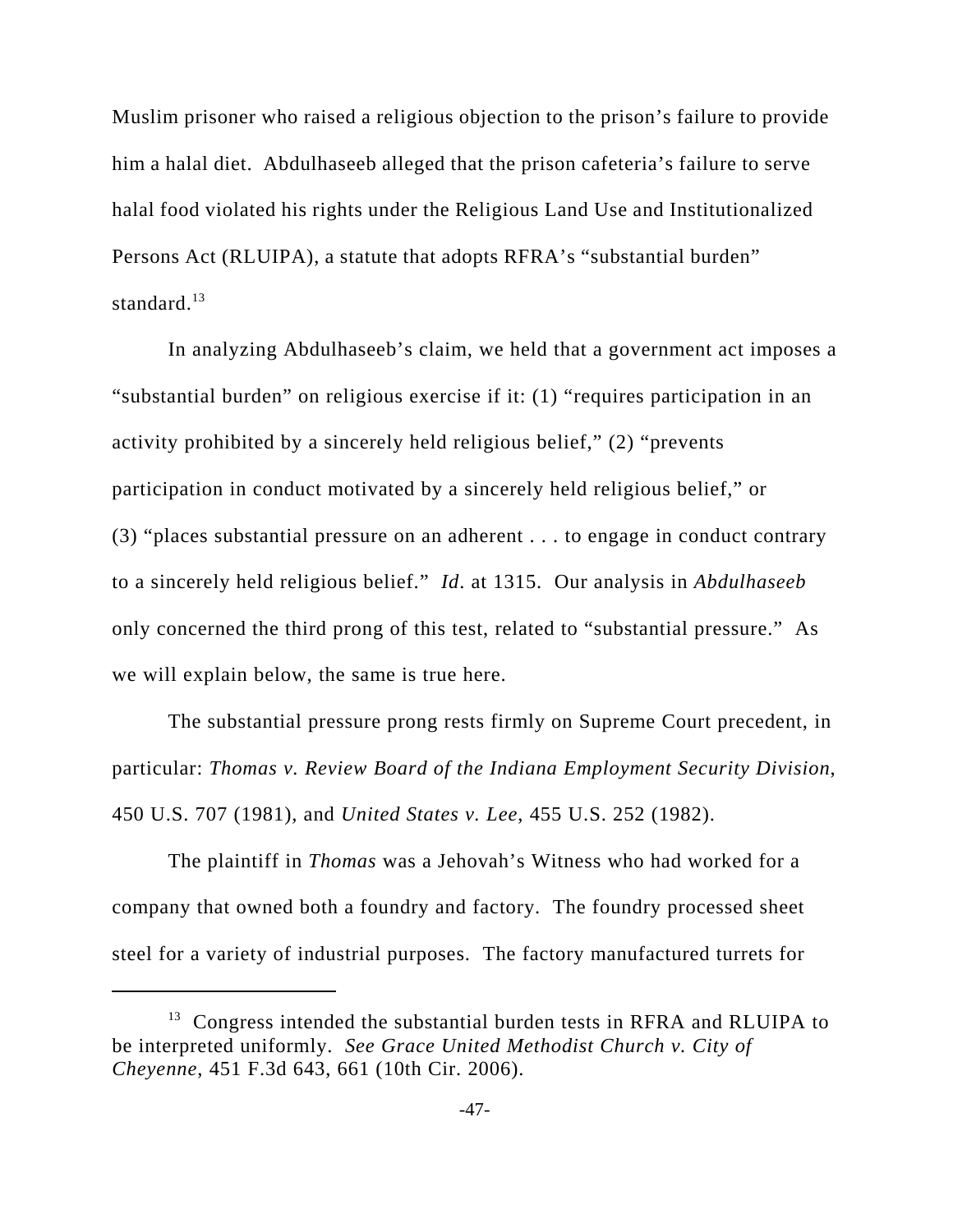military tanks. The plaintiff started working at the foundry but was transferred to the factory. Although he had no objection to working in the foundry, he raised a religious objection to his factory job, claiming that "he could not work on weapons without violating the principles of his religion." *Thomas*, 450 U.S. at 710. He quit his job and was eventually denied unemployment benefits. He then challenged this decision as improperly burdening his right to exercise his religion, a claim which ultimately reached the Supreme Court.

In considering the Free Exercise claim, the Court noted that the plaintiff could not clearly articulate the basis for the difference between processing steel that might be used in tanks and manufacturing the turrets themselves. *Id*. at 715. But that was not relevant to resolving the plaintiff's claim. Rather, the Court observed, "the judicial process is singularly ill equipped to resolve such differences in relation to the Religion Clauses." *Id.* Further, "[p]articularly in this sensitive area, it is not within the judicial function and judicial competence to inquire whether the petitioner . . . correctly perceived the commands of [his] faith. Courts are not arbiters of scriptural interpretation." *Id.* at 716 (internal quotation marks omitted).

As to the distinction between factory and foundry work, the Court reasoned that "[the plaintiff's] statements reveal no more than that he found work in the . . . foundry sufficiently insulated from producing weapons of war. We see, therefore, that [the plaintiff] drew a line, and it is not for us to say that the line he

-48-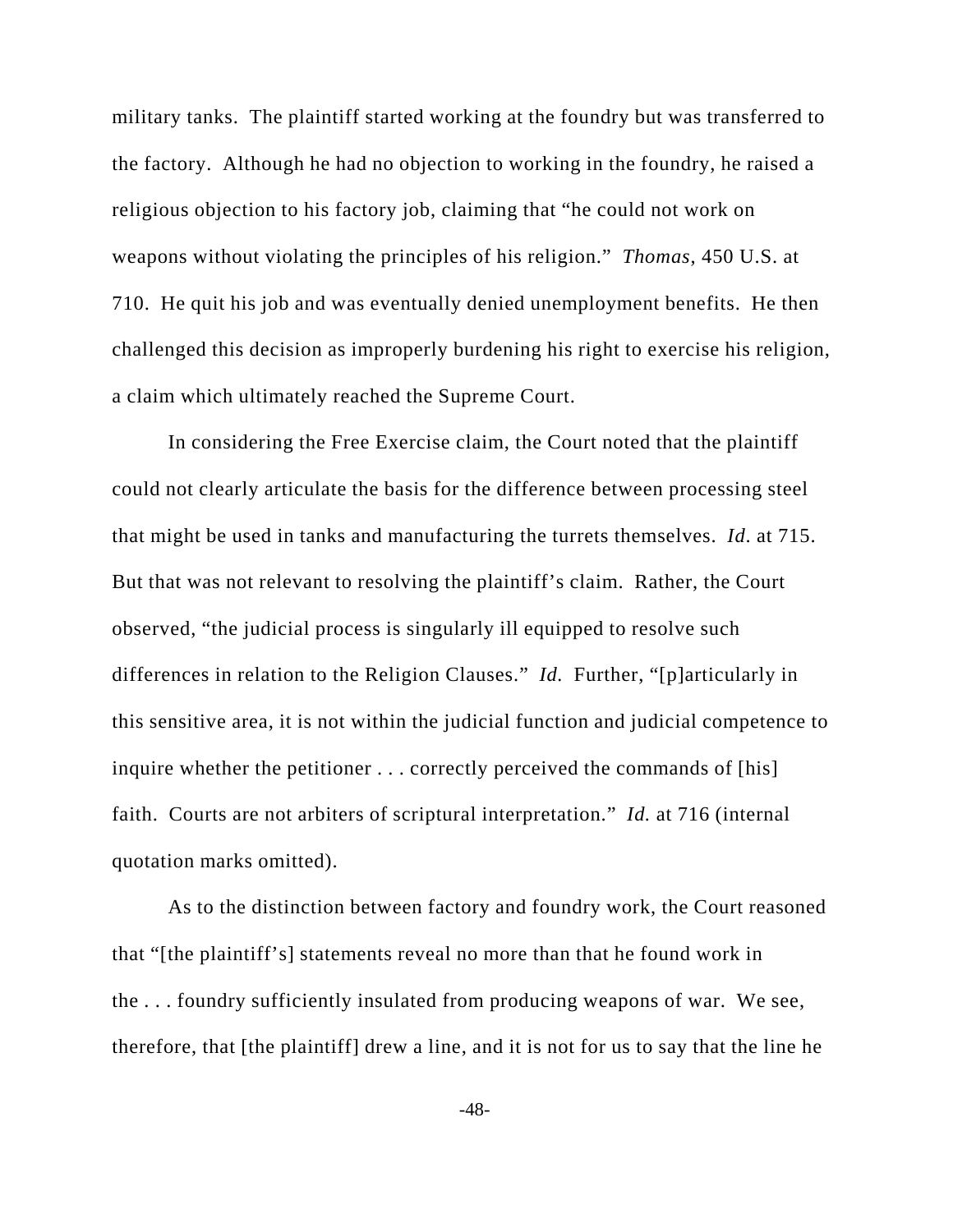drew was an unreasonable one." *Id*. at 715. In other words, the distinction that the plaintiff drew was not as important as the fact that he made it based upon his religious beliefs. Once the plaintiff drew this line, it did not matter whether the line was "acceptable, logical, consistent, or comprehensible to others in order to merit First Amendment protection." *Id*. at 714.

Accepting the plaintiff's religious beliefs as sincere, the Court then examined "the coercive impact" upon him of being "put to a choice between fidelity to religious belief or cessation of work." *Id*. at 717. On that score, the Court found a substantial burden:

> Where the state conditions receipt of an important benefit upon conduct proscribed by a religious faith, or where it denies such a benefit because of conduct mandated by religious belief, thereby putting *substantial pressure* on an adherent to modify his behavior and to violate his beliefs, a *burden upon religion exists*. While the compulsion may be *indirect,* the infringement upon free exercise is *nonetheless substantial.*

*Id*. at 717–18 (emphasis added).

*United States v. Lee* similarly demonstrates that the burden analysis does not turn on whether the government mandate operates directly or indirectly, but on the coercion the claimant feels to violate his beliefs. The question in *Lee* was "whether the payment of social security taxes and the receipt of benefits interferes with the free exercise rights of the Amish." 455 U.S. at 256–57. The Court first identified the religious belief at issue, namely, that "it [is] sinful [for the Amish]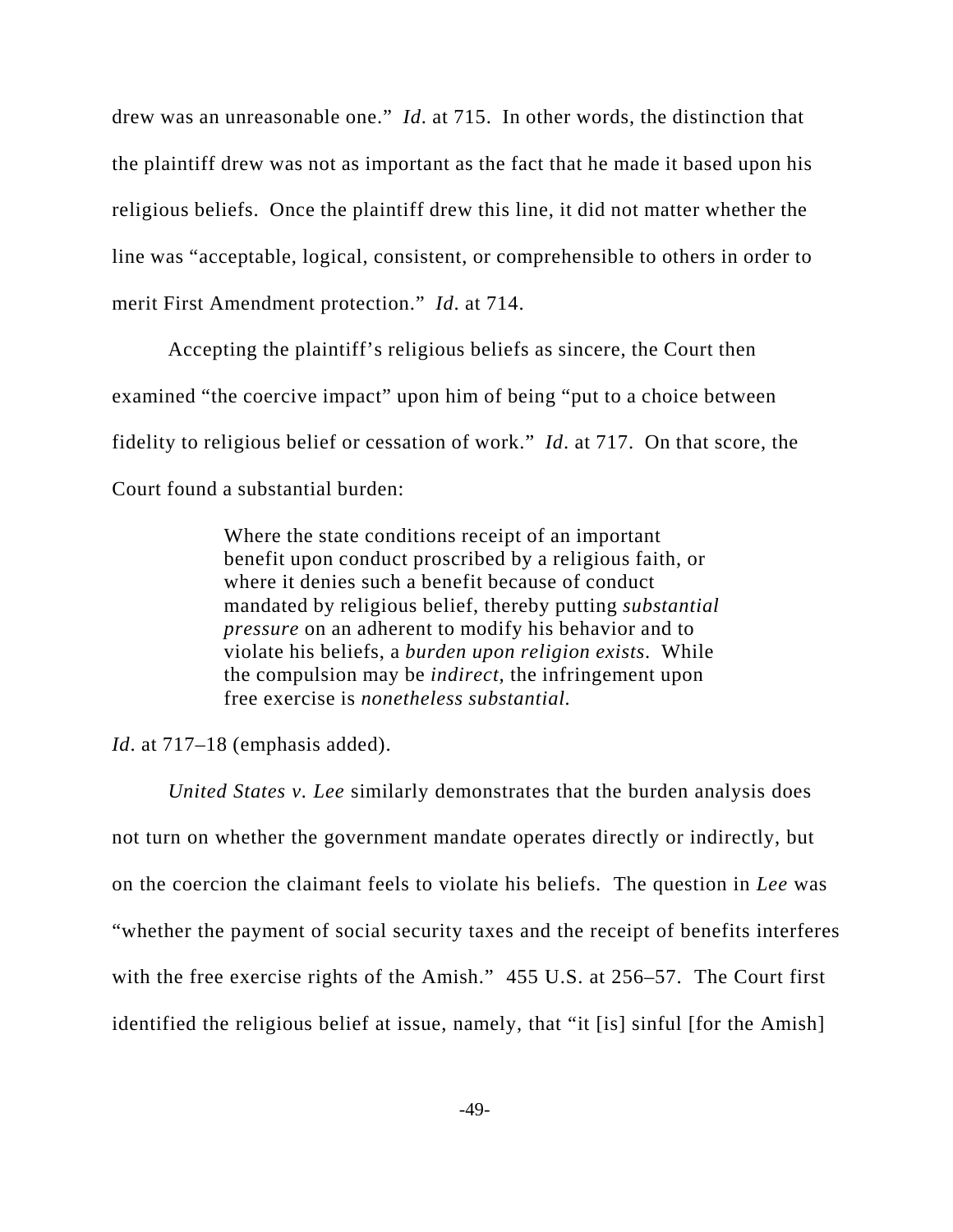not to provide for their own elderly and needy," and it is concomitantly sinful to pay into the social security system and thereby enable other Amish to shirk their duties toward the elderly and needy. *Id*. at 255 & n.3. Thus, the belief at issue in *Lee* turned in part on a concern of facilitating others' wrongdoing.

In responding to Lee's claims, the government did not question the sincerity of the plaintiff's belief, but it did raise a direct/indirect argument, *i.e.*, "that payment of social security taxes will not threaten the integrity of the Amish religious belief or observance." *Id*. at 257. As in *Thomas*, the Court in *Lee* would not indulge the government on this point, reasoning simply that "[i]t is not within the judicial function and judicial competence . . . to determine whether" a plaintiff "has the proper interpretation of [his] faith." *Id.* (internal quotation marks omitted).

The Court in *Lee* found "a conflict between the Amish faith and the obligations imposed by the social security system." *Id*. But, it said, "[n]ot all burdens on religion are unconstitutional." *Id*. The Court concluded, under the circumstances, that the burden was justified by "the Government's interest in assuring mandatory and continuous participation in and contribution to the social security system"—an interest which the Court described as "very high." *Id*. at 258–59. The Court determined that this interest justified the acknowledged

-50-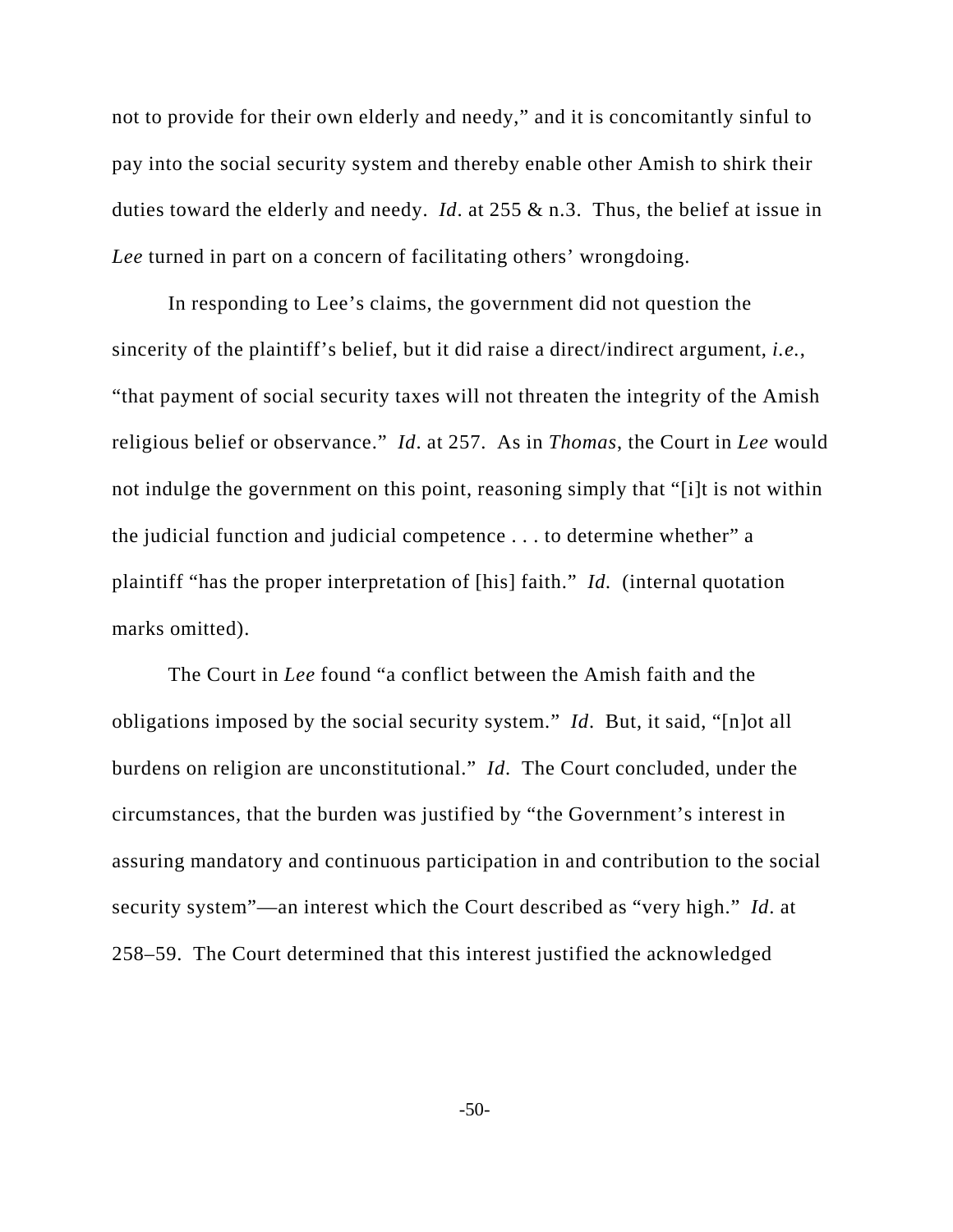burden on religious belief. *Id*.<sup>14</sup> But again, the analysis did not turn on whether the Amish faced direct or indirect coercion or whether the supposed violations of their faith turned on actions of independent third parties. The Court recognized the belief for what it was, accepted that the government was imposing a burden, and then analyzed the strength of the government's interest.

Given the foregoing, our first step in *Abdulhaseeb* was to identify the belief in question—the immorality of a non-halal diet—and to determine if the belief was sincerely held. Finding it was, we stated that "the issue is not whether the lack of a halal diet that includes meats substantially burdens the religious exercise of any Muslim practitioner, but whether it substantially burdens *Mr. Abdulhaseeb's* own exercise of his sincerely held religious beliefs." 600 F.3d at 1314 (emphasis in original). We concluded that the prison cafeteria's "failure to provide a halal diet either prevents Mr. Abdulhaseeb's religious exercise, or, at the least, places substantial pressure on Mr. Abdulhaseeb not to engage in his religious exercise by presenting him with a Hobson's choice—either he eats a non-halal diet in violation of his sincerely held beliefs, or he does not eat." *Id*. at

1317. Thus, the plaintiff faced a substantial burden.

<sup>&</sup>lt;sup>14</sup> The Free Exercise interest in *Lee* would today be described in the RFRA context as a "substantial burden on religious exercise," albeit one justified by a compelling government interest. *See O Centro*, 546 U.S. at 421. Further, the government agreed at oral argument that it is correct to view *Lee* as a case in which the Court found a "substantial burden" for purposes of the framework in RFRA.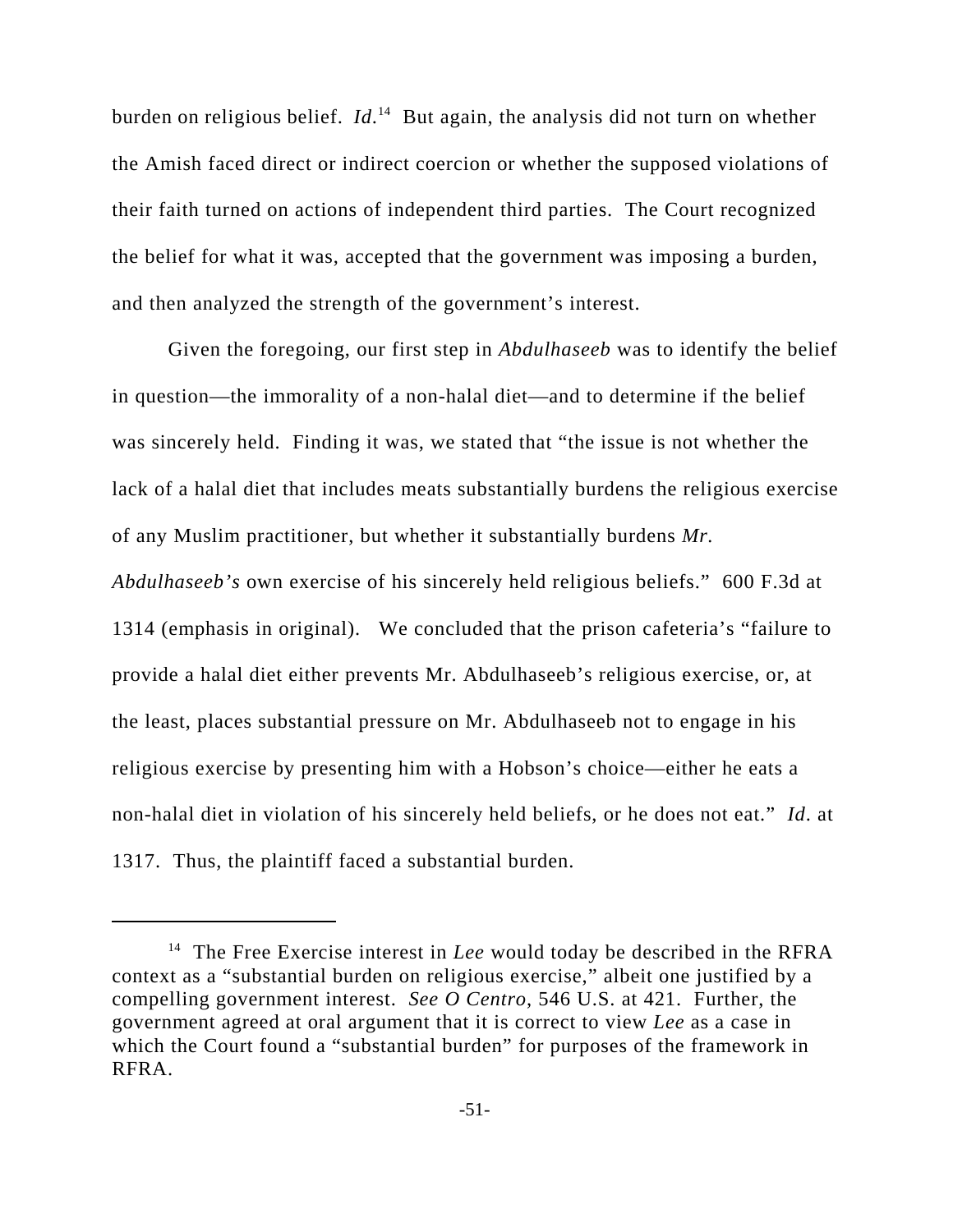## *2. Applying the Substantial Burden Test*

The claims of Hobby Lobby and Mardel are similar to those raised in *Thomas*, *Lee*, and *Abdulhaseeb*, and the framework provided in those cases guides our analysis.

First, we must identify the religious belief in this case. The corporate plaintiffs believe life begins at conception. Thus, they have what they describe as "a sincere religious objection to providing coverage for Plan B and Ella since they believe those drugs could prevent a human embryo . . . from implanting in the wall of the uterus, causing the death of the embryo." JA 35a. And they allege a "sincere religious objection to providing coverage for certain contraceptive [IUDs] since they believe those devices could prevent a human embryo from implanting in the wall of the uterus, causing the death of the embryo." *Id*. Further, Hobby Lobby and Mardel object to "participating in, providing access to, paying for, training others to engage in, or otherwise supporting" the devices and drugs that yield these effects. Aplt. Br. at 27 (citing JA 14a).

Second, we must determine whether this belief is sincere. The government does not dispute the corporations' sincerity, and we see no reason to question it either. $15$ 

<sup>&</sup>lt;sup>15</sup> "One can, of course, imagine an asserted claim so bizarre, so clearly nonreligious in motivation, as not to be entitled to protection under the Free Exercise Clause; but that is not the case here . . . ." *Thomas*, 450 U.S. at 715. The assertion that life begins at conception is familiar in modern religious (continued...)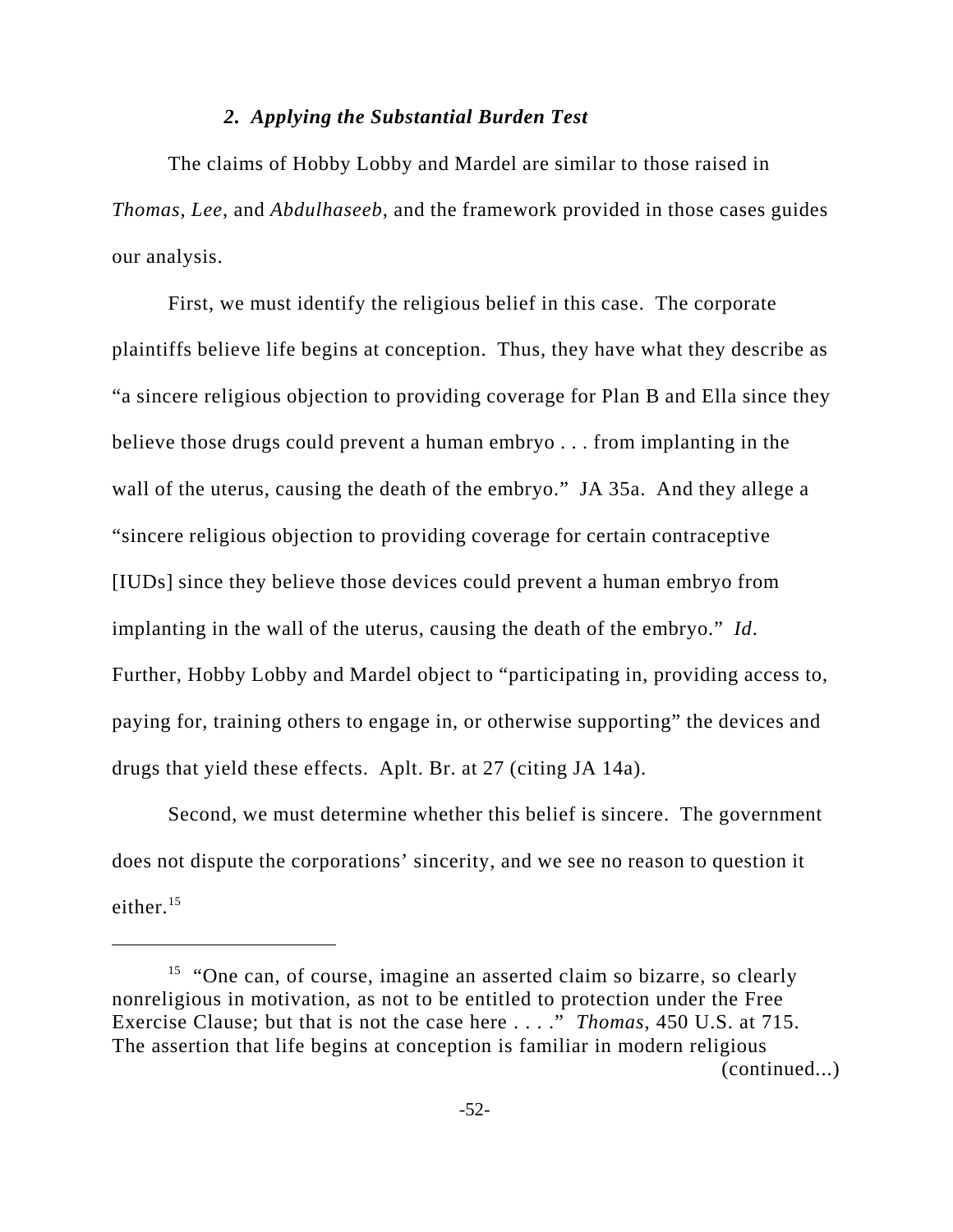Third, we turn to the question of whether the government places substantial pressure on the religious believer. Here, it is difficult to characterize the pressure as anything but substantial. To the extent Hobby Lobby and Mardel provide a health plan, they would be fined \$100 per employee, per day the plan does not meet the contraceptive-coverage requirement. 26 U.S.C. § 4980D(b)(1). With over 13,000 employees, that comes to more than \$1.3 million per day, or close to \$475 million per year. And if Hobby Lobby and Mardel simply stop offering a health plan—dropping health insurance for more than 13,000 employees—then the companies must pay about \$26 million per year, *see id*. § 4980H(c)(1) (fining employer \$2,000 per employee per year), and put themselves "at a competitive disadvantage in [their] efforts to recruit and retain employees," JA 40a.

With this dilemma created by the statute, we believe that Hobby Lobby and Mardel have made a threshold showing regarding a substantial burden. Ordinarily, the question of substantial burden would involve subsidiary factual issues. *See Kikumura*, 242 F.3d at 961; *id*. at 966 (Holloway, J., concurring in part and dissenting in part); *id*. at 966–67 (Ebel, J., concurring). But in the district court, the government did not question the significance of the financial burden. And, the government has not done so in this appeal. Thus, the district court record leaves only one possible scenario: Hobby Lobby and Mardel

 $15$ (...continued)

discourse, although of course not universally held. Moral culpability for enabling a third party's supposedly immoral act is likewise familiar.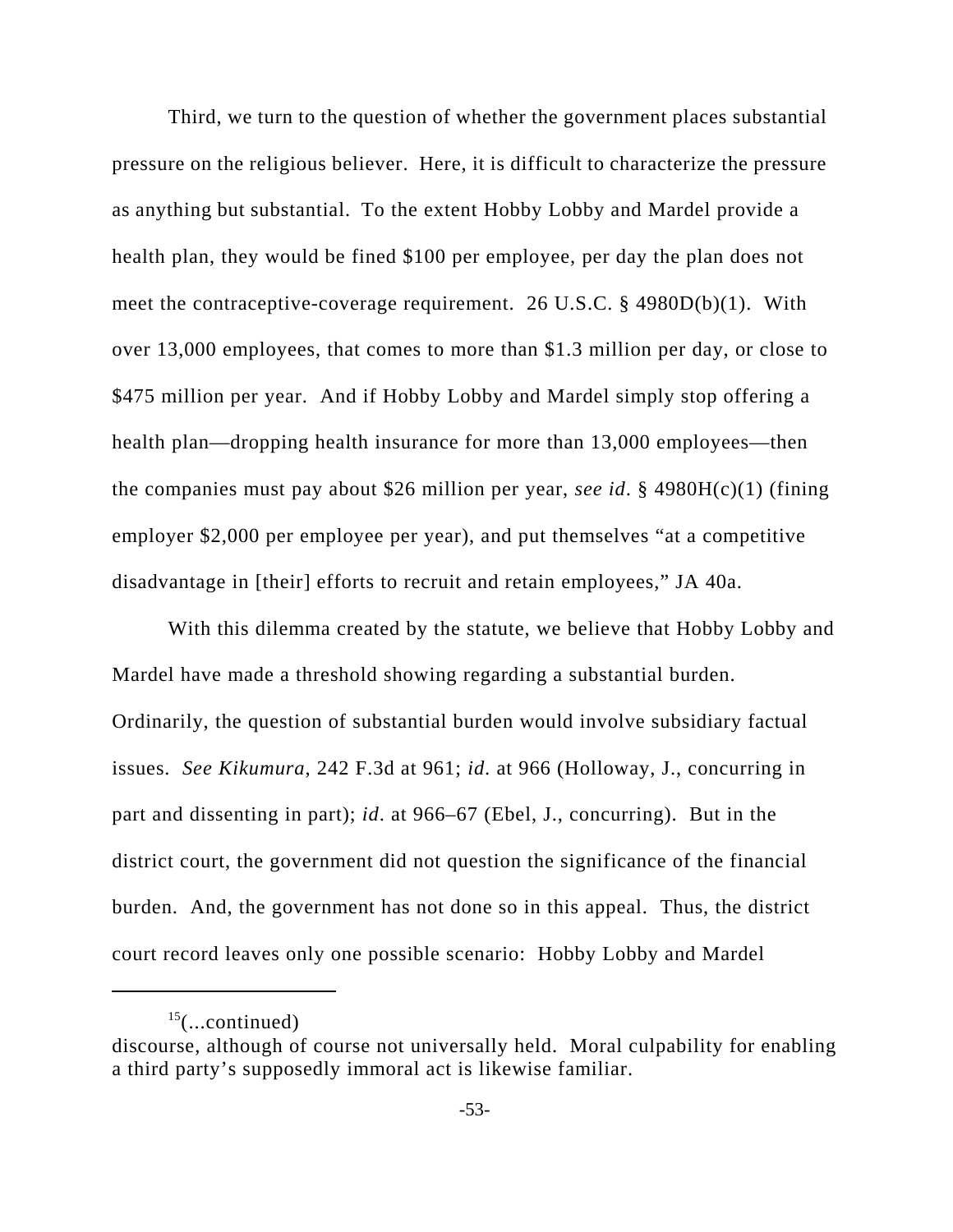incurred a substantial burden on their ability to exercise their religion because the law requires Hobby Lobby and Mardel to:

- compromise their religious beliefs,
- ! pay close to \$475 million more in taxes every year, or
- pay roughly \$26 million more in annual taxes and drop healthinsurance benefits for all employees.

This is precisely the sort of Hobson's choice described in *Abdulhaseeb*, and Hobby Lobby and Mardel have established a substantial burden as a matter of law.

## *3. The Government's Arguments*

The government resists this conclusion, contending the regulations place no burden on Hobby Lobby or Mardel. It insists the insurance coverage at issue is just another form of non-wage compensation—supposedly the equivalent of money—and therefore should not present problems under RFRA.

Such reasoning cannot be squared with the Supreme Court's holding in *Thomas*. The Supreme Court emphasized that when the plaintiff drew a moral line between foundry and factory work, it was not the Court's prerogative to determine whether the line he drew "was an unreasonable one." *Thomas*, 450 U.S. at 715.

Just so here: Hobby Lobby and Mardel have drawn a line at providing coverage for drugs or devices they consider to induce abortions, and it is not for

-54-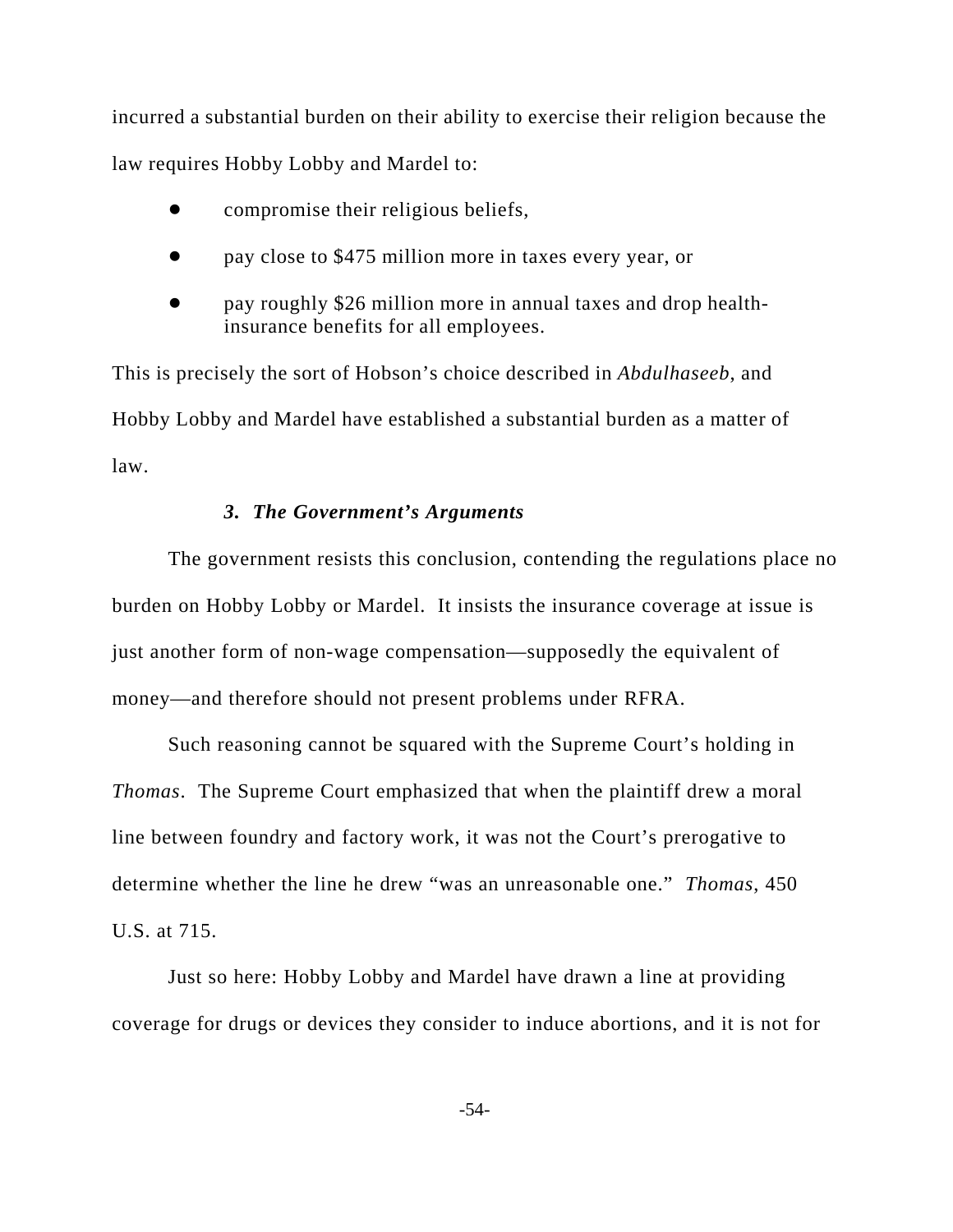us to question whether the line is reasonable. This is especially so given that Hobby Lobby and Mardel stand in essentially the same position as the Amish carpenter in *Lee*, who objected to being forced to pay into a system that enables someone else to behave in a manner he considered immoral. That is precisely the objection of Hobby Lobby and Mardel. It is not the employees' health care decisions that burden the corporations' religious beliefs, but the government's demand that Hobby Lobby and Mardel enable access to contraceptives that Hobby Lobby and Mardel deem morally problematic. As the Supreme Court accepted the religious belief in *Lee*, so we must accept Hobby Lobby and Mardel's beliefs.16

For similar reasons, the government's reliance on *Zelman v. Simmons-Harris*, 536 U.S. 639 (2002), and *Board of Regents v. Southworth*, 529 U.S. 217 (2000), is misplaced. First, in *Zelman*, the Supreme Court addressed an

<sup>&</sup>lt;sup>16</sup> At oral argument, the concern was raised whether our ruling here would permit Hobby Lobby and Mardel to withhold wages on religious grounds if they knew the wages would be used to purchase the objected-to contraceptives. This argument ignores the fact that the government can justify a substantial burden on religious exercise by demonstrating a compelling interest, and uniform enforcement of labor laws such as the Fair Labor Standards Act, which governs the payment of wages, would give rise to such an interest. *See, e.g.*, *Dole v. Shenandoah Baptist Church*, 899 F.2d 1389, 1397–99 (4th Cir. 1990). In a similar vein, Chief Judge Briscoe's dissent suggests that this opinion has "opened the floodgates to RFRA litigation challenging any number of federal statutes that govern corporate affairs." Briscoe Op. at 25; *see also* Matheson Op. at 6 n.3. This argument similarly fails to acknowledge both RFRA's allowance that a narrowly tailored compelling interest can justify a substantial burden and RFRA's requirement that the belief be sincere. *Cf. United States v. Quaintance*, 608 F.3d 717 (10th Cir. 2010) (rejecting an argument that RFRA barred the prosecution of members of a marijuana distribution conspiracy who claimed that use of the drug was central to their religious beliefs).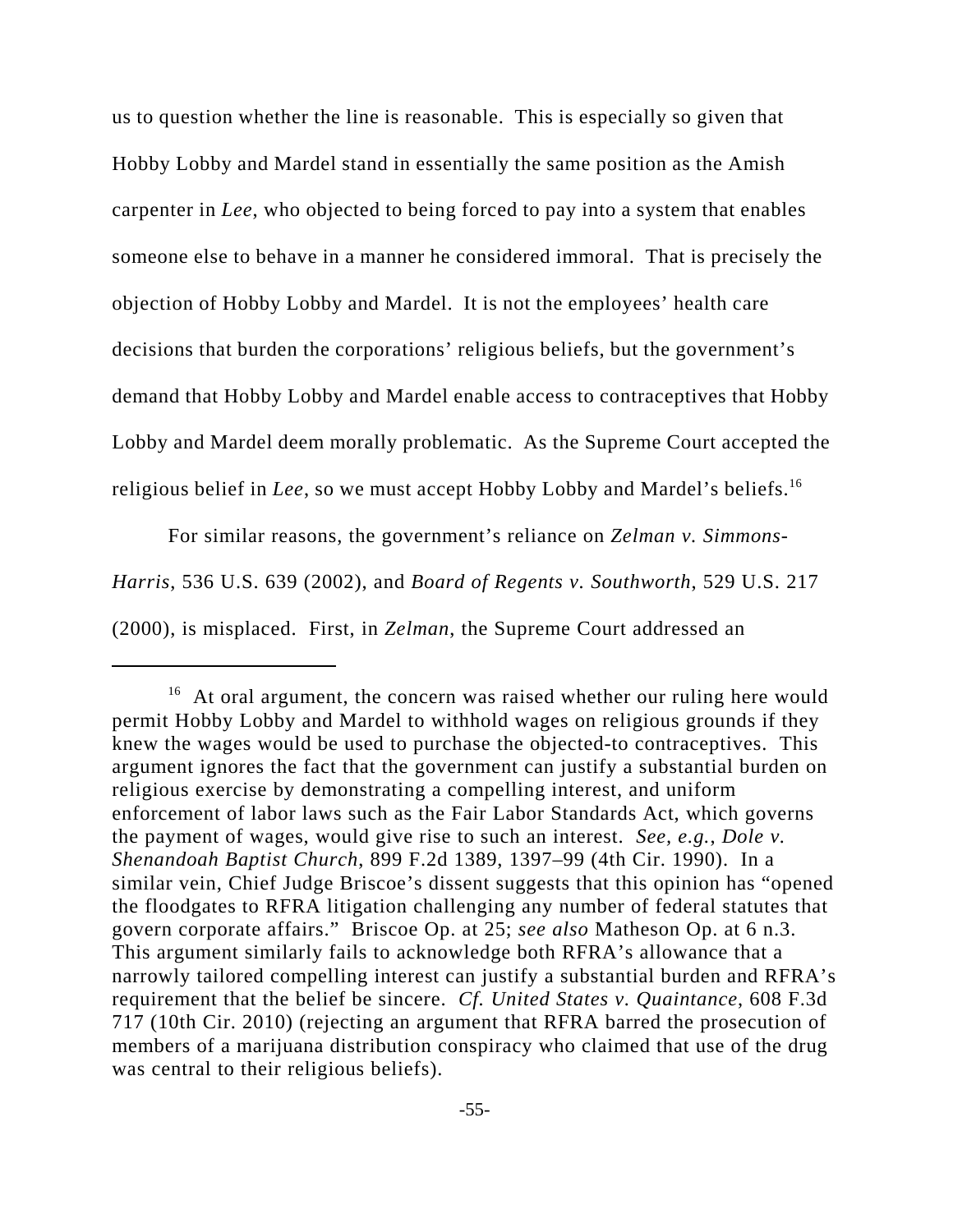Establishment Clause challenge to a school voucher program where an overwhelming majority of the students were using vouchers to enroll at religious schools. 536 U.S. at 647. The Court concluded that such a program did not violate the Establishment Clause in part because "the perceived endorsement of a religious message[] is reasonably attributable to the individual recipient, not to the government," *id*. at 652, and in part because "*no reasonable observer* would think a neutral program of private choice, where state aid reaches religious schools solely as a result of the numerous independent decisions of private individuals, carries with it the imprimatur of government endorsement," *id*. at 655 (emphasis added).

*Southworth* involved a similar claim brought by university students who challenged a mandatory fee that would be used in part to fund other student groups that produced speech the plaintiffs found objectionable. 529 U.S. at 230. The Court concluded that because funds for student activities were distributed to student groups on a viewpoint-neutral basis, this system prevented "any mistaken impression that the student [groups] speak for the University" or for the plaintiffs. *Id*. at 233 (internal quotation marks omitted).

The government attempts to analogize these Free Speech and Establishment Clause cases to the question here. The government suggests that because it was not possible to attribute the offensive speech to the students in *Southworth* and

-56-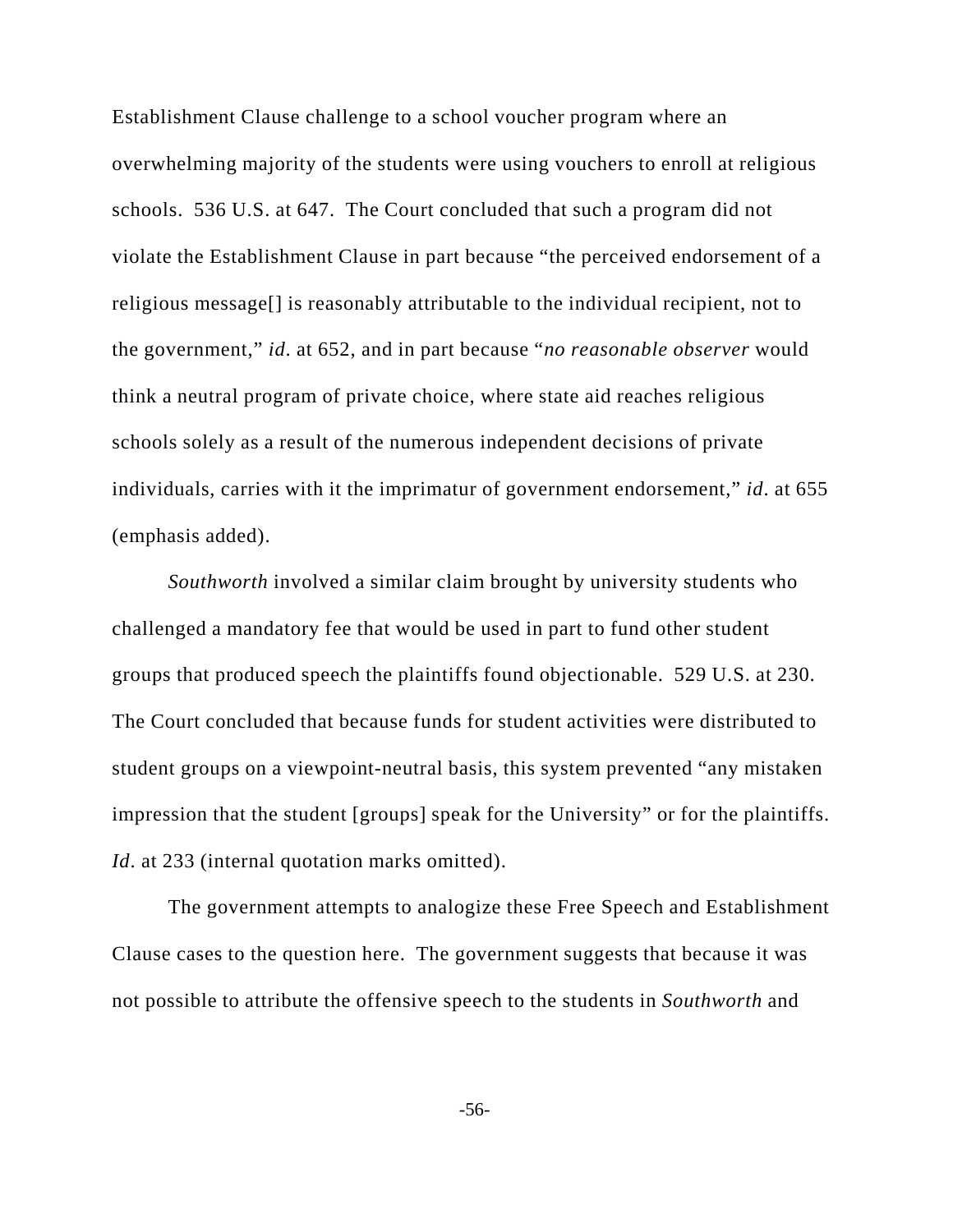the support for religious schools to the state in *Zelman*, it is also impossible to attribute an employee's independent choice to the employer.

We reject this position because it assumes that moral culpability for the religious believer can extend no further than the government's legal culpability in the Establishment or Free Speech contexts. Again, *Thomas* teaches that the plaintiff is not required to articulate a legal principle for the line he draws, let alone point to an analog from potentially related fields of constitutional law. And the question here is not whether the reasonable observer would consider the plaintiffs complicit in an immoral act, but rather how the plaintiffs themselves measure their degree of complicity.<sup>17</sup>

Hobby Lobby and Mardel have therefore established a substantial burden to their sincerely held religious beliefs. We now turn to the final question: whether the government has presented a compelling interest implemented through the least restrictive means available.<sup>18</sup>

<sup>17</sup> At oral argument, the government relied upon language from *Doremus v. Bd. of Ed. of Borough of Hawthorne*, 342 U.S. 429 (1952), a taxpayer standing case. The Supreme Court denied the taxpayer standing to bring the claims, reasoning in part that "the interests of a taxpayer in the moneys of the federal treasury are too indeterminable, remote, uncertain and indirect to furnish a basis for an appeal to the preventive powers of the Court over their manner of expenditure." *Id*. at 433. *Doremus* does not apply here because Hobby Lobby and Mardel do not bring their claims as taxpayers but rather as entities alleging injury from coercive government regulation. Thus, the taxpayer standing concerns animating the court's *Doremus* decision are not implicated here.

 $18$  The district court relied on a test for substantial burden applied by the (continued...)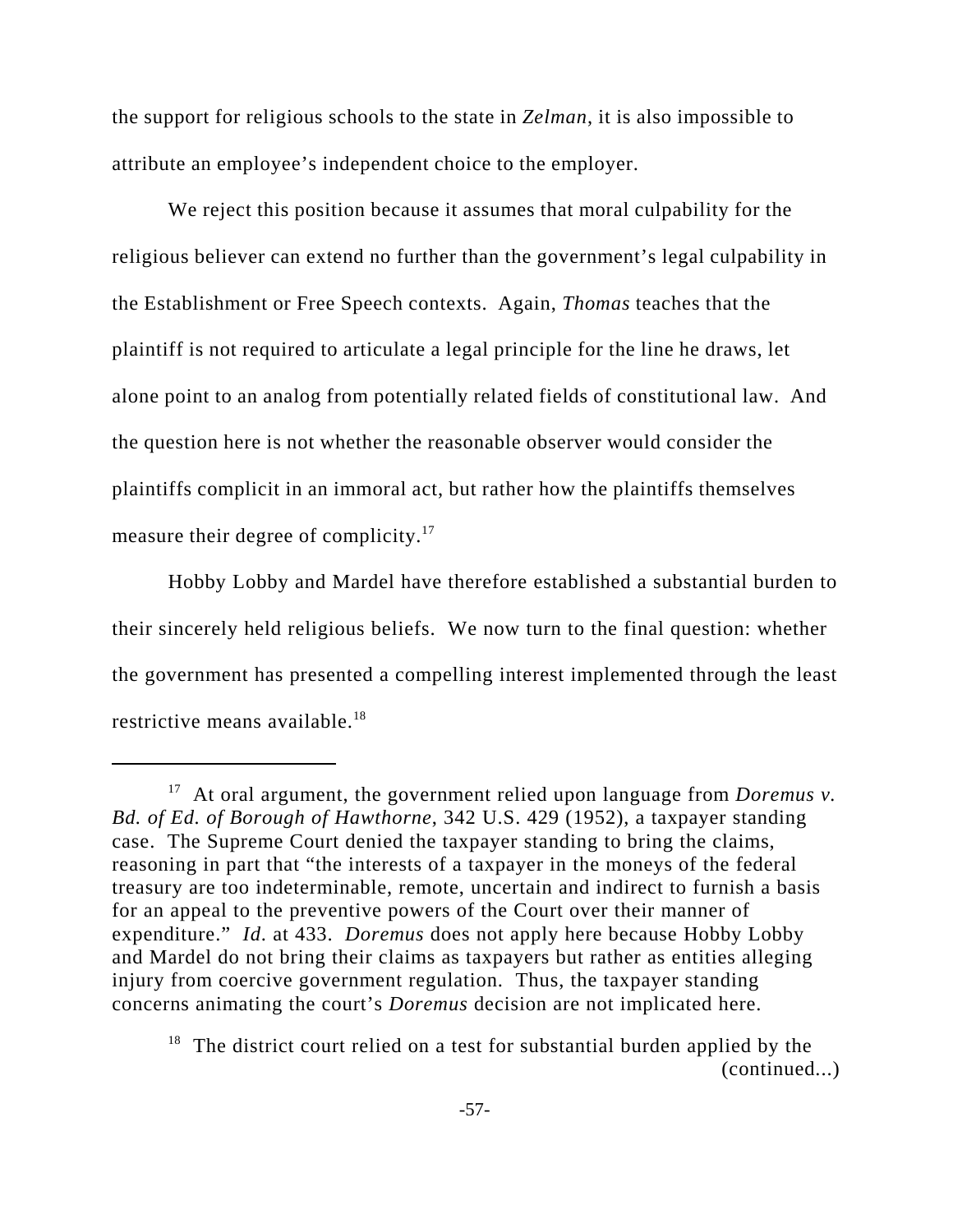## *C. Compelling Interest and Least Restrictive Means*

As noted above, even at the preliminary injunction stage, RFRA requires *the government* to demonstrate that mandating a plaintiff's compliance with the contraceptive-coverage requirement is "the least restrictive means of advancing a compelling interest." *O Centro*, 546 U.S. at 423 (citing 42 U.S.C. § 2000bb-1(b)). As the Supreme Court emphasized, this standard requires that we "look[] beyond broadly formulated interests justifying the general applicability of

government mandates and scrutinize[] the asserted harm of granting specific

exemptions to particular religious claimants." *Id*. at 431.

The interest must also be narrowly tailored. "RFRA requires the Government to demonstrate that the compelling interest test is satisfied through application of the challenged law 'to the person'—*the particular claimant* whose sincere exercise of religion is being substantially burdened." *Id*. at 430 (quoting 42 U.S.C. § 2000bb-1(b)) (emphasis added). Thus, the government must show with "particularity how [even] admittedly strong interest[s]" "would be adversely affected by granting [the] exemption" specifically requested by Hobby Lobby and Mardel. *Wisconsin v. Yoder*, 406 U.S. 205, 236 (1972).

 $18$ (...continued)

Seventh Circuit in *Civil Liberties for Urban Believers v. City of Chicago*, 342 F.3d 752 (7th Cir. 2003). As the district court noted, the Seventh Circuit used *Civil Liberties* to change the test for what constitutes "inhibition" of religious practice by defining inhibition as any government act that "bears direct, primary, and fundamental responsibility for rendering religious exercise . . . effectively impracticable." *Id*. at 761. But *Abdulhaseeb* does not accept this formulation.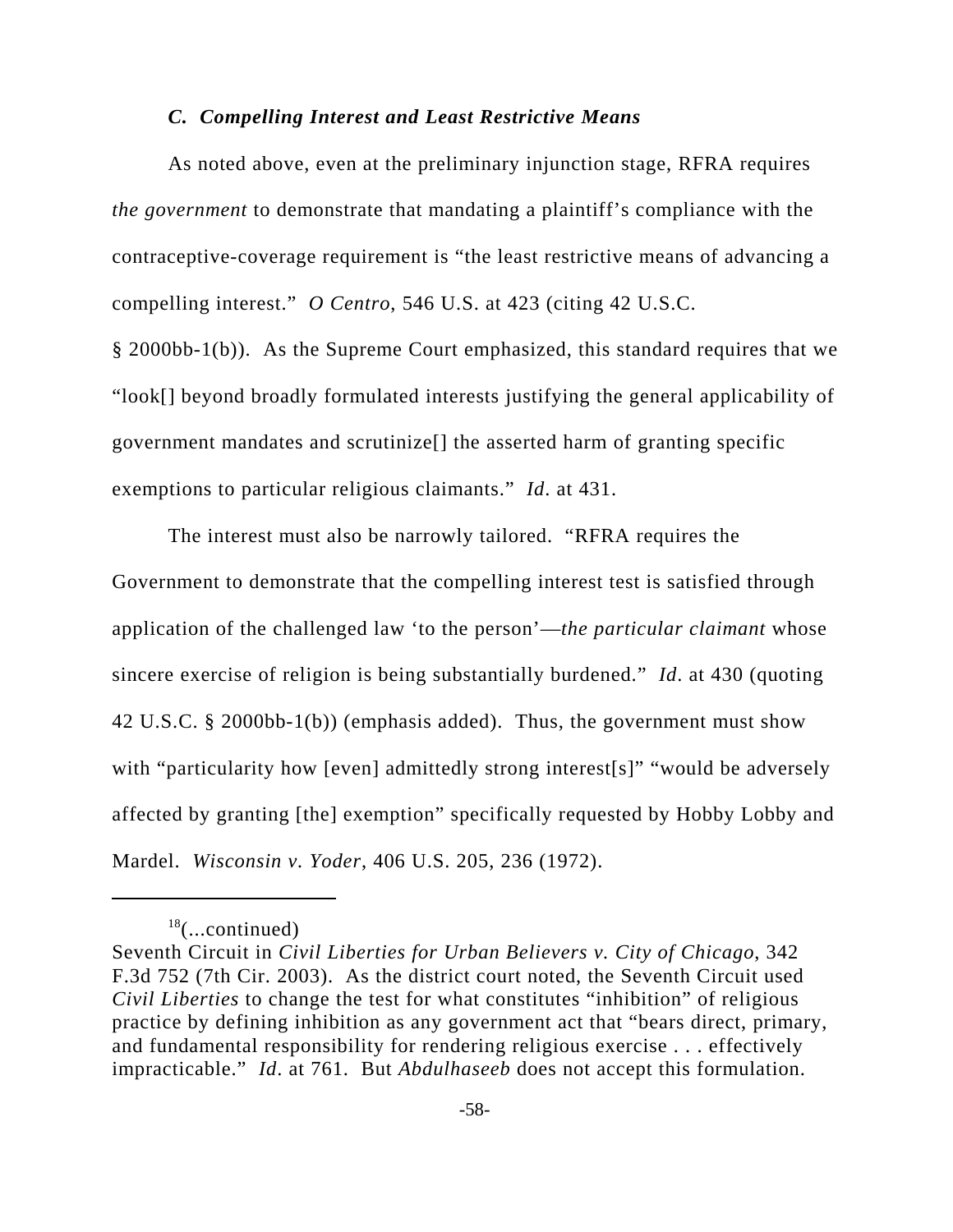## *1. Compelling Interest*

The government asserts two interests here: "the interests in [1] public health and [2] gender equality." Aple. Br. at 34. We recognize the importance of these interests. But they nonetheless in this context do not satisfy the Supreme Court's compelling interest standards.

First, both interests as articulated by the government are insufficient under *O Centro* because they are "broadly formulated interests justifying the general applicability of government mandates." 546 U.S. at 431. And the government offers almost no justification for not "granting specific exemptions to particular religious claimants." *Id.*

Second, the interest here cannot be compelling because the contraceptivecoverage requirement presently does not apply to tens of millions of people. As noted above, this exempted population includes those working for private employers with grandfathered plans, for employers with fewer than fifty employees, and, under a proposed rule, for colleges and universities run by religious institutions. As the Supreme Court has said, "a law cannot be regarded as protecting an interest of the highest order when it leaves appreciable damage to that supposedly vital interest unprohibited." *Lukumi*, 508 U.S. at 547; *see also O Centro*, 546 U.S. at 433 (citing *Lukumi* as instructive in determining whether exemptions undermine a compelling government interest for purposes of RFRA). The exemptions at issue here would yield precisely this result: they would leave

-59-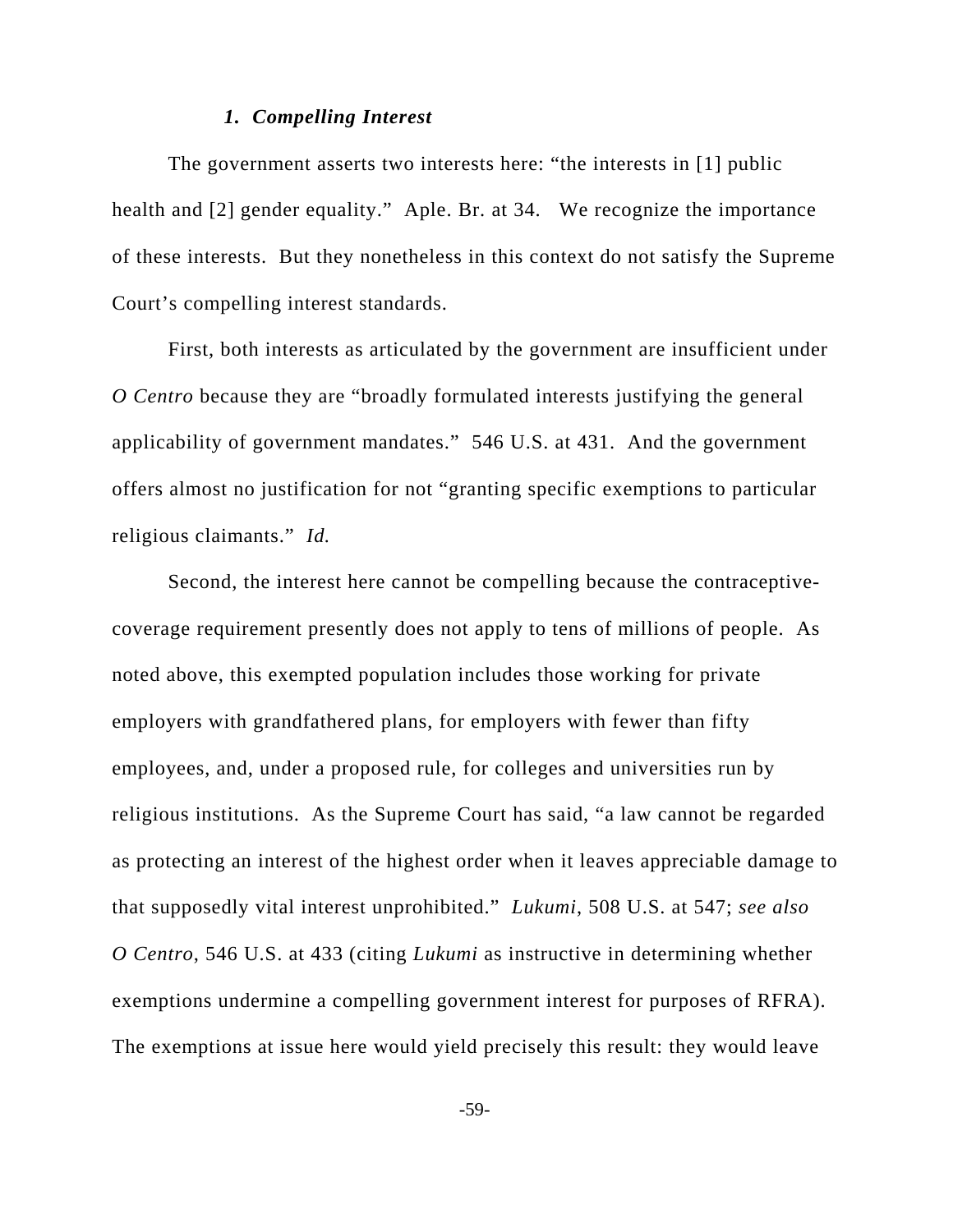unprotected all women who work for exempted business entities.

On this question, *O Centro* is particularly instructive. In that case, a religious group sought an exemption for the sacramental use of hoasca, a hallucinogen classified as a Schedule I(c) controlled substance under the Controlled Substances Act. The question in *O Centro* was limited to whether the government could show a compelling governmental interest under RFRA to justify what was indisputably a substantial burden on the plaintiffs' exercise of religion. The government in part relied on its interest in promoting public health and safety and upon Congress's determination that hoasca "'has a high potential for abuse,' 'has no currently accepted medical use,' and has 'a lack of accepted safety for use . . . under medical supervision.'" *O Centro*, 546 U.S. at 433 (quoting 21 U.S.C. § 812(b)(1)).

The Supreme Court refused to credit this argument, however, in part because the CSA and related regulations contained an exemption for the religious use of another substance categorized as a Schedule I hallucinogen, peyote. As the Court reasoned, "Everything the Government says about the [dangerous chemicals] in hoasca . . . applies in equal measure to the [dangerous chemicals] in peyote." *Id*. Because both the Executive Branch and Congress had decreed a religious exemption for Native American use of peyote, the Court concluded that "it [was] difficult to see how" those same concerns could "preclude any consideration of a similar exception for" the religious use of hoasca. *Id*. If the

-60-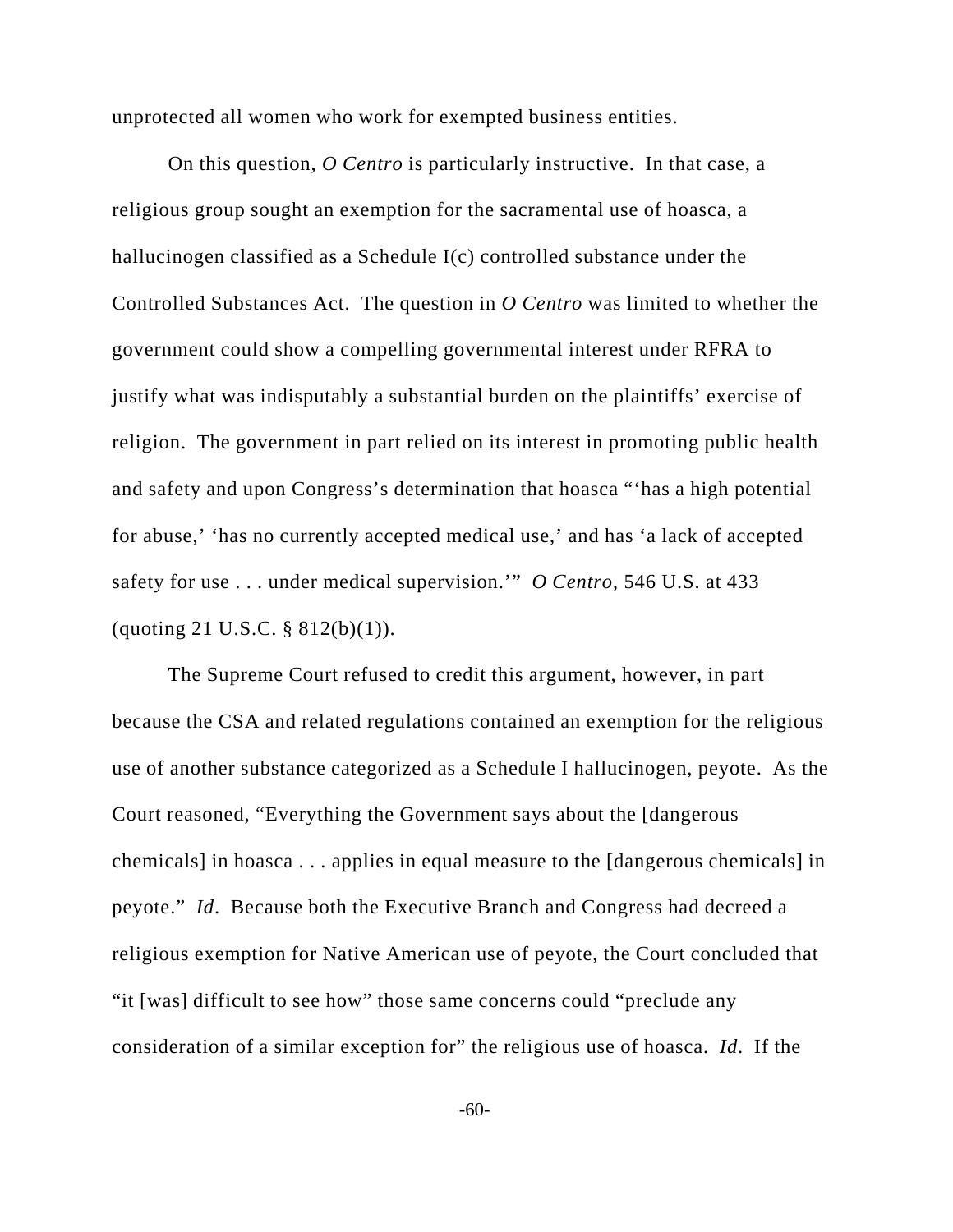peyote exemption in *O Centro*, which applied to "hundreds of thousands of Native Americans," *id*., was enough to undermine the government's compelling interest argument in that case, we conclude the exemption for the millions of individuals here must dictate a similar result.

# *2. Least Restrictive Means*

Even if the government had stated a compelling interest in public health or gender equality, it has not explained how those larger interests would be undermined by granting Hobby Lobby and Mardel their requested exemption. Hobby Lobby and Mardel ask only to be excused from covering four contraceptive methods out of twenty, not to be excused from covering contraception altogether. The government does not articulate why accommodating such a limited request fundamentally frustrates its goals.<sup>19</sup>

## *3. Hobby Lobby and Mardel Employees*

Finally, we note a concern raised both at oral argument and in the government's briefing that Hobby Lobby and Mardel are, in effect, imposing their religious views on their employees or otherwise burdening their employees' religious beliefs. But Hobby Lobby and Mardel do not prevent employees from using their own money to purchase the four contraceptives at issue here.

<sup>&</sup>lt;sup>19</sup> The government suggests on appeal that a limited number of women can only use the four contraceptives to which Hobby Lobby and Mardel object. The government did not raise this argument below nor has it provided any factual support for this claim. It is free to raise this argument below in permanent injunction proceedings.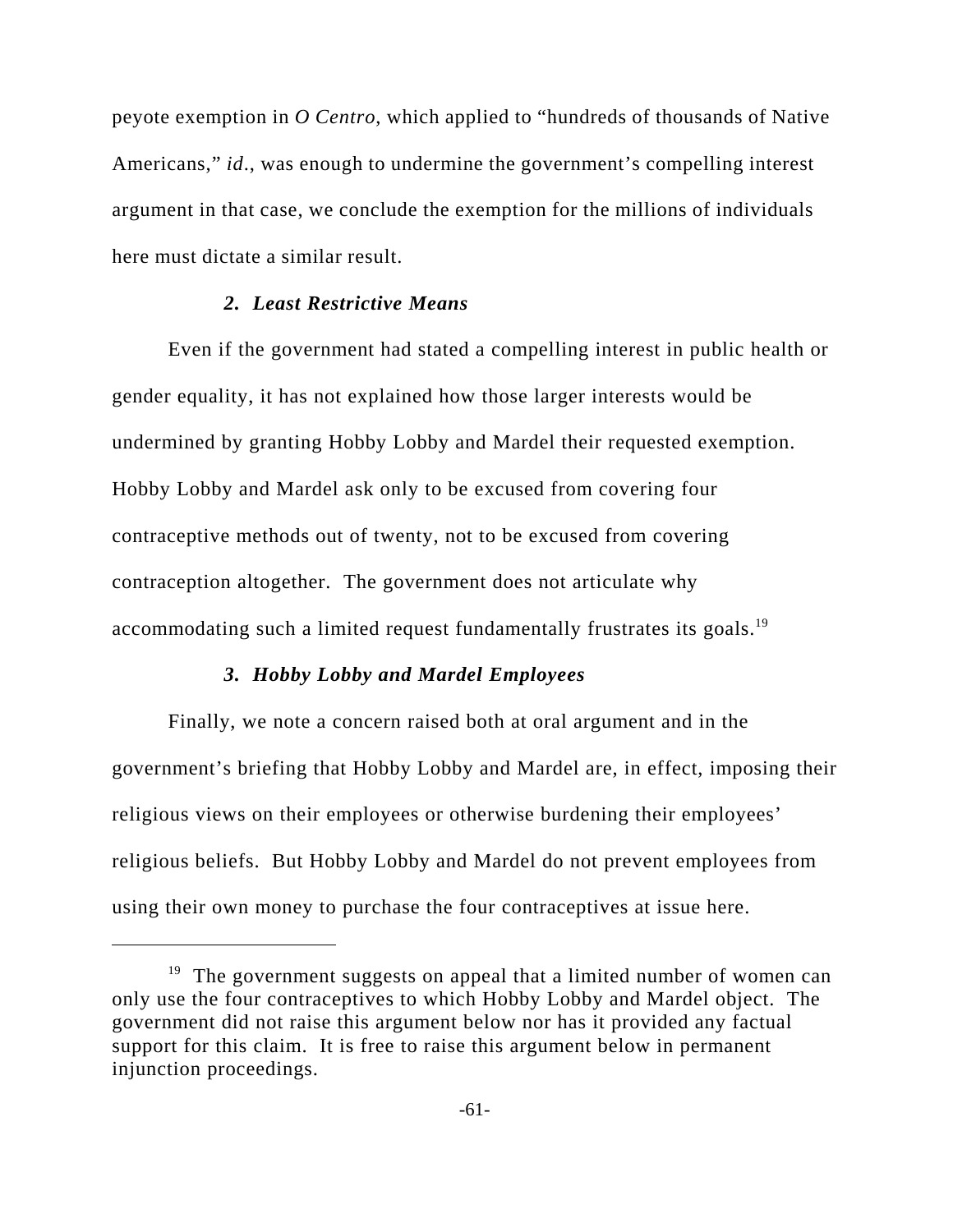Of course, employees of Hobby Lobby and Mardel seeking any of these four contraceptive methods would face an economic burden not shared by employees of companies that cover all twenty methods. But the government must show why the employees' burden creates a compelling interest that can only be met by requiring the corporations to conform to a mandate.

Accommodations for religion frequently operate by lifting a burden from the accommodated party and placing it elsewhere. The government itself has even taken this step with the contraceptive-coverage requirement by accommodating certain religious employers, at the expense of their employees. That is part of accommodating religion—and is RFRA's basic purpose.

**\* \* \***

In sum, for all of these reasons, Hobby Lobby and Mardel have established they are likely to succeed on their RFRA claim.

# **VI. Remaining Preliminary Injunction Factors**<sup>20</sup>

Having concluded that Hobby Lobby and Mardel are likely to succeed on the merits, we turn to the remaining preliminary injunction factors: whether Hobby Lobby and Mardel face irreparable harm; whether the balance of equities tips in Hobby Lobby and Mardel's favor; and whether an injunction is in the public interest. *Att'y Gen. of Okla. v. Tyson Foods, Inc.*, 565 F.3d 769, 776 (10th Cir. 2009). The district court did not analyze these factors (having disposed of

<sup>&</sup>lt;sup>20</sup> Judge Bacharach joins only Section VI(B)(1) of this Part.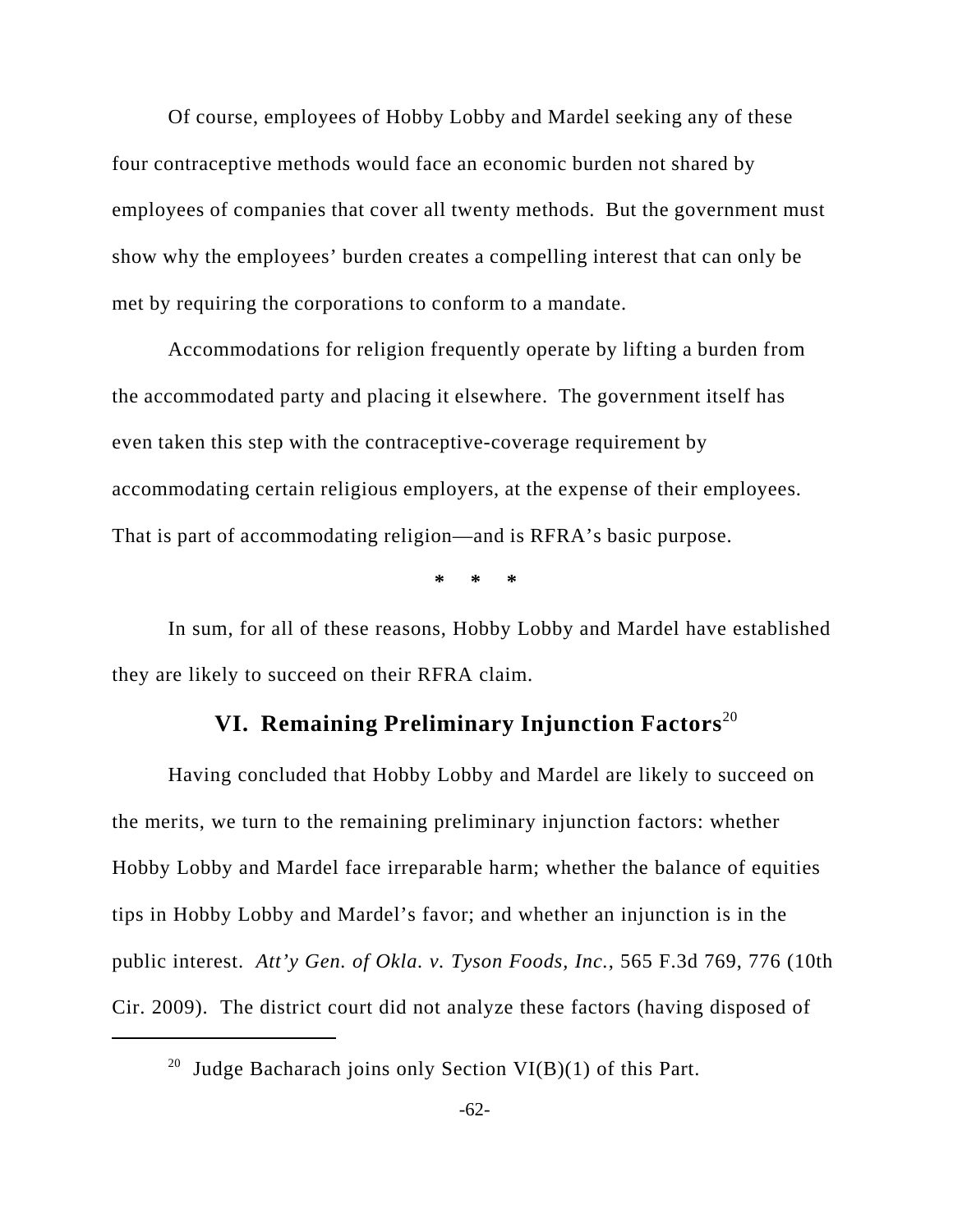the question on the likelihood-of-success prong) but Hobby Lobby and Mardel nonetheless ask that we reach them.

#### *A. Propriety of Reaching the Remaining Factors*

"If the district court fails to analyze the factors necessary to justify a preliminary injunction, this court may do so [in the first instance] if the record is sufficiently developed." *Westar Energy*, 552 F.3d at 1224. The record we have is the record the parties chose to create below—it is the record they deemed sufficient for the district court to decide the preliminary injunction question. For each element, we believe this record suffices for us to resolve each of the remaining preliminary injunction factors.<sup>21</sup>

In addition, "in First Amendment cases, the likelihood of success on the merits will often be the determinative factor." *ACLU of Illinois v. Alvarez*, 679 F.3d 583, 589 (7th Cir. 2012), *cert. denied*, 133 S. Ct. 651 (2012). That is because:

 $21$  In many First Amendment cases, courts of appeal have weighed these additional factors in the first instance after having determined that the district court had erroneously denied the preliminary injunction on the likelihood-ofsuccess element. *See, e.g.*, *Tenafly Eruv Ass'n, Inc. v. Borough of Tenafly*, 309 F.3d 144, 178 (3d Cir. 2002) (so holding in the context of a Free Exercise Claim); *Newsom ex rel. Newsom v. Albemarle Cnty. Sch. Bd.*, 354 F.3d 249, 261 (4th Cir. 2003) (same in the context of Free Speech claim); *ACLU of Illinois v. Alvarez*, 679 F.3d 583, 589 (7th Cir. 2012) (same), *cert. denied*, 133 S. Ct. 651 (2012); *see also Heideman v. S. Salt Lake City*, 348 F.3d 1182, 1191 (10th Cir. 2003) (addressing—in the context of an affirmance of a denial of a preliminary injunction on a Free Exercise claim—all the preliminary injunction factors, even though the district court seemed to only address likelihood of success).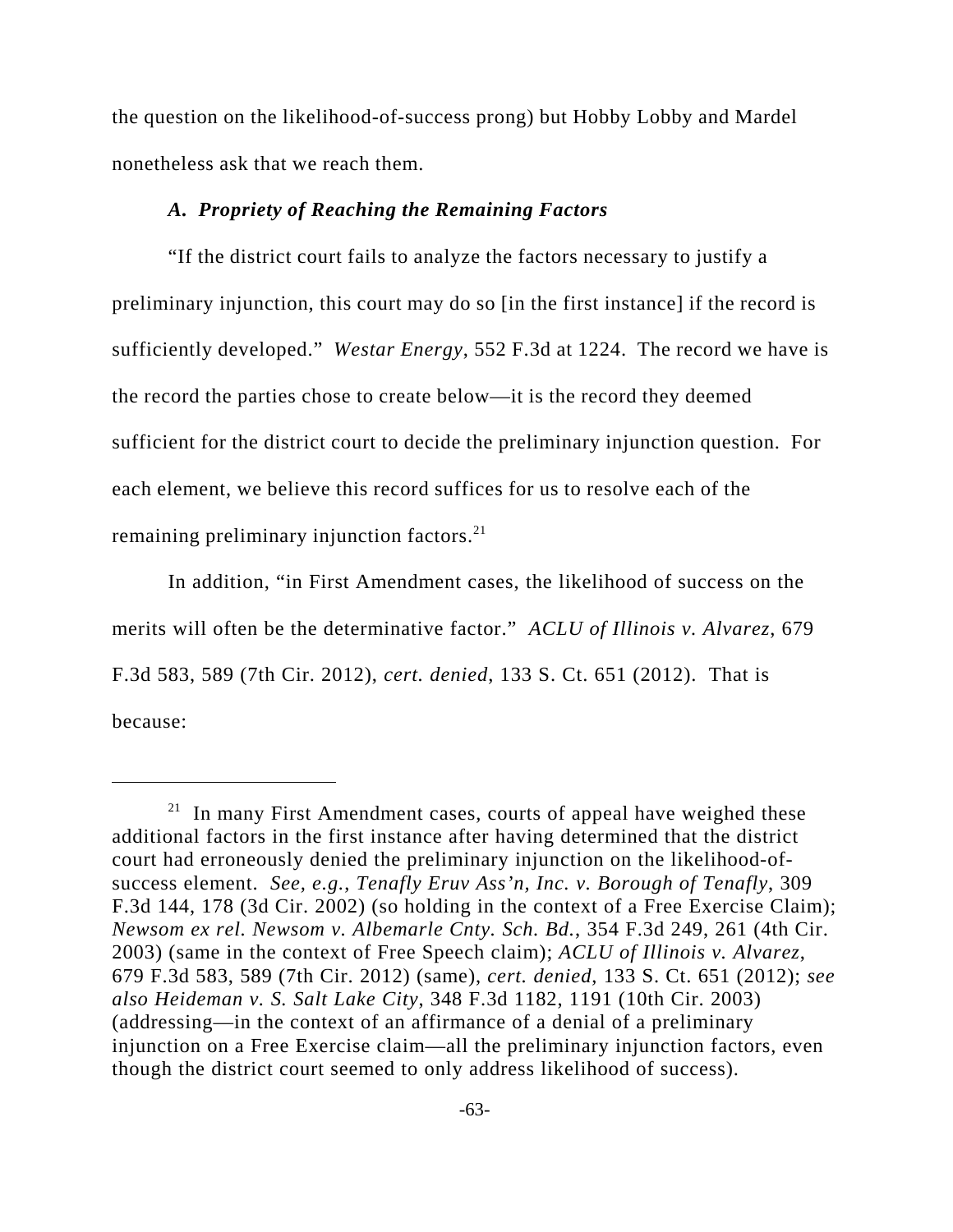- ! "the loss of First Amendment freedoms, for even minimal periods of time, unquestionably constitutes irreparable injury," *Heideman v. S. Salt Lake City*, 348 F.3d 1182, 1190 (10th Cir. 2003) (internal quotation marks omitted);
- "when [a] law . . . is likely unconstitutional, the<sup>[]</sup> interests [of those the government represents, such as voters] do not outweigh [a plaintiff's interest] in having [its] constitutional rights protected," *Awad v. Ziriax*, 670 F.3d 1111, 1131–32 (10th Cir. 2012); and
- ! "it is always in the public interest to prevent the violation of a party's constitutional rights," *id*. at 1132.

This is likewise true here since RFRA is no ordinary statute: "Federal statutory law adopted after November 16, 1993 is subject to [RFRA] unless such law explicitly excludes such application by reference to this chapter." 42 U.S.C. § 2000bb-3(b). Congress thus obligated itself to *explicitly exempt* later-enacted statutes from RFRA, which is conclusive evidence that RFRA trumps later federal statutes when RFRA has been violated. That is why our case law analogizes RFRA to a constitutional right. *Kikumura*, 242 F.3d at 963 (stating, in analyzing a RFRA claim, that "[w]hen an alleged *constitutional right* is involved, most courts hold that no further showing of irreparable injury is necessary" (emphasis added; internal quotation marks omitted)); *see also* Michael Paulsen, *A RFRA Runs Through It: Religious Freedom and the U.S. Code*, 56 Mont. L. Rev. 249, 253 (1995) (characterizing RFRA as a "super-statute" given its binding nature on subsequent federal action). Congress did not exempt the ACA from RFRA, nor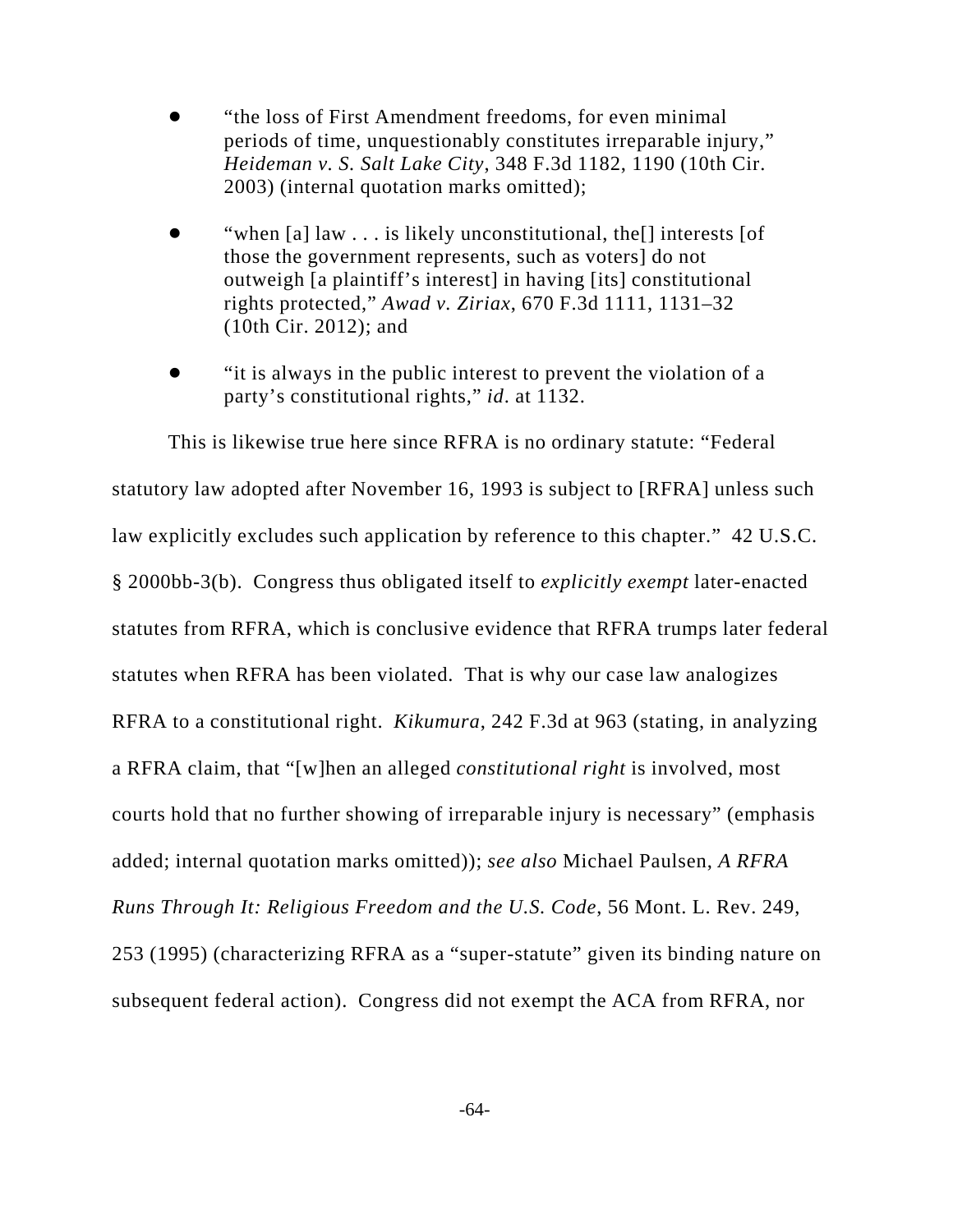did it create any sort of wide-ranging exemption for HHS and other agencies charged with implementing the ACA through the regulations challenged here.

Finally, the government nowhere contested the *factual* adequacy or accuracy of Hobby Lobby and Mardel's allegations, and given that those allegations were established through a verified complaint, they are deemed admitted for preliminary injunction purposes. *IDS Life Ins. Co. v. SunAmerica Life Ins. Co.*, 136 F.3d 537, 542 (7th Cir. 1998) (noting that "[v]erified complaints[ are] the equivalent of affidavits"); 11A Charles Alan Wright et al., Fed. Prac. & Proc. § 2949 (2d ed., Apr. 2013 update) ("[T]he written evidence [in a preliminary injunction proceeding] is presumed true if it is not contradicted.").

In short, the record before us is enough to resolve the remaining preliminary injunction factors. Given Hobby Lobby and Mardel's July 1 deadline, prudence strongly counsels in favor of reaching those factors. Thus, we would reach them and find that they favor Hobby Lobby and Mardel. Indeed, as we discuss next, even if likelihood of success was not enough to settle the question, we would find in favor of Hobby Lobby and Mardel.

# *B. Analysis of Remaining Factors*

## *1. Irreparable Harm*

Hobby Lobby and Mardel have established a likely violation of RFRA. We have explicitly held—by analogy to First Amendment cases—that establishing a likely RFRA violation satisfies the irreparable harm factor. *See Kikumura*, 242

-65-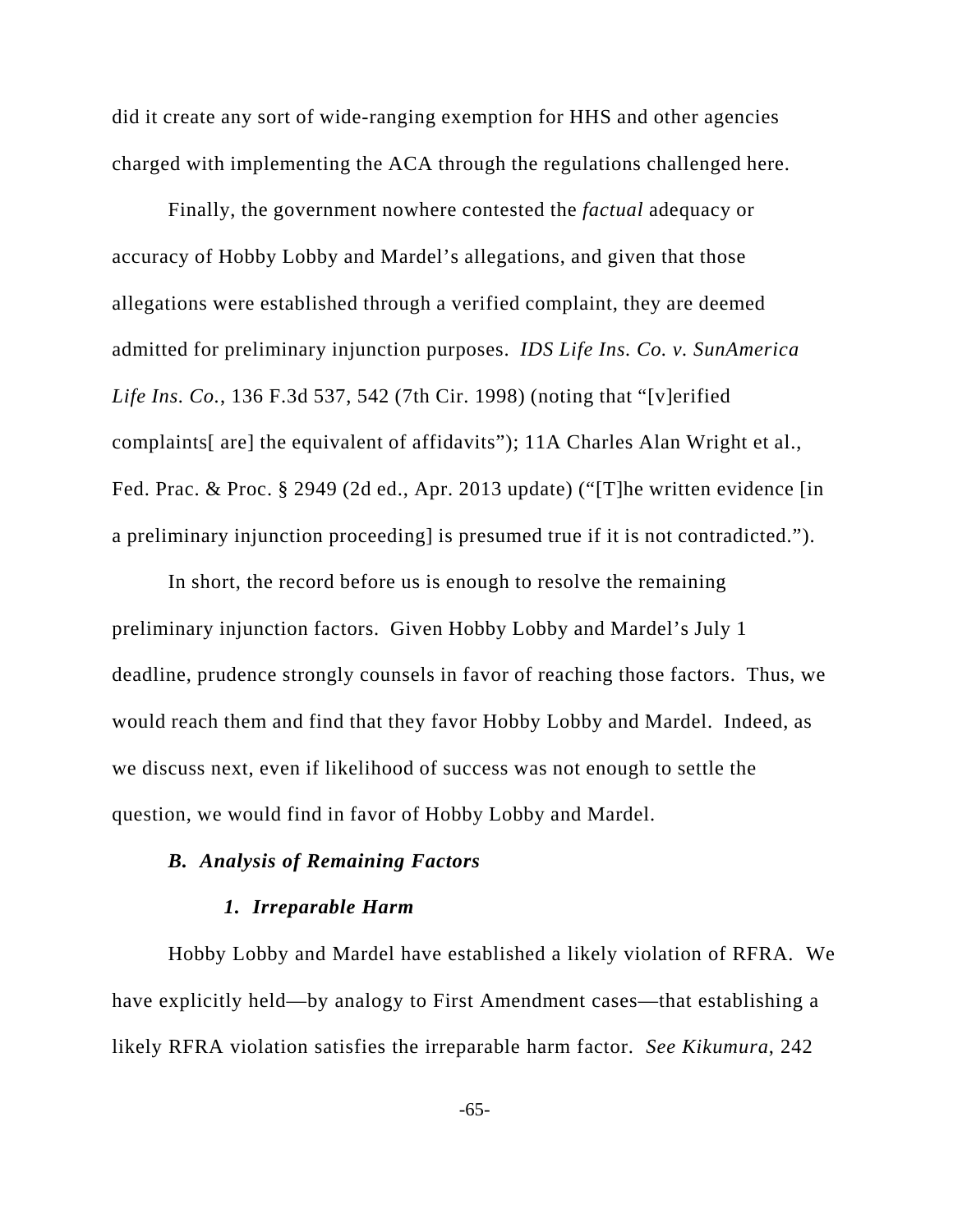F.3d at 963 ("a plaintiff satisfies the irreparable harm analysis by alleging a violation of RFRA"); *see also O Centro Espirita Beneficiente Uniao Do Vegetal v. Ashcroft*, 342 F.3d 1170, 1187 (10th Cir. 2003) (same). Hobby Lobby and Mardel have therefore demonstrated irreparable harm.

## *2. Balance of Equities*

Nor is there any question about the balance of equities. A preliminary injunction would forestall the government's ability to extend all twenty approved contraceptive methods to Hobby Lobby and Mardel's 13,000 employees. But Hobby Lobby and Mardel will continue to provide sixteen of the twenty contraceptive methods, so the government's interest is largely realized while coexisting with Hobby Lobby and Mardel's religious objections. And in any event, the government has already exempted health plans covering millions of others. These plans need not provide *any* of the twenty contraceptive methods.

By contrast, Hobby Lobby and Mardel remain subject to the Hobson's choice between catastrophic fines or violating its religious beliefs. Accordingly, the balance of equities tips in Hobby Lobby and Mardel's favor.

### *3. Public Interest*

Finally, as stated above, "it is always in the public interest to prevent the violation of a party's constitutional rights." *Awad*, 670 F.3d at 1132. Again, as already noted, although RFRA violations are not constitutional violations, Congress has given RFRA similar importance by subjecting all subsequent

-66-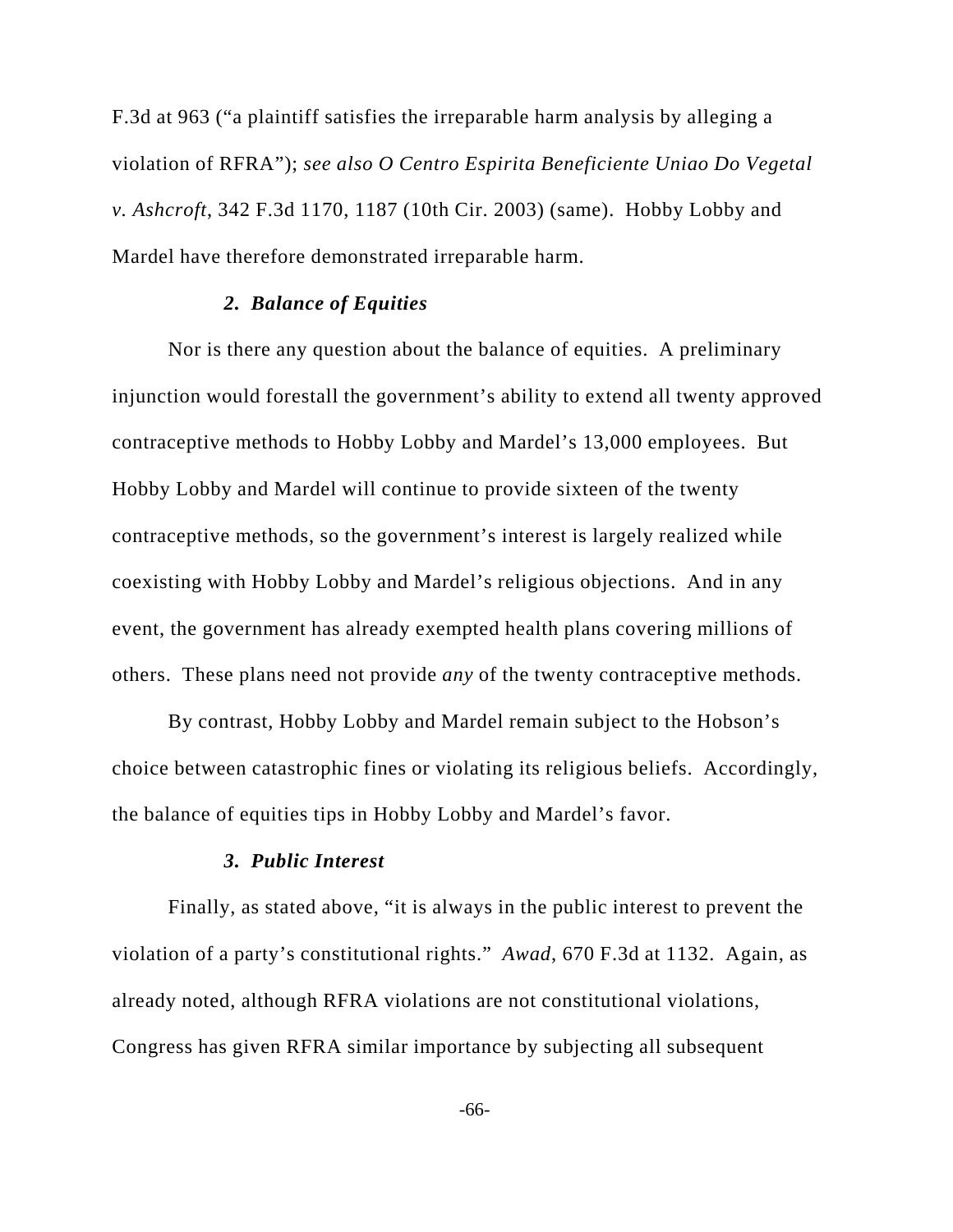congressional enactments to a strict scrutiny standard of review unless those enactments explicitly exclude themselves from RFRA. *See* 42 U.S.C. § 2000bb-3(b). And accommodating the two companies in this case does not undermine the application of the contraceptive-coverage requirement to the vast number of employers without religious objections. Because Hobby Lobby and Mardel have demonstrated a likely violation of their RFRA rights, an injunction would be in the public interest.

In sum, all preliminary injunction factors tip in favor of Hobby Lobby and Mardel, and we would therefore remand to the district court with instructions to enter a preliminary injunction.

# **VII. Conclusion**

For the reasons set forth above, we reverse the district court's denial of the plaintiffs' motion for a preliminary injunction and remand with instructions that the district court address the remaining two preliminary injunction factors and then assess whether to grant or deny the plaintiffs' motion. The Clerk is directed to issue the mandate forthwith.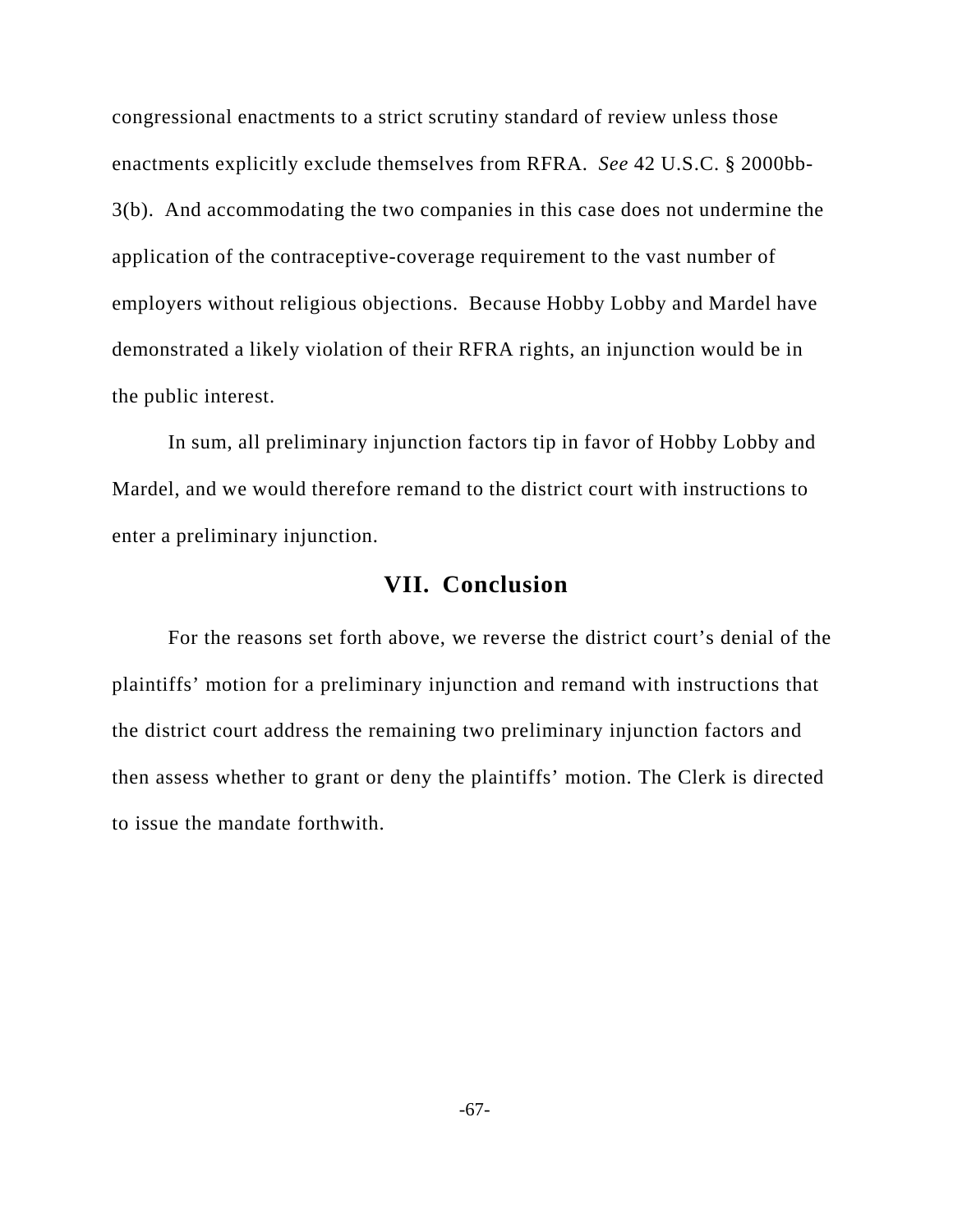12-6294 - *Hobby Lobby Stores, Inc., et al. v. Sebelius, et al.*

**HARTZ**, Circuit Judge, concurring:

I join Judge Tymkovich's opinion but write separately to explain why I think (1) that all corporations come within the protection of the Free Exercise Clause and RFRA and (2) that the substantial-burden analysis here is a simple one.

### **I. CORPORATIONS AS PERSONS**

To analyze whether corporations have civil rights, one must begin by recognizing what they are. For our purposes, two characteristics are the most important. First, ordinarily they are a means of organizing group activity, for social or business reasons. Second, the personal liability of owners is limited, thereby encouraging investment in the enterprise. The sole aim of a corporation may be to maximize profit or long-term value to shareholders. But no law requires a strict focus on the bottom line, and it is not uncommon for corporate executives to insist that corporations can and should advance values beyond the balance sheet and income statement. *See* ALI Principles of Corporate Governance: Analysis and Recommendations § 2.01(b) (2012) ("Even if corporate profit and shareholder gain are not thereby enhanced, the corporation, in the conduct of its business: . . . (2) May take into account ethical considerations that are reasonably regarded as appropriate to the responsible conduct of business; and (3) May devote a reasonable amount of resources to public welfare, humanitarian, educational and philanthropic purposes.") .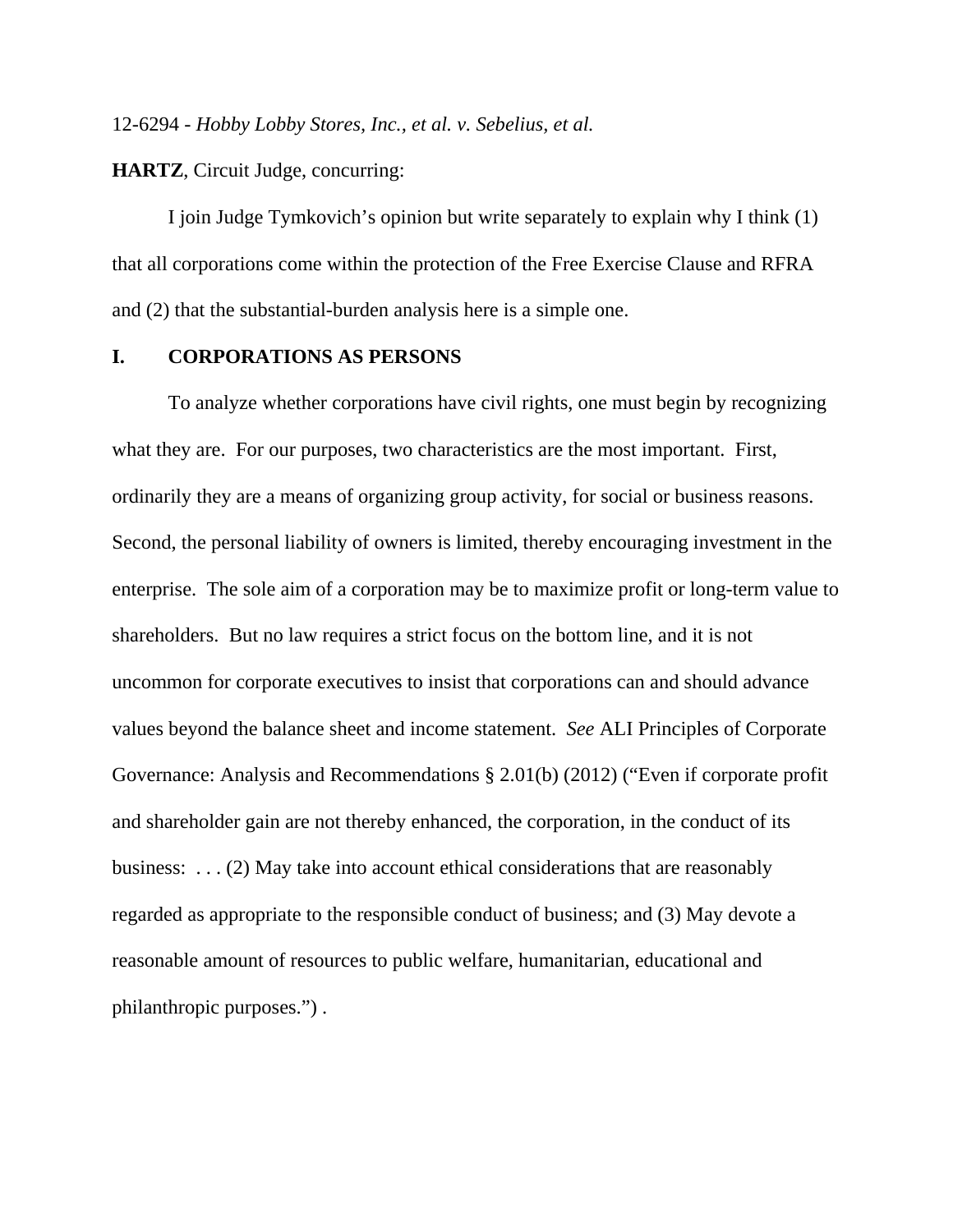Those who argue that a for-profit corporation does not have a right to the free exercise of religion point to three features of such an entity: (1) it is for profit, (2) it has adopted a corporate form, and (3) it is a group activity. It is unclear which of these features is thought to be the one that disqualifies corporations from the free-exercise right. In my view, however, none of these features can justify denial of rights protected under the First Amendment, including the right to free exercise of religion.

The first feature is the easiest to address because the Supreme Court has already recognized that profit-seekers have a right to the free exercise of religion. In *Braunfeld v. Brown*, 366 U.S. 599, 601 (1961), the Court entertained a free-exercise challenge to Sunday blue laws by Jewish merchants "engage[d] in the retail sale of clothing and home furnishings." And in *United States v. Lee*, 455 U.S. 252, 254 (1982), an Amish farmer and carpenter was permitted to object on religious grounds to paying Social Security taxes for his employees. Perhaps profit-making is not a religious enterprise, but those who engage in profit-making enterprises can still have religious convictions that require them to do or refrain from doing certain things in their businesses. The Constitution does not require compartmentalization of the psyche, saying that one's religious persona can participate only in nonprofit activities. As Justice Brennan wrote, "[A] State may [not] put an individual to a choice between his business and his religion." *Braunfeld*, 366 U.S. at 611 (Brennan, J., dissenting).

Also, there is no principled reason why an individual who uses the corporate form in a business must thereby sacrifice the right to the free exercise of religion. Rabbi

-2-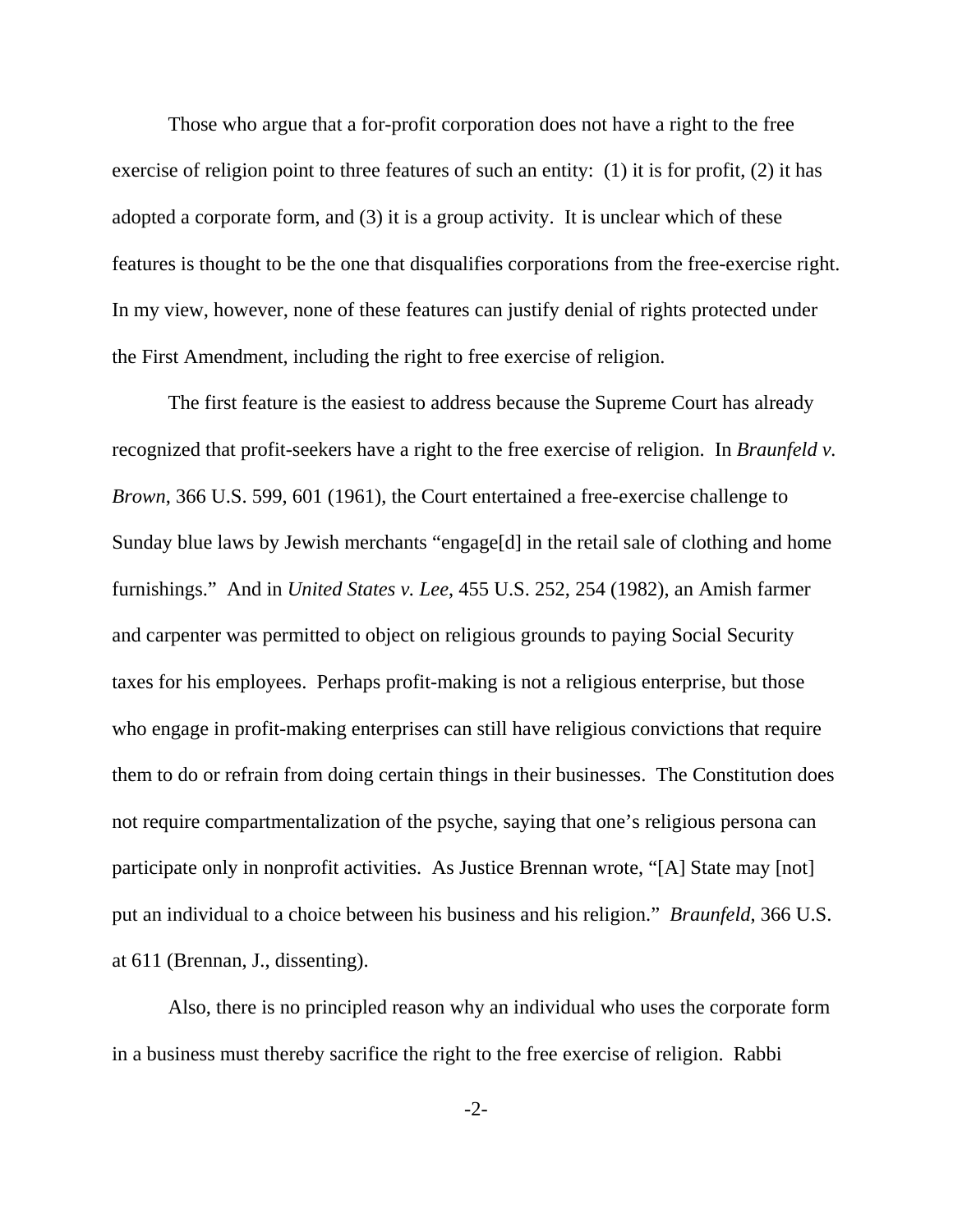Manischewitz starts a business preparing kosher matzo. A city ordinance prohibits certain kosher practices. No one could doubt that he can challenge the ordinance under the Free Exercise Clause or RFRA. But, some say, he can no longer raise such a challenge if he decides to limit his personal liability arising from the business by converting it to a sole-shareholder corporation. Why? True, the government may impose special duties on those who use a corporate form, such as a duty to produce corporate records, and those duties may require limitations on constitutional rights. *See Wilson v. United States*, 221 U.S. 361, 383–85 (1911) (no Fifth Amendment privilege to refuse to produce corporate records). But surely the limitations must relate to use of the corporate form. Does it make sense to say, "Since you have acted to reduce your personal financial risk, you can now be required to stop making kosher matzo."? What does limiting financial risk have to do with choosing to live a religious life? Although a corporation takes on a legal identity distinct from the sole shareholder, First Amendment jurisprudence is based on the substance of the constitutional protections, not matters of form. *See Bd. of Cnty. Comm'rs v. Umbehr*, 518 U.S. 667, 679–80 (1996) (citing cases); *Bd. of Educ. v. Grumet*, 512 U.S. 687, 698 (1994) (plurality opinion) ("In the circumstances of these cases, the difference between thus vesting state power in the members of a religious group as such instead of the officers of its sectarian organization is one of form, not substance."). Indeed, as Judge Tymkovich's opinion recites, use of the corporate form has not disqualified nonprofit corporations from invoking the protections of the Free Exercise Clause and RFRA. And for-profit corporations have been protected

-3-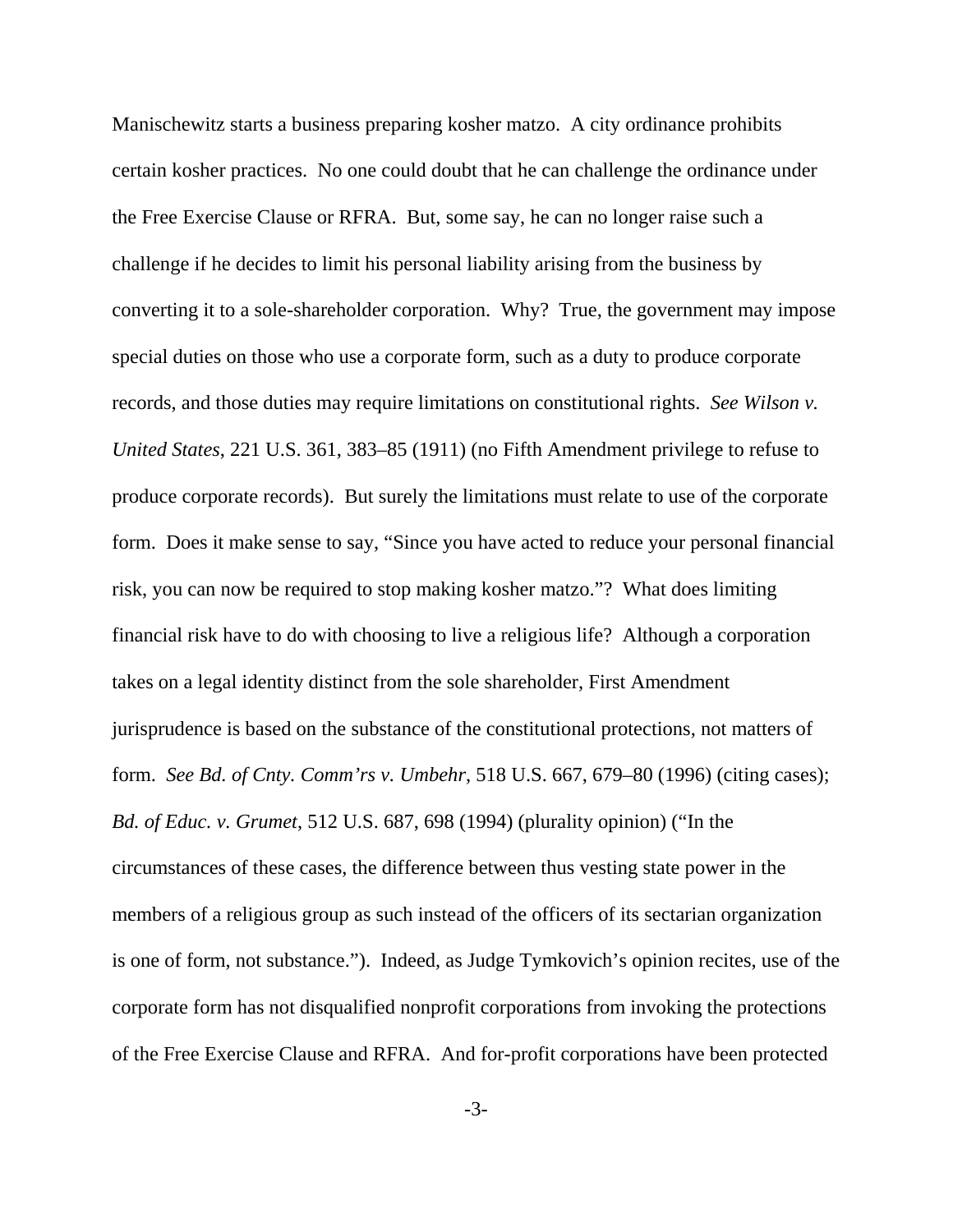by rights to freedom of speech and freedom of the press. *See, e.g.*, *Simon & Schuster, Inc. v. Members of N.Y. State Crime Victims Bd.*, 502 U.S. 105 (1991); *New York Times Co. v. Sullivan*, 376 U.S. 254 (1964).

What about the group-activity feature of corporations? No one suggests that organizations, in contrast to their members, have souls. But it does not follow that people must sacrifice their souls to engage in group activities through an organization. Working with others through an organization can often be advantageous in many respects. Of course, one who acts through a group loses a measure of personal autonomy and privacy. The group may say something that is anathema to one of its members or do something contrary to the religious faith of a member. Thus, the civil liberties of an organization say, to exercise religion or to speak—must be considered distinct from the civil liberties of any particular member. Its speech or conduct may reflect the view of only a bare majority of the members, or even just the view of the members' delegate—such as the editor of a newspaper or the pastor of a congregation. It suffices that the speech or conduct represents an "official position." *See Boy Scouts of Am. v. Dale*, 530 U.S. 640, 655 (2000) ("[T]he First Amendment simply does not require that every member of a group agree on every issue in order for the group's policy to be 'expressive association.' The Boy Scouts takes an official position . . . and that is sufficient for First Amendment purposes.") But the advantages of acting through an organization may still be attractive to the individual. One who wants to have a prosperous business, but a business that still does nothing contrary to one's faith, can reasonably decide that the best way to

-4-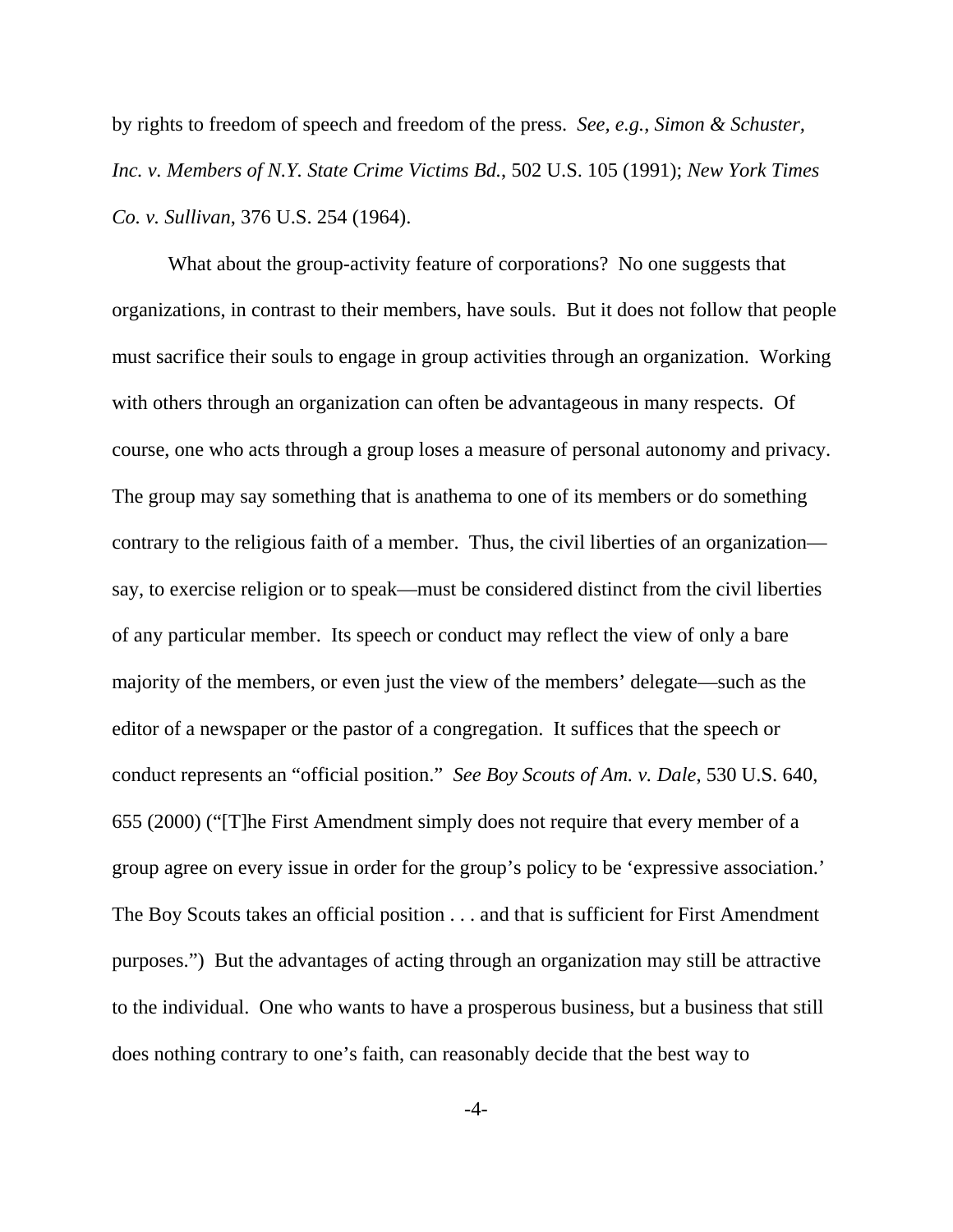accomplish this is to join with like-minded persons, perhaps as partners, perhaps as fellow shareholders. Is that desire to be thwarted because the government can require the organization to engage in sins that could not be required of any of the members individually? Rabbi Manischewitz need not comply with an ordinance prohibiting the baking of kosher matzo, but when he obtains investors and the business is incorporated as Manischewitz, Inc., the anti–kosher law can be enforced against it? Must he reorganize the business as a sole proprietorship to continue to make and sell kosher matzo?<sup>1</sup>

As noted in Judge Tymkovich's opinion, the Supreme Court has recognized that civil liberties are preserved for those who work through groups. "An individual's freedom to speak, to worship, and to petition the government for the redress of grievances could not be vigorously protected from interference by the State unless a correlative freedom to engage in group effort toward those ends were not also guaranteed." *Roberts v. United States Jaycees*, 468 U.S. 609, 622 (1984); *cf. Grumet*, 512 U.S. at 698 ("religious people (or *groups of religious people*) cannot be denied the opportunity to exercise the rights of citizens simply because of their religious affiliations or commitments, for such a disability would violate the right to religious free exercise"

<sup>&</sup>lt;sup>1</sup> Judge Matheson suggests that it is not necessary for the corporation to have a RFRA claim because the rabbi himself could raise a claim as an individual. *See* Matheson Op. at 20–21 n.15. But I do not share his confidence that a shareholder, director, or officer can have a personal free-exercise claim (under the First Amendment or RFRA) to challenge a law that commands only the corporation.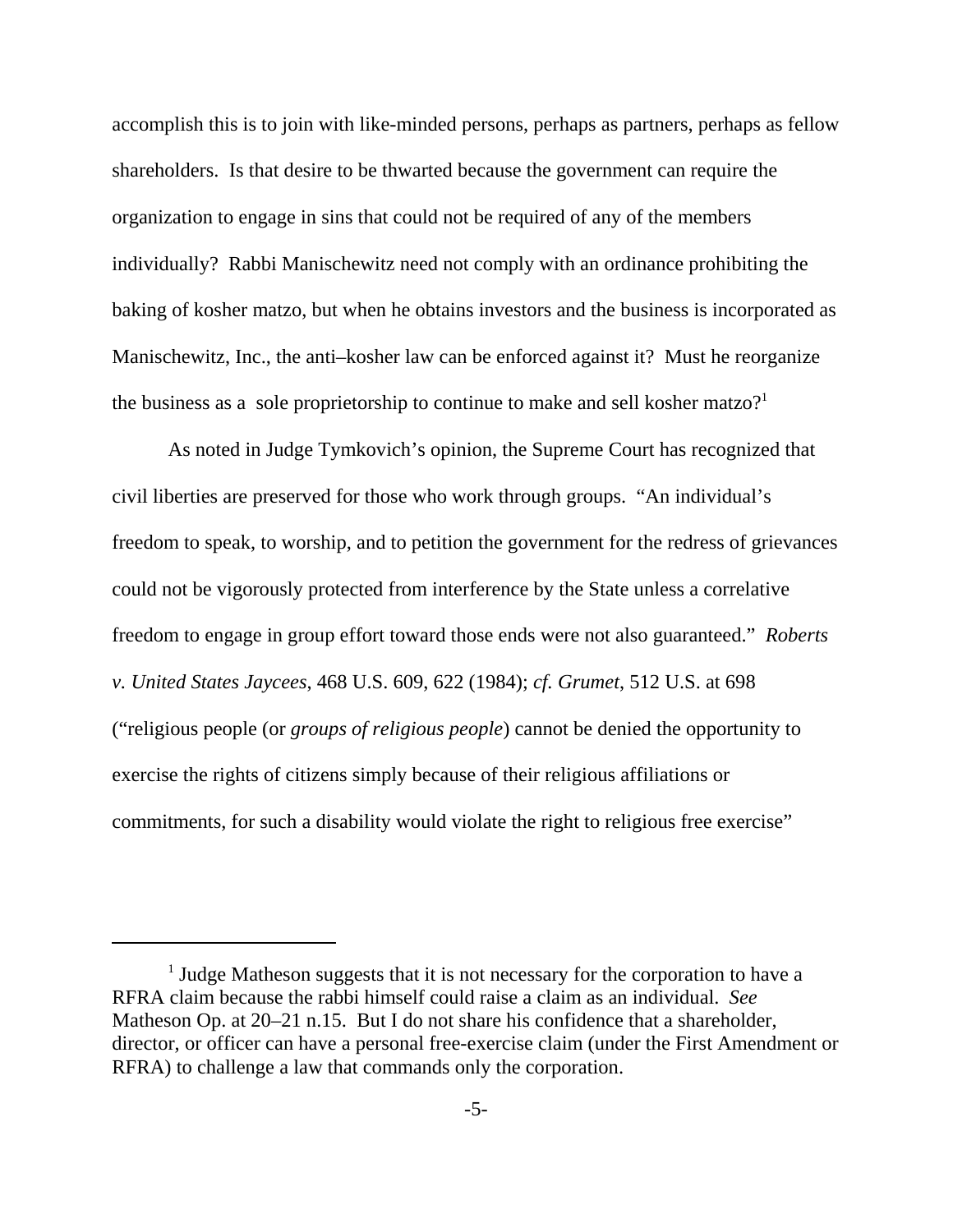(emphasis added)). $^2$  There is no reason why that group should lose constitutional protection if it is organized in corporate form. *Cf. United States v. Int'l Union UAW-CIO*, 352 U.S. 568, 597 (1957) (Douglas, J., dissenting, joined by C. J. Warren and J. Black) ("Some may think that one group or another should not express its views in an election because it is too powerful, because it advocates unpopular ideas, or because it has a record of lawless action. But these are not justifications for withholding First Amendment rights from any group—labor or corporate.").

Perhaps in certain circumstances the use of the corporate form can be a proper ground for limiting (but not eliminating) First Amendment rights. The reasons argued for restricting political expenditures by corporations include the asserted inclinations and advantages of corporations in corrupting officeholders. *See Citizens United v. Fed. Election Comm'n*, 558 U.S. 310, 447–75 (Stevens, J., dissenting). But no such concern has been raised here, and I fail to see how such a concern could arise. A corporation exercising religious beliefs is not corrupting anyone. Nor do I see how it would have any special inclination or advantage in exercising religious beliefs to the public detriment.

In short, those arguing that for-profit corporations cannot be "persons" under RFRA can find no support in any principles established in Supreme Court First

 $2^2$  To be entitled to First Amendment protection, the group's speech or conduct need not be the purpose for forming the group. *See Boy Scouts of Am. v. Dale*, 530 U.S. 640, 655 (2000) ("[A]ssociations do not have to associate for the 'purpose' of disseminating a certain message in order to be entitled to the protections of the First Amendment. An association must merely engage in expressive activity that could be impaired to be entitled to protection.").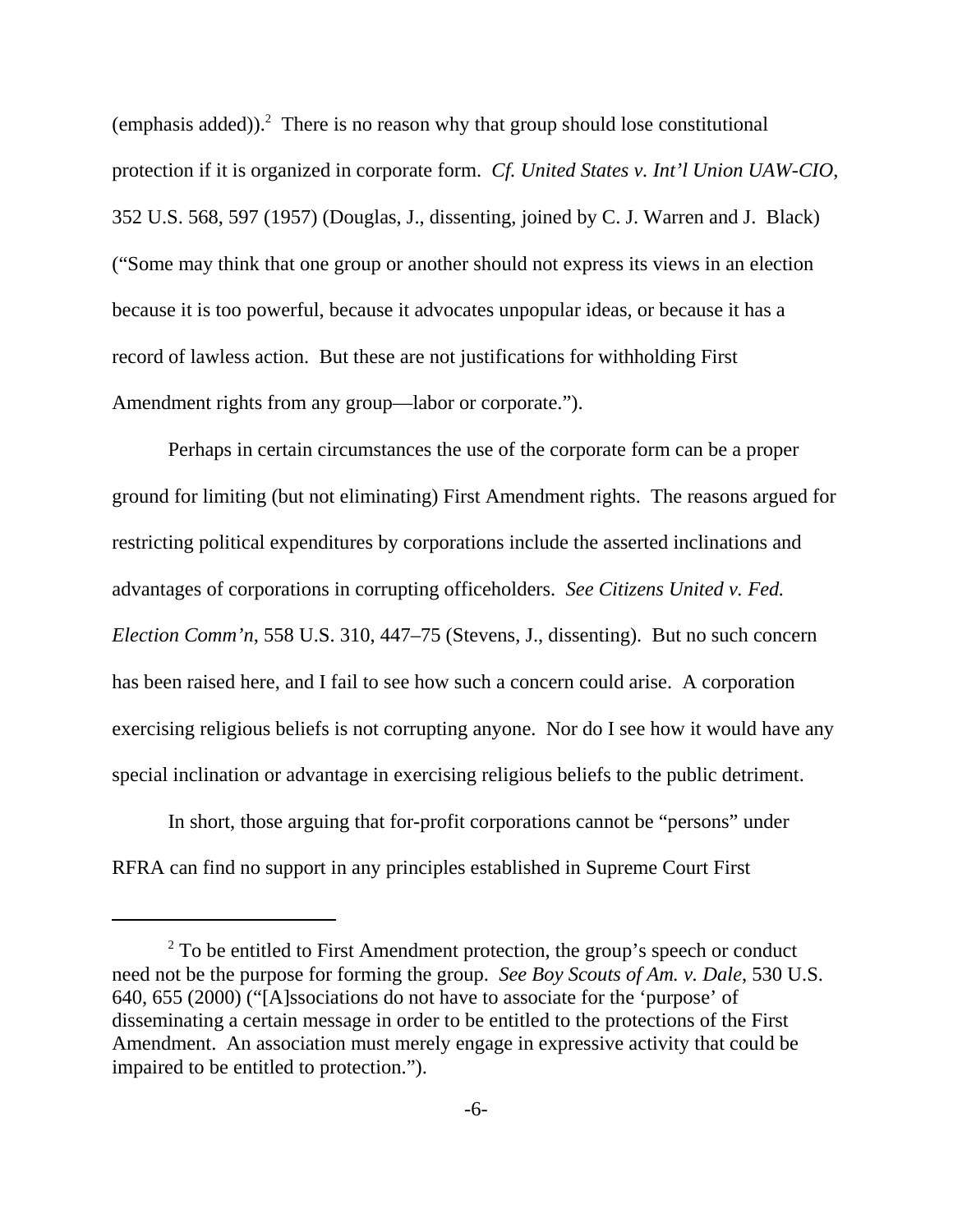Amendment jurisprudence. They must resort to pointing out that the Supreme Court has never ruled that a for-profit corporation has a right to the free exercise of religion. But neither has it ruled to the contrary. The fact of the matter is that it has never had to decide the issue. Interestingly, the issue was raised by the government in *Gallagher v. Crown Kosher Super Market of Massachusetts, Inc.*, 366 U.S. 617 (1961), one of the associated cases challenging Sunday blue laws on various grounds. Because the Court had already rejected the free-exercise claim in another decision, it said that it did not have to decide whether the corporation, its customers, or the rabbis who supervised the condition of kosher meat had standing to bring a free-exercise challenge. *See id.* at 631. But the three dissenters, Justices Douglas, Brennan, and Stewart, implicitly found standing.

Of course, a corporation is protected only in its sincere religious beliefs. Chief Judge Briscoe's opinion expresses concern about "how easily an 'exercise of religion' could now be asserted by a corporation to avoid or take advantage of any governmental rule or requirement." Briscoe Op. at 4. This is certainly a proper concern, just as courts can properly be concerned about the sincerity of prisoners who convert to Judaism and demand kosher meals. But sincerity questions with respect to corporations should not be unmanageable. It should not be hard to determine who has authority to speak or act for the corporation. And sincerity can be measured by consistency of the present stated belief with the history of the enterprise. Unlike prisoners, for example, corporations are not known to have epiphanies or sudden conversions.

-7-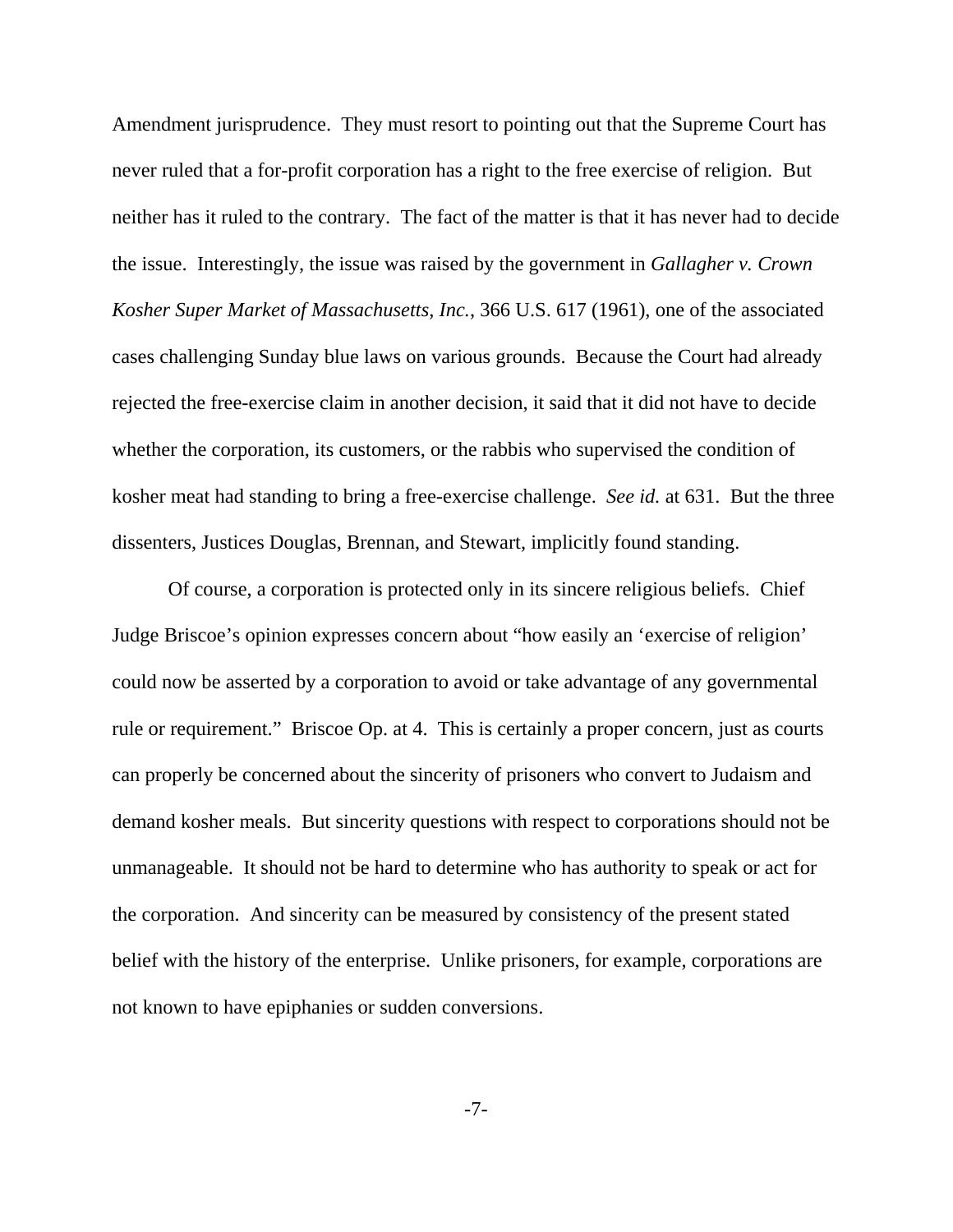Insofar as Chief Judge Briscoe's opinion is concerned about "open[ing] the floodgates to RFRA litigation challenging any number of federal statutes that govern corporate affairs," *id.* at 25, it does not explain why that danger is any greater than the possibility of litigation on behalf of sole proprietors, or perhaps partnerships and other business organizations. But in any event, it makes no sense under RFRA to refuse to grant a merited exemption just because others may also seek it. How ironic if a burden on religious objectors can be justified because "too many" objectors find a law repugnant. The fears expressed are reminiscent of what the Supreme Court wrote almost a quartercentury ago:

The government's ability to enforce generally applicable prohibitions of socially harmful conduct, like its ability to carry out other aspects of public policy, cannot depend on measuring the effects of a governmental action on a religious objector's spiritual development. To make an individual's obligation to obey such a law contingent upon the law's coincidence with his religious beliefs, except where the State's interest is compelling permitting him, by virtue of his beliefs, to become a law unto himself, contradicts both constitutional tradition and common sense. . . . Any society adopting such a system would be courting anarchy, but that danger increases in direct proportion to the society's diversity of religious beliefs, and its determination to coerce or suppress none of them.

*Emp't Div. v. Smith*, 494 U.S. 872, 885, 888 (1990) (citations and internal quotation marks omitted). Accordingly, the Court held that a "neutral law of general applicability" cannot be challenged on free-exercise grounds. *Id.* at 879; *see id.* at 888–89 (listing civic obligations, such as paying taxes and minimum wages, that could otherwise be subject to "constitutionally required" exemptions). That view, of course, was soundly rejected when Congress enacted RFRA.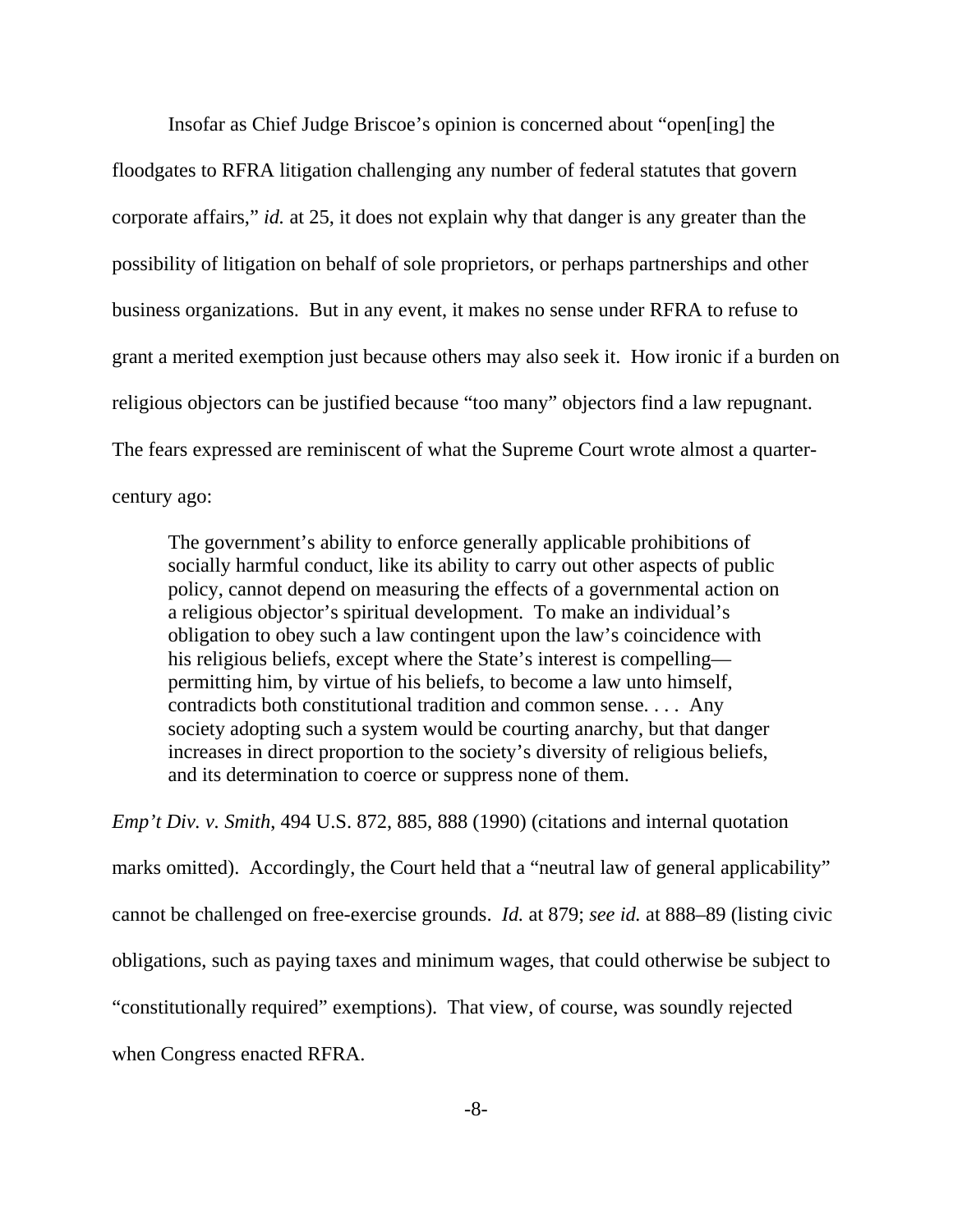### **II. SUBSTANTIAL BURDEN**

I would also add a few words on the meaning of "substantial burden." It is important to distinguish between two types of laws that may violate the right to free exercise of religion. Some laws require a person to do something contrary to the person's religious beliefs or to refrain from doing something required by those beliefs. Other laws do not order the violation of a religious duty but simply make it more difficult for a person to obey that duty. As I understand Supreme Court precedent, the first type of law imposes a substantial burden on free exercise, whatever the penalty imposed for violating the law. Measuring coercive impact to determine whether the law imposes a "substantial" burden is necessary only for the second type of law. For example, in *Lee* the law required the Amish businessman to pay social security taxes, which his faith prohibited him from doing. The substantial-burden discussion in *Lee* is short and sweet: "Because the payment of the taxes or receipt of benefits violates Amish religious beliefs, compulsory participation in the social security system interferes with their free exercise rights." 455 U.S. at 257. And in *Thomas*, which required the payment of unemployment benefits to a worker who was fired for refusing to engage in work contrary to his religious beliefs, the Court turned to an analysis of the burden on the worker only after noting that "the Indiana [unemployment-compensation] law does not *compel* a violation of conscience." 450 U.S. at 717. Later cases that examined whether there was a substantial burden similarly pointed out that compliance with the law would not itself violate the person's religious views. *See Jimmy Swaggart Ministries v. Bd. of Equalization*, 493 U.S. 378, 391 ("There

-9-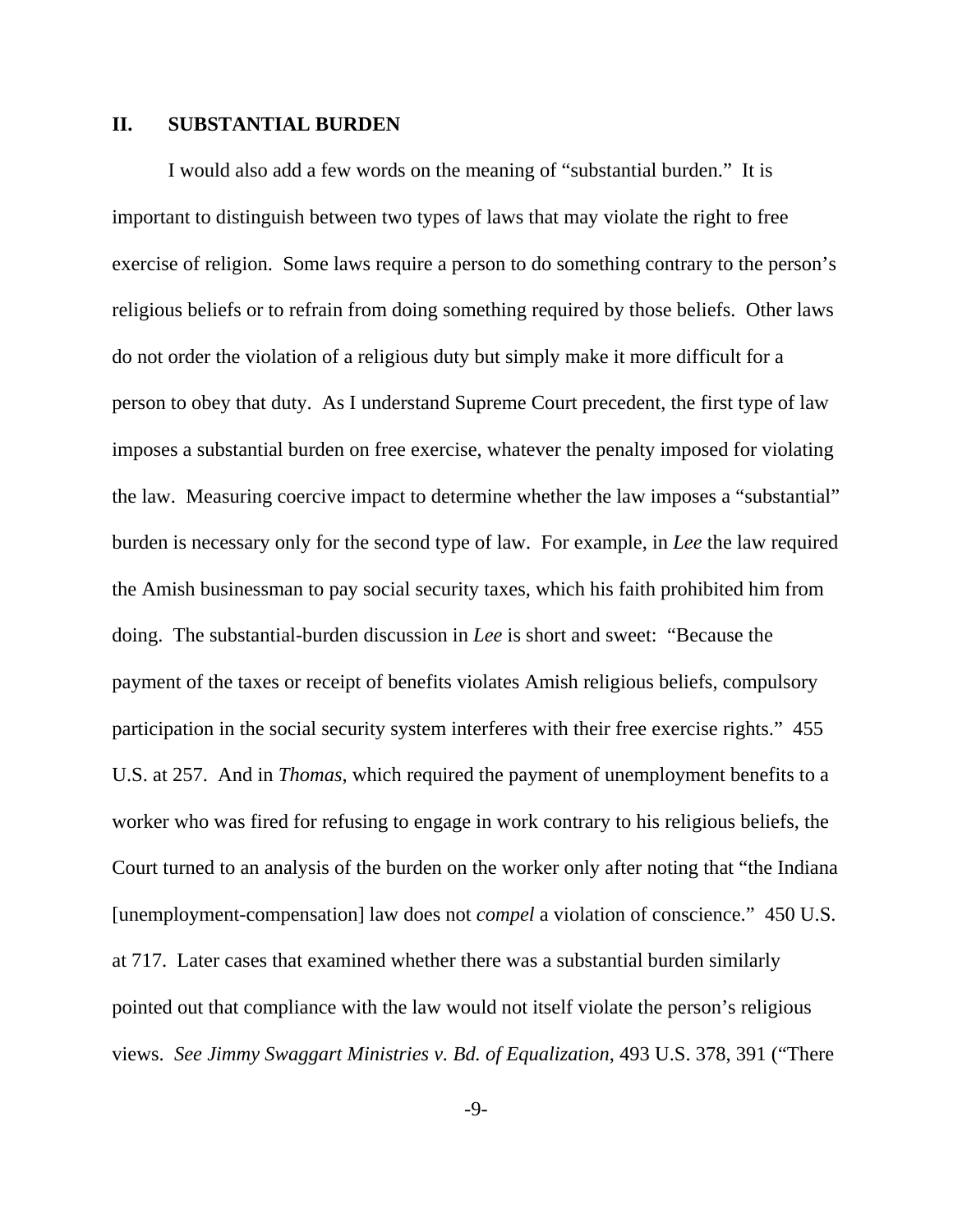is no evidence in this case that collection and payment of the tax violates appellant's sincere religious beliefs."); *Hernandez v. Comm'r*, 490 U.S. 680, 699 ("Neither the payment nor the receipt of taxes is forbidden by the Scientology faith generally, and Scientology does not proscribe the payment of taxes in connection with auditing or training sessions specifically."). The law we address today compels the corporations to act contrary to their religious beliefs. They therefore suffer a substantial burden. I see no need to examine how damaging the sanctions for noncompliance would be or how difficult it would be for the corporations to rearrange their present manner of operating their businesses to avoid violating the law.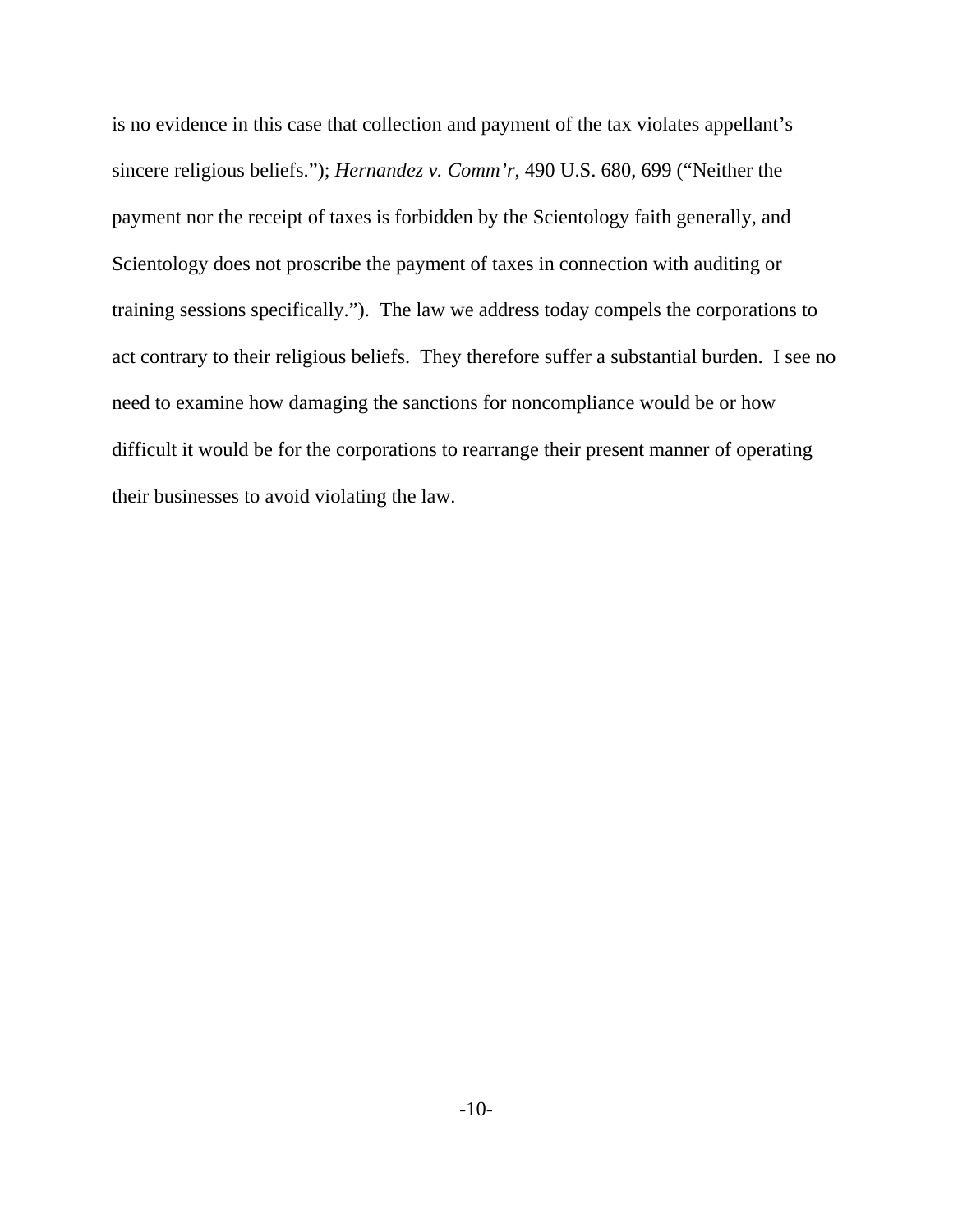12-6294, *Hobby Lobby Stores, Inc., et al. v. Sebelius, et al.*

#### **GORSUCH,** joined by **KELLY** and **TYMKOVICH**, Circuit Judges, concurring.

Judge Tymkovich explains why Hobby Lobby and Mardel are entitled to a preliminary injunction. I write to explain why the Greens themselves, as individuals, are also entitled to relief and why the Anti-Injunction Act does not preclude us from supplying that relief.

\* \* \*

All of us face the problem of complicity. All of us must answer for ourselves whether and to what degree we are willing to be involved in the wrongdoing of others. For some, religion provides an essential source of guidance both about what constitutes wrongful conduct and the degree to which those who assist others in committing wrongful conduct themselves bear moral culpability. The Green family members are among those who seek guidance from their faith on these questions. Understanding that is the key to understanding this case.

As the Greens explain their complaint, the ACA's mandate requires them to violate their religious faith by forcing them to lend an impermissible degree of assistance to conduct their religion teaches to be gravely wrong. No one before us disputes that the mandate compels Hobby Lobby and Mardel to underwrite payments for drugs or devices that can have the effect of destroying a fertilized human egg. No one disputes that the Greens' religion teaches them that the use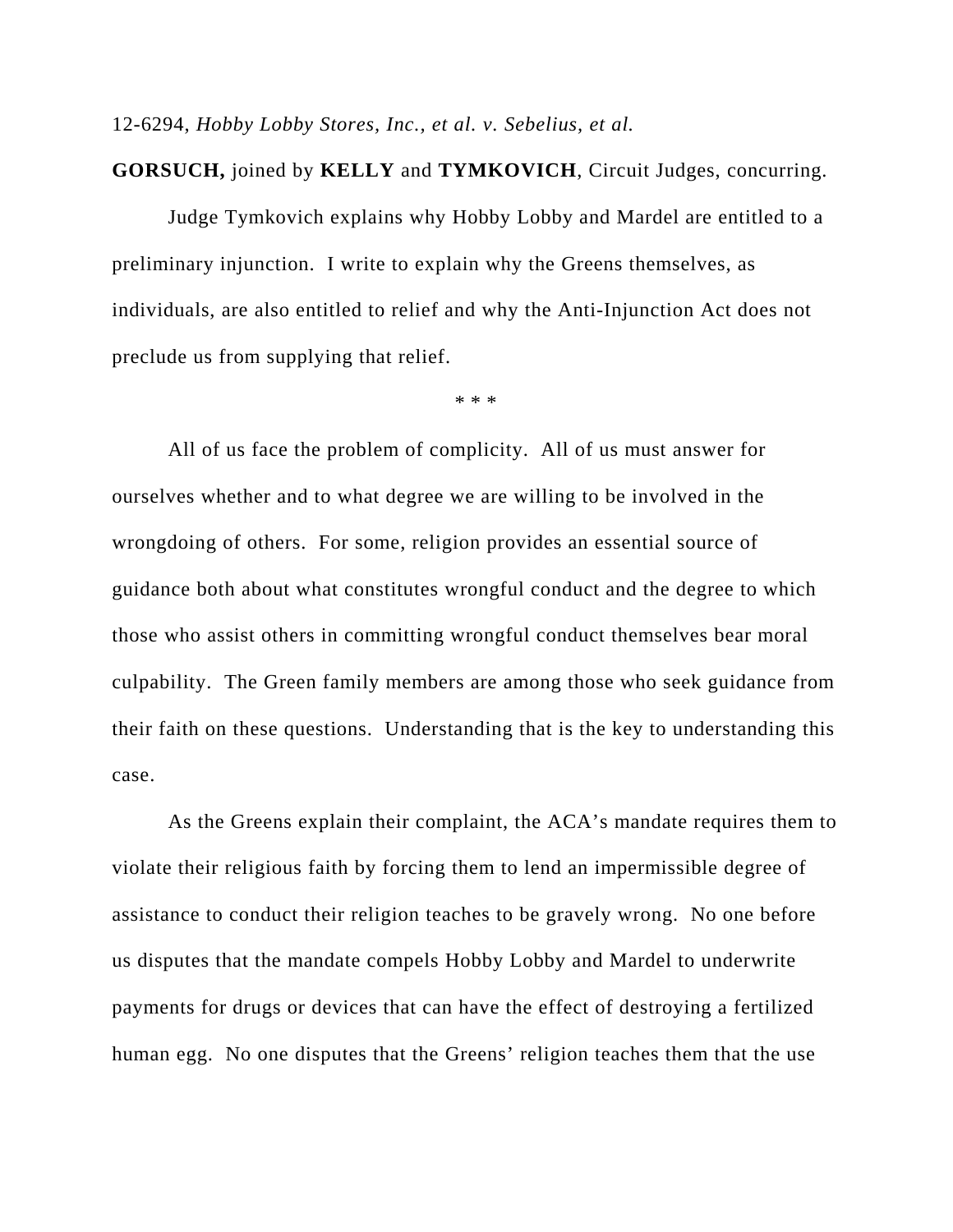of such drugs or devices is gravely wrong.<sup>1</sup> It is no less clear from the Greens' uncontested allegations that Hobby Lobby and Mardel cannot comply with the mandate unless and until the Greens direct them to do so — that they are the human actors who must compel the corporations to comply with the mandate. And it is *this* fact, the Greens contend, that poses their problem. As they understand it, ordering their companies to provide insurance coverage for drugs or devices whose use is inconsistent with their faith *itself* violates their faith, representing a degree of complicity their religion disallows. In light of the crippling penalties the mandate imposes for failing to comply with its dictates running as high as \$475 million per year — the Greens contend they confront no less than a choice between exercising their faith or saving their business.

No doubt, the Greens' religious convictions are contestable. Some may even find the Greens' beliefs offensive. But no one disputes that they *are* sincerely held religious beliefs. This isn't the case, say, of a wily businessman

<sup>&</sup>lt;sup>1</sup> See Gov't Br. at 9 n.6 (acknowledging that some of the drugs referenced in the ACA mandate can "inhibit[] implantation"); Plaintiffs' Complaint ¶ 95 (suggesting same and citing an FDA publication). The dissent takes issue with the government's concession and asserts that the *drugs* referenced in the ACA mandate do not have the effect of preventing the implantation of a fertilized egg. *See* Briscoe Op. at 3, 31. But the dissent also acknowledges that the *devices* referenced in the mandate *do* have this effect. *Id.* at 3. Given this, there is no dispute from any quarter that the ACA forces Hobby Lobby and Mardel to underwrite *something* (be it drug or device) that offends the Greens' religious beliefs, and of course the only relief the corporations or Greens seek is relief sufficient to protect those beliefs. *See* Tymkovich Op. at 13 n.3.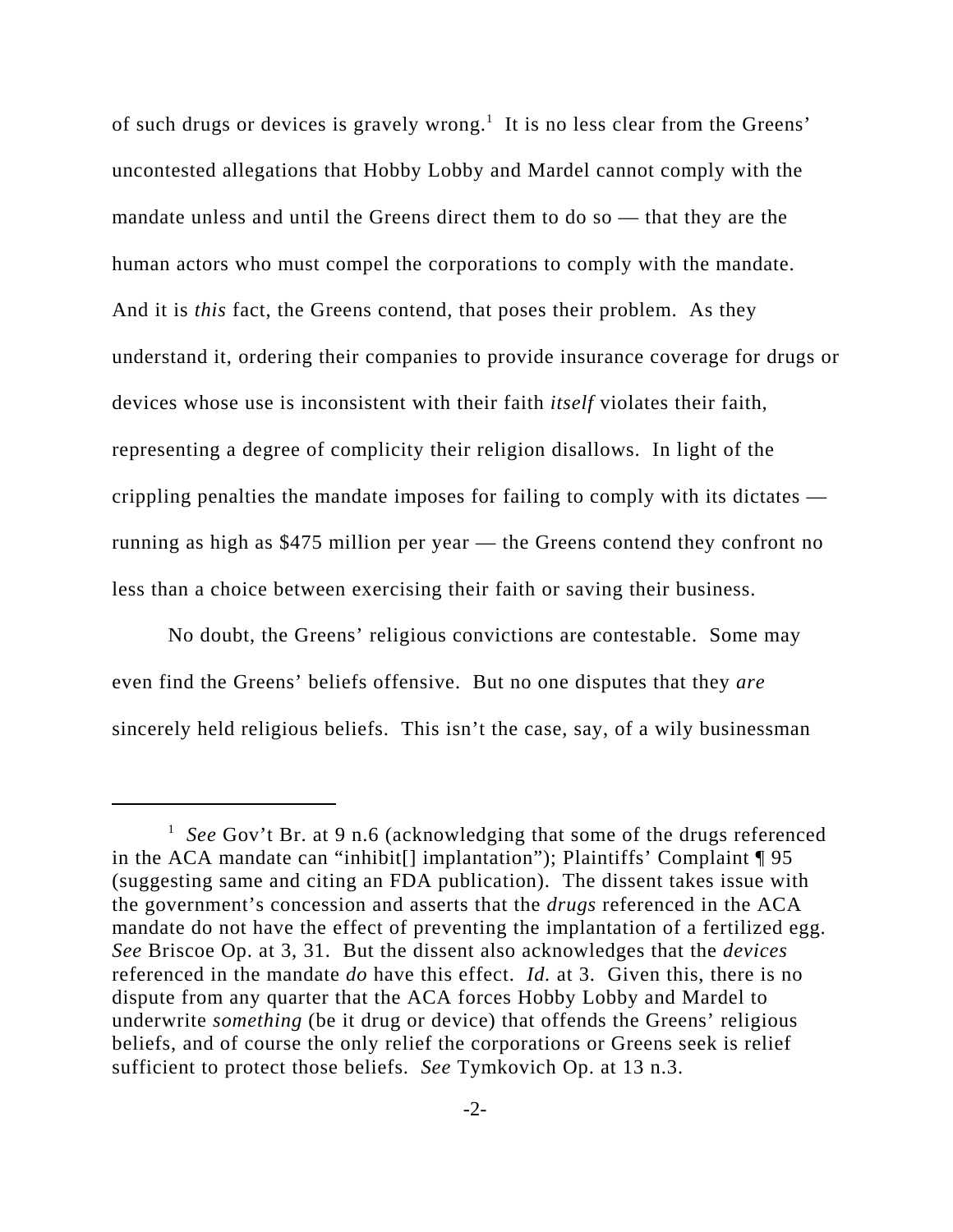seeking to use an insincere claim of faith as cover to avoid a financially burdensome regulation. *See United States v. Quaintance*, 608 F.3d 717 (10th Cir. 2010) (an example of just that). And to know this much is to know the terms of the Religious Freedom Restoration Act apply. The Act doesn't just apply to protect popular religious beliefs: it does perhaps its most important work in protecting unpopular religious beliefs, vindicating this nation's long-held aspiration to serve as a refuge of religious tolerance.

The Greens' claim in this case closely parallels claims the Supreme Court vindicated in *Thomas* and *Lee*. In *Thomas*, the plaintiff, a faithful Jehovah's Witness, was willing to participate in manufacturing sheet steel he knew might find its way into armaments, but he was unwilling to work on a fabrication line producing tank turrets. *Thomas v. Review Bd. of the Ind. Employment Sec. Div.*, 450 U.S. 707, 711 (1980). That's the line he understood his faith to draw when it came to complicity in war-making, an activity itself forbidden by his faith. The Supreme Court acknowledged this line surely wasn't the same many others would draw, and that it wasn't even necessarily the same line other adherents to the plaintiff's own faith might always draw. But the Court proceeded to hold that it was not, is not, the place of courts of law to question the correctness or the consistency of tenets of religious faith, only to protect the exercise of faith. *Id.* at 714-16. No different result can reasonably follow here.

In *Lee*, a devout Amish employer refused to pay social security taxes on

-3-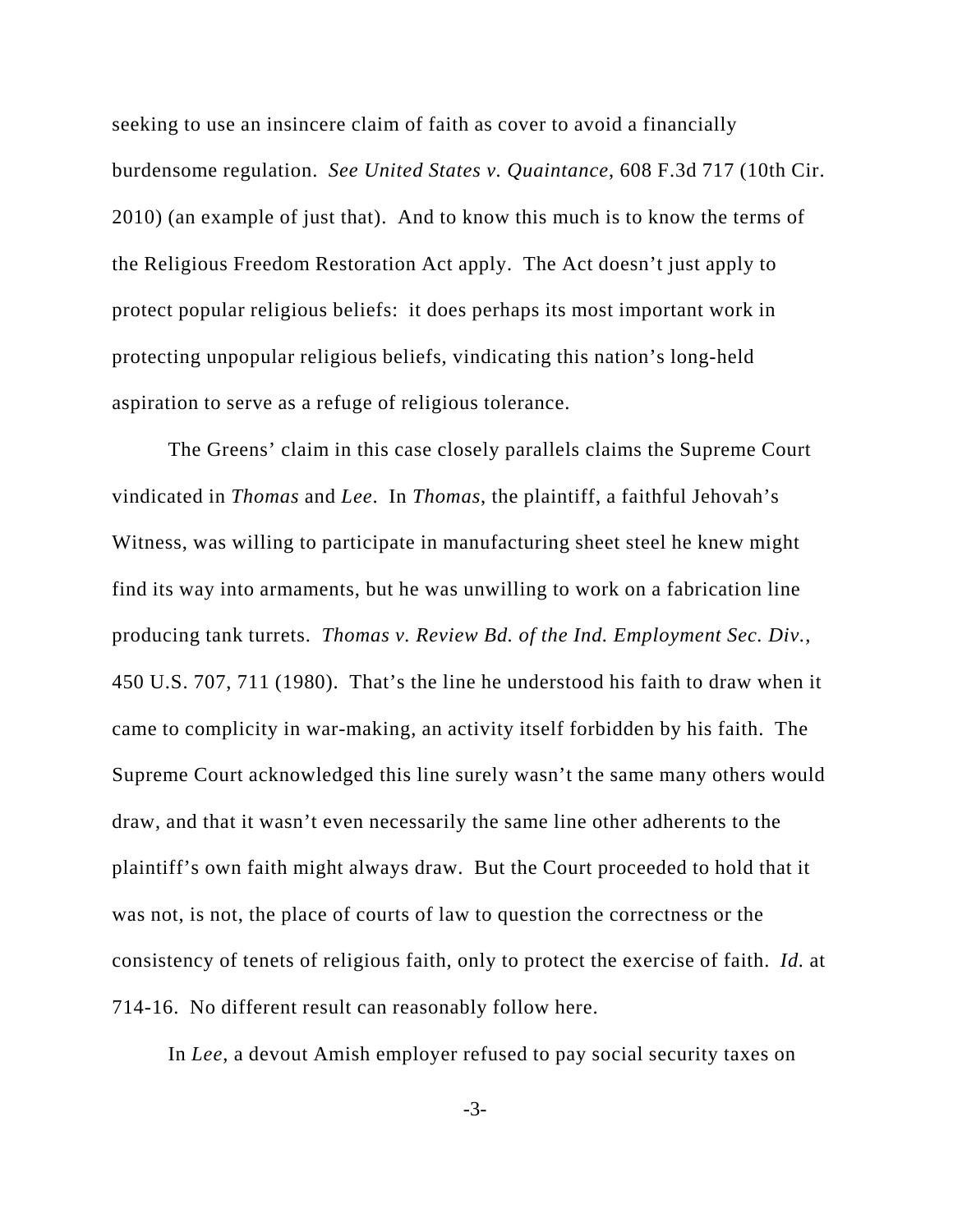behalf of his employees. *See United States v. Lee*, 455 U.S. 252, 254-55 (1982). The employer's faith taught that it is sinful to accept governmental assistance. By being forced to pay social security taxes on behalf of his employees, the employer argued, he was being forced to create for his employees the possibility of accepting governmental assistance later. This much involvement or complicity, the employer argued, was itself sinful under the teachings of his religion. The government argued there — much as the government argues here that the enforcement of its mandate on the employer would "not threaten the integrity of the [employer's] religious belief" because the employer didn't have to accept social security benefits himself and his employees could choose for themselves whether to do so. *See Lee*, 455 U.S. at 257; Brief for Gov't, *Lee* (No. 80-767), 1981 WL 389829 at \*10 (June 5, 1981). The Supreme Court squarely rejected this argument in language no less applicable to our case, explaining that it is not within "the judicial function and competence . . . to determine whether the Government has the proper interpretation of the Amish faith." 455 U.S. at 257.

The district court reached a different result only because it mistook the nature of the Greens' objection. As the district court described it, "the particular burden of which plaintiffs complain is that funds, which plaintiffs will contribute to a group health plan, might, after a series of independent decisions by health care providers and patients covered by Hobby Lobby's plan, subsidize *someone*

-4-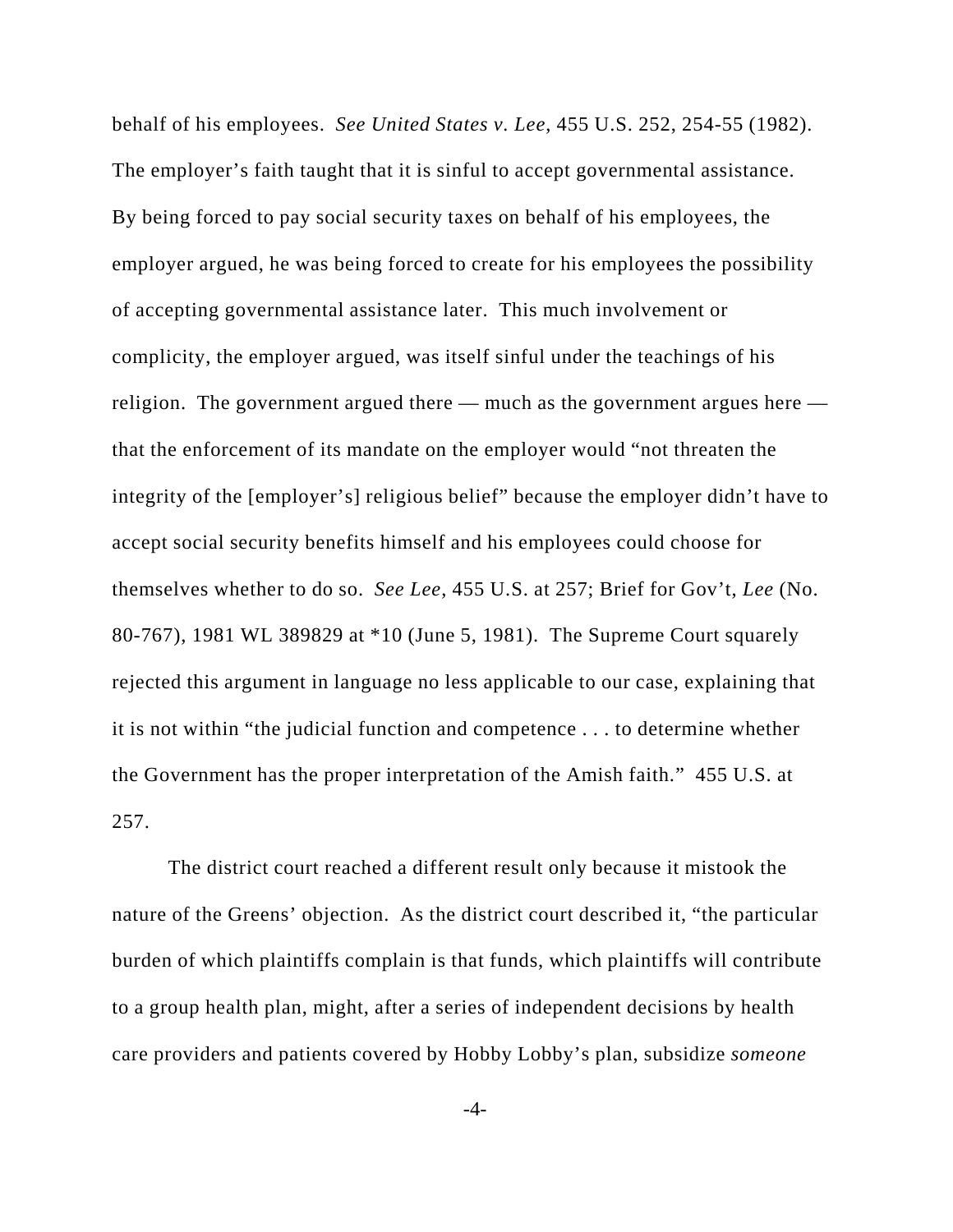*else's* participation in an activity that is condemned by plaintiff's religion." Order at 23 (Nov. 19, 2012), ECF No. 45 (emphasis added). The dissent proceeds along the same lines today, asserting that the Greens have no claim because they do not "become a party to, or otherwise encourage, an individual employee's decision to use a particular drug or device." Briscoe Op. at 34. All this, however, mistakes or rewrites the Greens' sincerely held religious convictions. As the Greens describe it, it is their *personal involvement* in facilitating access to devices and drugs that can have the effect of destroying a fertilized human egg that their religious faith holds impermissible. And as we have seen, it is not for secular courts to rewrite the religious complaint of a faithful adherent, or to decide whether a religious teaching about complicity imposes "too much" moral disapproval on those only "indirectly" assisting wrongful conduct. Whether an act of complicity is or isn't "too attenuated" from the underlying wrong is sometimes itself a matter of faith we must respect. *Thomas* and *Lee* teach no less.<sup>2</sup>

 $2$  The primary authority the dissent relies on for its reading of the Greens' religious objection turns out to be another circuit dissent that itself fails to account for *Thomas* or *Lee*. *See Grote v. Sebelius*, 708 F.3d 850, 856-57 (7th Cir. 2013) (Rovner, J., dissenting). The only other authority the dissent relies on has nothing to do with RFRA, let alone the degree to which we must defer to a sincerely held religious belief about complicity. It concerns instead the degree of assistance the government (not a religious person) may afford religious activities before running afoul of the Constitution's Establishment Clause (not an article of religious faith). *See* Briscoe Op. at 34 (citing *Zelman v. Simmons-Harris*, 536 (continued...)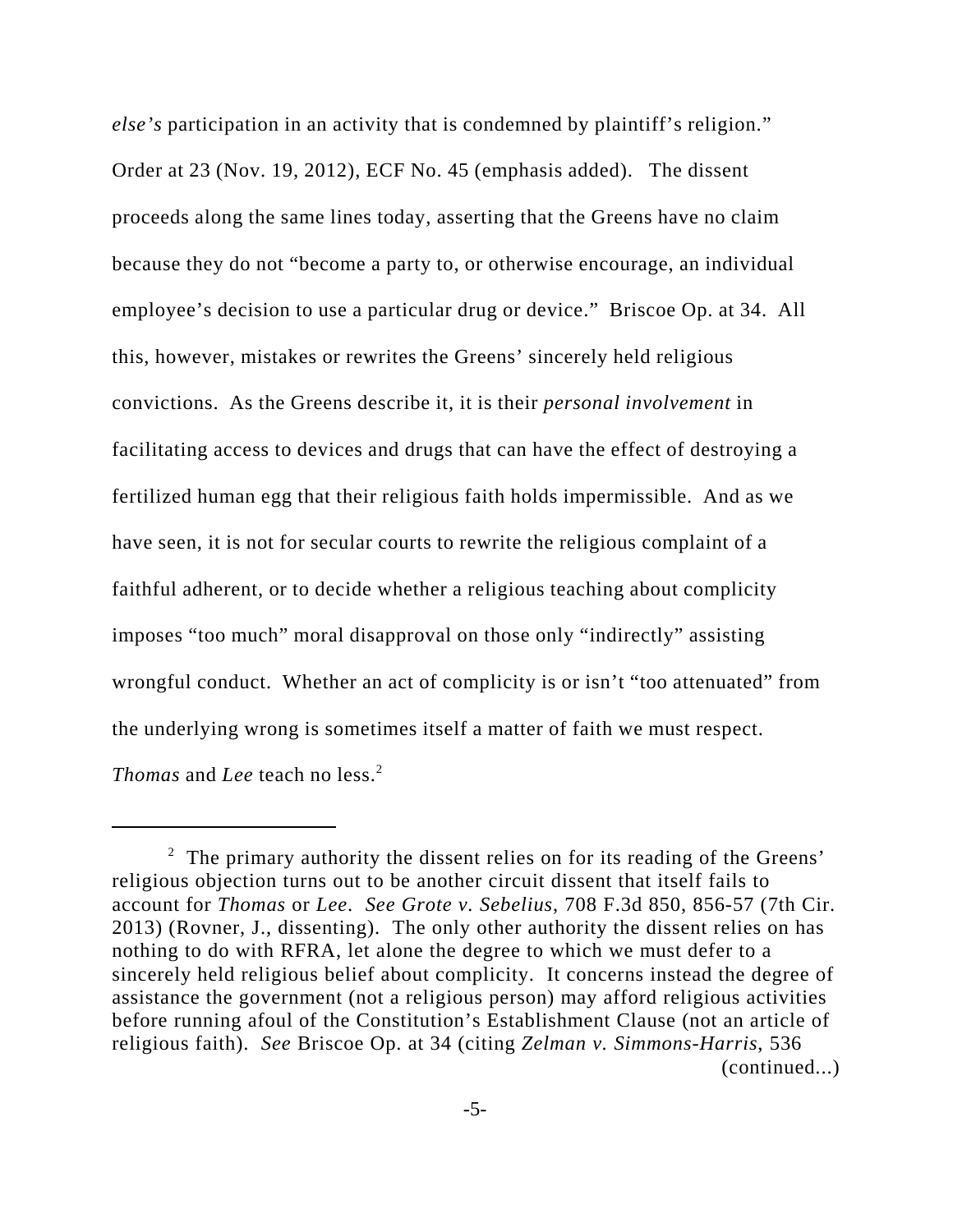With that much in mind, it is beyond question that the Greens have Article III standing to pursue their claims individually. This is so not simply because the company shares of which they are the beneficial owners would decline in value if the mandate's penalties for non-compliance were enforced, though that alone would satisfy Article III. *See Franchise Tax Bd. of Cal. v. Alcan Aluminium Ltd.*, 493 U.S. 331, 336 (1990); *Grubbs v. Bailes*, 445 F.3d 1275, 1280 (10th Cir. 2006). It is also because the mandate infringes the Greens' religious liberties by requiring them to lend what their religion teaches to be an impermissible degree of assistance to the commission of what their religion teaches to be a moral wrong. This sort of governmental pressure to compromise an article of religious faith is surely sufficient to convey Article III standing to the Greens, as it was for the plaintiffs in *Thomas* and *Lee* and in so many other religious liberty cases. Certainly our sister circuits have had no trouble finding Article III standing in similar cases where, say, individual pharmacists sought to contest regulations requiring their employers to dispense some of the same drugs or devices challenged here, *see Stormans, Inc. v. Selecky*, 586 F.3d 1109, 1121 (9th Cir. 2009), or where individual soldiers sought to challenge military rules prohibiting their on-base day-care providers from including religious practices in their programs, *see Hartmann v. Stone*, 68 F.3d 973, 979 n.4 (6th Cir. 1995). Indeed, I

 $2$ (...continued) U.S. 639, 652 (2002)).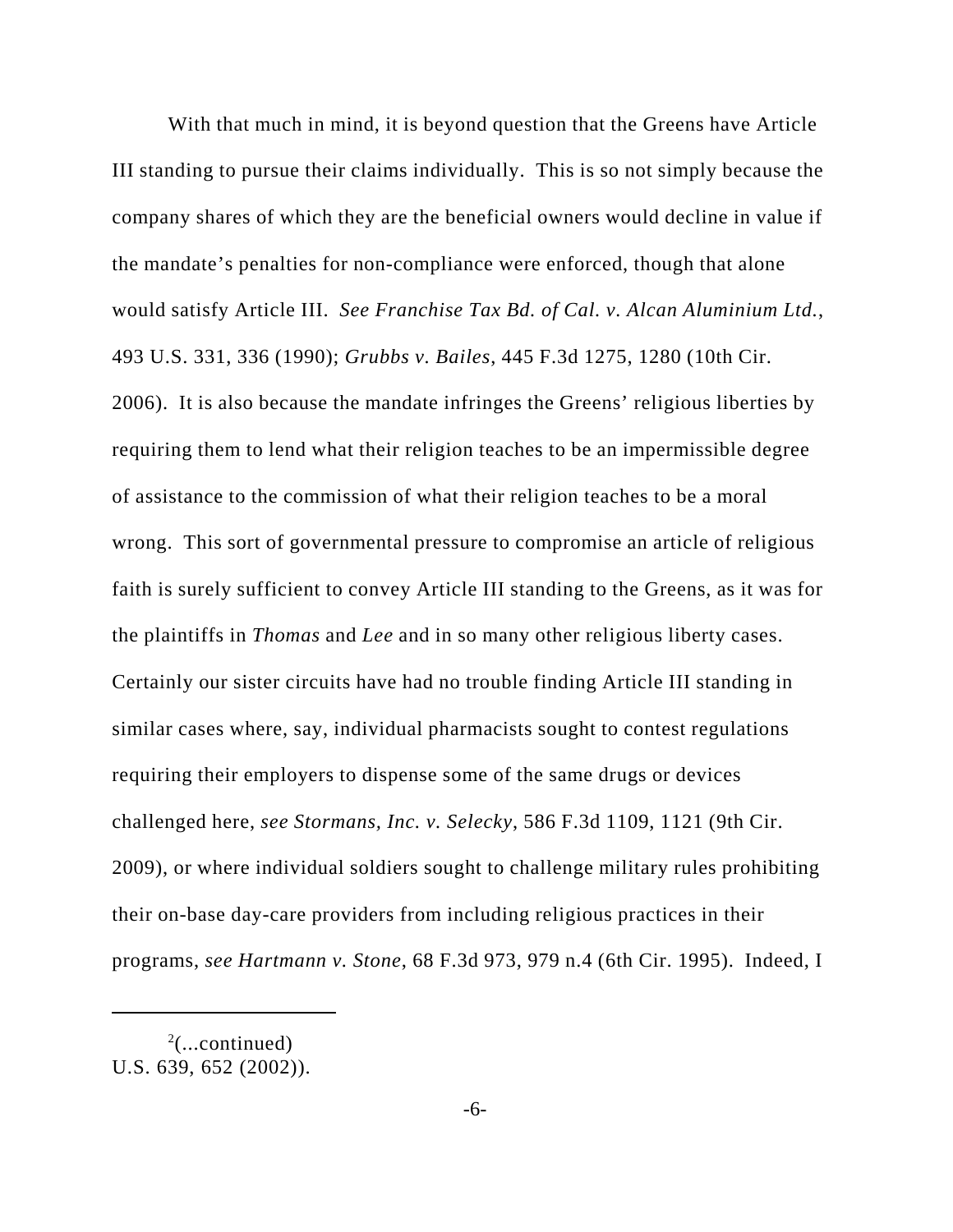do not understand the government or any of my colleagues to dispute the Greens' Article III standing.3

But what of prudential standing doctrines, and perhaps most especially the shareholder standing rule? Prudential standing doctrines are not jurisdictional: they may be forfeited or waived. *Finstuen v. Crutcher*, 496 F.3d 1139, 1147 (10th Cir. 2007). In this case, the government did not raise prudential standing as a defense in the district court; the district court did not raise the issue for itself but proceeded to address the Greens' claim on the merits; and the government did not mention any prudential standing concern in its principal brief to this court. To be sure, the government finally took up that cudgel when we *asked* for supplemental briefing on the issue. But even then it left critical questions unaddressed.

Take this one. Under the plain text of RFRA, standing is "governed by the general rules of standing *under article III*." 42 U.S.C. § 2000bb-1(c) (emphasis added). Congress's directive seems clear on its face — the text expressly tells us to apply the rules of standing under Article III and makes no mention of

 $3$  The dissent emphasizes the fact that the Greens are the beneficial owners of Hobby Lobby and Mardel through trusts rather than the corporation's direct owners, *see* Briscoe Op. at 32, but I do not take this discussion as going so far as to suggest the Greens lack Article III standing. *See generally Gollust v. Mendell*, 501 U.S. 115, 125-27 (1991) (indirect ownership of one corporation through another found sufficient for standing under federal securities laws); Fed. R. Civ. P. 17(a)(1)(E) (allowing a trustee to sue in her own name on behalf of a trust).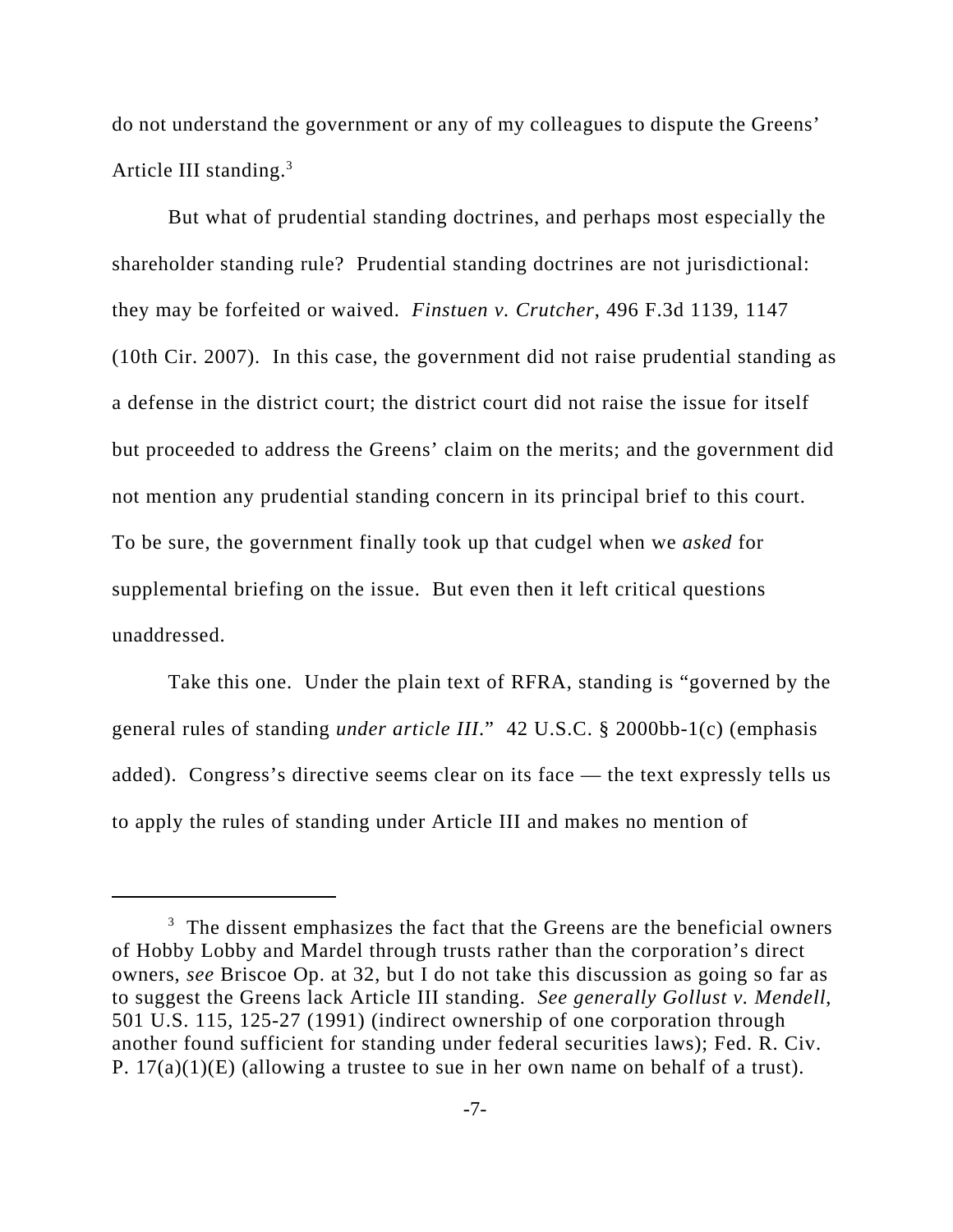prudential (non-Article III) standing rules. In this way, the plain language seems to suggest prudential standing doctrine failed to make its way into RFRA. The government never confronts this possibility, let alone suggests the statute's language is fairly susceptible to an alternative reading that might suffice to suggest an ambiguity about its meaning. In fact, the government's supplemental brief on prudential standing doesn't even cite RFRA's text.

That's not all. Judicially importing prudential standing doctrine into RFRA would appear not only to defy the statute's plain text, it would also appear to run the risk of rendering the text surplusage. After all, Congress could hardly suspend Article III standing rules even if it wished to do so, and Congress had no need to speak if it wished to leave existing prudential rules in place. *See Bennett v. Spear*, 520 U.S. 154, 163 (1997) (Congress "legislates against the background of . . . prudential standing doctrine, which applies unless it is expressly negated"). So if Congress's directive in § 2000bb-1(c) cannot curb the operation of *constitutional* standing rules, and if Congress's directive is not needed to perpetuate *prudential* standing rules, what work is left for it to accomplish? The most obvious candidate is to rule out the use of *prudential* standing restrictions and, as we've seen, the text is certainly sufficient to that task. Again, however, the government fails to consider, let alone refute, this complication.

To be sure, at oral argument the government finally directed us to *Jackson v. Dist. of Columbia*, 254 F.3d 262 (D.C. Cir. 2001), and suggested that case

-8-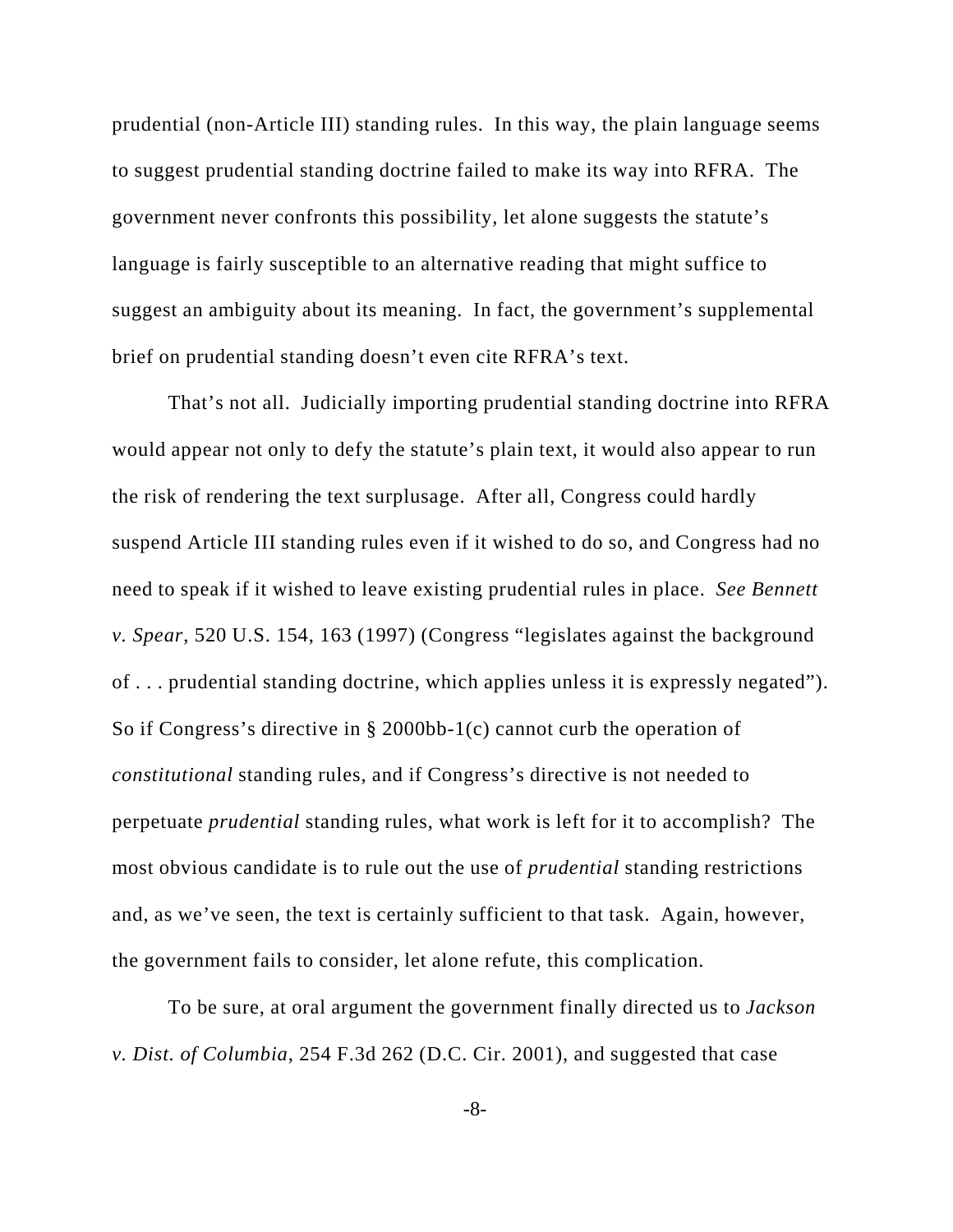endorsed the use of prudential standing doctrine in RFRA cases. But it turns out that *Jackson* discussed only the interaction of exhaustion (not standing) doctrine and RFRA. *See id.* at 266-67. Moreover, when *Jackson* briefly mentioned standing in the course of addressing the plaintiffs' exhaustion argument, it proceeded to consult the legislative history without first identifying an ambiguity in the text, as it was obliged to do. *See Conn. Nat'l Bank v. Germain*, 503 U.S. 249, 253 (1992) ("We have stated time and again that courts must presume that a legislature says in a statute what it means and means in a statute what it says there. When the words of a statute are unambiguous, then, this first canon is also the last: judicial inquiry is complete." (citations and internal quotation marks omitted)).

At the end of the day, then, and even after inviting supplemental briefing, we are left with almost no help from the government on the critical question of the statutory text's receptivity to prudential standing doctrine. Without that assistance, without as well some meaningful adversarial engagement on the question, we run a serious risk of reaching "an improvident or ill-advised opinion," not to mention causing unfairness to the individual plaintiffs who cannot now respond to the government's eleventh-hour oral argument reference to *Jackson*. *See Hill v. Kemp*, 478 F.3d 1236, 1250-51 (10th Cir. 2007) (citing *Headrick v. Rockwell Int'l Corp.*, 24 F.3d 1272, 1277-78 (10th Cir. 1994) (White, J.)). Applying our normal forfeiture rules in these circumstances is both more

-9-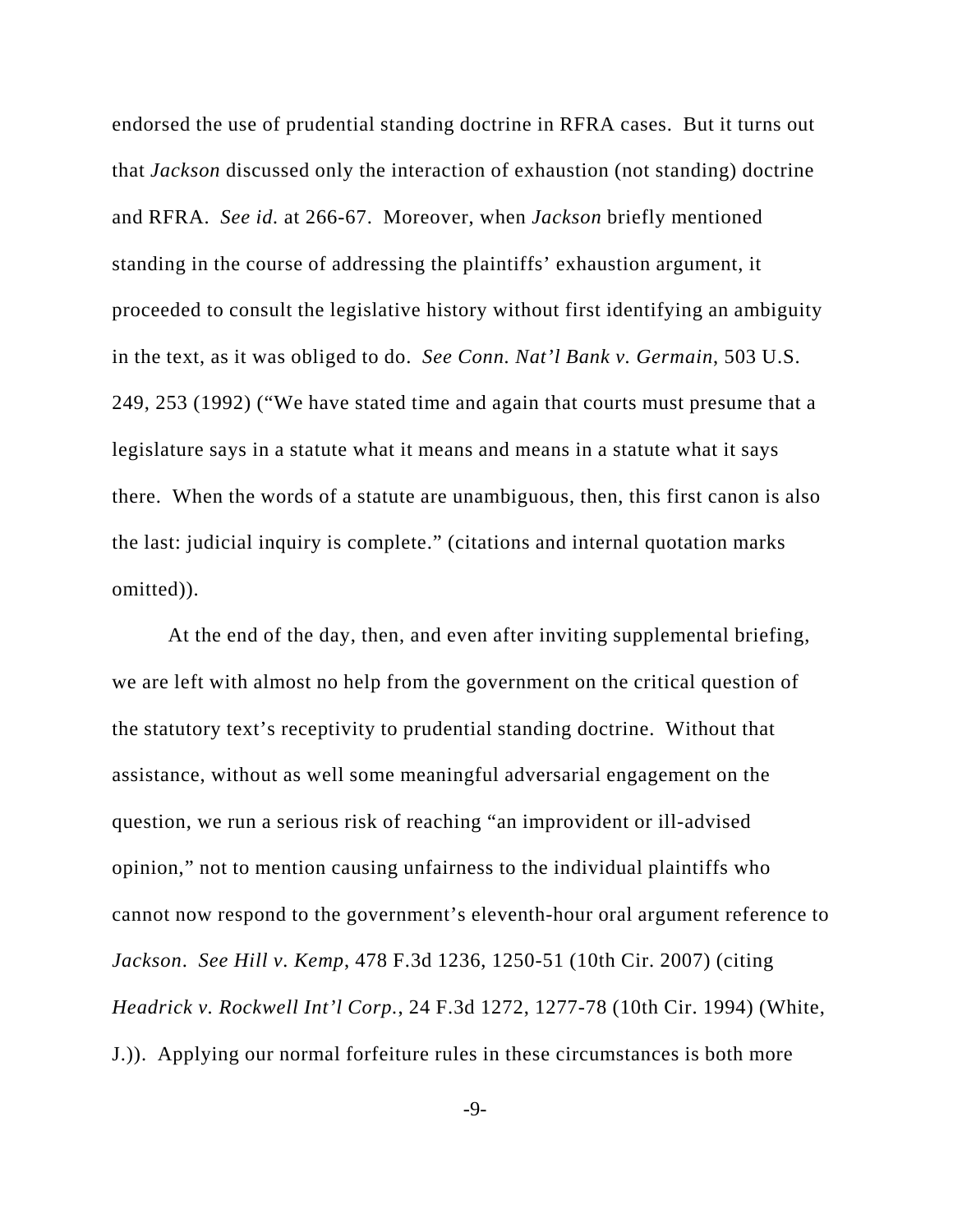prudent and more just. We should bypass questions of prudential standing and reach the merits of the Greens' claims, just as the district court did and both parties have.

That said, even if we were to entertain prudential standing questions at this late stage and assume the doctrine applies to RFRA despite the gaping questions the government left unaddressed, it's far from clear the doctrine bars the Greens' claim on its own terms. The government points us in the general direction of the shareholder standing rule, a feature of prudential standing doctrine barring corporate owners from asserting claims belonging to the corporation. *See Alcan*, 493 U.S. at 336. But that prudential rule does not bar corporate owners from bringing suit if they have "a direct, personal interest in a cause of action . . . even if the corporation's rights are also implicated." *Id.* And in our case the Greens contend that they, as the controlling owners and operators of Hobby Lobby and Mardel, are the human beings who must direct the corporations to comply with the mandate and do so in defiance of their faith. They contend the ACA prevents them as individuals from owning and managing a corporation of the size of Hobby Lobby and Mardel — from practicing their traditional trade — without violating their religious beliefs. That much would seem to qualify as a quintessentially "direct" and "personal" interest protected even under the shareholder standing rule. *See Heart of Am. Grain Inspection Serv., Inc. v. Missouri Dep't of Agriculture*, 123 F.3d 1098, 1102 (8th Cir. 1987) (both

-10-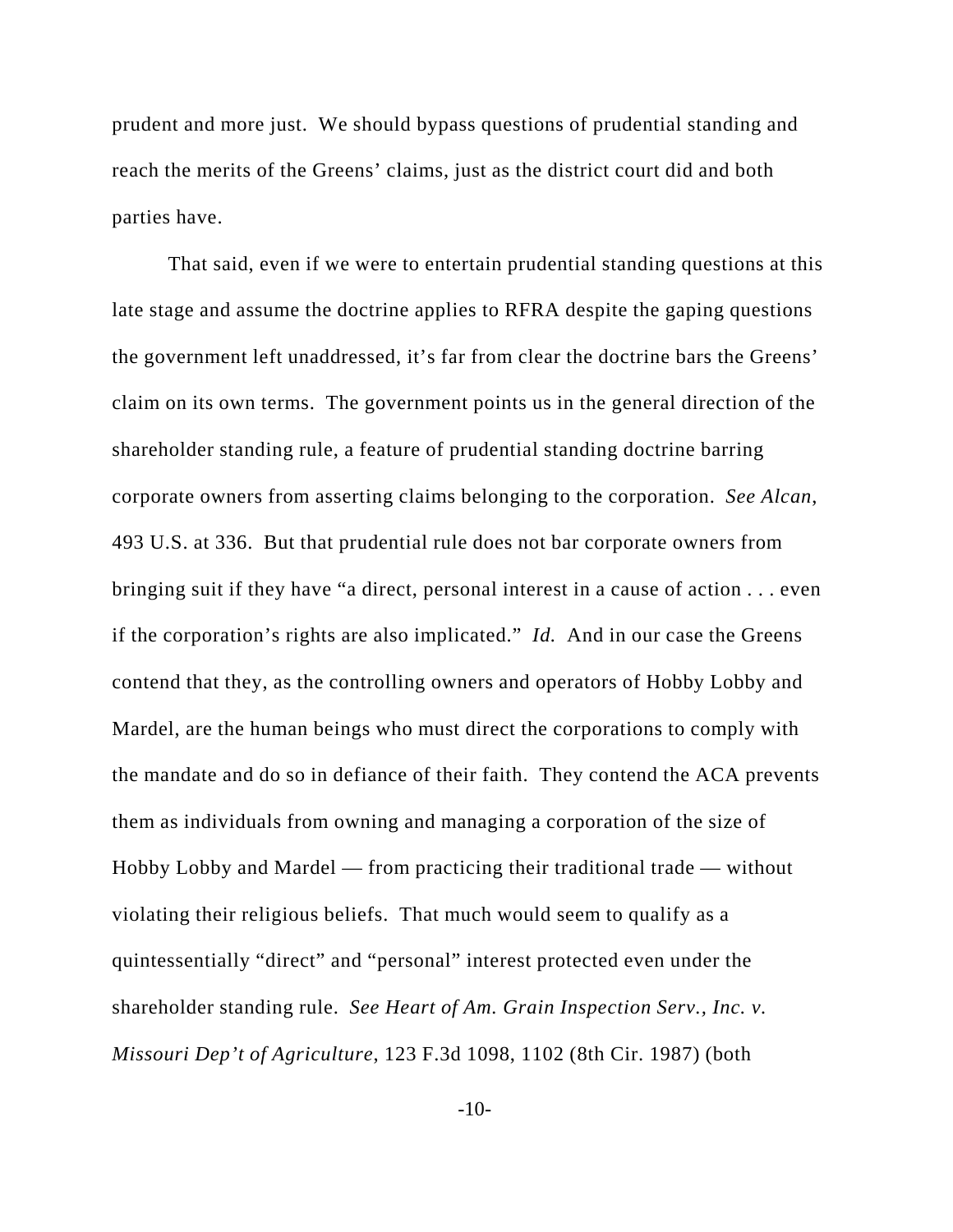employee grain inspectors and their corporate employer had standing to sue to enjoin law preventing employer from weighing grain because not only would the corporation be injured but the inspectors themselves would be "*prevented from practicing their trade by virtue of the state's actions*") (emphasis added)); *Grubbs*, 445 F.3d at 1280. On this score, we find ourselves in full agreement with Judge Matheson.<sup>4</sup>

Turning finally to the merits, they are by this point clear enough. Unlike Hobby Lobby and Mardel, there can be no colorable question that the Greens are "persons" entitled to RFRA's protections. Neither can there be any colorable question that the Greens face a "substantial burden" on their "exercise of religion." This statutory threshold is met when, among other things, the government presents a plaintiff with a "Hobson's choice — an illusory choice where the only realistically possible course of action trenches on an adherent's sincerely held religious belief." *Abdulhaseeb v. Calbone*, 600 F.3d 1301, 1315 (10th Cir. 2010). As we have already seen, the Greens face precisely that  $-a$ choice between abiding their religion or saving their business. With respect to

<sup>4</sup> Whether other individuals with lesser claims to involvement in a company or effecting a governmental mandate could lay claim to such a direct and personal interest is, no doubt, an important question, but it is one for a different case with different facts, not the one we confront today. Ours simply is not the case of "managers" seeking standing, *see* Briscoe Op. at 34, it is one involving individuals who are the beneficial owners, as well as the directors and officers, of privately held companies.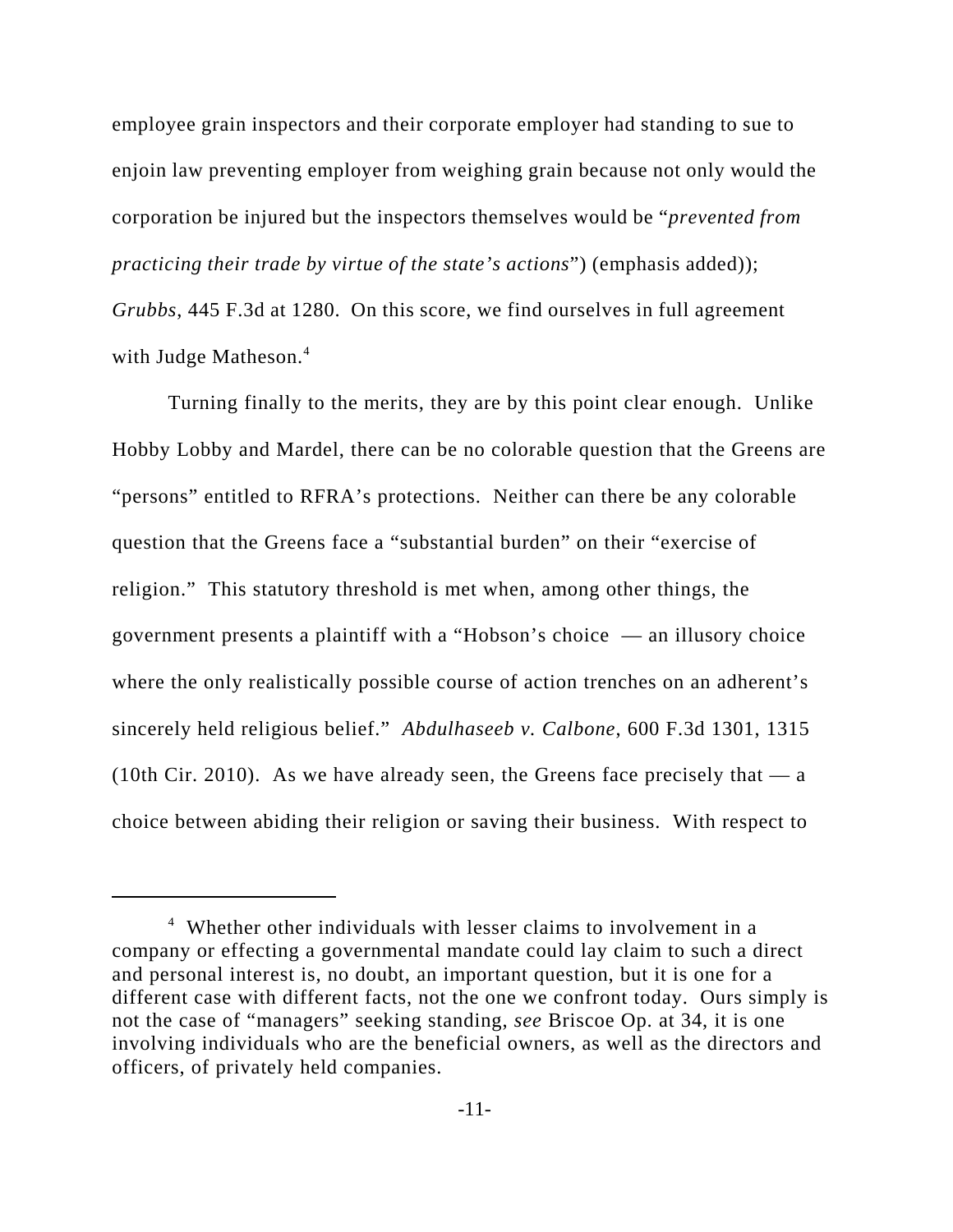the remaining statutory and equitable factors, Judge Tymkovich shows why they all favor granting rather than withholding the requested relief, and none of that discussion warrants repetition here. Here it is enough to observe simply that the Greens, no less than Hobby Lobby and Mardel, merit the court's protection while this case proceeds.

In many ways this case is the tale of two statutes. The ACA compels the Greens to act. RFRA says they need not. We are asked to decide which legislative direction controls. The tie-breaker is found not in our own opinions about good policy but in the laws Congress enacted. Congress structured RFRA to override other legal mandates, including its own statutes, if and when they encroach on religious liberty. When construing any "federal statutory law adopted after November 16, 1993," Congress told us in no uncertain terms we should deem it "subject to [RFRA] unless such law explicitly excludes such application." *See* 42 U.S.C. § 2000bb-3(b). In this way, RFRA is indeed something of a "super-statute." Michael Paulsen, *A RFRA Runs Through It: Religious Freedom and the U.S. Code*, 56 Mont. L. Rev. 249, 253 (1995). And because the government identifies no explicit exclusion in the ACA to its dictates, it is RFRA's legislative direction that must prevail in the end. Indeed, though our opinions today may be many and the routes we follow various, no fewer than six of us agree that the district court's holding failed to give sufficient attention to RFRA's powerful voice.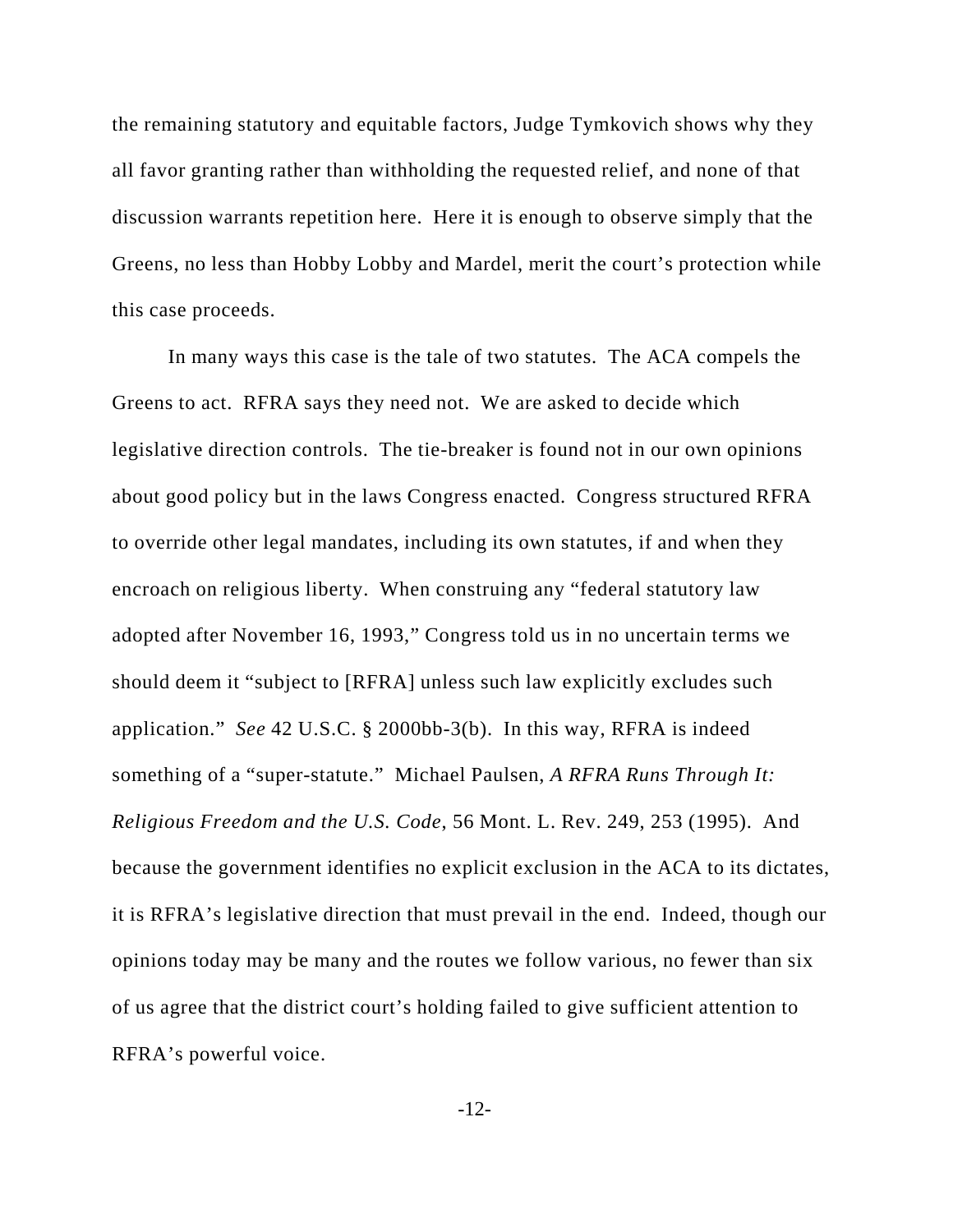We could not, of course, reach the merits of the RFRA question if we thought the Anti-Injunction Act barred our way. The AIA precludes our consideration of suits seeking to "restrain the assessment or collection of any [federal] tax." 26 U.S.C. § 7421(a). Though they agree on little else, both sides before us insist this lawsuit doesn't meet that description. But a non-trivial argument could be made that they are all wrong: the plaintiffs, after all, seek to restrain the government's use of *any* of the ACA's enforcement mechanisms, including one that is expressly labeled a "tax." *See* 26 U.S.C. § 4980D(a). And Congress's decision to label something a tax usually is enough for it to trigger the AIA, "even where that label [is] inaccurate." *See NFIB v. Sebelius*, 132 S. Ct. 2566, 2583 (2012).

I write to emphasize that, even if the parties are wrong and the AIA *does* apply to this case, it *still* wouldn't allow us to avoid reaching the merits. It wouldn't because the government has expressly waived any reliance on the AIA: not only did it fail to raise the AIA as a defense in the district court, it discouraged us from applying the statute when we invited additional briefing on the matter. So long as the AIA affords the government only a *waivable defense* — so long as it doesn't impose on the courts a *jurisdictional limit* on our statutory authority to entertain this case — we are bound to reach the merits. And a waivable defense, we are persuaded, is all the AIA provides.

\* \* \*

-13-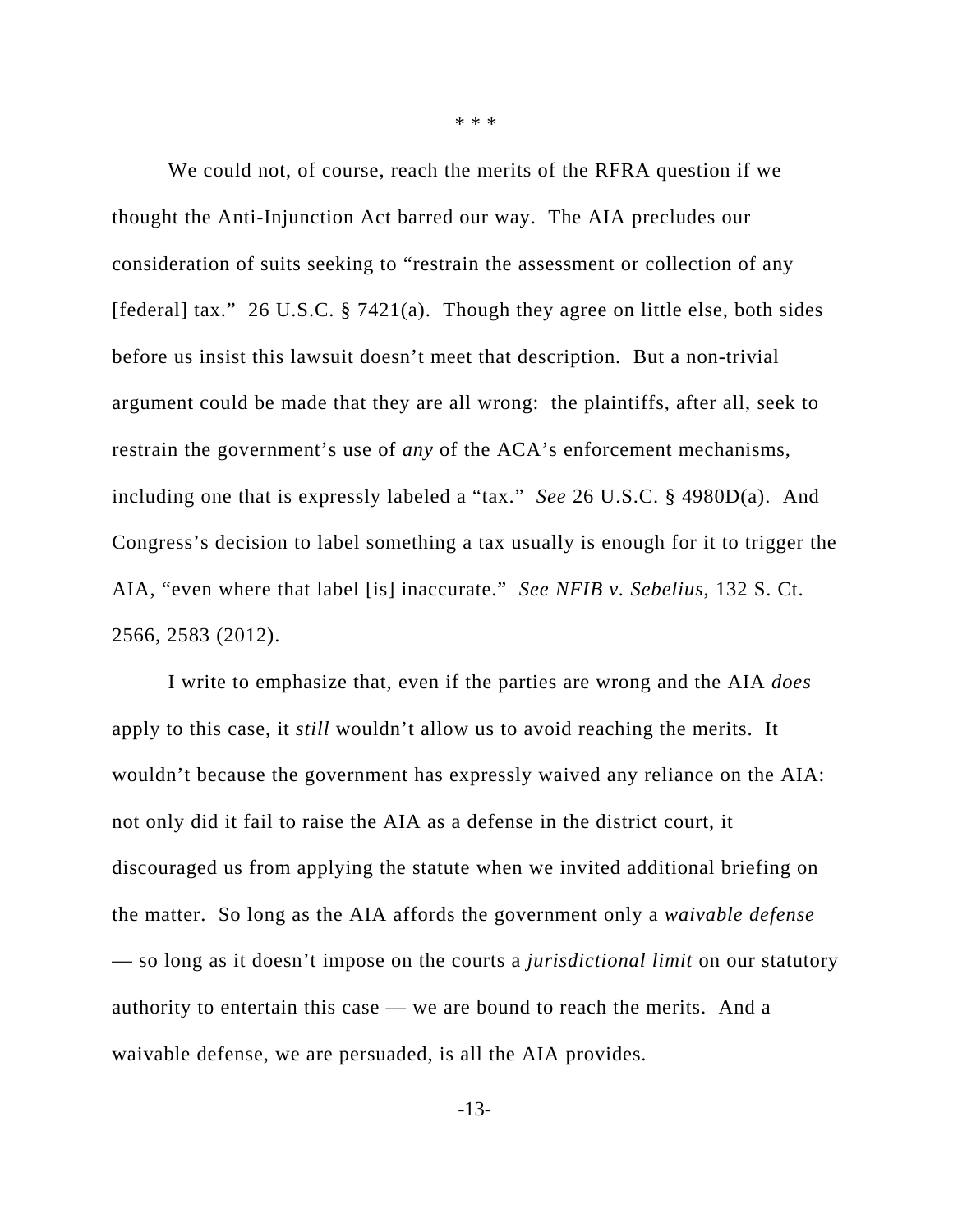The Supreme Court has cautioned that "[j]urisdiction . . . is a word of many, too many, meanings." *Steel Co. v. Citizens for a Better Env't*, 523 U.S. 83, 90 (1998) (internal quotation marks omitted). As a result, the Court has instructed us against relying on "drive-by jurisdictional rulings" that do not properly grapple with the distinctions between procedural requirements, claim elements, and bona fide jurisdictional limits on a court's power. *See Reed Elsevier, Inc. v. Muchnick*, 559 U.S. 154, 161 (2010); *Arbaugh v. Y&H Corp.*, 546 U.S. 500, 510-11 (2006); *Steel Co.*, 523 U.S. at 91. To rein in courts' "profligate use of the term jurisdiction," the Supreme Court has recently adopted "a readily administrable bright line for determining whether to classify a statutory limitation as jurisdictional." *Sebelius v. Auburn Reg'l Med. Ctr.*, 133 S. Ct. 817, 824 (2013) (alterations omitted) (internal quotation marks omitted). That rule requires us to "inquire whether Congress has clearly stated that the rule is jurisdictional; absent such a clear statement . . . courts should treat the restriction as nonjurisdictional in character." *Id*.; s*ee also Gonzalez v. Thaler*, 132 S. Ct. 641, 648-49 (2012); *Arbaugh*, 546 U.S. at 515–16. Statutes that speak clearly to "the courts' statutory or constitutional *power* to adjudicate the case" must of course be treated as jurisdictional and given their full effect. *Steel Co.*, 523 U.S. at 89 (emphasis in original). But statutes that speak to the rights or obligations of parties to a lawsuit establish "claim-processing rules," are not and should not be treated as "jurisdictional prescriptions." *Reed Elsevier*, 559 U.S. at 161. In addition to the

-14-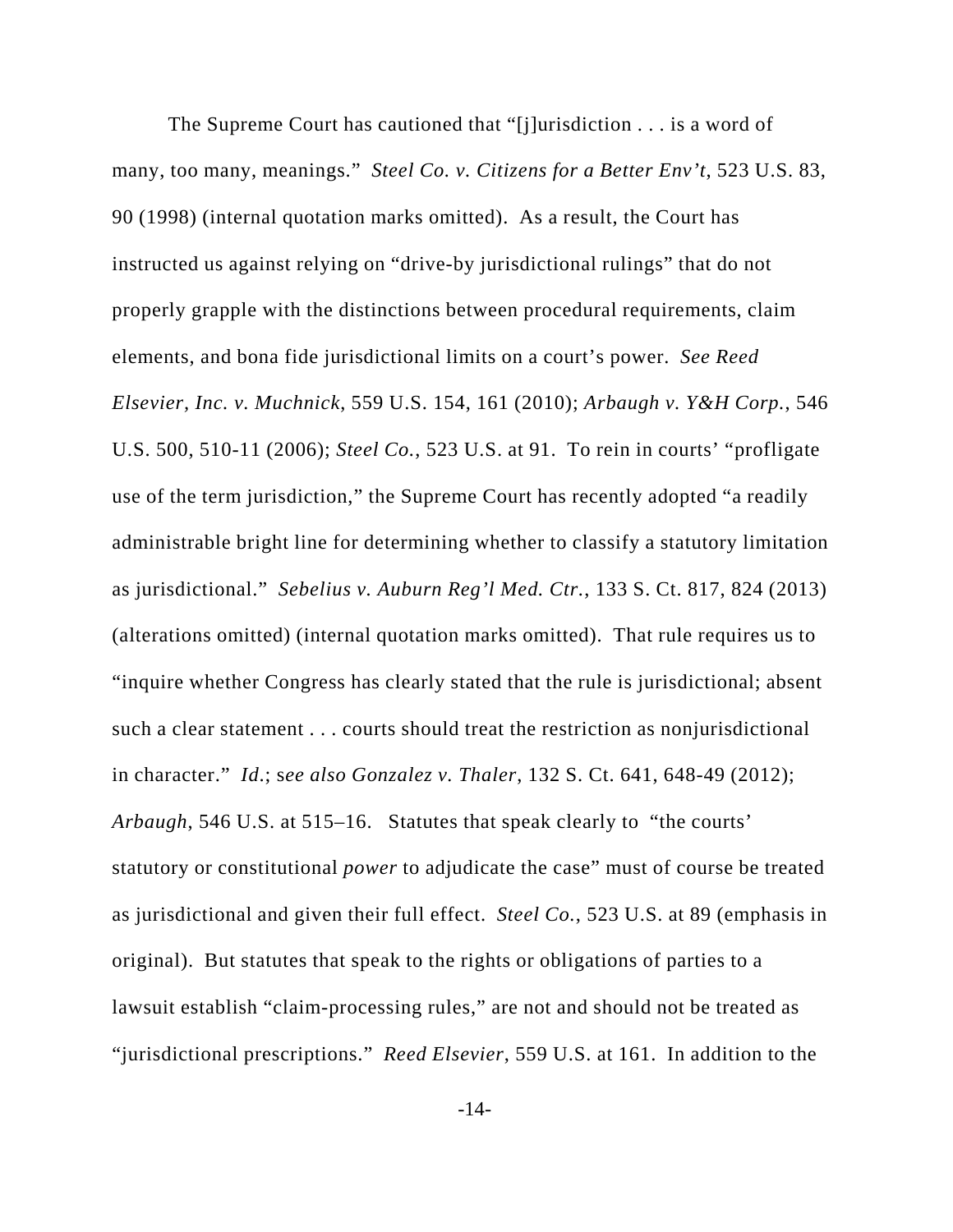consulting statutory text, we may when necessary consider as well "context, including [the Supreme] Court's interpretation of similar provisions in many years past." *Id.* at 168.

When it comes to the AIA, all of these considerations point in the same direction.

First and most importantly, the AIA's text dictates merely that "[e]xcept as provided in [other provisions inapplicable here] no suit for the purpose of restraining the assessment or collection of any tax shall be maintained in any court *by any person*." 26 U.S.C. § 7421(a). Similar to other claims processing rules, the statute does not apply its prohibition to the *court* (let alone more specifically to the court's *power* or *jurisdiction*) but applies its prohibition instead to a *person*. Indeed, the AIA's language is nearly identical to the language of the copyright statute analyzed in *Reed Elsevier* — and we know with certainty *that* language "says nothing about whether a federal court has subject-matter jurisdiction." 559 U.S. at 1664. *Compare* 26 U.S.C. § 7421(a) (AIA: "no suit . . . shall be maintained"), *with* 17 U.S.C. § 411(a) (copyright statute: "no civil action . . . shall be instituted").

Second, the AIA does not even appear in the same *title* of the Code as most statutes bearing on federal courts' jurisdiction. *See* 28 U.S.C. § 1330 *et seq.* Instead, Congress chose to place the AIA in Title 26, in a chapter of the tax code discussing claims processing rules in proceedings brought by "Taxpayers and

-15-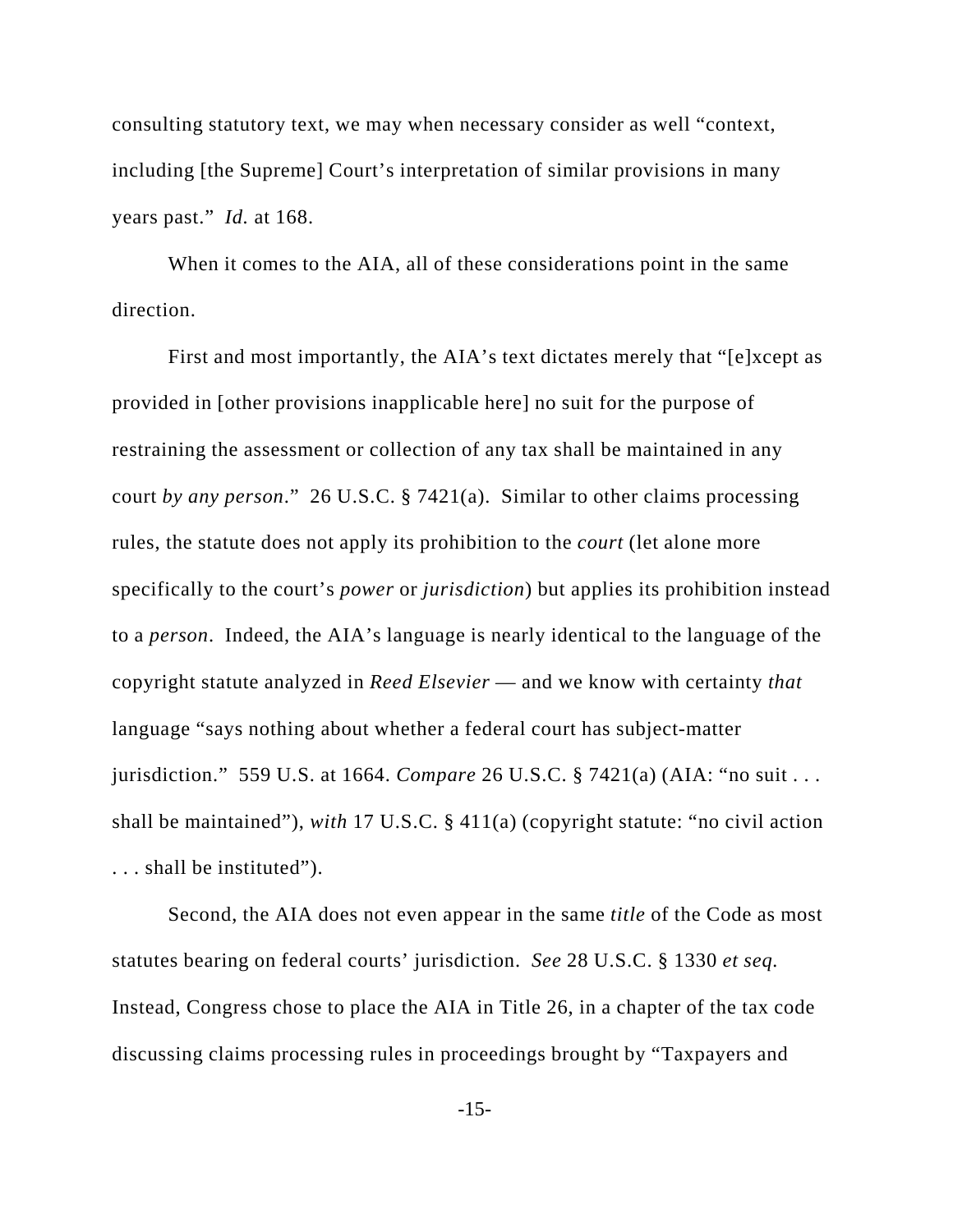Third Parties." On at least two occasions, the Supreme Court has found Congress's decision to locate a statute "separate" from jurisdictional provisions suggestive contextual evidence that the statute in question was non-jurisdictional. *See Reed Elsevier*, 559 U.S. at 164-65; *Arbaugh*, 546 U.S. at 514. Precisely the same sort of suggestive contextual evidence exists here.

Third, in both of these respects (in both its language and placement) the AIA contrasts sharply with its cousin, the Tax Injunction Act (TIA), a provision controlling federal jurisdiction over suits seeking to enjoin *state* rather than *federal* tax collection. The TIA speaks directly to courts rather than to the parties. *See* 28 U.S.C. § 1341 (*"The district courts shall not enjoin, suspend or restrain* the assessment, levy or collection of any tax under State law . . . ." (emphasis added)). And the TIA is located within the same chapter of the same title of the U.S. Code as the other principal statutes governing federal jurisdiction. *See id.* Facts like these suggest Congress could have easily made the AIA jurisdictional if it wished and that it "would have spoken in clearer terms [in the AIA] if it intended" to do so. *Gonzalez*, 132 S. Ct. at 649. Neither is it insensible to think Congress might wish to protect state taxes even more than its own from federal lawsuits: comity and federalism concerns lurk there, while federal taxes and the lower federal courts are equally creations of Congress itself.

Finally, there is the Supreme Court's treatment of the AIA in past cases. It is settled that the courts have "no authority to create equitable exceptions to

-16-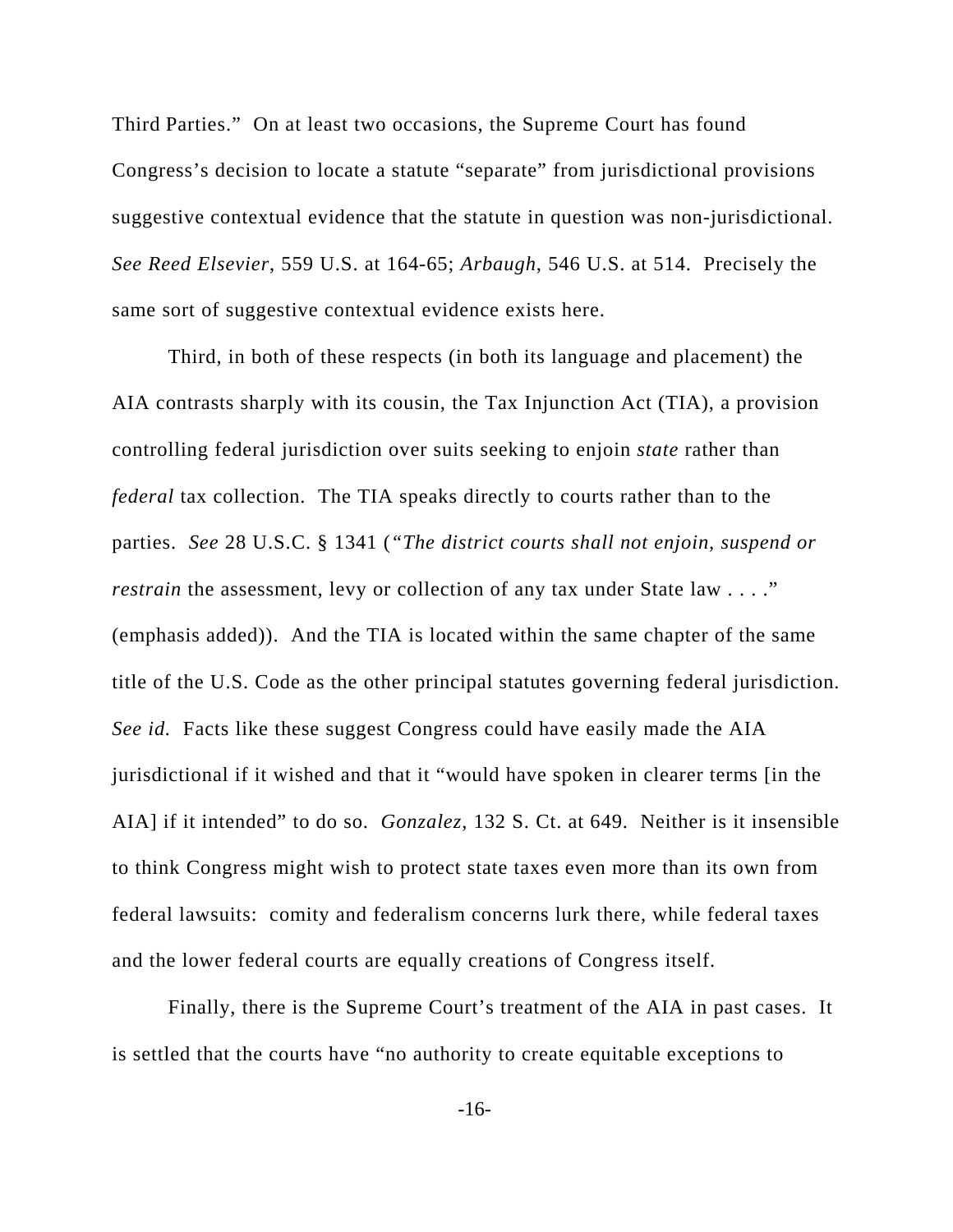jurisdictional requirements." *Bowles v. Russell*, 551 U.S. 205, 214 (2007). Yet the Supreme Court has repeatedly recognized equitable exceptions to the AIA's application. *See, e.g.*, *Bob Jones Univ. v. Simon*, 416 U.S. 725, 742-46 (1974); *Enochs v. Williams Packing*, 370 U.S. 1, 7 (1962). In fact, the Supreme Court has expressly indicated that the predecessor to the AIA — containing substantially the same language — is non-jurisdictional, going so far as to allow the Solicitor General to proffer a "waiver of a defense" so the Court could reach the merits of the case before it. *See Helvering v. Davis*, 301 U.S. 619, 639 (1937) (discussing Rev. Stat. § 3224). All of these results would seem impossible if the AIA really were jurisdictional. Admittedly, both the Supreme Court and this court have on *other* occasions referred to the statute as jurisdictional. *See, e.g.*, *Enochs v. Williams Packing & Nav. Co.*, 370 U.S. 1, 5 (1962); *Sterling Consulting Corp. v. United States*, 245 F.3d 1161, 1167 (10th Cir. 2001). But these cases employ the jurisdictional label with little or no analysis — amounting to exactly the sort of "drive-by jurisdictional rulings" the Court tells us to view with a jaundiced eye. And more recently the Supreme Court has approached the AIA much more gingerly, taking care to avoid the jurisdictional epithet. *See NFIB v. Sebelius*, 132 S. Ct. 2566, 2582 (2012) (holding that the AIA didn't apply in that case by its own terms).

In the end, the AIA shows none of the hallmarks of a jurisdictional restriction, and has many features that collectively indicate otherwise. The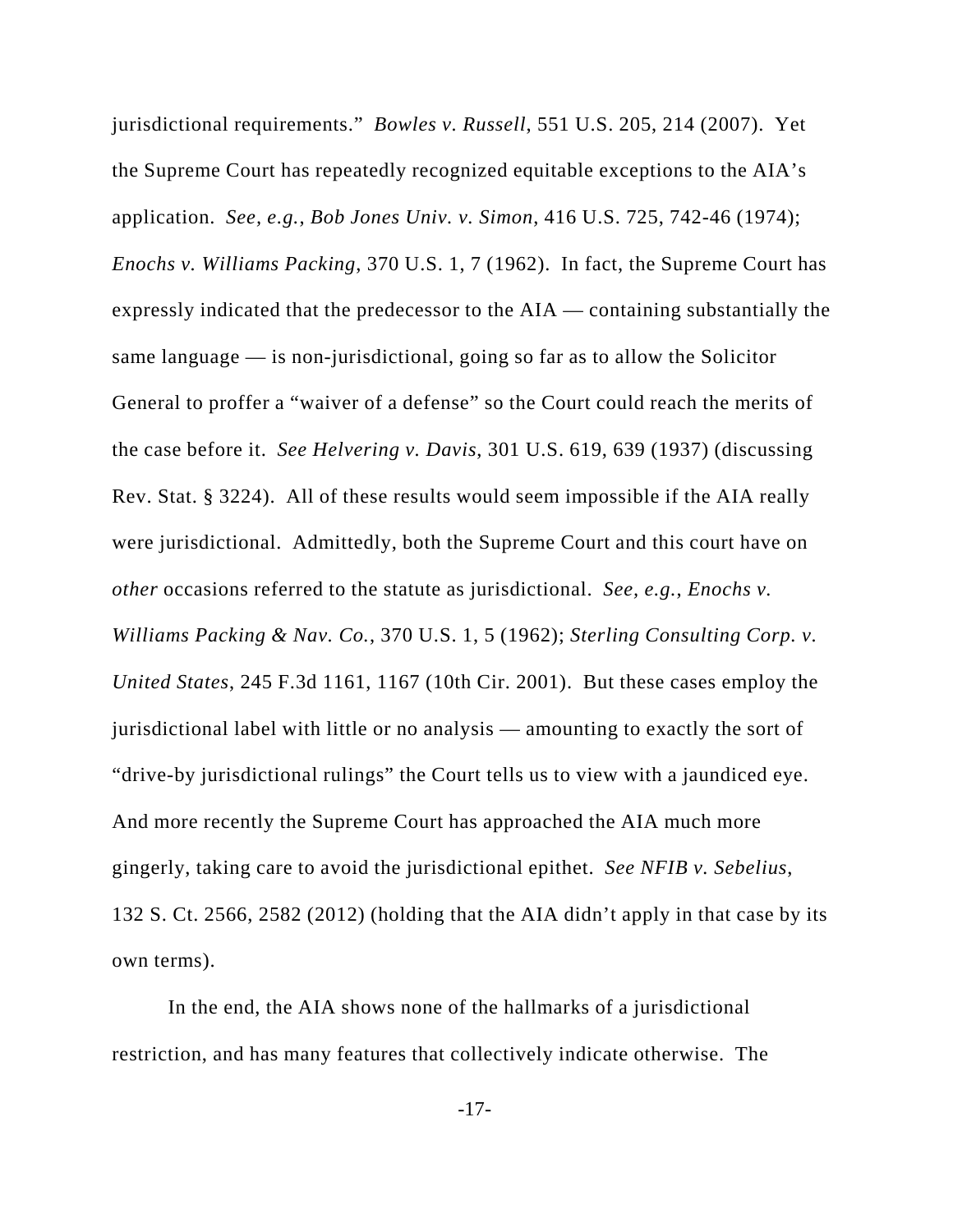government can waive its application, and it has done so before us. Given that, we can be sure, perhaps doubly sure, that reaching the merits of this case is appropriate and indeed our duty.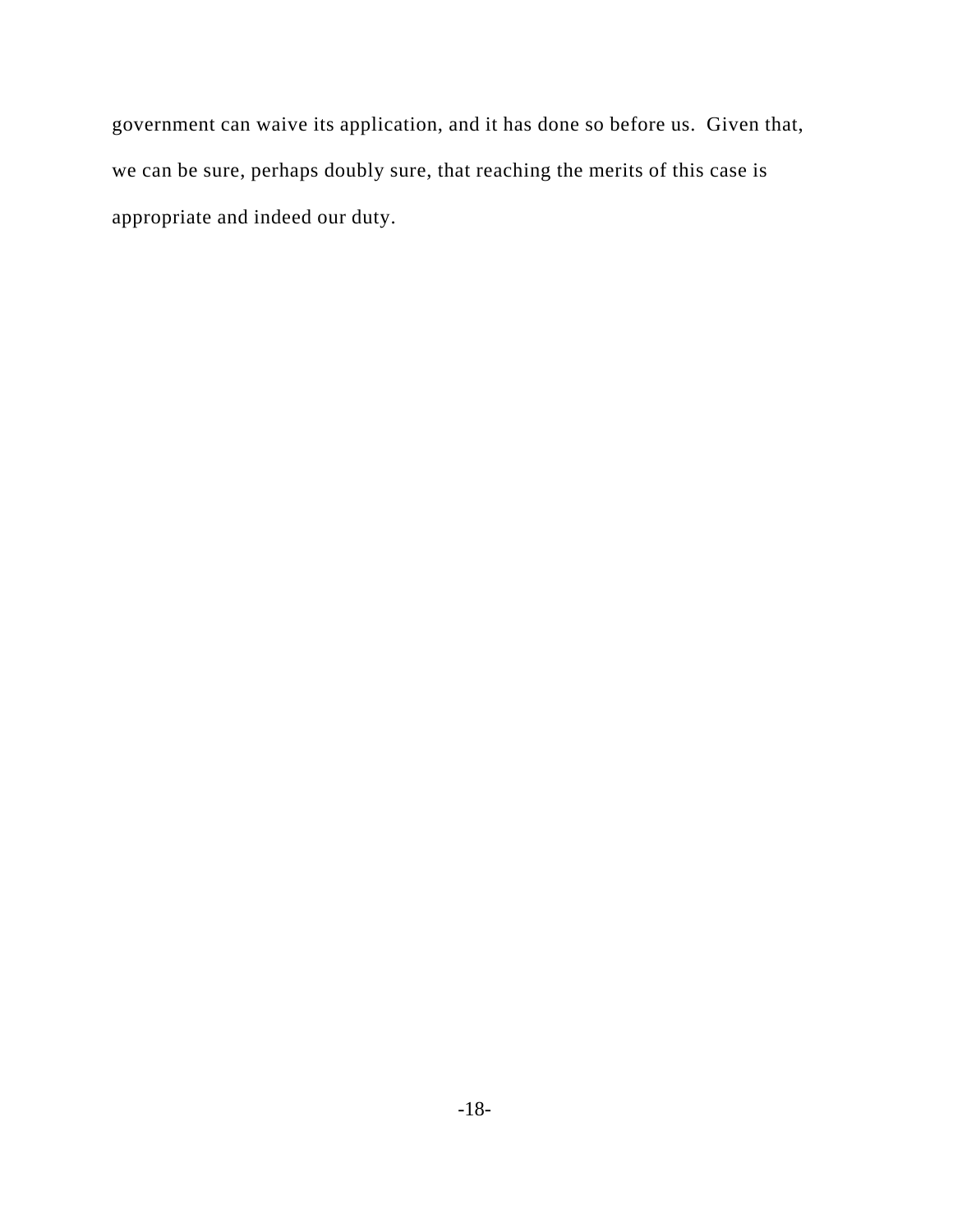12-6294*, Hobby Lobby Stores, Inc., et al. v. Sebelius, et al.*

## **BACHARACH**, J., concurring.

I join Parts I, II, III, IV, V, and VI(B)(1) of Judge Tymkovich's thorough, finely-crafted opinion. Like Judge Tymkovich, I believe that Hobby Lobby Stores, Inc. and Mardel, Inc. are "persons" under the Religious Freedom Restoration Act. I write separately to:

- discuss the need for a remand so that the district court can address the balancing elements of the preliminaryinjunction inquiry and
- address prudential standing and conclude that we should instruct the district court to dismiss the Greens' claims.

## I. The Need for Remand to the District Court on the Balancing Elements

I respectfully decline to join Parts VI(A),  $(B)(2)$ , and  $(B)(3)$  of the plurality opinion because I believe that the required balancing of interests should be conducted by the district court rather than the court of appeals. Because we convene as an appellate tribunal, rather than a front-line court of equity, our only function is to determine whether the district court committed legal error.

The district court did err, as the plurality concludes, by holding that Hobby Lobby and Mardel are unlikely to succeed on the merits. Still, Hobby Lobby and Mardel can obtain a preliminary injunction only if they persuade a court of three additional elements: (1) irreparable injury; (2) avoidance of injury to the public interest; and (3) greater injury to themselves, if a preliminary injunction were to be denied, than to the defendants if a preliminary injunction were to be granted.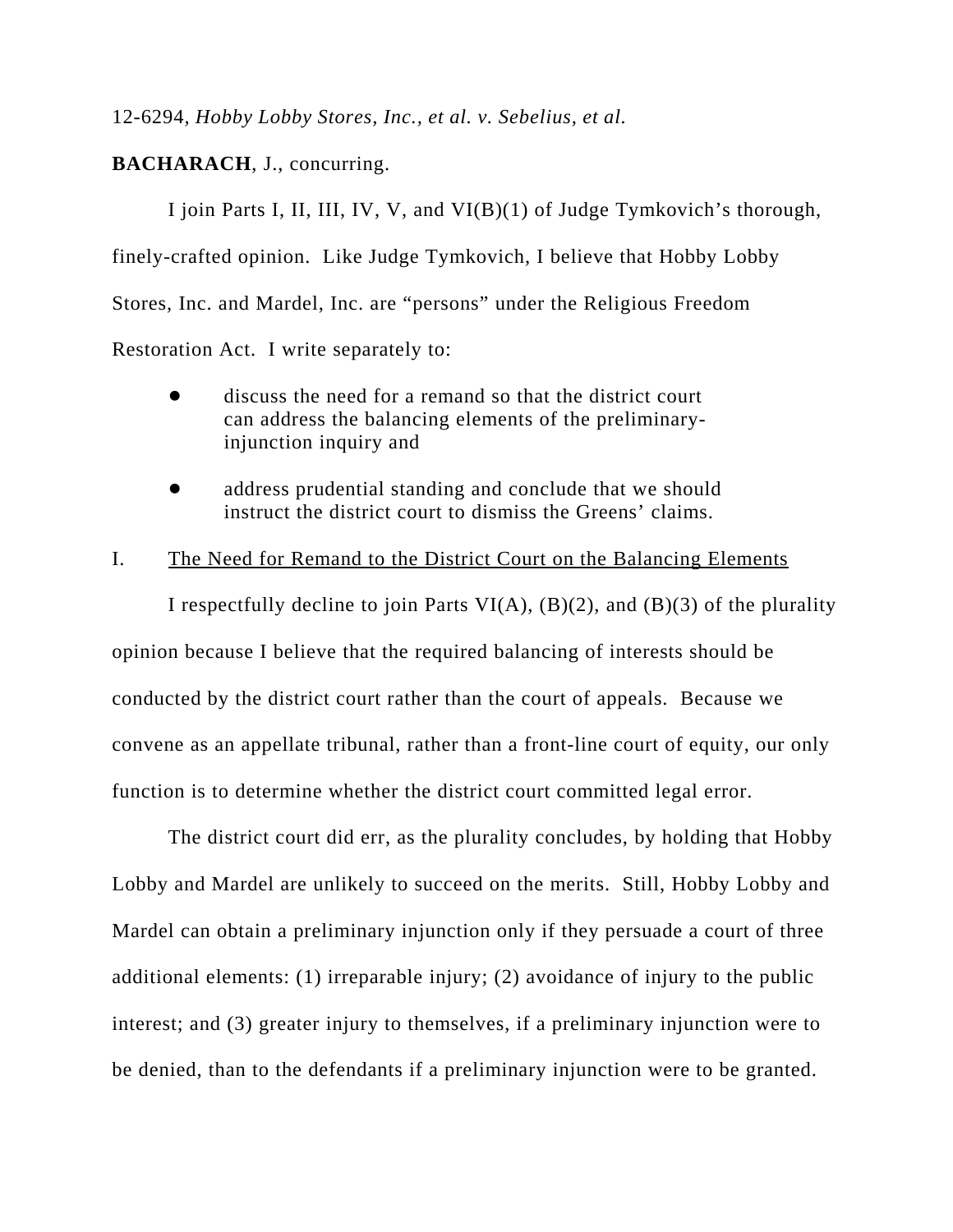*See* Plurality Op., Part VI; *see also Winter v. Natural Res. Def. Council, Inc.*, 555 U.S. 7, 20 (2008) (identifying the equitable elements for a preliminary injunction). These elements have not been addressed by the district court.

I agree with the plurality that Hobby Lobby and Mardel have demonstrated irreparable injury, for the government argued in the district court that the elements involving irreparable injury and likelihood of success had merged.

The remaining issue is whether the district court should be allowed to engage in the balancing required by the other two elements or whether, as the plurality proposes, we should undertake that task ourselves. Unlike the plurality, I think the equitable balancing should be performed by the district court.

As the Supreme Court has recognized, "the decision whether to grant or deny injunctive relief rests within the equitable discretion of the district courts." *eBay Inc. v. MercExchange, L.L.C.*, 547 U.S. 388, 394 (2006). Thus, when a district court has not addressed one or both of the balancing elements because of a legal error involving some other part of the inquiry, the general practice is to remand the case to the district court for initial consideration of the public interest and balancing of the potential harm to the parties.<sup>1</sup> Our court ordinarily follows

<sup>1</sup> *See eBay Inc. v. MercExchange, L.L.C.*, 547 U.S. 388, 394 (2006) (vacating the decision of the court of appeals and ordering a remand so that the district court could address the equitable elements of a preliminary injunction); *Acumed LLC v. Stryker Corp.*, 483 F.3d 800, 811 (Fed. Cir. 2007) (remanding a case to the district court and explaining that "[i]f we were to weigh the evidence ourselves to reach a conclusion on injunctive relief, we would effectively be (continued...)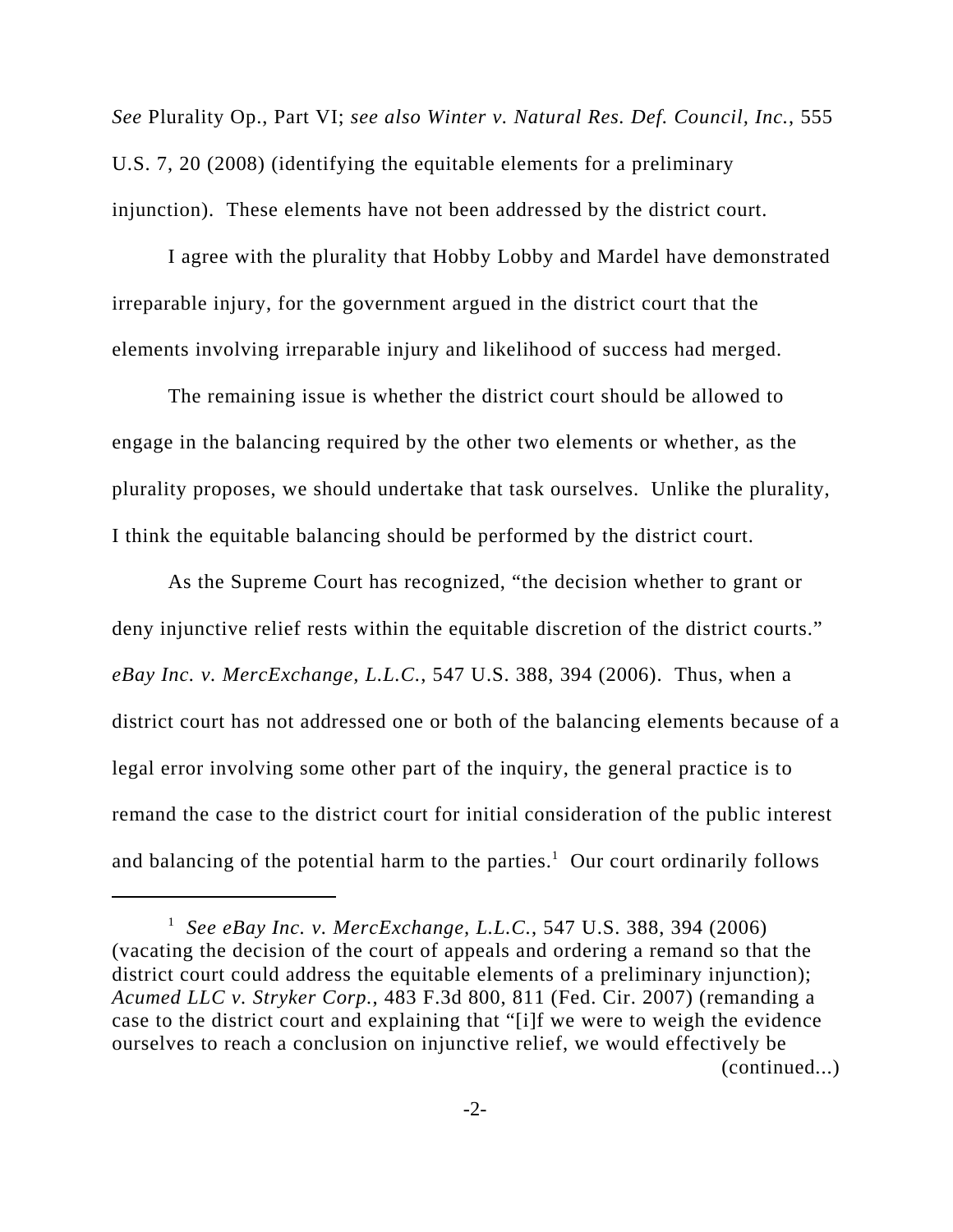this practice. *See Kikumura v. Hurley*, 242 F.3d 950, 963 (10th Cir. 2001) (remanding for consideration of the public interest and balancing of interests because the district court had not discussed them).

The reasons for this practice are sound. As the Seventh Circuit Court of Appeals observed, the "cold record" before the appellate court may not reflect the district judge's sense of the equities. *Lawson Prods., Inc. v. Avnet, Inc.*, 782 F.3d 1429, 1437-38 (7th Cir. 1986). Thus, it is hard to imagine why an appellate tribunal would be better than the district court at balancing the relevant interests. *Id.* 

Now that we have decided the issues of likelihood of success on the merits and irreparable harm, a court must weigh the competing equities, such as the public interest in ensuring access to emergency contraceptives and the interests of Hobby Lobby and Mardel in exercising their religious beliefs. In my view, this weighing process is more properly suited to the institutional expertise and function of the district court.

In its own weighing of interests, the plurality does not mention the public interest that the government had relied on at the preliminary-injunction hearing:

 $\cdot$ <sup>1</sup>(...continued)

exercising our own discretion as if we were the first-line court of equity," a role belonging "exclusively to the district court"); *Lawson Prods., Inc. v. Avnet, Inc.*, 782 F.2d 1429, 1437-38 (7th Cir. 1986) (remanding to the district court for consideration of the equitable elements of a preliminary injunction because "the appellate process is not well suited to an appreciation of the subtle shadings of a case" involved in the balancing of equities).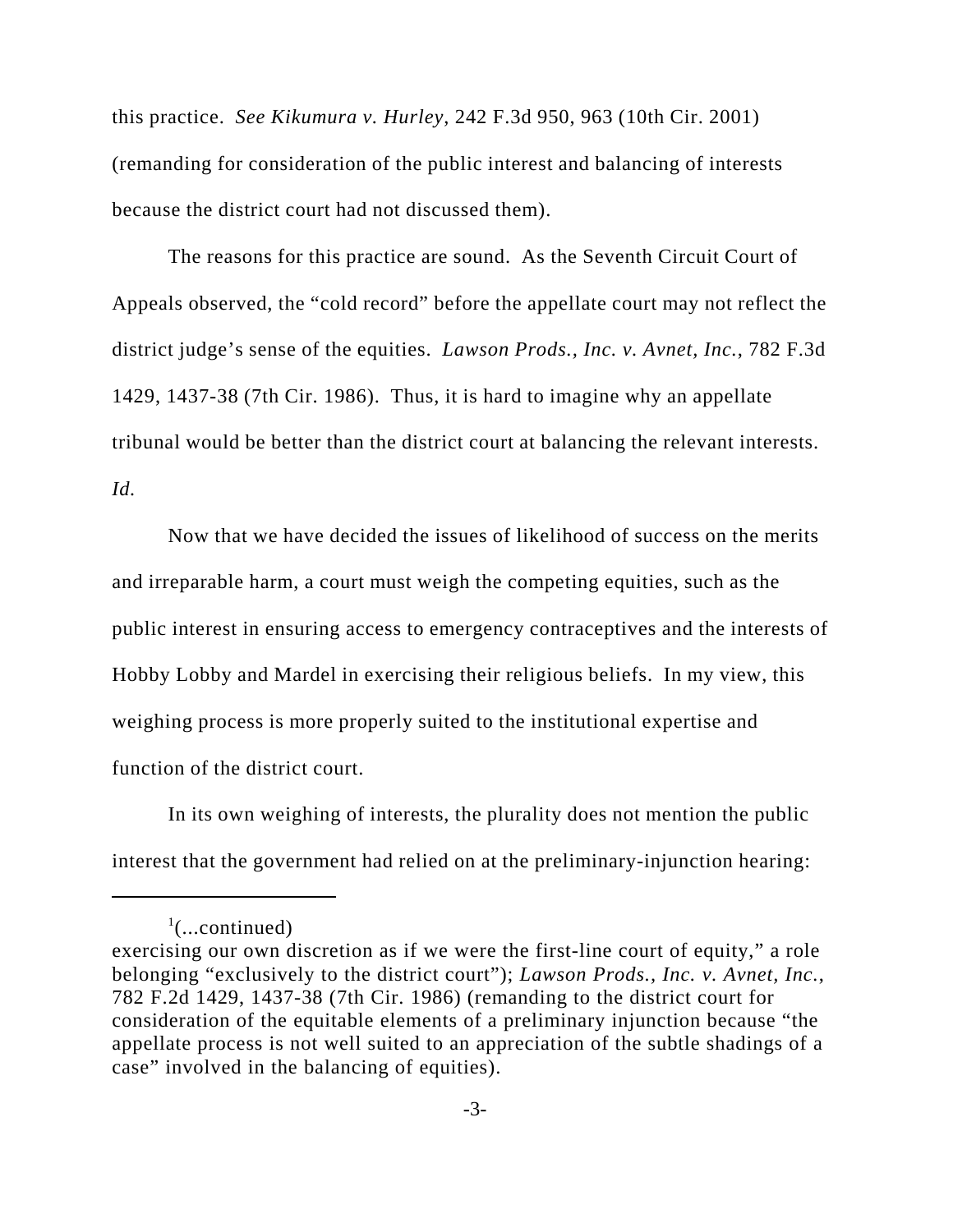the health reasons for promoting employee access to emergency contraceptives. JA 158a. A court of equity might ultimately decide that this interest is outweighed by the public interest in extending RFRA protection to Hobby Lobby and Mardel. But whichever court does the balancing must at least consider the government's stated interest and weigh it against the public interest in religious freedom.

As Judge Tymkovich notes, we have occasionally balanced the equities in the first instance when "the record is sufficiently developed to allow for an analysis of the equitable factors on appeal." *Westar Energy, Inc. v. Lake*, 552 F.3d 1215, 1224 (10th Cir. 2009); *see* Plurality Op., Parts IV, VI. But here, the record does not contain any evidence. Thus, I do not believe the record was sufficiently developed for us to do the balancing in the first instance.

The plurality suggests that balancing of statutory public interests is unnecessary because: (1) RFRA supersedes other statutes, and (2) rights under RFRA should be treated as if they are constitutional rights. I respectfully disagree. Public interests can arise from non-statutory sources, and the rights under RFRA and the Constitution are distinct.

First, public interests are found in a variety of places, often outside of statutes. *See, e.g.*, *Stormans, Inc. v. Selecky*, 586 F.3d 1109, 1139 (9th Cir. 2009) (discussing the public interest in ensuring access to "Plan B" for sexually active women of childbearing age without citing statutes that support that interest).

-4-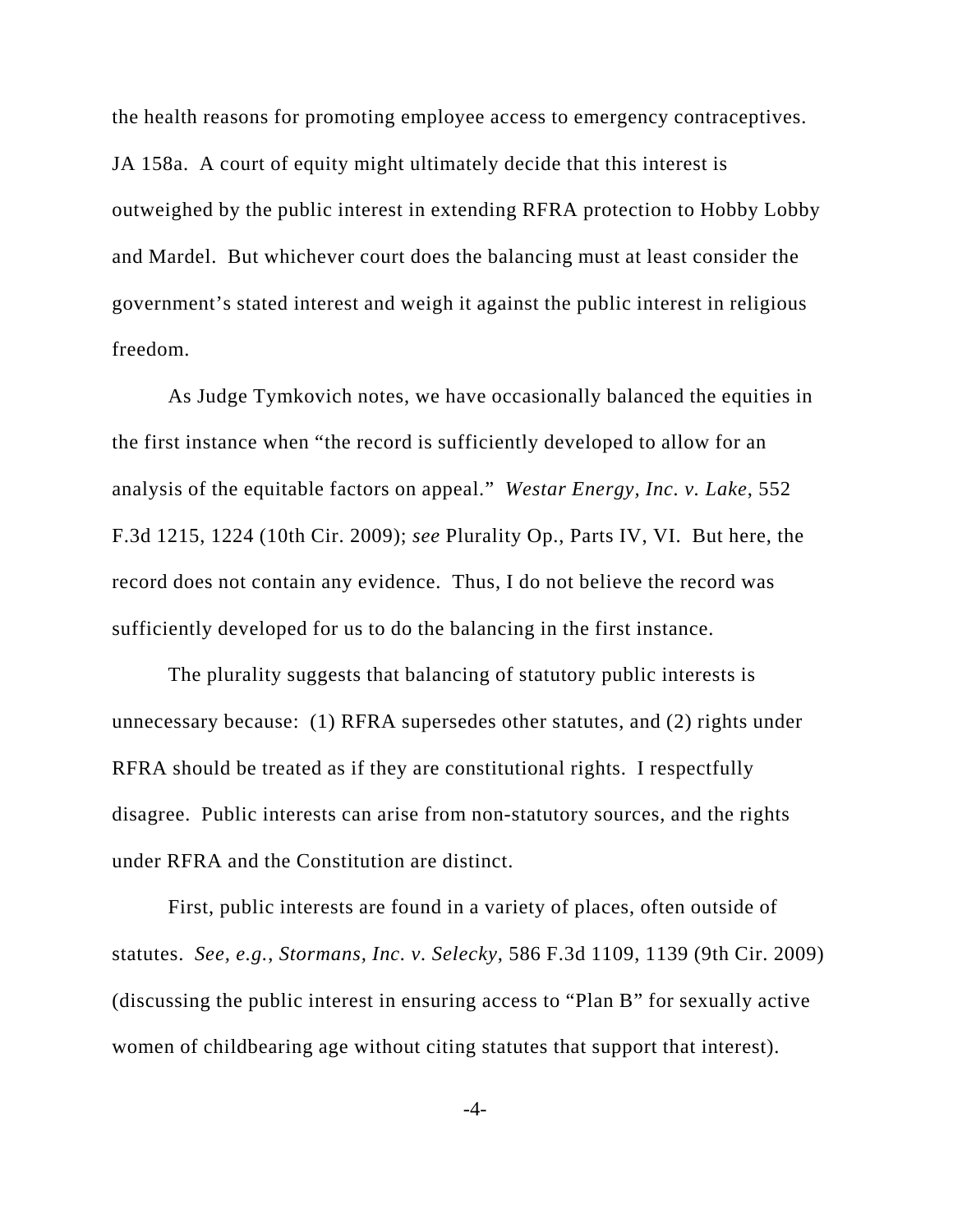Thus, even if a court of equity were to find that the public interest in RFRA always outweighs other statutory interests, it could also find that the non-statutory public interest in access to emergency contraceptives outweighs the public interest under RFRA for Hobby Lobby and Mardel to exercise religion.

Second, RFRA and the First Amendment are distinct and the scope of the protections are different. And when we address the likelihood of success, we are doing so in the context of the RFRA claims — not the constitutional claims.

In an effort to equate RFRA and the First Amendment, the plurality relies on *Kikumura v. Hurley*, 242 F.3d 950 (10th Cir. 2001). But *Kikumura* compared RFRA to the Constitution in the context of only one equitable element: irreparable injury. *Kikumura v. Hurley*, 242 F.3d at 963. In that context, we simply applied the general rule that an injury is irreparable when the court would be unable to grant an adequate remedy at law. *Id.* With regard to the remaining equitable elements, however, we declined to conduct the initial balancing of the public interests and the equities. *Id.* Instead, we remanded for the district court to consider the applicable public interests even if the plaintiff were to show likelihood of success on the merits. *Id*. Thus, *Kikumura* does not support balancing of the public interests and equities on appeal even when the plaintiff is likely to succeed under RFRA. Indeed, by remanding in *Kikumura*, we did precisely the opposite of what the plurality would have us do here.

-5-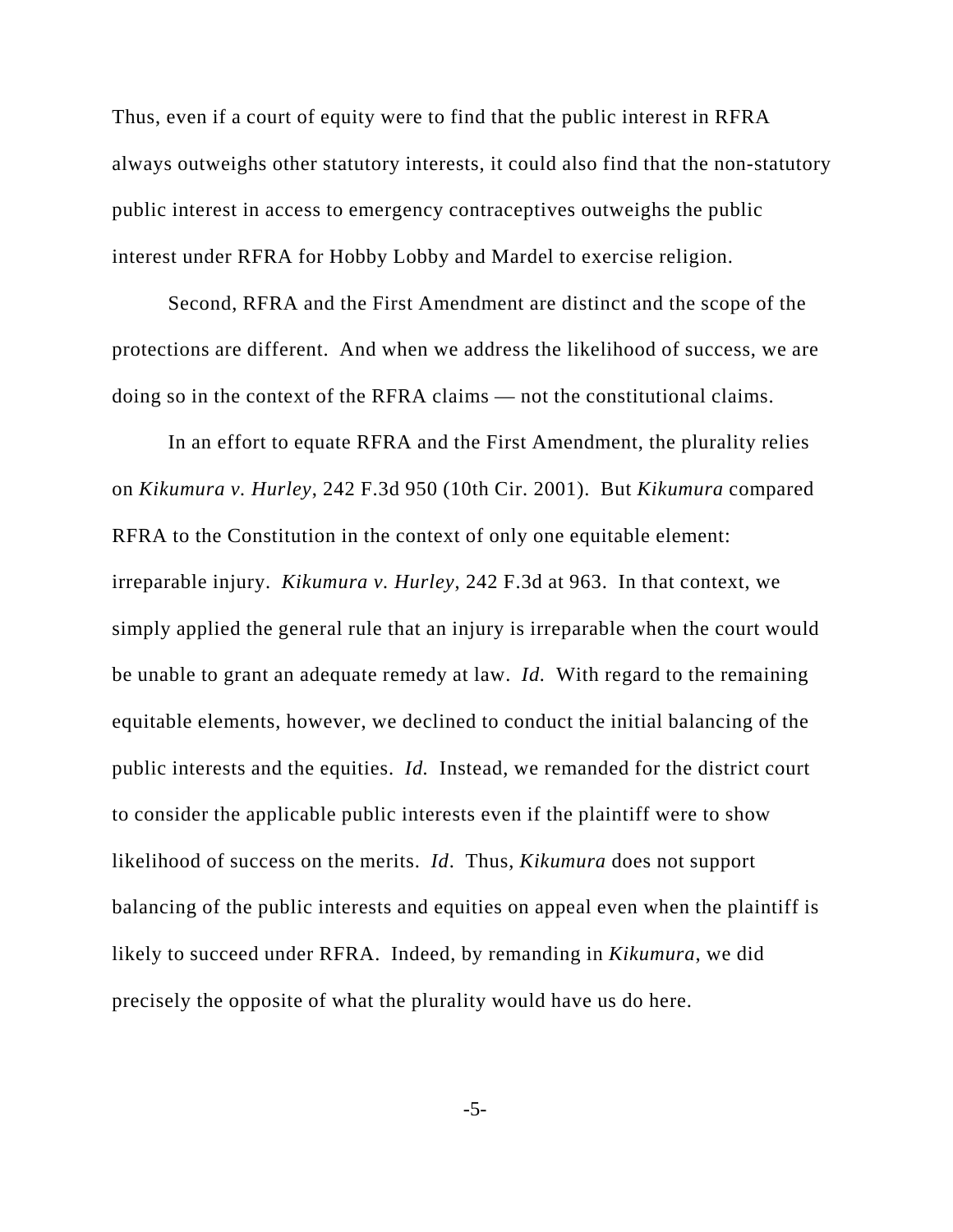In urging that we allow the district court to balance the remaining elements, I am mindful of the time pressures on the courts – and on Hobby Lobby and Mardel – as the deadline of July 1, 2013, approaches. Still, I do not think these time pressures should induce us to step outside of our institutional limits and usurp a role better suited to the district court.

#### II. The Greens' Standing to Sue in their Personal Capacities

In footnote 4, the plurality opinion states that we need not address the Greens' standing. I believe, however, that we should do so. In addressing the Greens' standing, we should consider whether Congress abrogated prudential restrictions in RFRA and, if not, whether the Greens' alleged injuries derive solely from the injuries sustained by Hobby Lobby and Mardel.

In my view, Congress did not abrogate prudential-standing restrictions in RFRA, and the Greens' claims derive solely from the alleged injuries sustained by Hobby Lobby and Mardel. As a result, I would direct the district court to dismiss the Greens' claims based on the shareholder-standing rule.

#### A. Waiver

Prudential-standing limitations are subject to waiver. *See Finstuen v. Crutcher*, 496 F.3d 1139, 1147 (10th Cir. 2007). But this court has discretion to address prudential standing *sua sponte*. *Adams ex rel. D.J.W. v. Astrue*, 659 F.3d 1297, 1299-1301 (10th Cir. 2011) (addressing a prudential-standing restriction *sua sponte*). We should invoke this discretion here, for we have raised the issue,

-6-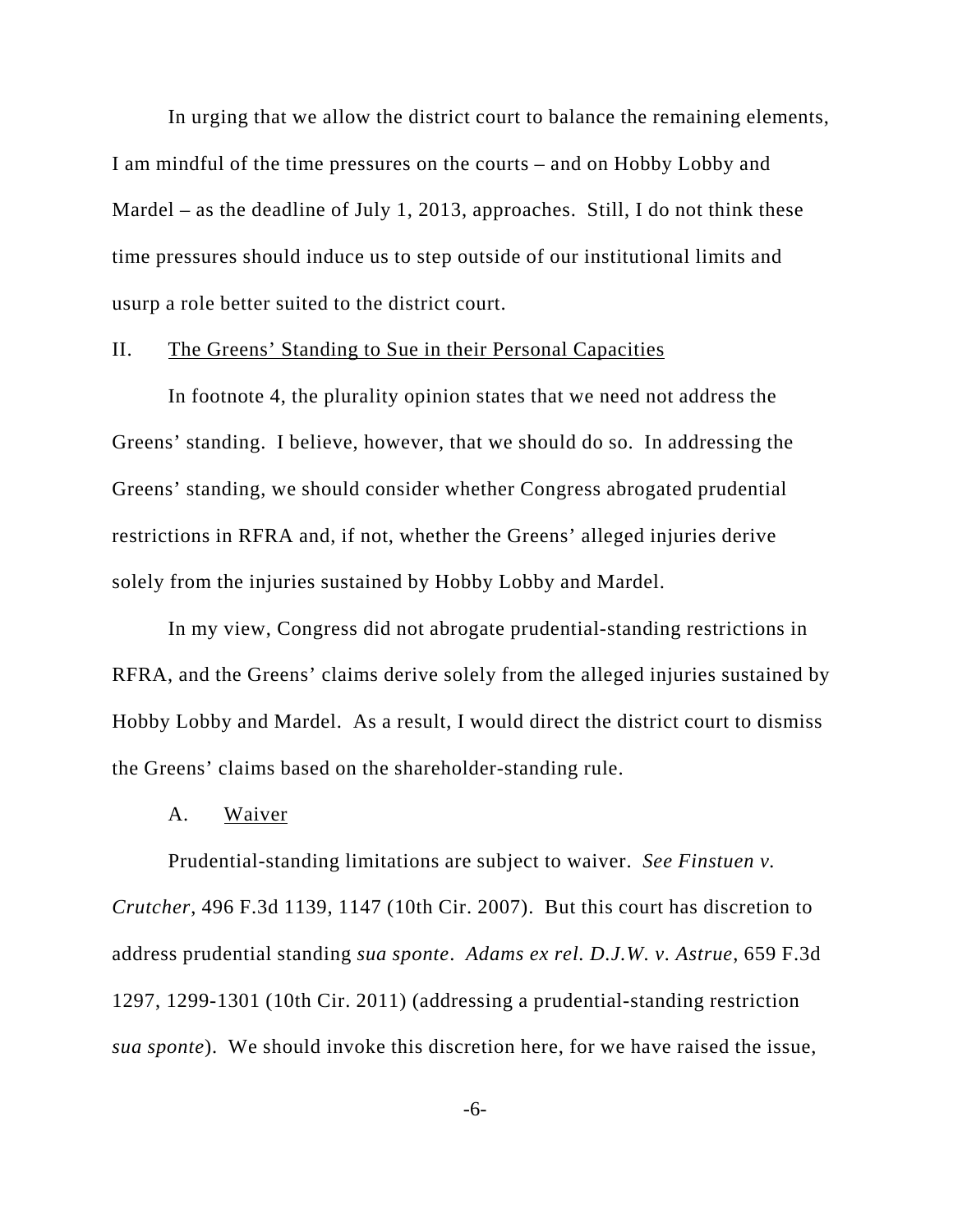obtained briefs on the parties' positions, and learned that the Defendants object to the Greens' claims based on prudential-standing limitations.

#### B. Abrogation by Congress

If this Court were to address standing, we would need to consider whether Congress abrogated prudential-standing limitations in RFRA. The Greens argue that Congress abrogated these limitations by stating that standing under RFRA "shall be governed by the general rules of standing under article III of the Constitution." 42 U.S.C. § 2000bb-1(c) (2006). In my view, this language does not eliminate prudential-standing restrictions.

The restrictions apply unless they are expressly abrogated by Congress. *Bennett v. Spear*, 520 U.S. 154, 163-64 (1997). In § 2000bb-1(c), Congress never mentioned prudential restrictions or said that the standing rules under Article III would be exclusive. Instead, Congress simply said that Article III would govern standing issues under RFRA. At best, this language is ambiguous regarding Congress's intent to modify prudential-standing rules.

Notwithstanding the potential ambiguity in the text, Congress clarified its intent in the legislative history. There Congress stated that the language in RFRA is designed only to preserve the existing body of case law on article III limitations when taxpayers sue to challenge the tax-exempt status of religious institutions. *See* S. Rep. No. 103-111, at 12-13 (1993), *reprinted in* 1993 U.S.C.C.A.N. 1892, 1902-03; H.R. Rep. 103-88 (1993), 1993 WL 158058. Though Congress rarely

-7-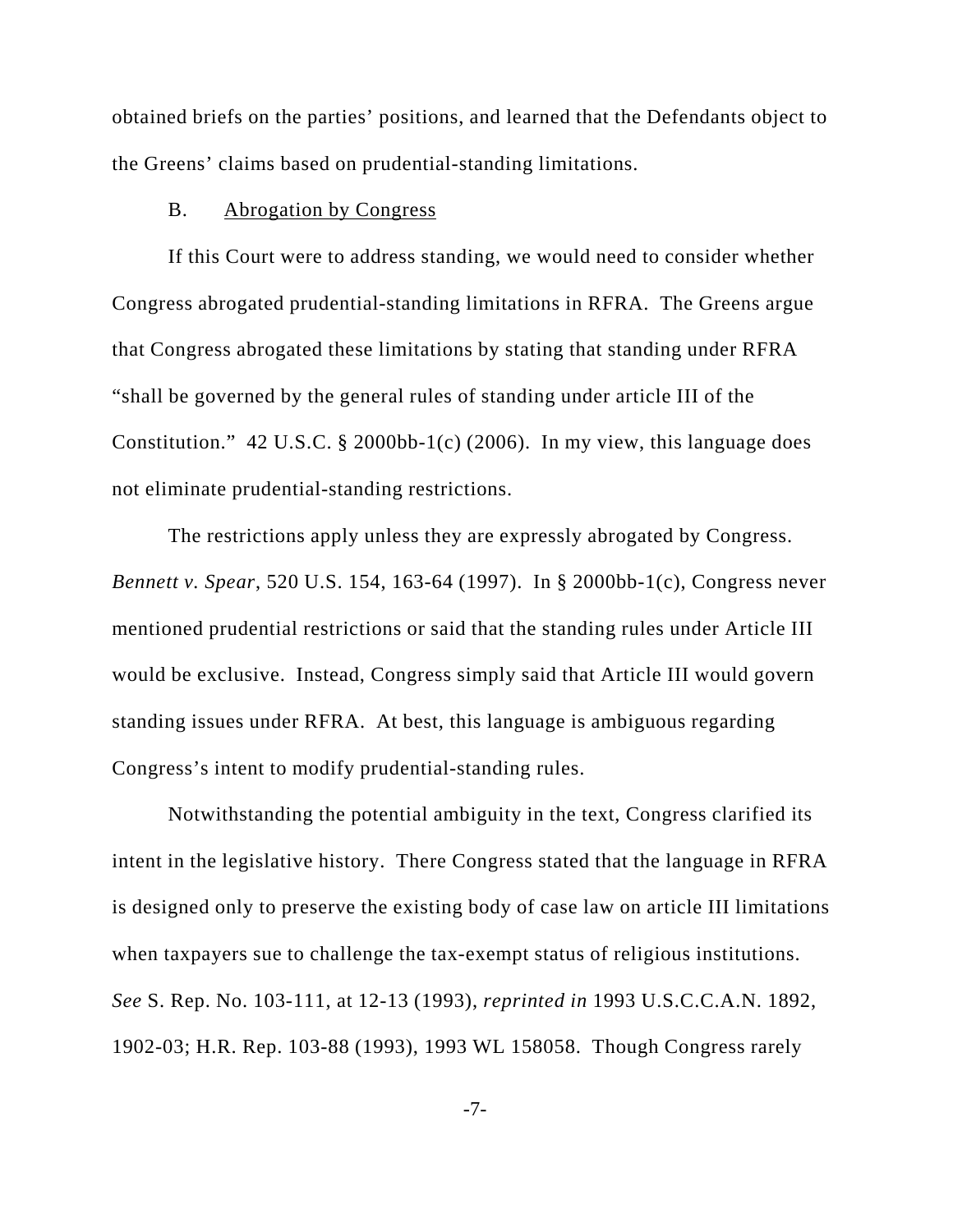includes language solely to emphasize its intention to keep standing limitations, "that appears to be precisely what Congress did here." *Jackson v. District of Columbia*, 254 F.3d 262, 267 (D.C. Cir. 2001). Indeed, in explaining the cited statutory language, the House Judiciary Committee noted that "[t]he Act would not provide a basis for standing in situations where standing to bring a free exercise claim is otherwise absent." H.R. Rep. 103-88 (1993), 1993 WL 158058. As a result, I do not believe that Congress has expressly abrogated the prudentialstanding requirements through RFRA.

# C. Application of the Shareholder-Standing Rule

With this conclusion, I believe we should instruct the district court to dismiss the Greens' claims under the shareholder-standing rule.

One prudential limit on standing is the general restriction against asserting the legal rights and interests of third parties. *See, e.g.*, *Warth v. Seldin*, 422 U.S. 490, 499-500 (1975). This restriction frequently applies when shareholders bring claims deriving solely from their relationship to the corporation. In such situations, courts generally apply the "shareholder-standing rule," which "prohibits shareholders from initiating actions to enforce the rights of the corporation unless the corporation's management has refused to pursue the same action for reasons other than good-faith business judgment." *Franchise Tax Bd. of Cal. v. Alcan Aluminium Ltd.*, 493 U.S. 331, 336 (1990). This rule is designed

-8-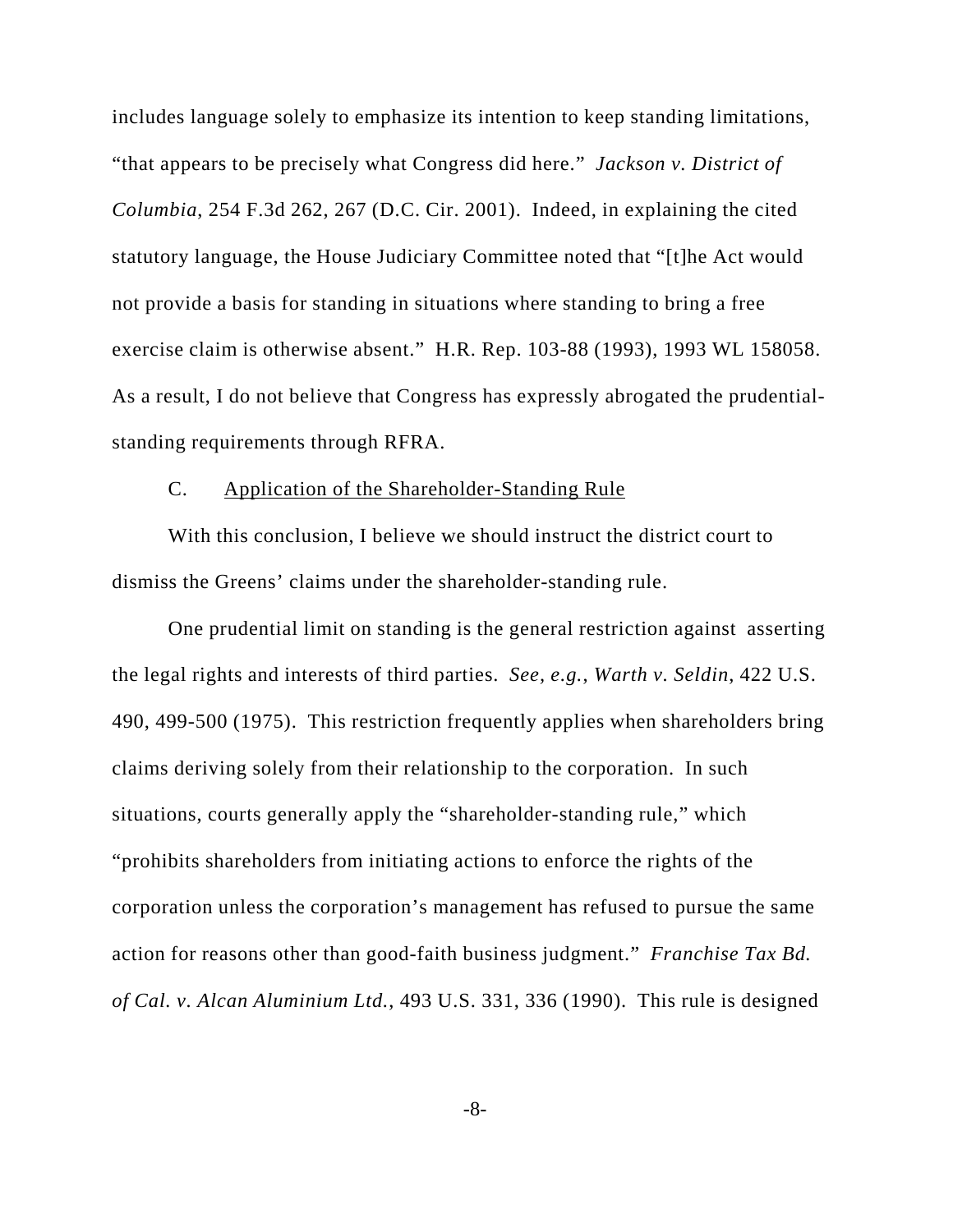to "limit access to the federal courts to those litigants best suited to assert a particular claim." *Gladstone Realtors v. Bellwood*, 441 U.S. 91, 100 (1979).

But sometimes shareholders and their corporations suffer distinct injuries. In these cases, courts have carved out an exception to the shareholder-standing rule, allowing shareholders to sue when they have "a direct, personal interest in a cause of action." *Franchise Tax Bd. of Cal. v. Alcan Aluminium Ltd*., 493 U.S. 331, 336 (1990). Thus, the issue of standing turns on whether the Greens claim an injury from the Affordable Care Act that is direct and personal or merely derivative of the injury to Hobby Lobby and Mardel.

In my view, the Greens' injury stemming from the Affordable Care Act is purely derivative of the corporations' injury. The mandate does not require anything of the Greens; the obligation falls solely on the corporations.

In oral argument, the Greens argue that they incurred a direct injury from their duty to implement the contraceptive mandate for Hobby Lobby and Mardel. But the Greens are implementing these decisions as officers and directors of the corporations, not as individuals acting in their personal capacities.

The Greens must subordinate their own religious beliefs to fulfill their fiduciary duties under Oklahoma law as officers and directors of Hobby Lobby and Mardel. *See Fields v. Victor Bldg. & Loan Co.*, 175 P. 529, 531 (Okla. 1918) (per curiam). As fiduciaries, the Greens must implement corporate decisions by

-9-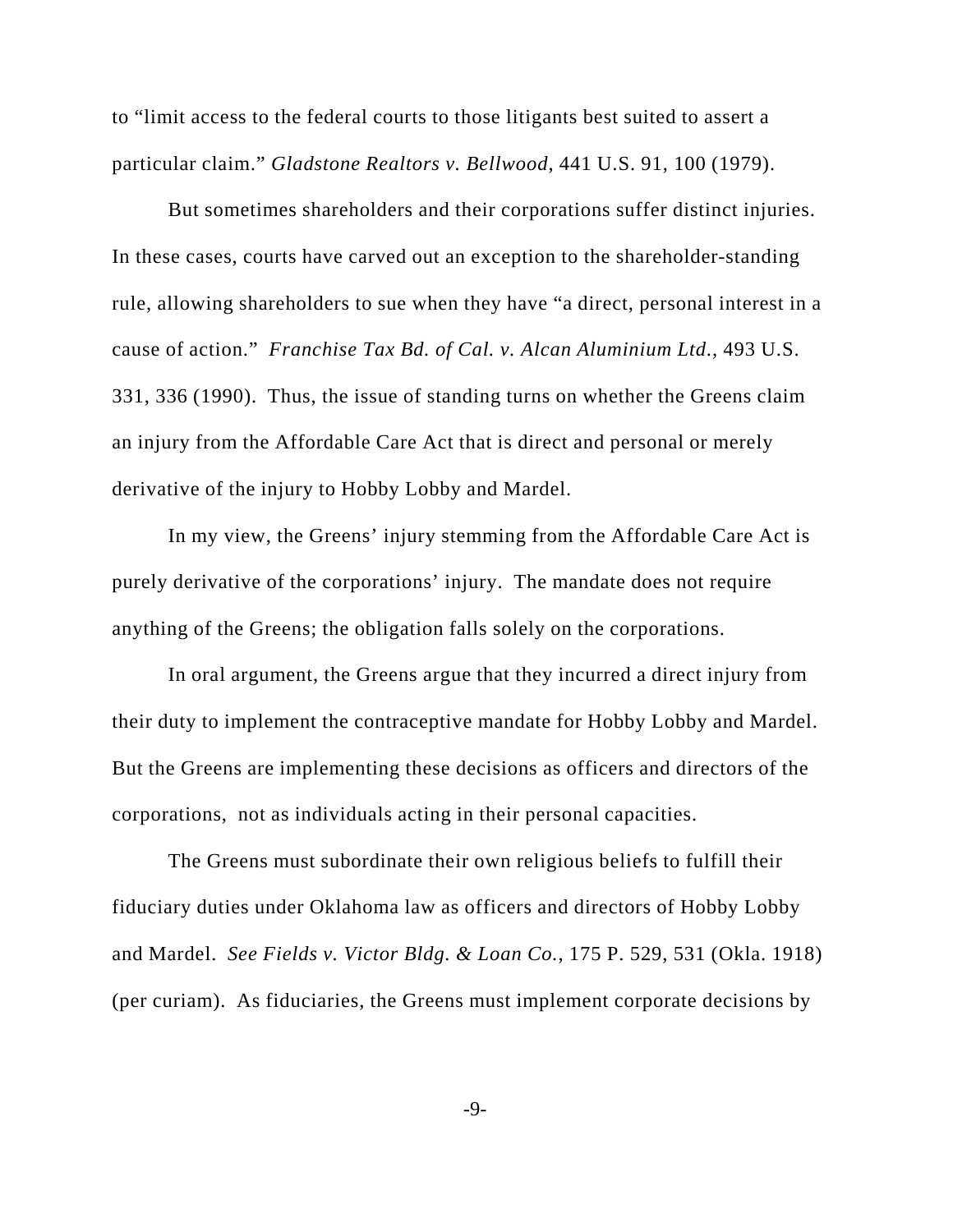setting aside their own religious beliefs and advancing the best interests of the corporations. *See id.*

In advancing the best interests of Hobby Lobby and Mardel, the Greens face a difficulty because the mandate creates conflicting interests for Hobby Lobby and Mardel: the financial interest in complying with the mandate and the religious interest in not covering insurance for certain contraceptives. But this Hobson's choice falls solely on the two corporations, and the Greens' injury is not directly or personally created by the Affordable Care Act. Instead, the Greens' injury stems derivatively from their fiduciary duties under Oklahoma law to advance the conflicting financial and religious interests of Hobby Lobby and Mardel. As a result, I do not believe the Greens can avoid the shareholderstanding rule based on a "direct" or "personal" injury created by the Affordable Care Act.

Accordingly, I would remand with instructions to dismiss the Greens' claims for lack of prudential standing under the shareholder-standing rule.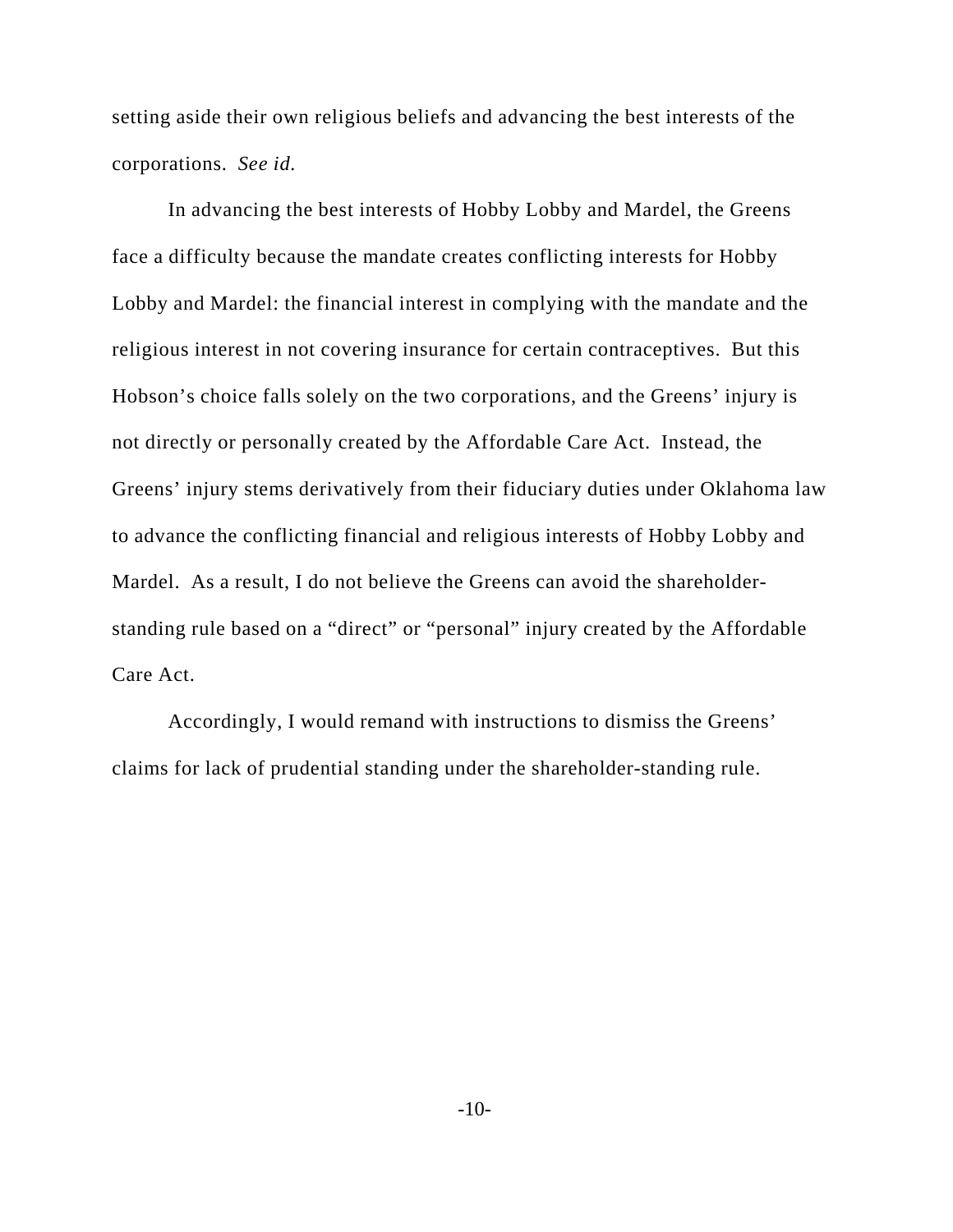### No. 12-6294, Hobby Lobby Stores, Inc., et al. v. Sebelius, et al.

**BRISCOE,** Chief Judge, concurring in part and dissenting in part, joined by **LUCERO,** Circuit Judge.

In its eagerness to afford rights under the Religious Freedom Restoration Act (RFRA) and the Free Exercise Clause of the First Amendment to Hobby Lobby and Mardel, the majority ignores the fundamental components upon which sound judicial decisionmaking is grounded: evidence, of which plaintiffs presented none; burdens of persuasion, which indisputably rest on the plaintiffs but which the majority effectively imposes on the defendants; and precedent, of which there is none to support the plaintiffs' novel claims under RFRA, or the new class of corporations effectively recognized by the majority. I therefore dissent from the majority's conclusion that Hobby Lobby and Mardel have established a substantial likelihood of success on the merits of their RFRA claims, and the majority's concomitant decision to reverse the district court's denial of plaintiffs' motion for preliminary injunctive relief.

## *I. The Anti-Injunction Act*

Regarding the threshold question of the applicability of the Anti-Injunction Act (AIA), three judges would have us take the unnecessary step of concluding that the AIA is not jurisdictional, but instead a waivable, non-jurisdictional "claims processing rule." Gorsuch Op. at 14, 15. In my view, it is sufficient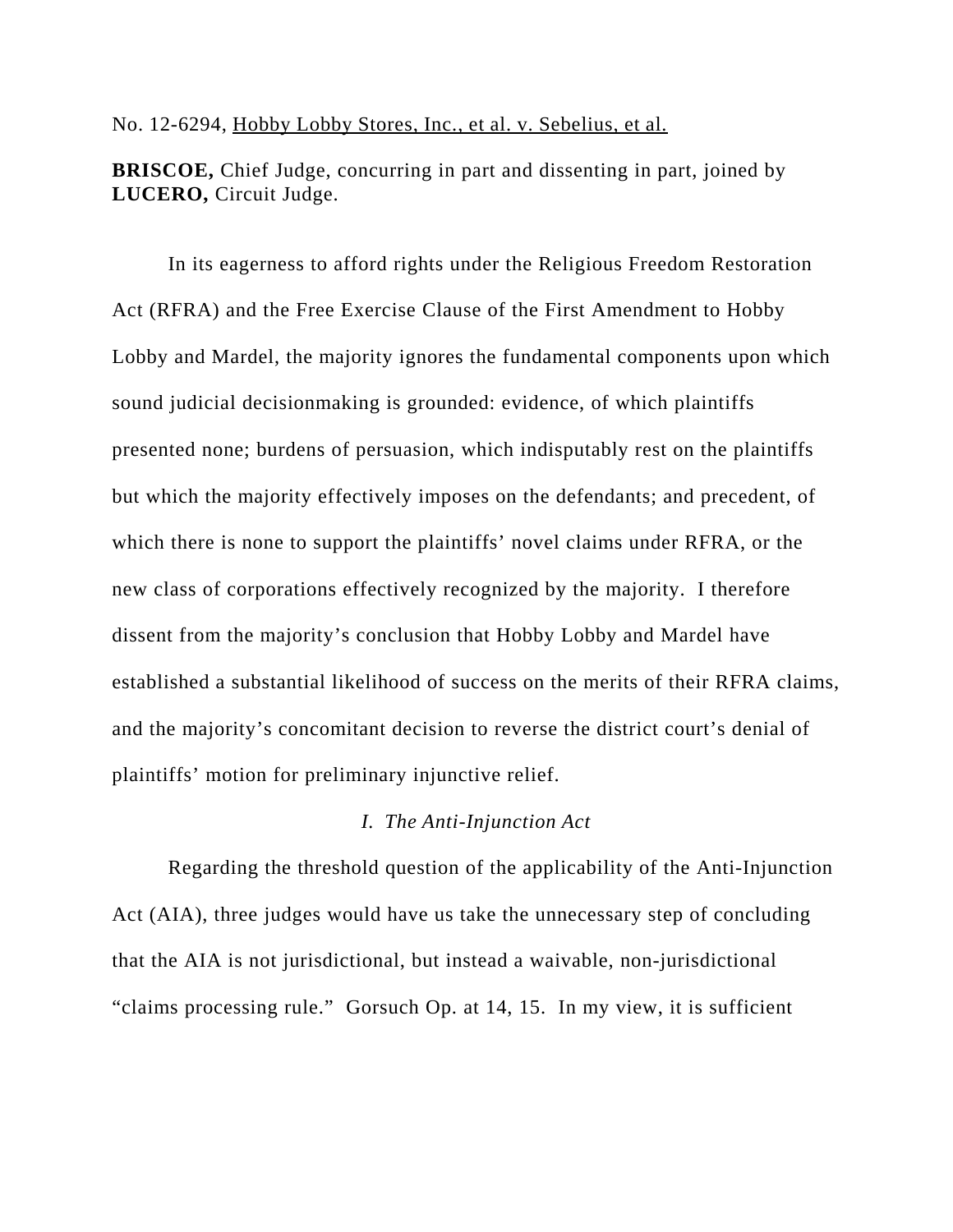simply to conclude, as everyone agrees, that the AIA does not apply to the RFRA claims asserted by Hobby Lobby and Mardel, and to leave the jurisdictional/nonjurisdictional question (which neither side has raised) for another case in which it matters. See generally Nat'l Fed'n of Indep. Bus. v. Sebelius, 132 S. Ct. 2566 (2012) (Scalia, J., dissenting) ("The values that should have determined our course today are caution [and] minimalism . . . ."). I therefore concur in the conclusion that the AIA does not bar the RFRA claims at issue in this appeal.

### *II. The Record on Appeal*

Section I of the majority opinion purports to outline the "Background & Procedural History" of this case, including a description of the plaintiffs and their businesses, and the types of drugs and devices mandated under the challenged contraceptive-coverage regulation. Reading this section, one would think either that the government had admitted all of the allegations in plaintiffs' complaint, or, more likely, that the plaintiffs had presented a wealth of evidence at the preliminary injunction hearing to support those allegations. But as it turns out, neither is true. At the hearing on plaintiffs' motion for preliminary injunction, plaintiffs presented no evidence of any kind. And, although the government opposed plaintiffs' motion for preliminary injunction, it never had an opportunity to file an answer to plaintiffs' complaint. That is because, shortly after the district court denied plaintiffs' motion for preliminary injunction, the district court proceedings were stayed pending the outcome of this appeal.

 $-2$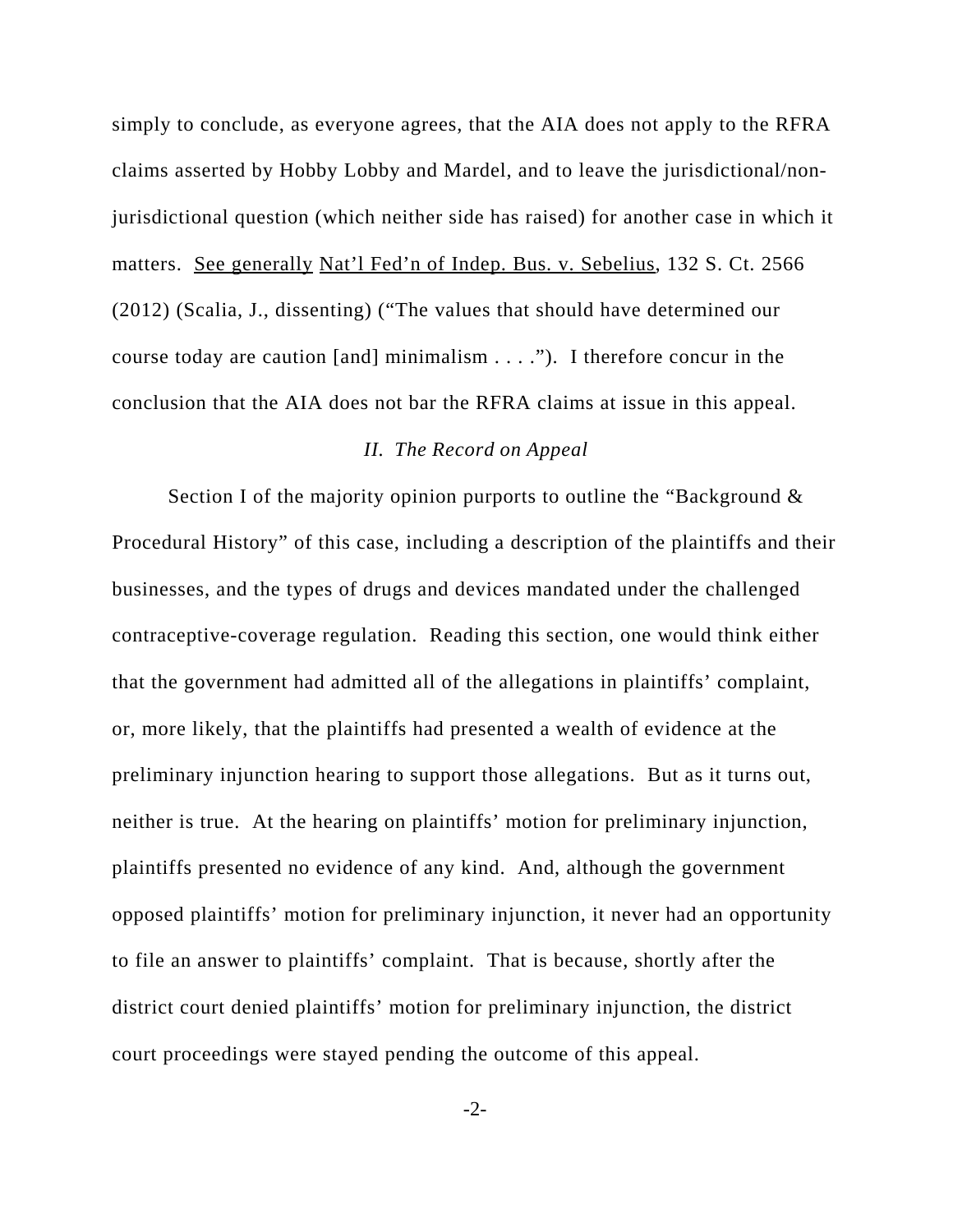As a result, we know very little about any of the important facts of this case. For example, although the allegations in plaintiffs' complaint touch on certain aspects of the structure and operation of the two corporate plaintiffs, we do not know, even assuming the truth of those allegations, precisely how each corporation was established, how it is structured, or how it is operated. Relatedly, plaintiffs presented no evidence attempting to demonstrate whether or how Hobby Lobby and Mardel hold religious beliefs, and whether or how these corporate plaintiffs, which collectively operate hundreds of retail stores and employ thousands of employees, exercise religion. In turn, plaintiffs presented no evidence indicating how the contraceptive-coverage regulation would burden Hobby Lobby's and Mardel's religious beliefs. Lastly, there is no evidentiary support in the record for plaintiffs' allegations that the objected-to contraceptive drugs and devices actually have the potential to prevent implantation of fertilized eggs. To be sure, a review of the briefs filed in this case suggests there is agreement among the parties and amici that intrauterine devices have such potential. But the same cannot be said about the challenged contraceptive drugs (e.g., Plan B and Ella). See Tummino v. Hamburg,  $- F$ . Supp. 2d  $-$ , 2013 WL 1348656 at \*1 (E.D.N.Y. Apr. 5, 2013) (finding that levonorgestrel-based emergency contraception, such as Plan B and Plan B One-Step, interfere with prefertilization events and have not been shown to interfere with implantation of a fertilized egg).

-3-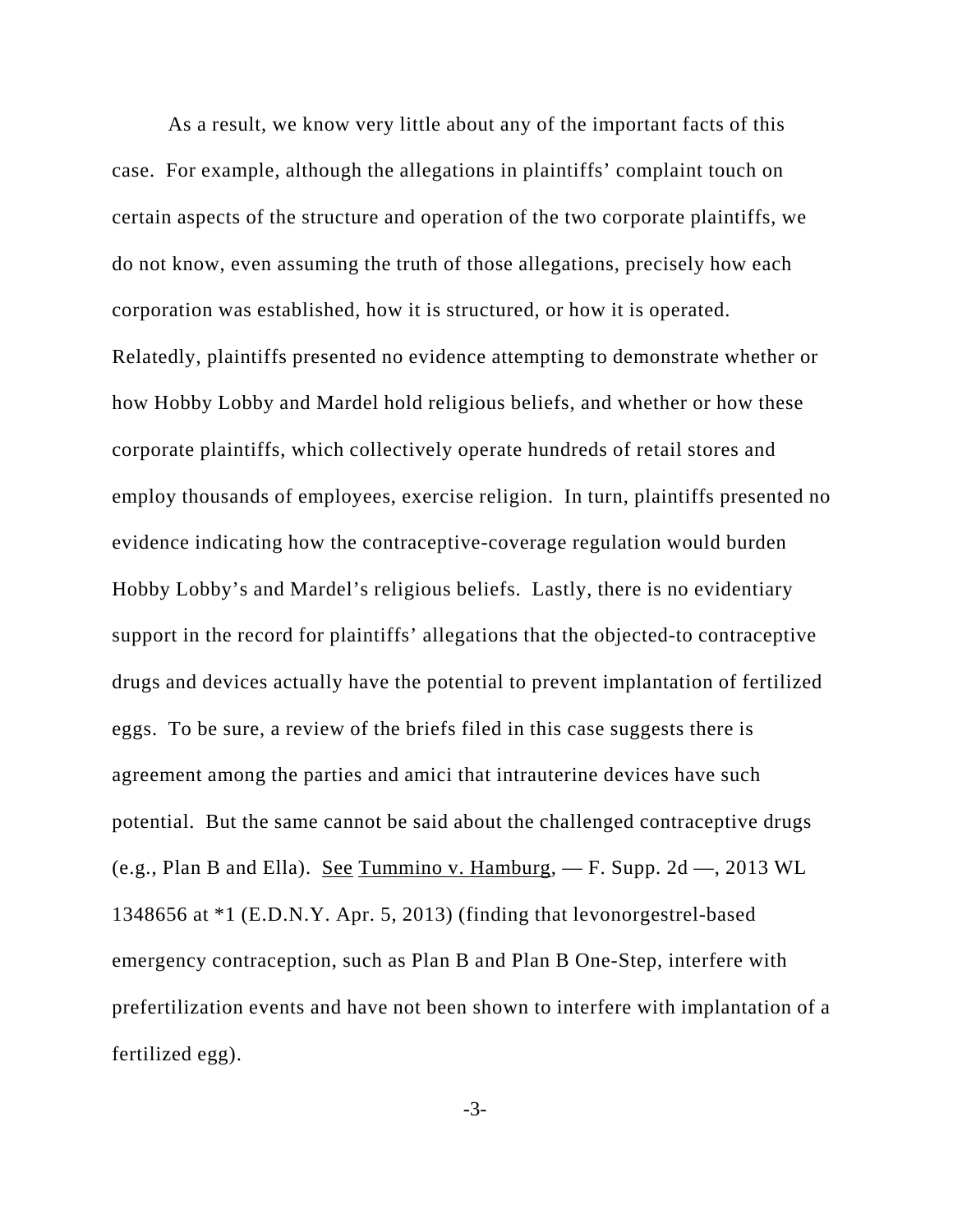In light of these evidentiary deficiencies, I fail to see how plaintiffs could reasonably be said to have carried their burden of establishing their entitlement to a preliminary injunction. And, relatedly, I am concerned, given these evidentiary deficiencies, about the majority's eagerness to issue seemingly definitive rulings on the merits of plaintiffs' novel claim that for-profit corporations are entitled to coverage under RFRA. See generally Kennedy v. Silas Mason Co., 334 U.S. 249, 256-57 (1948) ("noting that "summary procedures, however salutary where issues are clear-cut and simple, present a treacherous record for deciding issues of farflung import, on which this Court should draw inferences with caution from complicated courses of legislation").

## *III. Are Hobby Lobby and Mardel Persons Exercising Religion Under RFRA?*

In the first part of its merits analysis, the majority addresses the question of whether Hobby Lobby and Mardel qualify as "persons exercising religion for purposes of RFRA." Maj. Op. at 25. As I shall outline below, the majority makes a number of critical mistakes in doing so. And its ultimate holding, which is unprecedented, is sufficiently ambiguous that neither the majority nor anyone else can confidently predict where it may lead, particularly when one considers how easily an "exercise of religion" could now be asserted by a corporation to avoid or take advantage of any governmental rule or requirement.

#### A.

The majority begins its analysis by suggesting that Hobby Lobby has a

-4-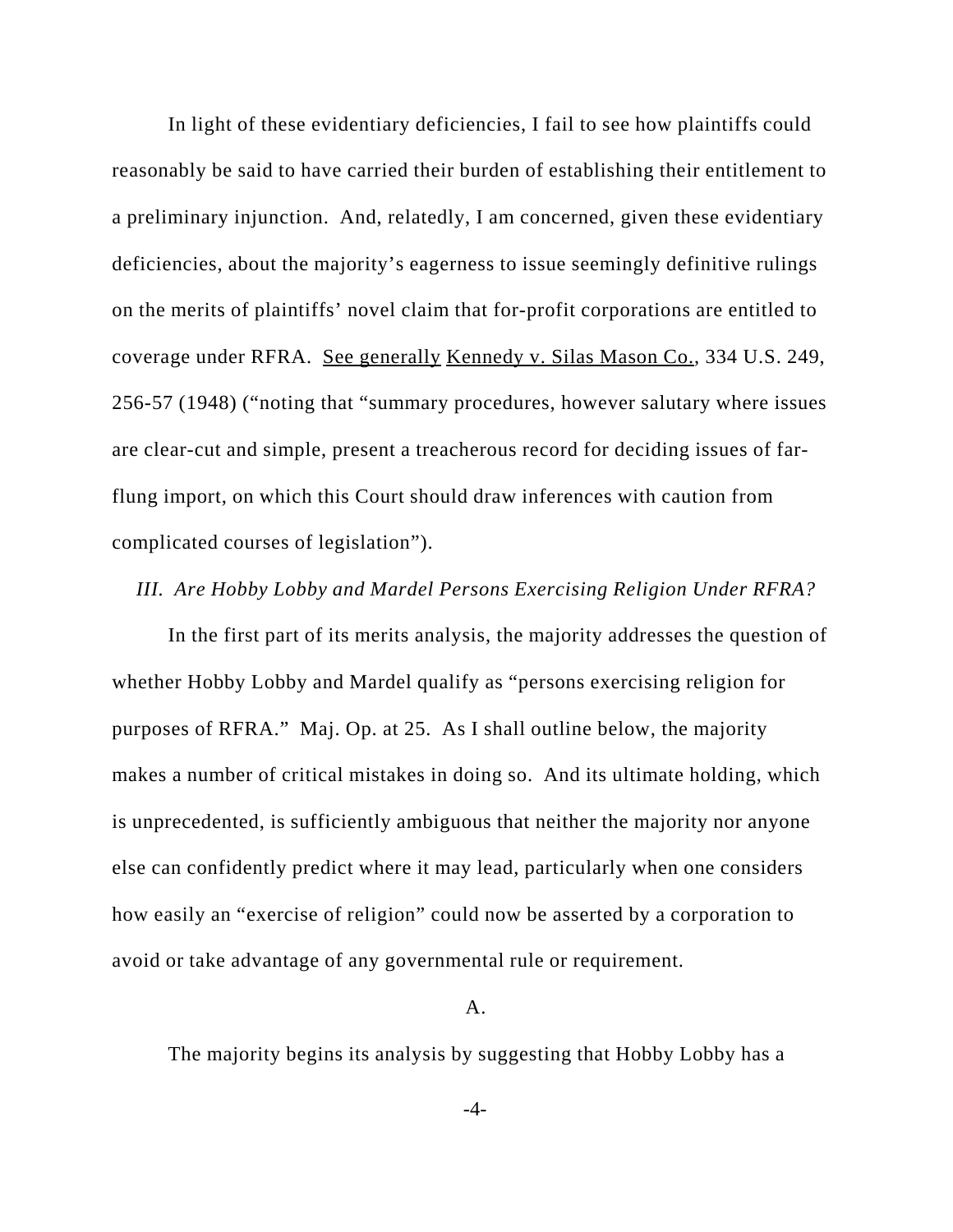"religious mission." Id. The majority also notes, and effectively adopts, the plaintiffs' characterization of the two corporations as "faith-based compan[ies]." Id. at 10.

These characterizations, however, find meager support in the factual record, and virtually no support in federal or state law. The certificates of incorporation for both Hobby Lobby and Mardel were submitted to the district court as exhibits to the defendants' brief in opposition to plaintiffs' motion for preliminary injunction and are now part of the joint appendix in this appeal. Notably, there is not a single reference to religion in either certificate. Instead, the certificates state simply that Hobby Lobby and Mardel were created for the purpose of "engag[ing] in any lawful act or activity for which corporations may be organized under the Oklahoma General Corporation Act." JA at 162a, 166a. Consistent with these certificates, the plaintiffs' complaint concedes that both Hobby Lobby and Mardel are "privately held, for-profit corporations[s] . . . organized under Oklahoma law." Id. at 18a. More specifically, the complaint alleges that Hobby Lobby operates approximately 514 craft stores in the United States, selling "a variety of art and craft supplies, home decor, and holiday decorations." Id. at 20a. As for Mardel, the complaint alleges that it is "a bookstore and educational supply company that specializes in Christian materials, such as Bibles, books, movies, apparel, church and educational supplies, and homeschool curricula." Id. at 21a. Assuming the truth of these allegations,

-5-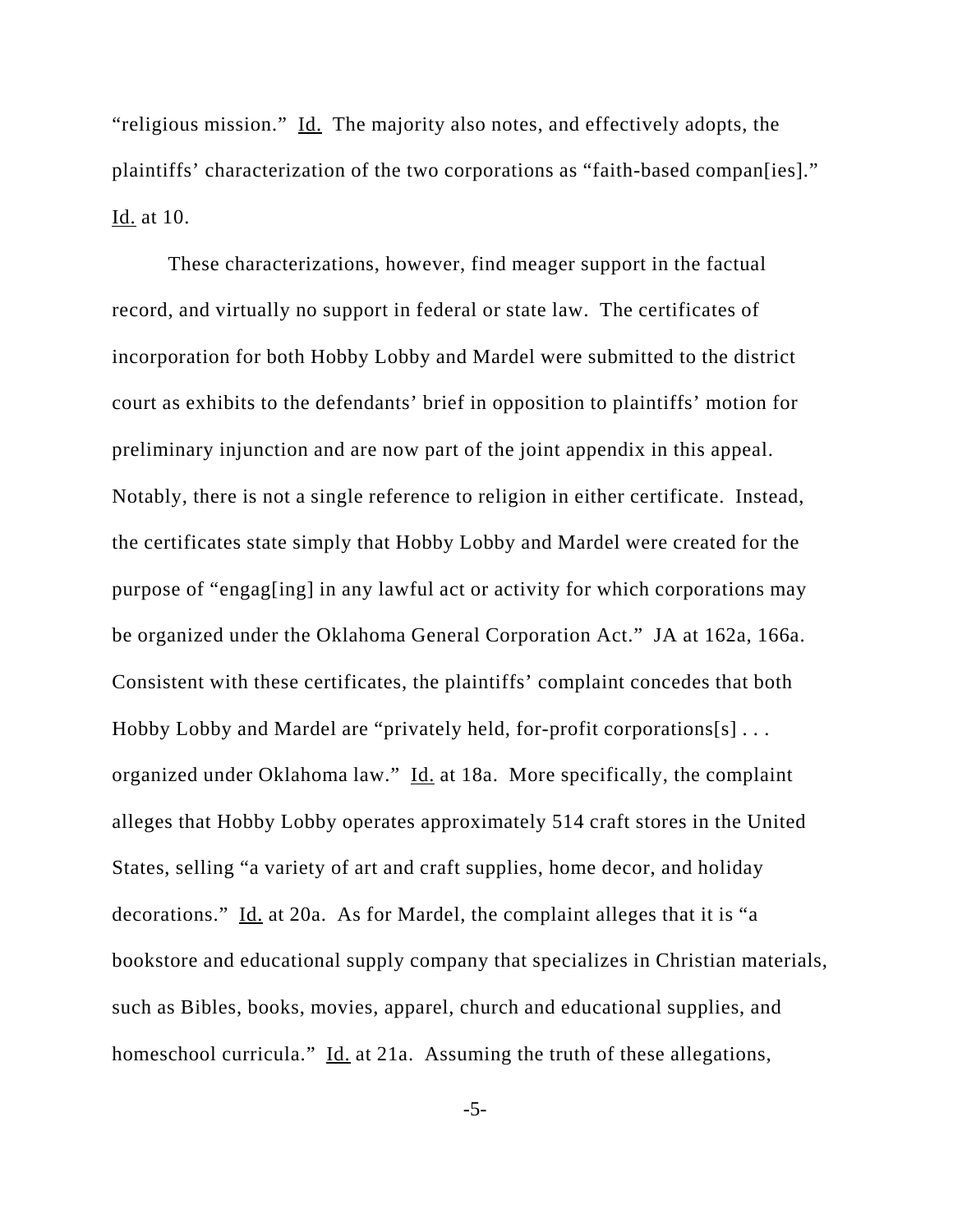Hobby Lobby and Mardel are, in a nutshell, for-profit businesses focused on

selling merchandise to consumers.

To be sure, plaintiffs allege in their complaint that "Hobby Lobby's

statement of purpose reads:

In order to effectively serve our owners, employees, and customers the Board of Directors is committed to:

Honoring the Lord in all we do by operating the company in a manner consistent with Biblical principles.

Offering our customers an exceptional selection and value.

Serving our employees and their families by establishing a work environment and company policies that build character, strengthen individuals, and nurture families.

Providing a return on the owners' investment, sharing the Lord's blessings with our employees, and investing in our community.

We believe that it is by God's grace and provision that Hobby Lobby has endured. He has been faithful in the past, we trust Him for our future."

Id. at 22a-23a. The complaint also alleges that "[t]he Green family's business

practices . . . reflect their Christian faith in unmistakable and concrete ways." Id.

at 14a. For example, they allege that "[t]hey give millions of dollars from their

profits to fund missionaries and ministries around the world," and "they close all

their stores on Sundays, even though they lose millions in annual sales by doing

so." Id.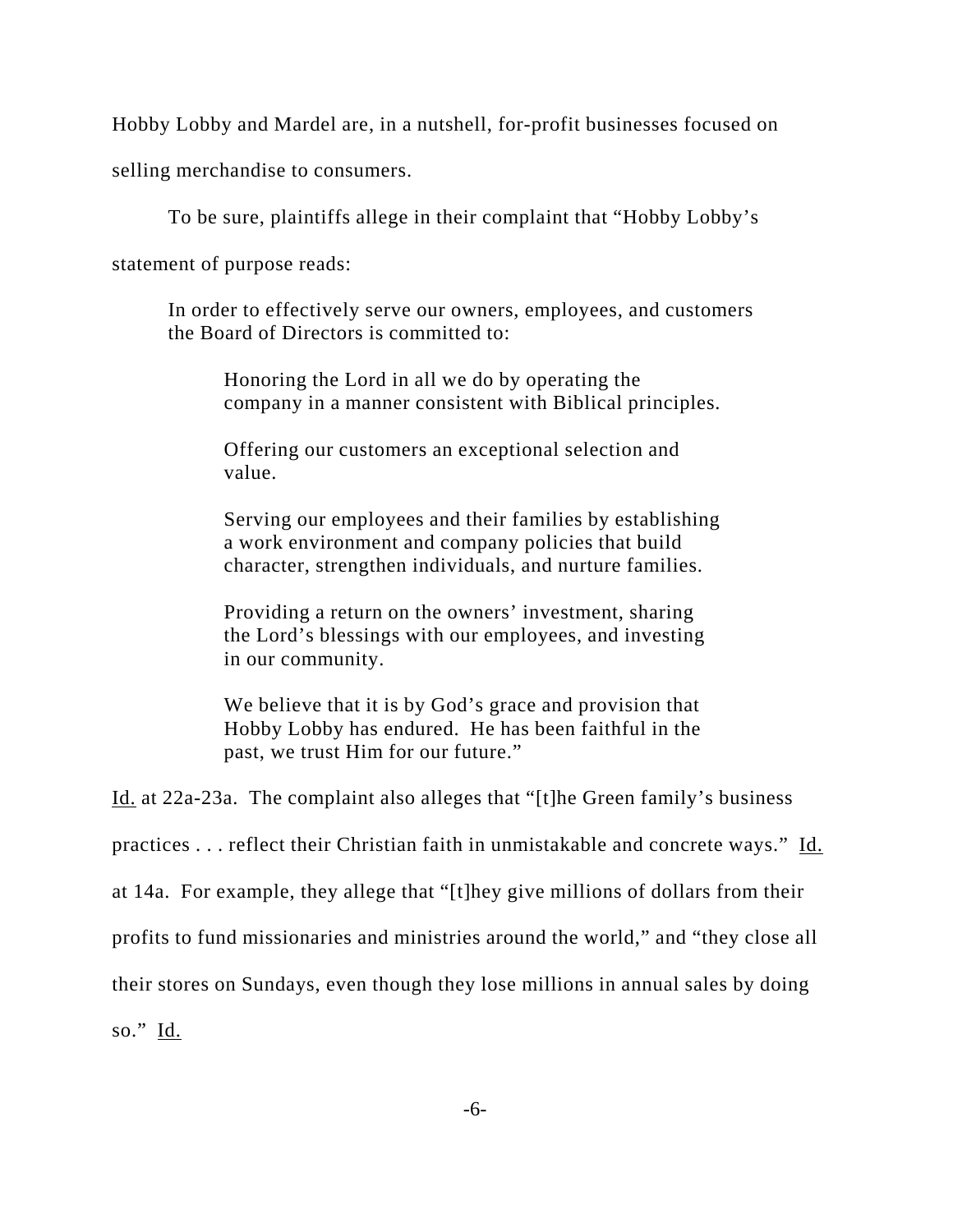But these alleged facts, though perhaps establishing a sincerity of purpose on the part of the Green family that is rooted in their faith, cannot alter the basic for-profit status of the two corporations, or otherwise place these corporations into a unique class for purposes of RFRA in particular, or federal or state law in general. Significantly, the majority, despite employing the unique characterizations of "faith-based companies" and businesses with "a religious mission," does not cite to a single source in support of this new legal category of for-profit corporation.

That is because it cannot. As far as I can determine, neither the United States Supreme Court nor any federal circuit court, until now, has ever used the phrase "faith-based company," let alone recognized such a distinct legal category of for-profit corporations. Nor, as far as I can tell, has the United States Supreme Court or any federal circuit court, until now, recognized a for-profit corporation as having a "religious mission." Finally, Oklahoma state law, under which Hobby Lobby and Mardel were formed and currently exist, does not recognize any such unique class of corporation.

#### B.

The majority concludes that Hobby Lobby and Mardel are "persons" for purposes of RFRA. Maj. Op. at 25-35. In reaching this conclusion, the majority correctly notes that "RFRA contains no special definition of 'person.'" Id. at 27. The majority thus turns to "the Dictionary Act, which instructs: 'In determining

-7-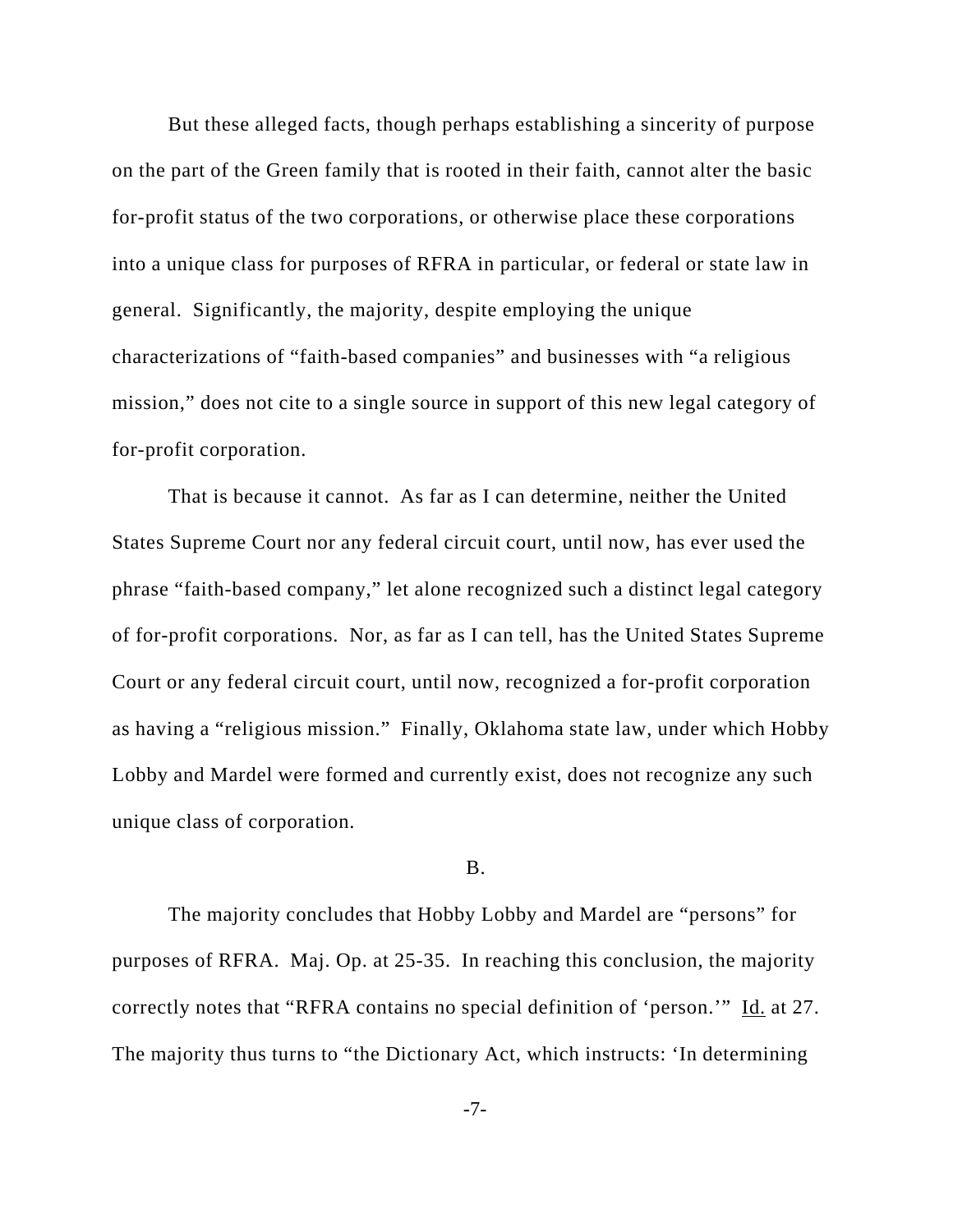the meaning of any Act of Congress, unless the context indicates otherwise \* \* \* the word[] "person" . . . include[s] corporations, companies, associations, firms, partnerships, societies, and joint stock companies, as well as individuals.'" Id. (quoting 1 U.S.C. § 1). The majority then cites Gonzalez v. O Centro Espirita Beneficente Uniao do Vegetal, 546 U.S. 418 (2006), which involved RFRA claims raised by a New Mexico-based religious sect organized as a non-profit corporation. Relying on  $Q$  Centro, the majority asserts that "the Supreme Court" has affirmed the RFRA rights of corporate claimants, notwithstanding the claimants' decision to use the corporate form." Maj. Op. at 27. Proceeding on the assumption that "at least some types of corporate entities can bring RFRA claims," the majority then asks "whether Congress intended to exclude for-profit corporations, as opposed to non-profit corporations, from RFRA's scope." Id. at 28. Ultimately, the majority concludes that Congress "chose not to do so in RFRA,"  $id.$ , and that, instead, "Congress meant 'person' in RFRA to  $[carry] \ldots$ its default meaning in the Dictionary Act—which includes corporations regardless of their profit-making status," id. at 34-35.

The problem, however, is that the majority fails to properly recognize that "the context [of RFRA, including its legislative history,] indicates otherwise," 1 U.S.C. § 1, and thus it is unreasonable to assume from Congress's silence that Congress anticipated that for-profit corporations would be covered as "persons" under RFRA. RFRA, as the majority notes, was enacted by Congress in response

-8-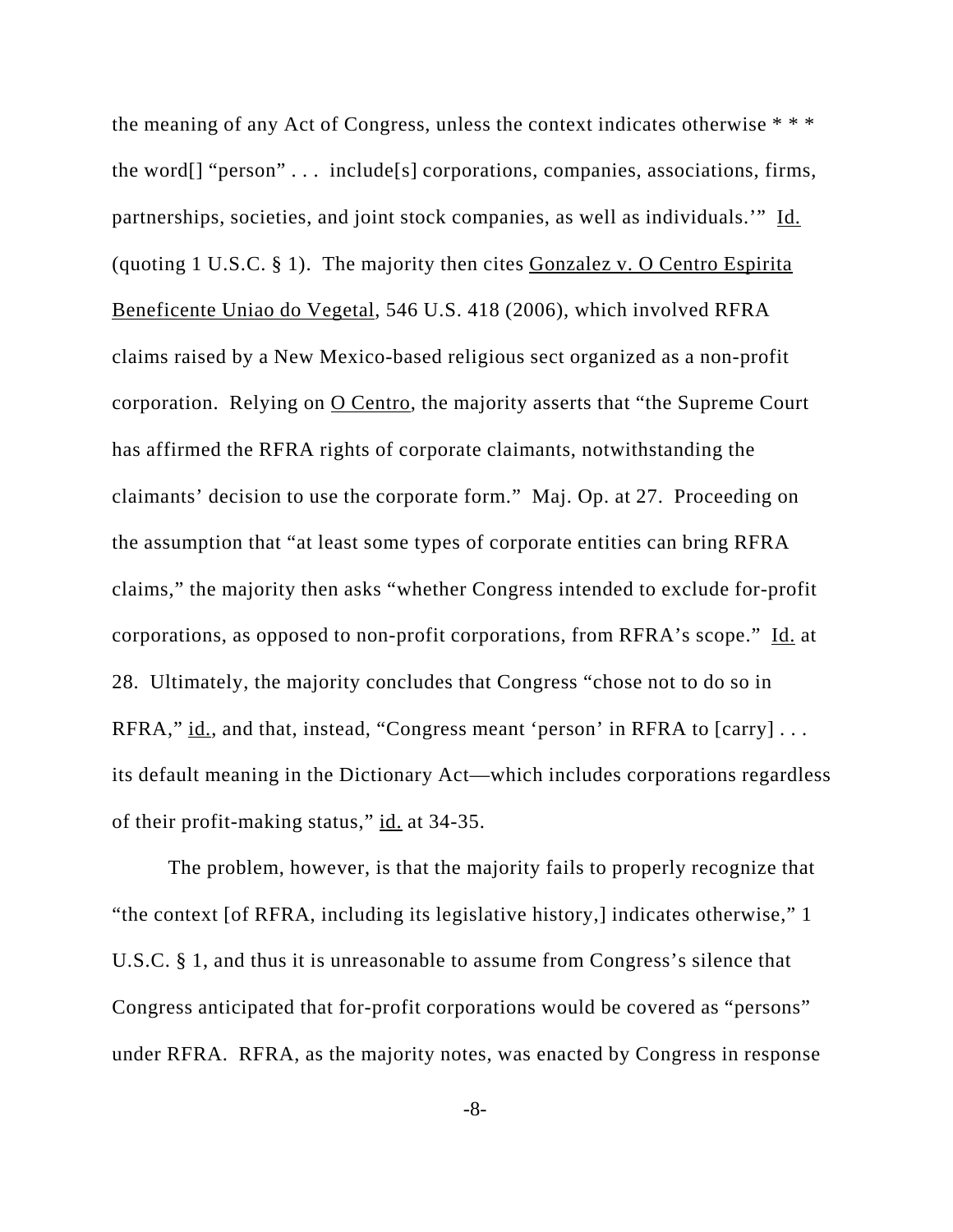to the Supreme Court's decision in Employment Division v. Smith, 494 U.S. 872 (1990), which construed the Free Exercise Clause of the First Amendment to hold that "neutral, generally applicable laws may be applied to religious practices even when not supported by a compelling governmental interest." City of Boerne v. Flores, 521 U.S. 507, 514 (1997). In Congress's view, "the compelling interest test as set forth in [pre-Smith] Federal court rulings [wa]s a workable test for striking sensible balances between religious liberty and competing prior governmental interests."  $42 \text{ U.S.C. }$ § 2000bb(a)(5). Thus, RFRA was intended "to restore the compelling interest test . . . and to guarantee its application in all cases where free exercise of religion is substantially burdened." Id. §  $2000bb(b)(1)$ . In short, the purpose of RFRA was restoration of pre- $Smith$  free exercise jurisprudence, not expansion of the scope of the Free Exercise Clause. See O Centro, 546 U.S. at 1216 (noting that Congress, by way of RFRA, "adopt[ed] a statutory rule comparable to the constitutional rule rejected in Smith."); Vill. of Bensenville v. Fed. Aviation Admin., 457 F.3d 52, 62 (D.C. Cir. 2006) ("[W]ith RFRA Congress intended to 'restore' the standard by which federal government actions burdening religion were to be judged, not to expand the class of actions to which the standard would be applied.").

The relevant context, then, is the body of free exercise case law that existed at the time of RFRA's passage. See Bruesewitz v. Wyeth LLC, 131 S. Ct. 1068, 1082 (2011) ("When all (or nearly all) of the relevant judicial decisions have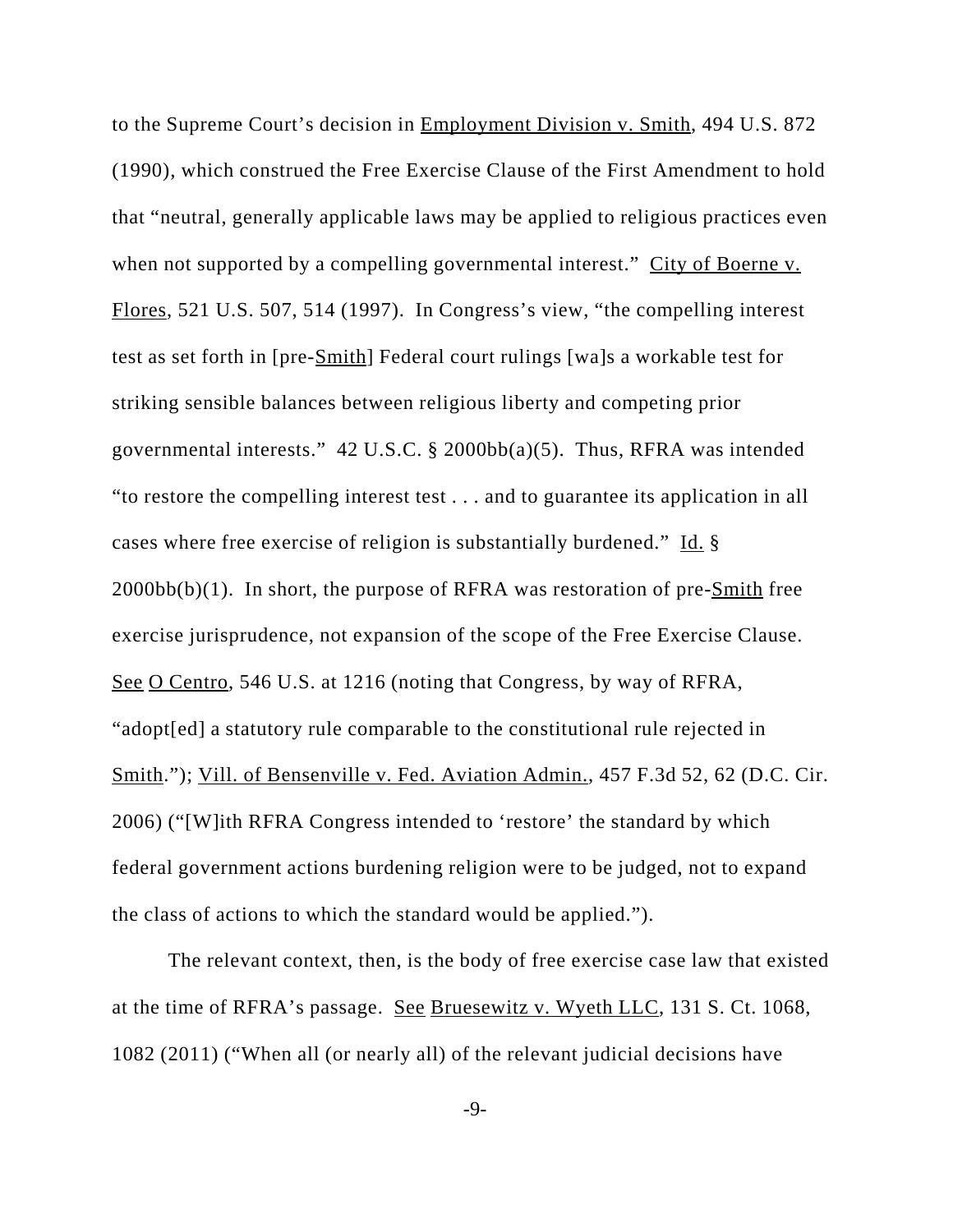given a term or concept a consistent judicial gloss, we presume Congress intended the term or concept to have that meaning when it incorporated it into a laterenacted statute.") (internal quotation marks omitted); Stewart v. Dutra Constr.  $Co., 543 U.S. 481, 490 (2005)$  (examining "[t]he context surrounding the ... enactment" of the statute at issue); Rowland v. Calif. Men's Colony, 506 U.S. 194, 199 (1993) (holding that context includes "the texts of other related congressional Acts").<sup>1</sup> And the proper inquiry is whether, at the time of RFRA's passage, the Supreme Court had said anything about for-profit corporations possessing and exercising rights under the Free Exercise Clause of the First Amendment.<sup>2</sup> Plaintiffs, who carry the burden on this inquiry, provide us with no

<sup>&</sup>lt;sup>1</sup> Obviously, there were no "related congressional Acts" that existed at the time of RFRA's passage. Because, however, RFRA was intended to effectively overrule Smith and supplement the existing body of free exercise case law, City of Boerne, 521 U.S. at 531 (noting that RFRA was intended "to attempt a substantive change in constitutional protections"), it is precisely that existing body of free exercise case law that provides the proper context for understanding the text of RFRA.

 $2$  The majority ignores this inquiry and instead concludes, after discussing religious exemptions contained in Title VII, the Americans with Disabilities Act, and the National Labor Relations Act, that "Congress knows how to craft a corporate religious exemption, but chose not to do so in RFRA." Maj. Op. at 28. But those statutes, all of which address the relationship between an employer and an employee, are significantly different than RFRA and, in my view, do not support the majority's assumption that Congress anticipated that for-profit corporations would be deemed "persons" under RFRA. Indeed, I believe we must assume just the opposite since, at the time of RFRA's passage, Congress had never exempted for-profit corporations, on the basis of religious reasons, from any of these employment-related laws. As I discuss in greater detail below, affording for-profit corporations rights under RFRA effectively creates a (continued...)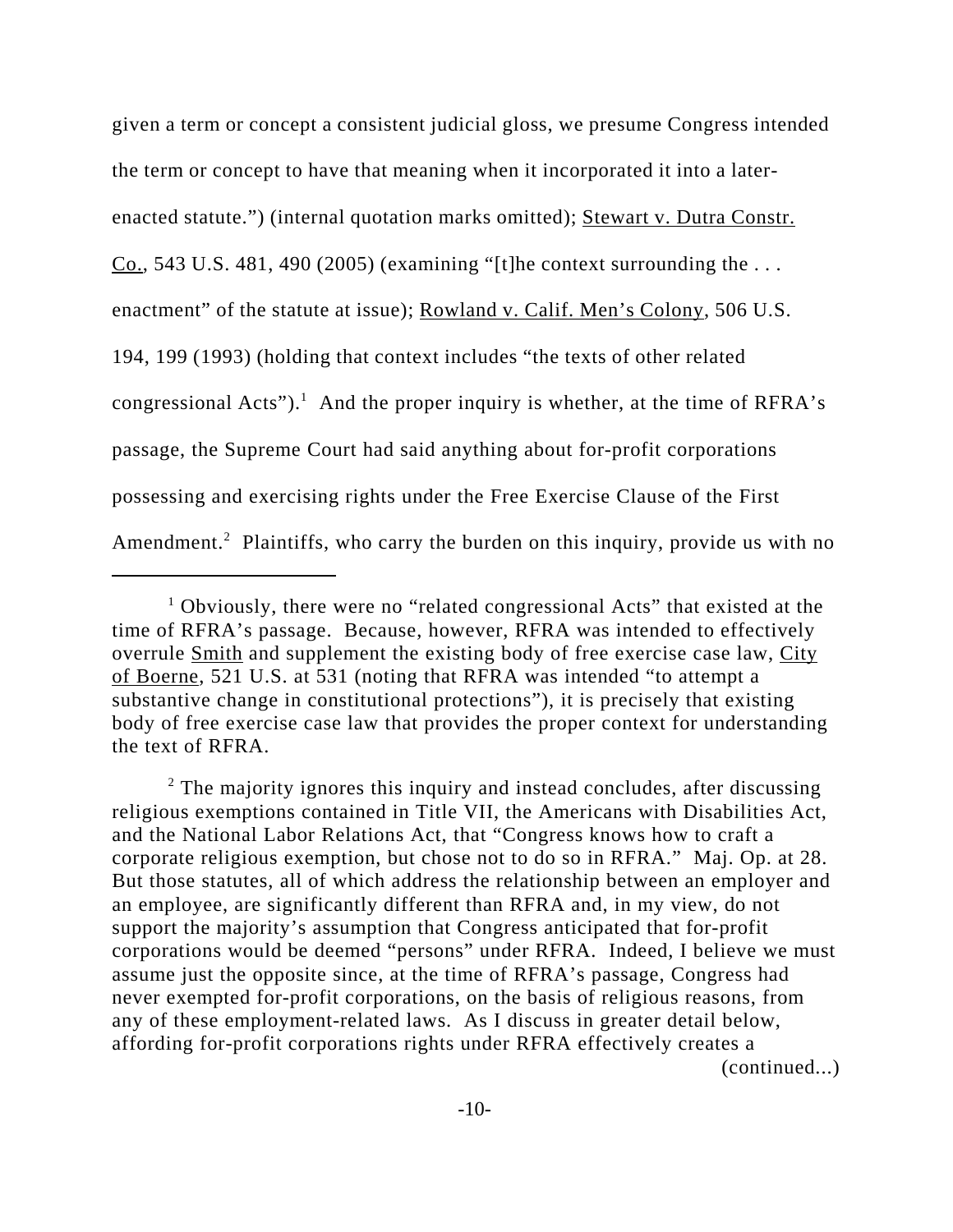persuasive authority.<sup>3</sup> Indeed, they don't even directly address this question. Not because they have overlooked precedent. But rather because none exists. At the time of RFRA's passage, the Supreme Court had never addressed whether, let alone recognized that, a for-profit corporation possessed free exercise rights under the First Amendment. In other words, during the 200-year span between the adoption of the First Amendment and RFRA's passage, the Supreme Court

 $2$ (...continued)

<sup>3</sup> The majority properly acknowledges, as it must, that the plaintiffs carry two related burdens at this stage of the proceedings. First, to establish their entitlement to a preliminary injunction. Maj. Op. at 24. Second, to prove that there is a substantial likelihood that they will establish "a prima facie case under RFRA by showing that the government substantially burdens a sincere religious exercise." Id. at 19. But in addressing whether Hobby Lobby and Mardel "can take advantage of RFRA's protections," Maj. Op. at 31, the majority quite clearly places the burden of persuasion on the defendants, rather than on the plaintiffs who, as the parties seeking relief under RFRA and the movants seeking preliminary injunctive relief, properly carry that burden. In particular, the majority, rather than examining what precedents, if any, the plaintiffs can muster in support of their position, focuses almost exclusively on the defendants' arguments in opposition to the plaintiffs' RFRA claims. E.g., at 26 ("The government makes two arguments for why this is not the case."), id. ("We reject both of these arguments."), 32 ("we do not see what the government sees in Amos"), id. ("Nor do the other post-RFRA circuit cases on which the government relies provide more guidance."), 34 ("to the extent the government sees Spencer and Great Falls as following principles laid down in Amos . . . we disagree."), id. ("In conclusion, the government has given us no persuasive reason to think that Congress meant 'person' in RFRA to mean anything other than its default meaning in the Dictionary Act").

religious-based exemption to any number of federal statutes, including all of those that impact the employer-employee relationship. Because, however, Congress has never expressly created any such exemption in any employmentrelated laws, it is improper for us to effectively create such exemptions based upon Congress's silence in employing the term "person" in RFRA.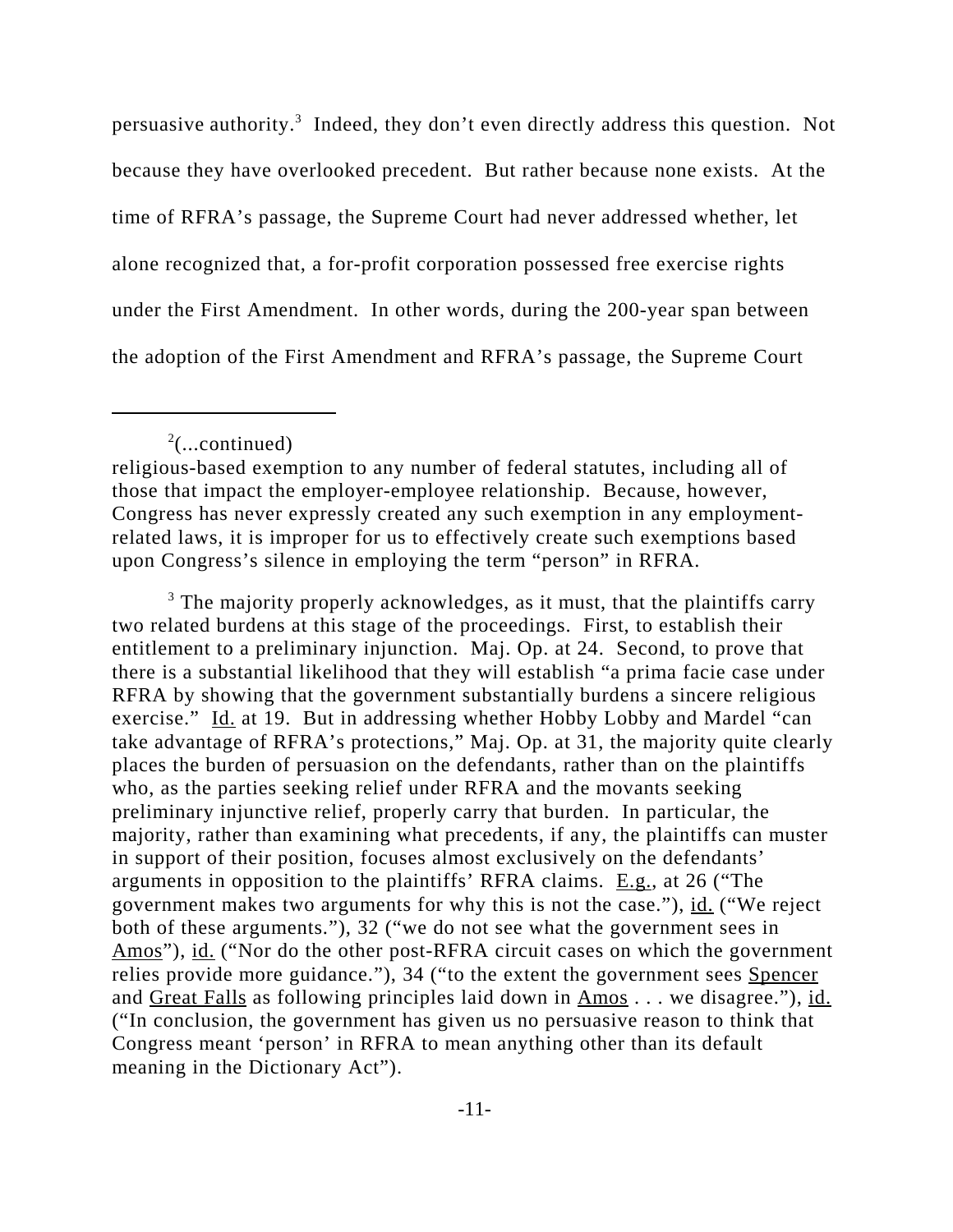consistently treated free exercise rights as confined to individuals and non-profit religious organizations. E.g., Jimmy Swaggart Ministries v. Bd. of Equalization of Calif., 493 U.S. 378 (1990) (addressing free exercise claims asserted by religious organization); Sch. Dist. of Abington Twp. v. Schempp, 374 U.S. 203, 223 (1963) (holding that the purpose of the Free Exercise Clause is "to secure religious liberty in the individual by prohibiting any invasions thereof by civil authority.") (emphasis added). And, in United States v. Lee, 455 U.S. 252 (1982), decided approximately a decade prior to RFRA's enactment, the Supreme Court emphasized that "[w]hen followers of a particular sect enter into commercial activity as a matter of choice, the limits they accept on their own conduct as a matter of conscience and faith are not to be superimposed on the statutory schemes which are binding on others in that activity." Id. at 261. In light of this body of precedent, the only reasonable conclusion we can draw is that Congress, in employing the term "person" in RFRA, anticipated that it would encompass only individuals and non-profit religious organizations.

The limitation of RFRA's applicability to individuals and non-profit religious organizations is reinforced by examining the legislative history of RFRA. In discussing the "BACKGROUND AND NEED" for RFRA, Congress noted "that the right to observe <u>one</u>'s faith, free from Government interference, ... . is enshrined in the free exercise clause of the first amendment." Religious Freedom Restoration Act of 1993, S. Rep. 103-111 (1993), reprinted in 1993

-12-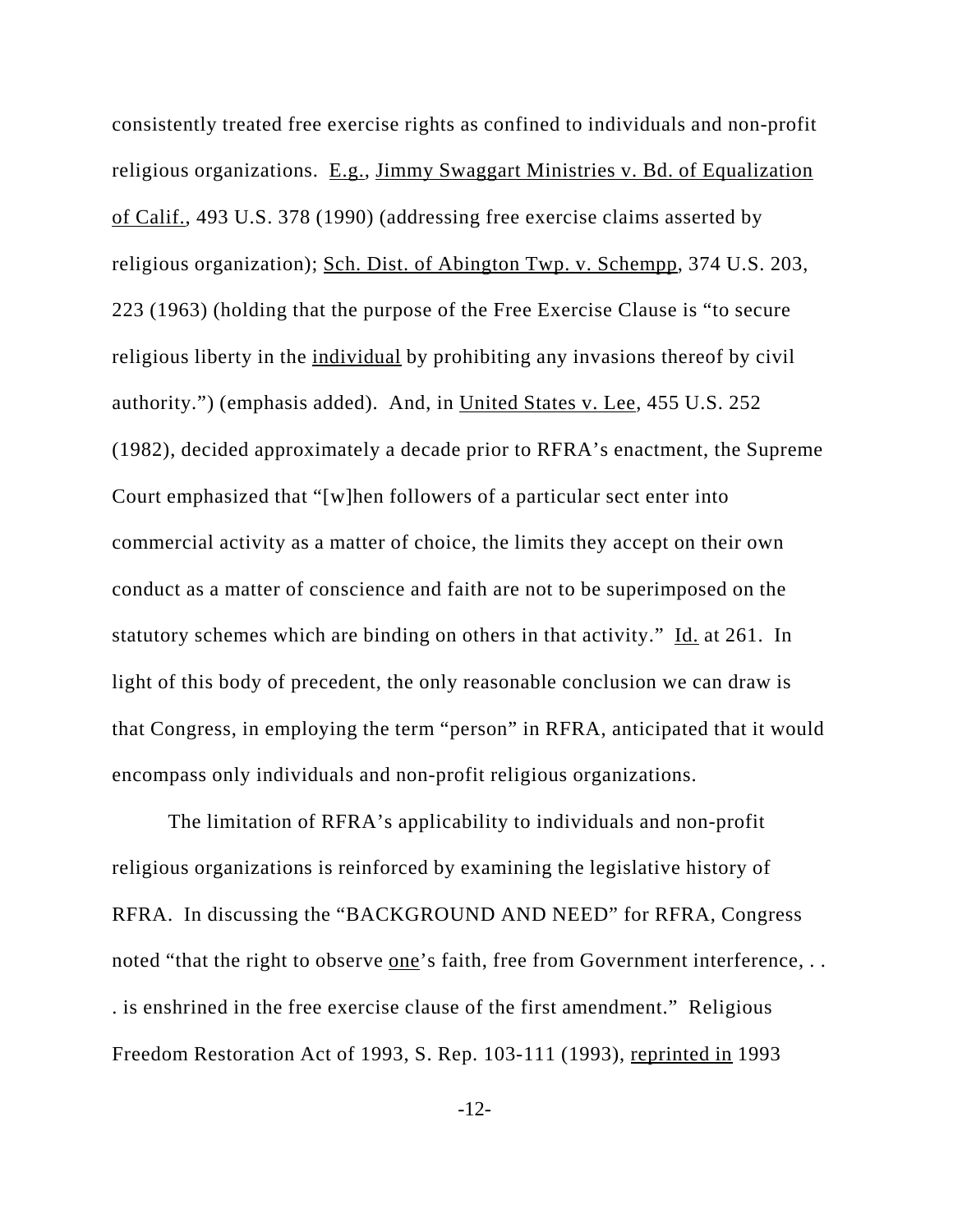U.S.S.C.A.N. 1892, 1893-94 (emphasis added). In turn, Congress recognized that "[t]his fundamental constitutional right may be undermined . . . by governmental rules of general applicability which operate to place substantial burdens on individuals' ability to practice their faiths." Id. at 1894 (emphasis). Congress further stated that "[t]he extent to which the Free Exercise Clause requires government to refrain from impeding religious exercise defines nothing less than the respective relationships in our constitutional democracy of the individual to government and to God." Id. at 1897 (emphasis added). Later, in discussing the intended purpose of RFRA and its impact on other areas of the law, Congress made explicit reference to "religious institutions" and "religious organizations." Id. at 1898 ("The act thus would not require such a justification for every government action that may have some incidental effect on religious institutions."), 1902 ("the courts have long adjudicated cases determining the appropriate relationship between religious organizations and government."). Entirely absent from the legislative history, however, is any reference to for-profit corporations. In short, Congress clearly recognized that individuals and religious organizations enjoy free exercise rights, and thus it anticipated that RFRA's reach would extend to them. But nowhere is there any suggestion that Congress foresaw, let alone intended that, RFRA would cover for-profit corporations.

Consequently, it comes as no surprise that not a single case, until now, has extended RFRA's protections to for-profit corporations. Although the majority

-13-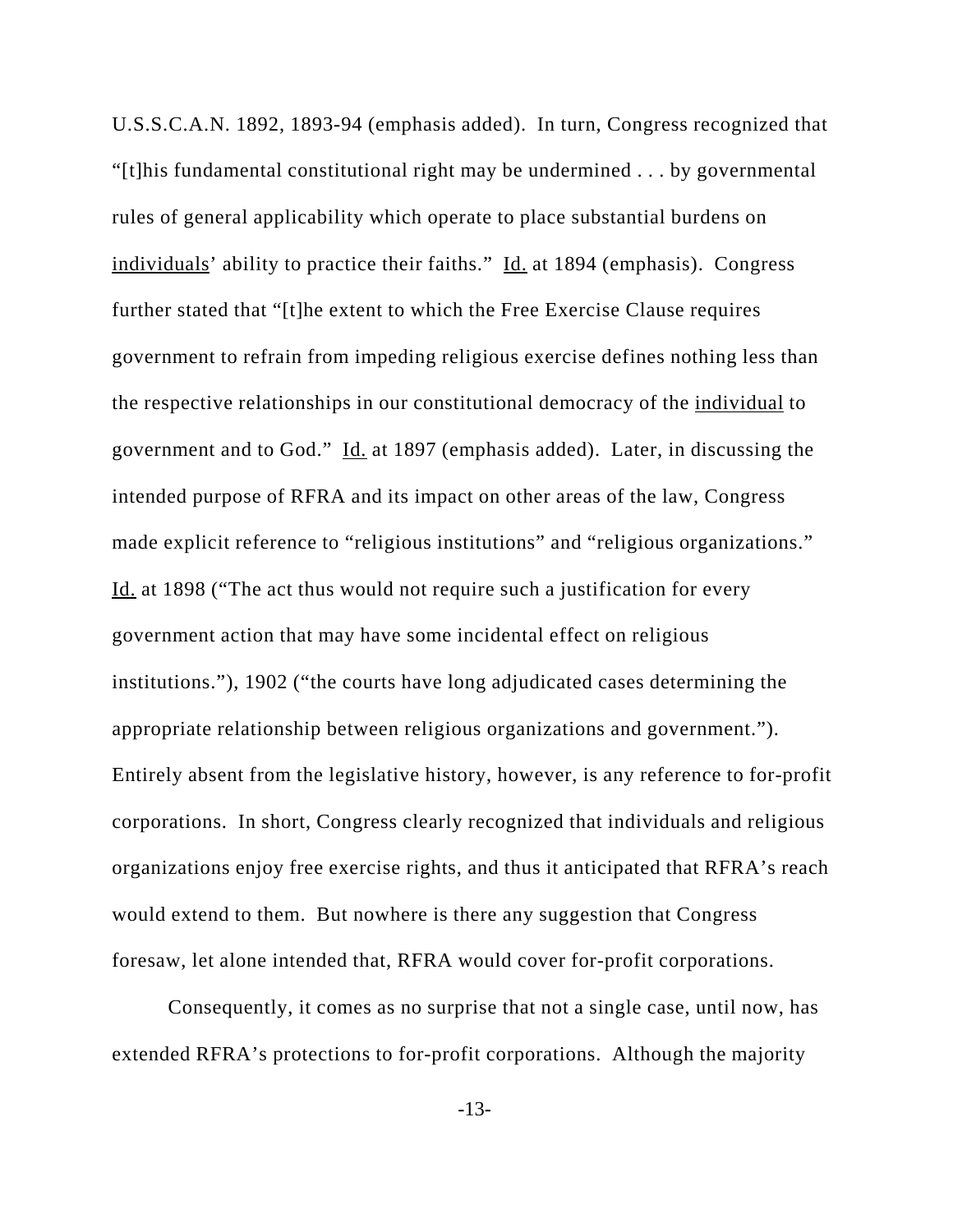finds significance in the Supreme Court's  $\overline{O}$  Centro decision, see Maj. Op. at 27 ("the Supreme Court has affirmed the RFRA rights of corporate claimants"), the fact of the matter is that the plaintiff in O Centro was a New Mexico non-profit corporation, specifically "[a] religious sect with origins in the Amazon Rainforest." 546 U.S. at 423. Thus, O Centro is entirely consistent with pre-RFRA free exercise precedent and tells us nothing about RFRA's application to for-profit corporations.

The same can be said for Citizens United v. FEC, 558 U.S. 310 (2010). In Citizens United, the Supreme Court held that corporations have free speech rights under the First Amendment. But that holding has no bearing on our assessment of RFRA's "context" because it was issued nearly twenty years after RFRA's enactment, and it dealt with a different provision of the First Amendment than the one Congress was concerned with in RFRA. See generally Conestoga Wood Specialities Corp. v. Sebelius,  $-$  F.Supp.2d  $-$ , 2013 WL 140110 at  $*7(E.D.$  Pa. Jan. 11, 2013) ("Although [the Free Speech and Free Exercise Clauses] reside within the same constitutional amendment, these two provisions have vastly different purposes and precedents, and we decline to make the significant leap Plaintiffs ask of us without clear guidance from Congress or the Supreme Court."). In short, a 2010 Supreme Court decision concerning the First Amendment free speech rights of a corporation cannot, in retroactive fashion, impact our determination of what Congress intended when it enacted RFRA in

-14-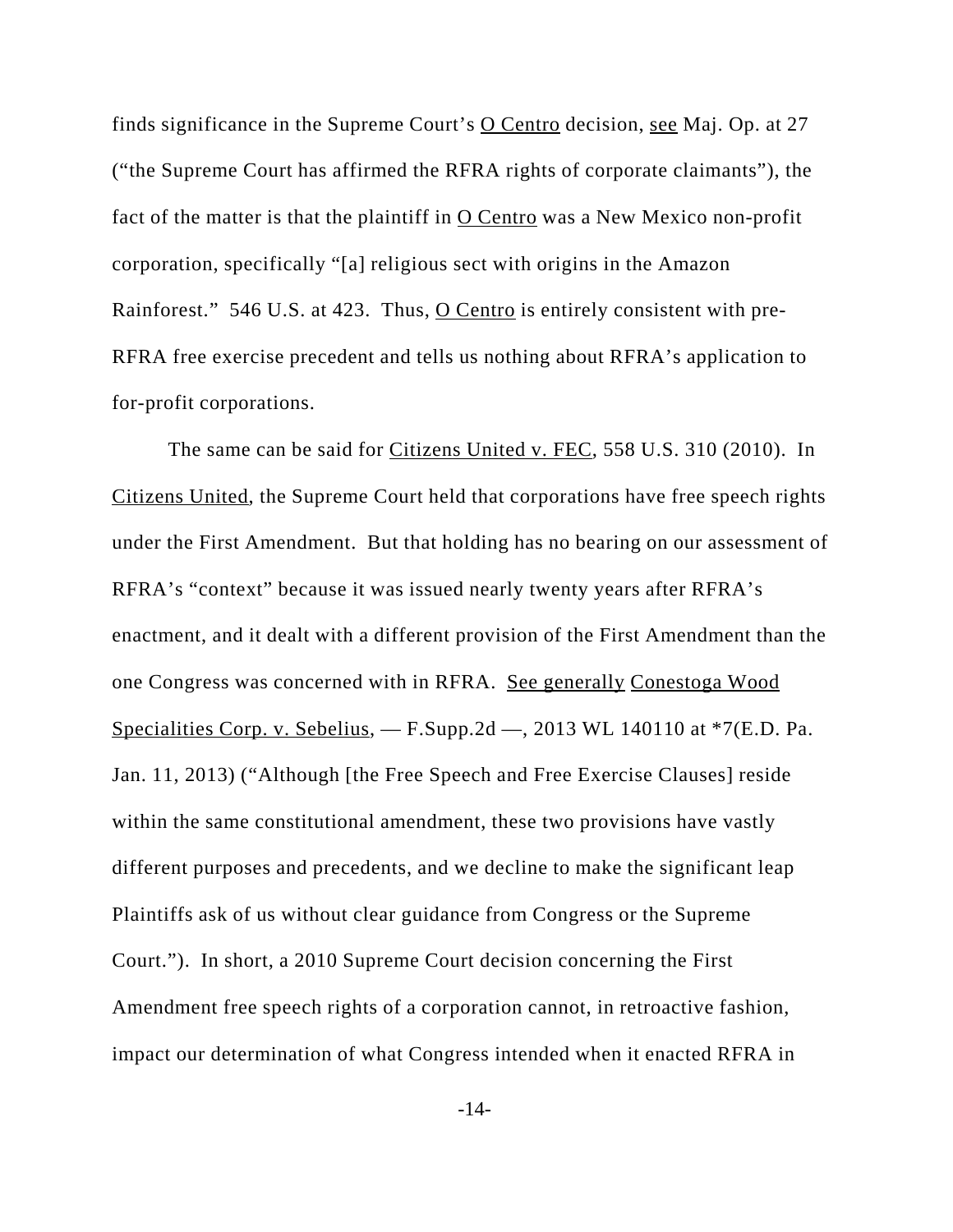1993.4

In sum, "there is no plausible basis for inferring that Congress intended or could have anticipated" that for-profit corporations would be covered by RFRA. McQuiggin v. Perkins, 133 S. Ct. 1924, 1942 (2013) (Scalia, J., dissenting). The majority's conclusion to the contrary thus "amounts to a pure judicial override of the statute Congress enacted." Id.

C.

Having concluded that Hobby Lobby and Mardel qualify as "persons" for purposes of RFRA, the majority in turn concludes, "as a matter of constitutional law, [that] Free Exercise rights may extend to some for-profit organizations." Maj. Op. at 26. In doing so, the majority purports to rely on the precise body of case law that it ignored in assessing the "context" of RFRA, i.e., pre-RFRA "jurisprudence regarding who can bring Free Exercise claims." Maj. Op. at 36. And, despite the fact that, as I have explained, this jurisprudence does not include a single case extending free exercise rights to for-profit corporations, the majority

<sup>&</sup>lt;sup>4</sup> To the extent the majority means to suggest that RFRA can incorporate evolving free exercise or First Amendment case law, that view is simply wrong. Although RFRA originally defined free exercise as "the exercise of religion under the First Amendment to the Constitution, 42 U.S.C. § 2000bb-2(4) (1999), Congress subsequently amended this part of RFRA to instead provide a fixed statutory definition of religious exercise for both RFRA and the Religious Land Use and Institutionalized Persons Act of 2000. This fixed statutory definition makes no reference to the First Amendment and instead provides that "religious exercise" includes "any exercise of religion, whether or not compelled by, or central to, a system of religious belief." 42 U.S.C.  $\S$  2000cc-5(7)(A).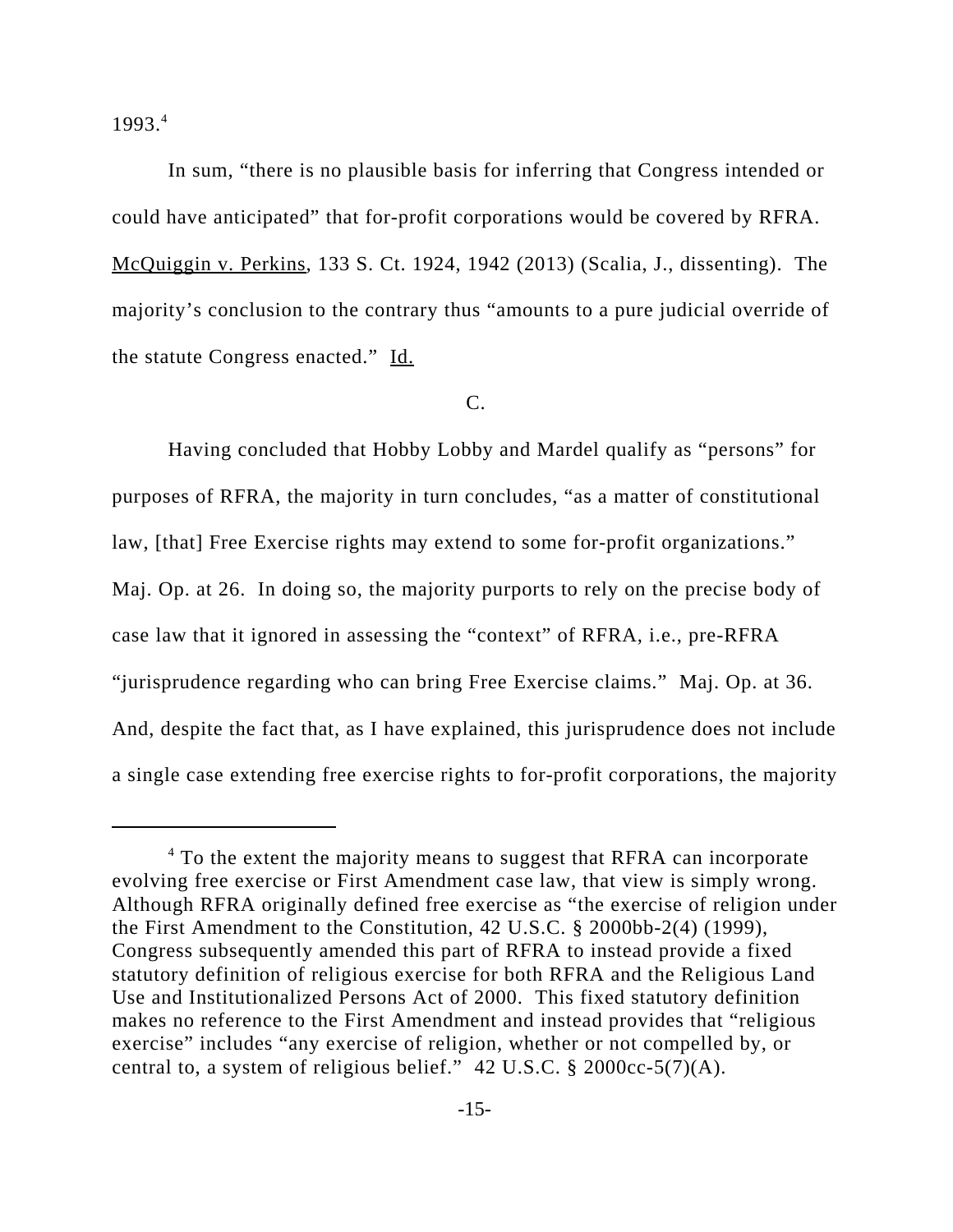concludes, remarkably, that at least some for-profit corporations enjoy free exercise rights.

How does the majority arrive at this conclusion? It first asserts, correctly, that the Supreme Court has recognized "'a right to associate for the purpose of . . . exercis[ing] . . . religion,'" Maj. Op. at 37 (quoting Roberts v. U.S. Jaycees, 468 U.S. 609, 618 (1984) (addressing claim brought by non-profit civic and service organization)), and that, consequently, "the Free Exercise Clause at least extends to associations like churches—including those that incorporate,"  $\underline{\text{id}}$ .<sup>5</sup> It then asserts, again correctly, that "the Supreme Court has settled that *individuals* have Free Exercise rights with respect to their *for-profit businesses,*" i.e., sole proprietorships. Id. at 38 (emphasis in original; citing Lee and Braunfeld v. Brown, 366 U.S. 599 (1961)).

From there, however, the majority abandons its purported examination of pre-RFRA jurisprudence and "wander[s] into uncharted areas of the law with no compass other than [its] own opinions about good policy." Denver Area Educ. Telecomm. Consortium, Inc. v. F.C.C., 518 U.S. 727 (1996) (Kennedy, J., concurring in part and dissenting in part). To begin with, the majority, noting

<sup>&</sup>lt;sup>5</sup> In doing so, the majority cites to, but does not place significant reliance on, the Supreme Court's decision in Citizens United. Maj. Op. at 37. As I have already explained, I agree that Citizens United, which held that corporations have free speech rights under the First Amendment, has no bearing on the outcome of this appeal.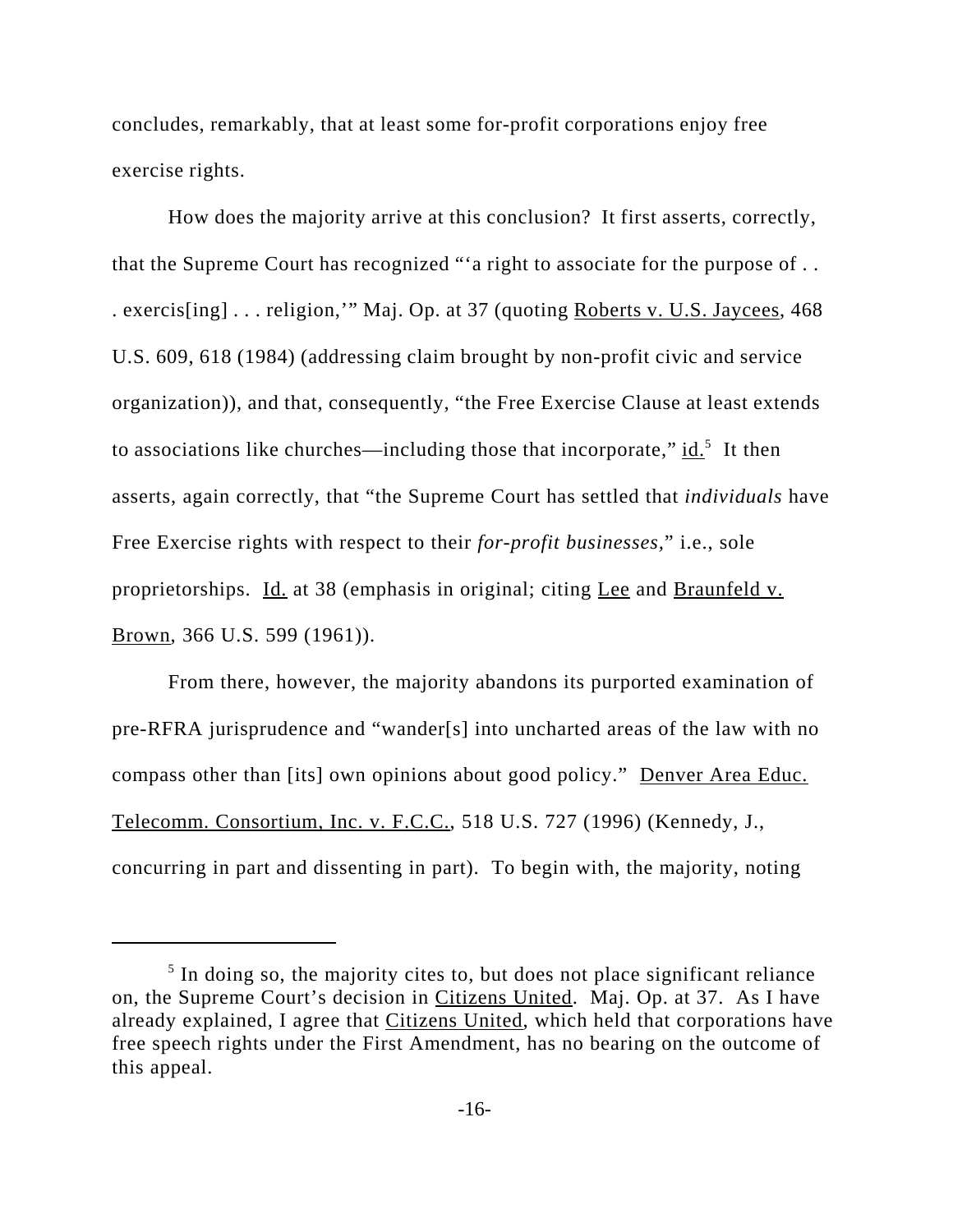that the First Amendment was intended by Congress to protect not only belief but conduct, suggests that "religious conduct includes religious expression . . . communicated by . . . for-profit corporations," Maj. Op. at 39, such as the alleged efforts by Hobby Lobby and Mardel to "proselytize by purchasing hundreds of newspaper ads to 'know Jesus as Lord and Savior,'" id. at 40 (quoting JA at 24a). But the majority cites to no authority suggesting that Congress, either at the time of the First Amendment's adoption or the passage of RFRA, remotely considered, let alone firmly believed, that for-profit corporations, as entities separate from the individuals that form them, could "exercise religion."

Indeed, at the time of RFRA's passage, the law had long distinguished between categories of corporations based upon "the specific purposes of their creation." Bank of Augusta v. Earle, 38 U.S. 519, 580 (1839); see Lankford v. Menefee, 145 P. 375, 378 (Okla. 1914) ("Every such corporation must be organized or incorporated for a particular purpose."). In particular, "corporations [we]re, from the particular purposes to which they [we]re devoted, denominated spiritual, and some lay; and the latter . . . again divided into civil and eleemosynary corporations."<sup>6</sup> Trustees of Dartmouth College v. Woodward, 17

<sup>&</sup>lt;sup>6</sup> In this case, it is quite clear even from the little we know about Hobby Lobby and Mardel that, notwithstanding the intentions of the Green family to operate them in a manner consistent with Biblical principles, they were created for the specific purpose of selling goods and making a profit. In other words, nothing in the record on appeal remotely suggests that Hobby Lobby and Mardel (continued...)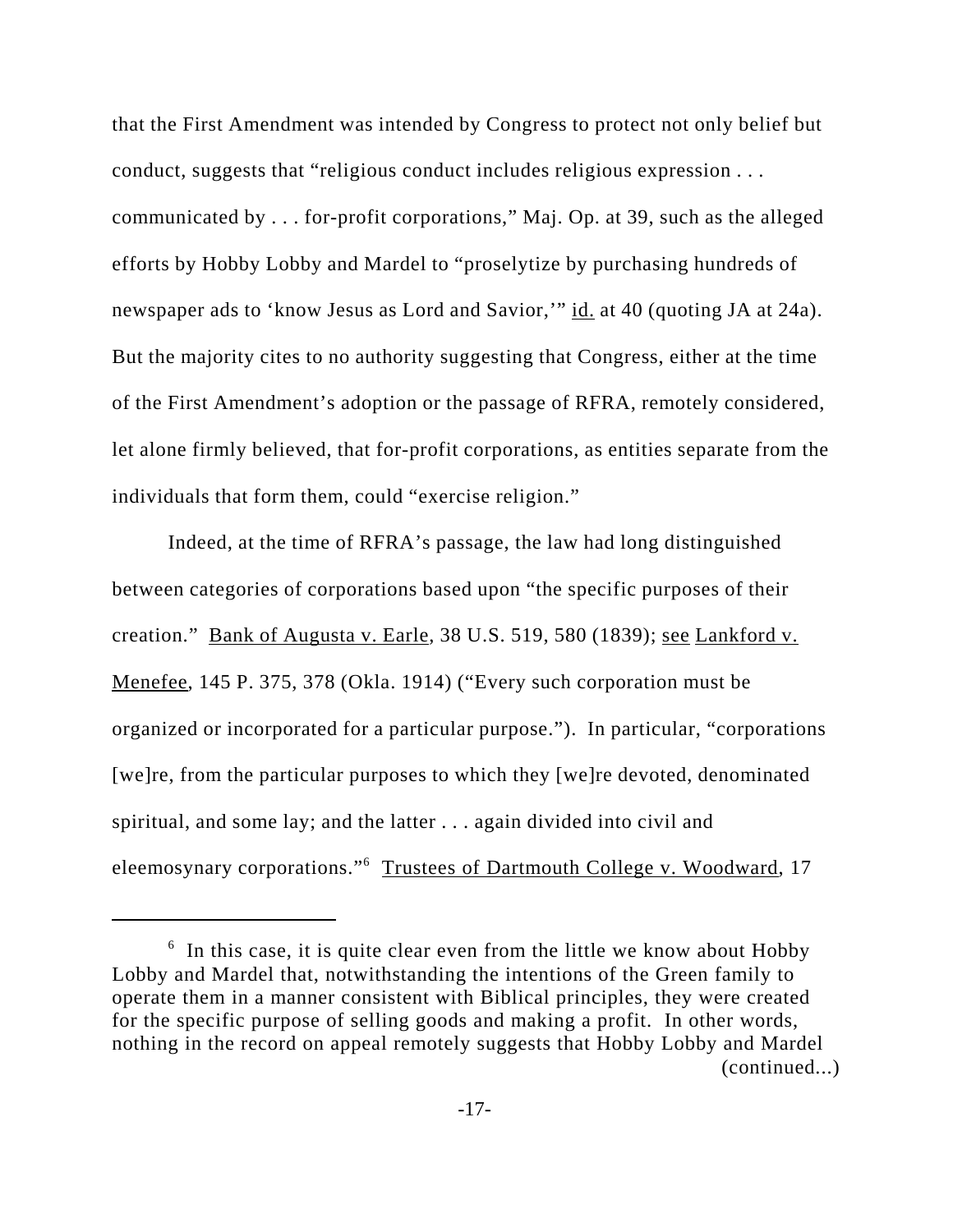U.S. 518, 668 (1819). And, quite logically, only those "spiritual" corporations, i.e., non-profit religious organizations, had been recognized as having the ability to "exercise religion."

In turn, the majority, citing *Citizens United*, asserts there is "no reason [why] the Supreme Court would recognize constitutional protection for a corporation's political expression but not its religious expression." Maj. Op. at 40. But, as I have already noted, there are a number of reasons why we must not allow Citizens United to impact our assessment of what Congress anticipated or intended when it enacted RFRA: Citizens United was issued nearly twenty years after RFRA; it dealt with the Free Speech Clause rather than the Free Exercise Clause of the First Amendment; and "mark[ed] a dramatic break from" the Court's prior Free Speech precedents. Citizens United, 558 U.S. at 394 (Stevens, J., dissenting).

The majority next states that it "cannot see why an individual operating for profit retains Free Exercise protections but an individual who incorporates—even as the sole shareholder—does not, even though he engages in the exact same activities as before." Maj. Op. at 40. The obvious response to this is that, in the latter situation, a new entity separate from the natural individual has been formed.

 $6$ (...continued)

were created primarily to function as a vehicle through which a group of believers could associate and collectively exercise their religion.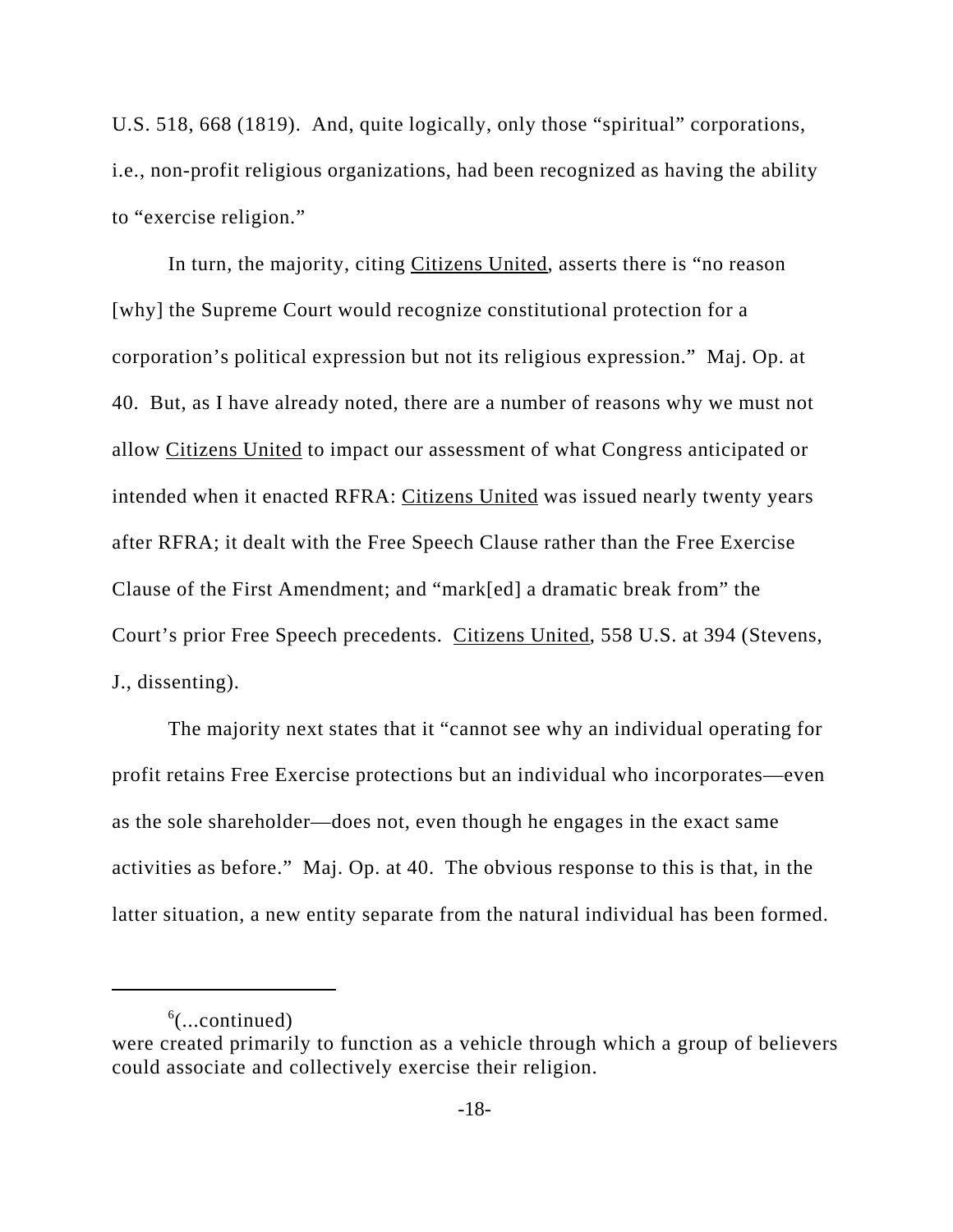The Supreme Court has clearly stated that "incorporation's basic purpose is to create a distinct legal entity, with legal rights, obligations, powers, and privileges different from those of the natural individuals who created it, who own it, or whom it employs." Cedric Kushner Promotions, Ltd. v. King, 533 U.S. 158, 163 (2001). Consistent with these principles, Oklahoma law, under which Hobby Lobby and Mardel were created and continue to exist, provides that "even a family corporation is a separate and distinct legal entity from its shareholders." Sautbine v. Keller, 423 P.2d 447, 451 (Okla. 1966); see Fanning v. Brown, 85 P.3d 841, 846 (Okla. 2004) ("Generally, a corporation is regarded as a legal entity, separate and distinct from the individuals comprising it.").<sup>7</sup> And, as I have noted, the specific purpose for which this new entity is created matters greatly to how it will be categorized and treated under the law.

The majority, obviously aware of these legal distinctions, asserts that "[t]his cannot be about the protections of the corporate form, such as limited liability and tax rates," because "[r]eligious associations can incorporate, gain those protections, and nonetheless retain their Free Exercise rights." Maj. Op. at 40. In turn, the majority asserts, with no support other than its own view of public policy, that "sincerely religious persons could find a connection between

 $7$  Given the apparent ownership structure of the two corporate plaintiffs in this case, the majority would apparently have us disregard two organizational structures: first, the corporate structure of Hobby Lobby and Mardel; second, the organizational structure of the trusts that actually own Hobby Lobby and Mardel.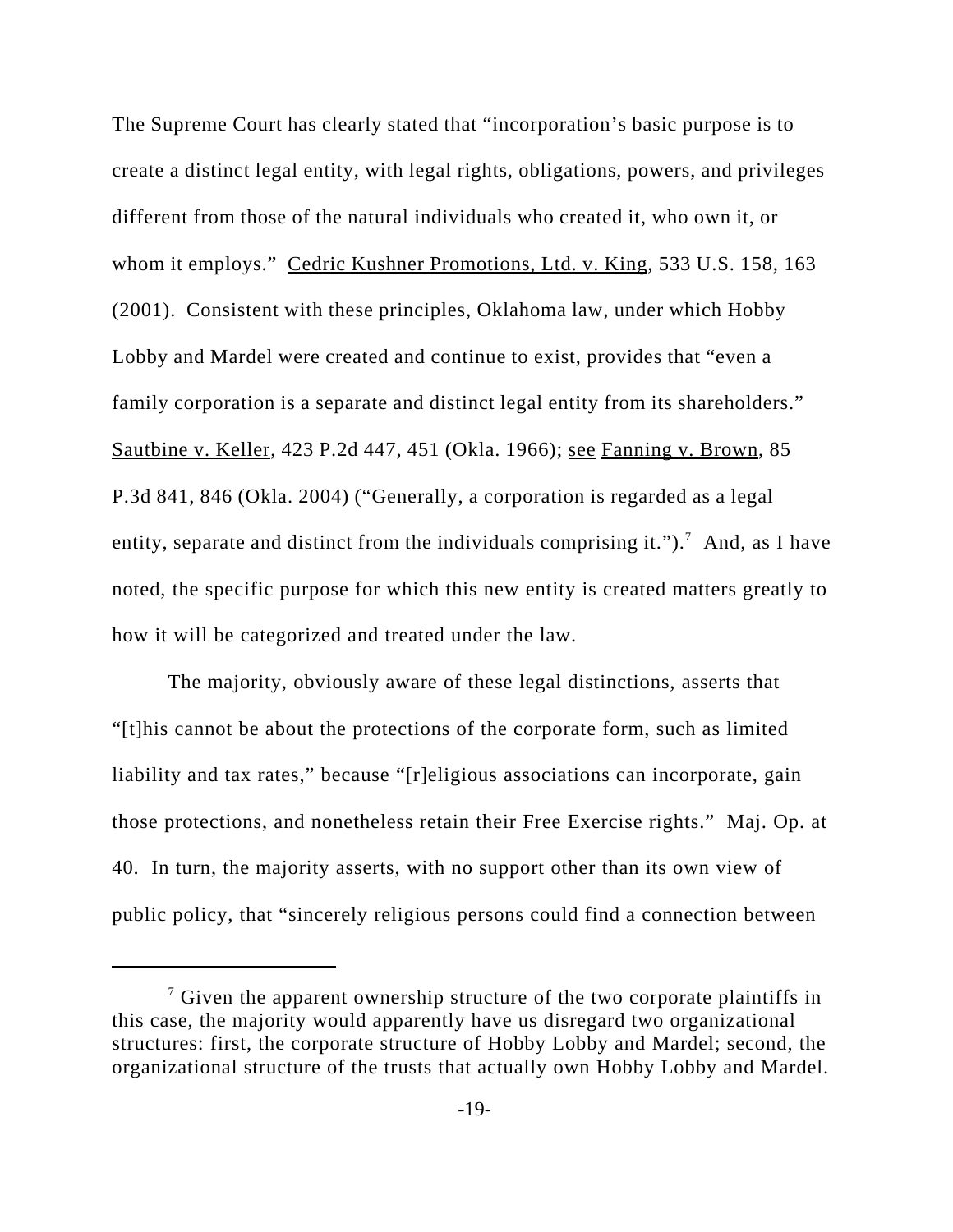the exercise of religion and the pursuit of profit."  $\underline{Id}$  at 41. Finally, the majority suggests, most remarkably and again with no support other than its own views, that the operation of a successful for-profit corporation can reasonably be viewed as a "form of evangelism" on the part of its owners. Id. Consequently, the majority concludes, such businesses, which it has effectively deemed "faith-based businesses" or businesses with a "religious mission," are entitled to free exercise rights.

This is nothing short of a radical revision of First Amendment law, as well as the law of corporations. But whatever one might think of the majority's views, the fact remains that they are wholly unsupported by the language of the Free Exercise Clause or the Supreme Court's free exercise jurisprudence, and are thus, at best, "considerations for the legislative choice." North Dakota State Bd. of Pharmacy v. Snyder's Drug Stores, Inc., 414 U.S. 156, 167 (1973). Adhering to the Supreme Court's holdings, as we must, there is, as I have explained, literally no support for the proposition that for-profit corporations enjoy free exercise rights.

Finally, the majority poses a series of hypothetical questions intended to call into question what it refers to as "the for-profit/non-profit distinction." E.g., Maj. Op. at 41-42 ("What if Congress eliminates the for-profit/non-profit distinction in tax law? Do for-profit corporations then gain Free Exercise rights? Or do non-profits lose Free Exercise rights?"). But that purported distinction is

-20-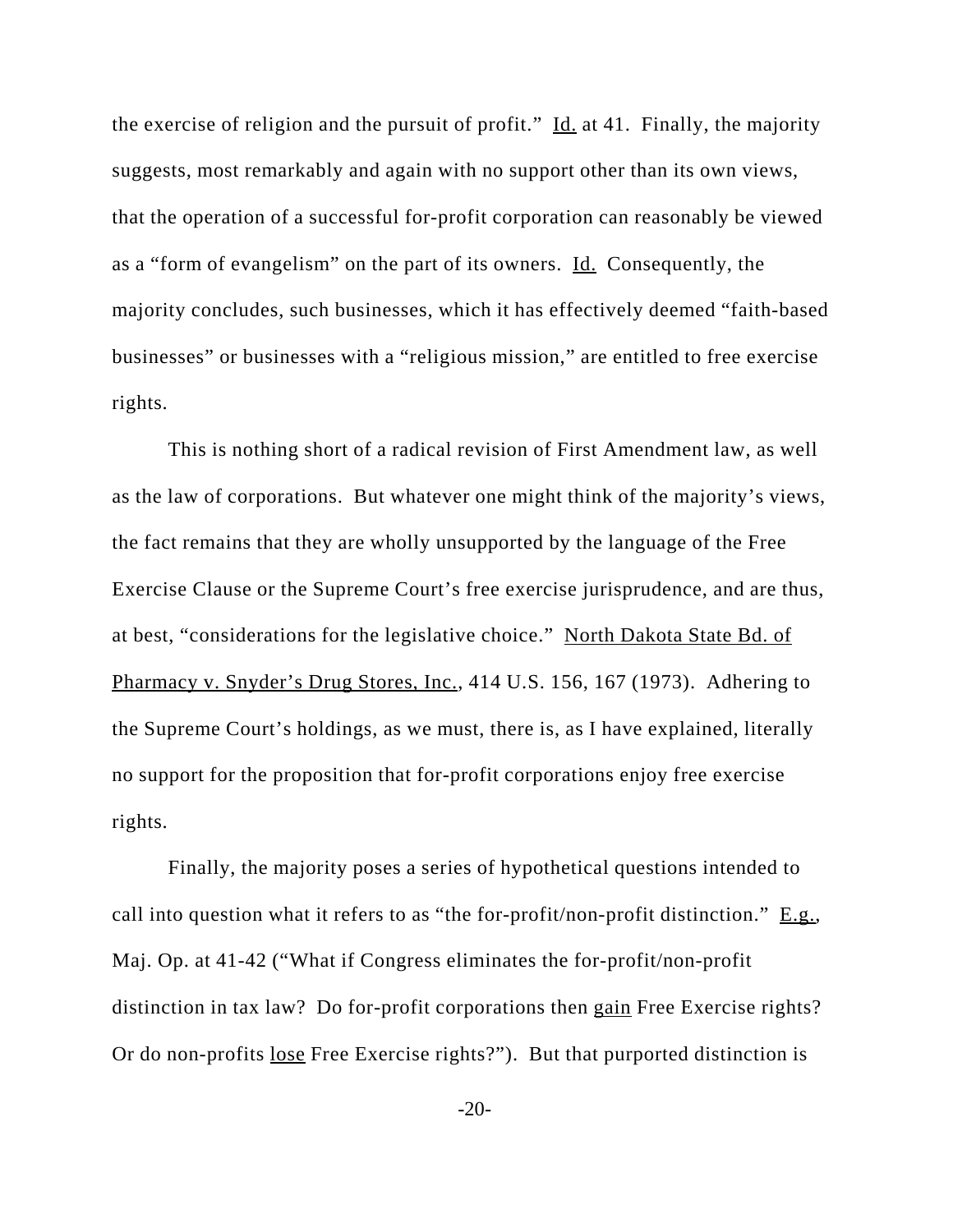not entirely accurate. As I have explained, the Supreme Court's free exercise jurisprudence tells us two key things: non-profit religious organizations, including those that have assumed the corporate form, enjoy free exercise rights; for-profit corporations have never been recognized as enjoying free exercise rights. Whatever theoretical distinctions might be raised by the majority concerning categories of non-profit corporations are immaterial for purposes of this appeal because it is undisputed that Hobby Lobby and Mardel are for-profit corporations focused on selling merchandise to consumers. Under the Supreme Court's free exercise jurisprudence, there is no basis for concluding that they enjoy free exercise rights.

#### D.

Having concluded that RFRA's protections may, at least in some instances, extend to for-profit corporations, the majority proceeds to conclude that Hobby Lobby and Mardel in particular are entitled to RFRA's protections. In doing so, the majority lists, but does not otherwise explain, four factors that it considers relevant to that determination: (1) "Hobby Lobby and Mardel are not publicly traded corporations"; (2) "they are closely held family businesses with an explicit Christian mission as defined in their governing principles"; (3) "[t]he Greens . . . have associated through Hobby Lobby and Mardel with the intent to provide goods and services while adhering to Christian standards as they see them, and they have made business decisions according to those standards"; and (4) "the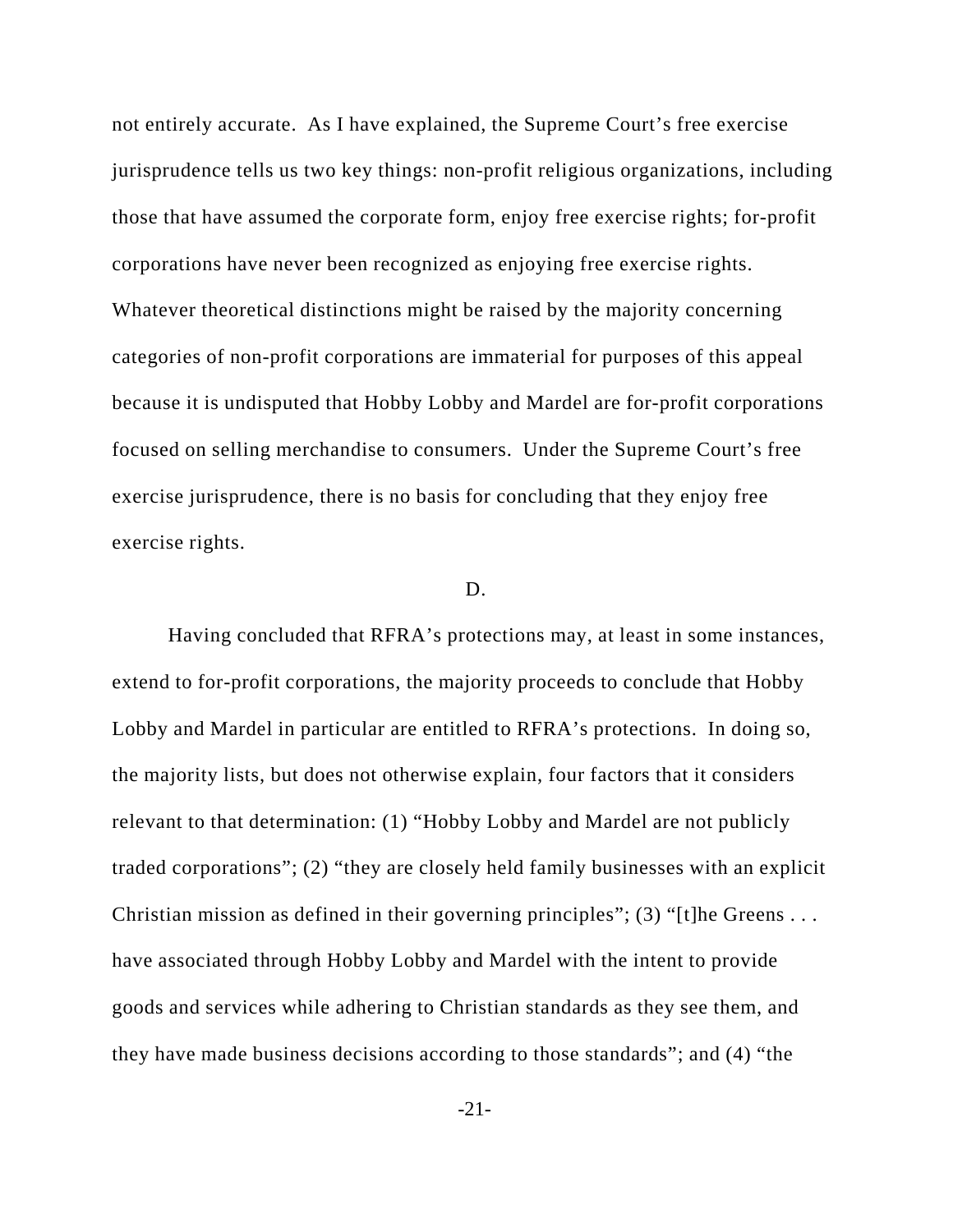Greens are unanimous in their belief that the contraceptive-coverage requirement violates the religious values they attempt to follow in operating Hobby Lobby and Mardel." Maj. Op. at 44.

In my view, these factors are problematic. To begin with, the first and second factors emphasize the fact that Hobby Lobby and Mardel are closely held corporations. But the majority offers no explanation as to why that factor is key in affording Hobby Lobby and Mardel rights under RFRA. And, in turn, the majority fails to explain whether (or why) registration as a publicly held corporation deprives a for-profit corporation of rights under RFRA.

As I see it, the publicly-held/closely-held distinction identified in the first and second factors, as well as the "unanimity of belief" mentioned in the fourth factor, are relevant only to the extent that they allow the majority to take into account the personal religious beliefs of the corporations' founders and owners although, as I have noted, the Greens apparently do not directly own Hobby Lobby or Mardel, but rather these corporations are owned by trusts that are not named as party plaintiffs. Indeed, the majority's stated third and fourth factors make that clear by emphasizing the Greens' religious beliefs in general, and their beliefs regarding the contraceptive-coverage requirement in particular. But by doing so, the majority disregards the legal distinctions between the corporate entities and the individual founders/owners. Nothing that I am aware of in federal or Oklahoma state law allows the majority to do so. To be sure, "Oklahoma has

-22-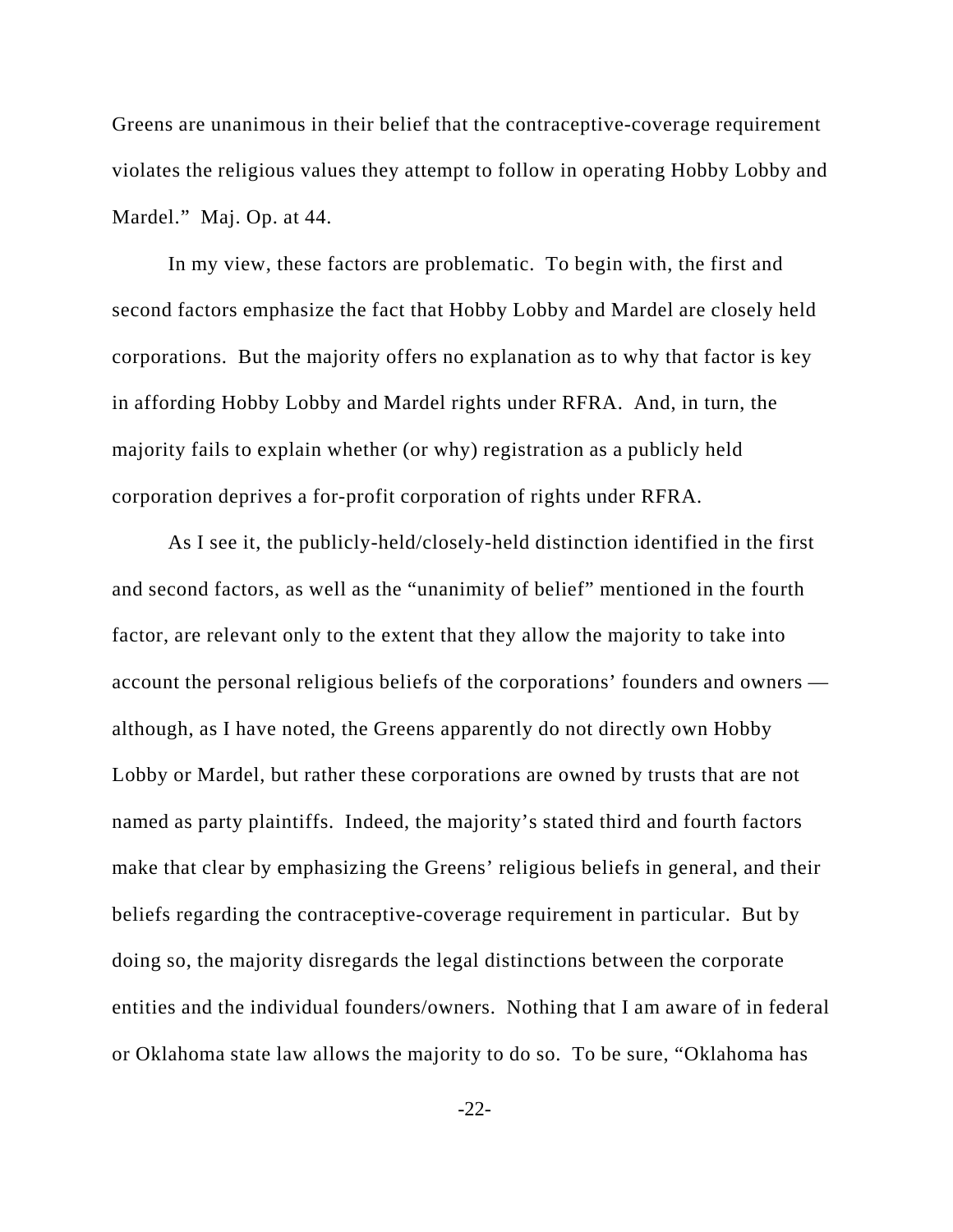long recognized the doctrine of disregarding the corporate entity in certain circumstances." Fanning, 85 P.3d at 846. In particular, Oklahoma "[c]ourts may disregard the corporate entity and hold stockholders personally liable for corporate obligations or corporate conduct under the legal doctrines of fraud, alter ego and when necessary to protect the rights of third persons and accomplish justice." Id. Neither the plaintiffs nor the majority, however, cite to a single case that would allow us to employ these doctrines in a situation such as this. Moreover, as some of the defendants' amici have noted, it is simply unreasonable to allow the individual plaintiffs in this case to benefit, in terms of tax and personal liability, from the corporate/individual distinction, but to ignore that distinction when it comes to asserting claims under RFRA.

Although the plaintiffs have argued that Hobby Lobby and Mardel may bring RFRA claims on behalf of the individual plaintiffs in a representative capacity, there is no indication that the majority agrees with that argument or is otherwise relying on the doctrine of associational standing. Indeed, the majority appears to recognize that the doctrine of associational standing does not apply to the alleged facts of this case. Maj. Op. at 44 n.11 ("This is not a special case of associational standing."); see United Food and Comm. Workers Union Local 751 v. Brown Group, Inc., 517 U.S. 544, 552 (1996) (discussing "[t]he modern doctrine of associational standing, under which an organization may sue to redress its members' injuries, even without a showing of injury to the association

-23-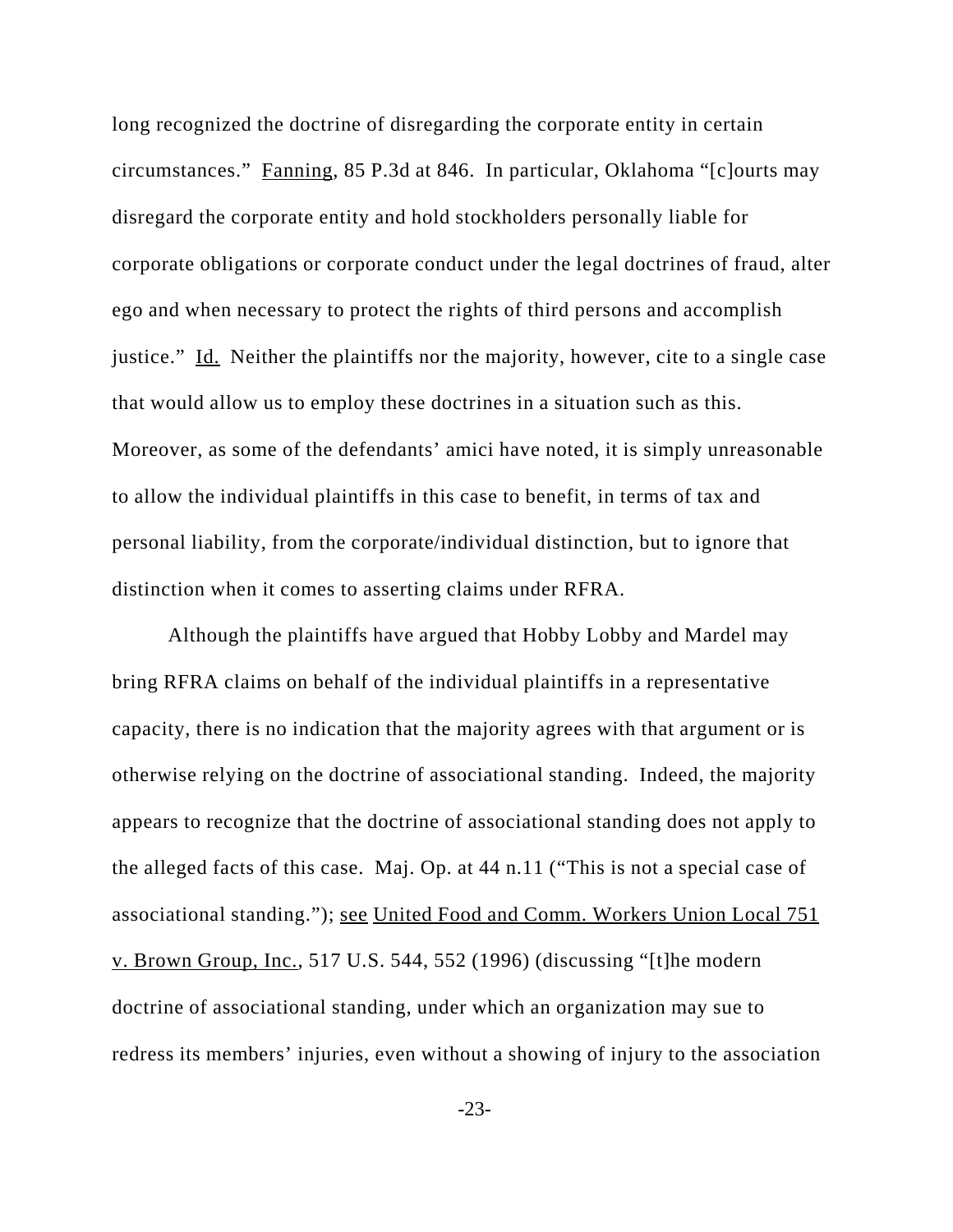itself"); Harris v. McRae, 448 U.S. 297, 321 (1980) (holding that a non-profit religious organization lacked associational standing to assert the free exercise rights of its members). But, notwithstanding its apparent rejection of plaintiffs' associational standing argument, the majority nevertheless looks to the religious beliefs of the individual plaintiffs in assessing whether the corporate plaintiffs, Hobby Lobby and Mardel, are entitled to protection under RFRA.

To be sure, the second factor listed by the majority emphasizes the purported "explicit Christian mission" of the two corporate plaintiffs. But all we know at this point, based upon the limited record, is that Hobby Lobby's statement of purpose allegedly includes a reference to "Biblical principles." JA at 22a. Precisely why that is sufficient to accord Hobby Lobby rights under RFRA is unexplained by the majority. Indeed, the majority dodges several related questions: (1) whether a corporation can "believe" at all, see Citizens United, 130 S. Ct. at 972 ("It might also be added that corporations have no consciences, no beliefs, no feelings, no thoughts, no desires.") (Stevens, J., concurring in part and dissenting in part); (2) if so, precisely how courts are to go about determining a for-profit corporation's religious beliefs, and (3) whether a for-profit corporation has "cognizable religious liberties independent of the people who animate" it, Grote v. Sebelius, 708 F.3d 850, 856 (7th Cir. 2013) (Rovner, J., dissenting).

Curiously, the majority declines to indicate whether the four factors it mentions are intended to be exclusive, or even controlling. Maj. Op. at 45 ("We

-24-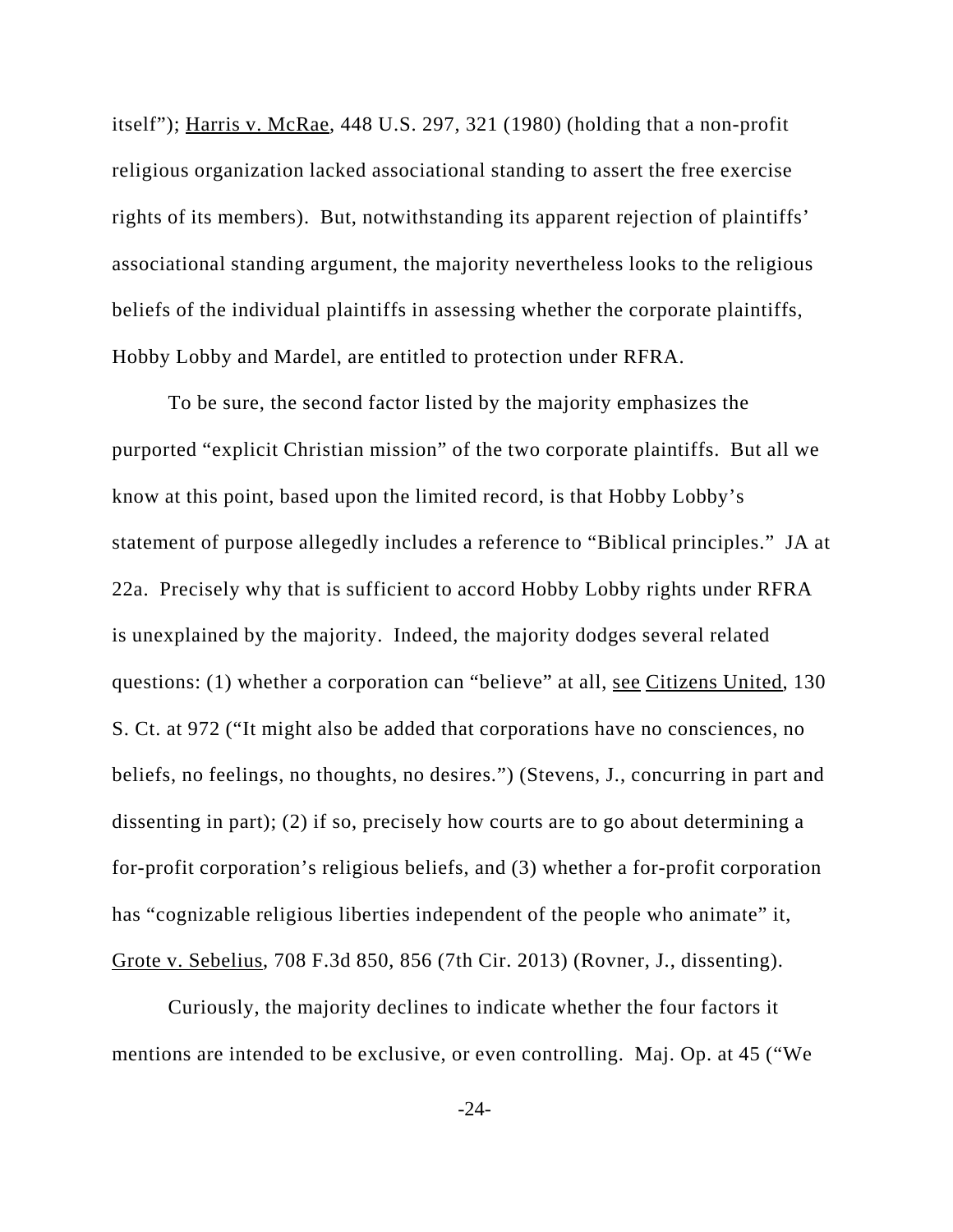need not decide today whether any of these factors is necessary."). Likewise, it refuses to address concerns raised by the defendants concerning how the factors might translate to "a large publicly traded corporation [seeking] to assert religious rights under RFRA." Id. at 44. Thus, the precise scope of the majority's holding remains unclear. That said, however, it is difficult to imagine why the majority's holding would not apply to any number of large, closely-held corporations that employ far more employees, and generate substantially more revenue, than Hobby Lobby and Mardel.

And, if all it takes for a corporation to be categorized as a "faith based business" for purposes of RFRA is a combination of a general religious statement in the corporation's statement of purpose and more specific religious beliefs on the part of the corporation's founders or owners, the majority's holding will have, intentionally or unwittingly, opened the floodgates to RFRA litigation challenging any number of federal statutes that govern corporate affairs (e.g., Title VII of the Civil Rights Act of 1964, the Fair Labor Standards Act).<sup>8</sup> See City of Boerne,

<sup>&</sup>lt;sup>8</sup> Americans United for Separation of Church and State assert in their amicus brief, and I agree, that the majority's holding

would transcend the provision of coverage for contraception. A Jehovah's Witness could choose to exclude blood transfusions from his corporation's health-insurance coverage. Catholic-owned corporations could deprive their employees of coverage for end-oflife hospice care and for medically necessary hysterectomies. Scientologist-owned corporations could refuse to offer their employees coverage for antidepressants or emergency psychiatric (continued...)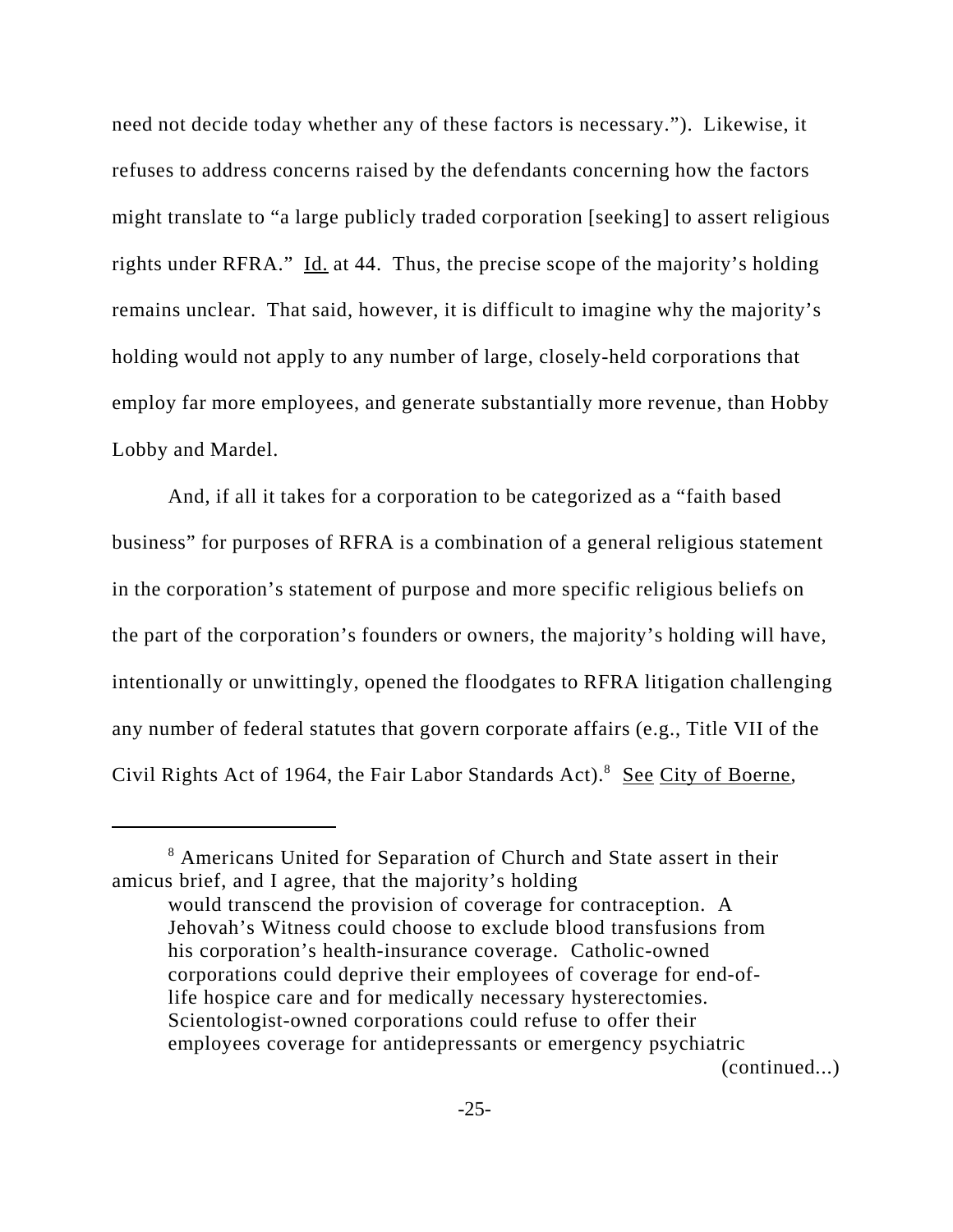521 U.S. at 532 (noting that RFRA's "[s]weeping coverage" has the potential to "displac[e] laws and prohibit[] official actions of almost every description and regardless of subject matter."); id. at 534 (noting the potential of RFRA to exact "substantial costs . . . , both in practical terms of imposing a heavy litigation burden on the [government] and in terms of curtailing [its] traditional general regulatory power"). In short, the majority's holding threatens to entangle the government in the impermissible business of determining whether for-profit corporations are sufficiently "religious" to be entitled to protection under RFRA from a vast array of federal legislation. See Snyder v. Murray City Corp., 159 F.3d 1227, 1243 (10th Cir. 1998) (Lucero, J., concurring) ("[A]s Madison recognized, 'religion flourishes in greater purity, without than with the aid of Government.'" (alteration omitted) (quoting James Madison, Memorial and Remonstrance against Religious Assessments (1785), in The Complete Madison 309 (S. Padover ed. 1953))).

### E.

For all of these reasons, I reject the majority's conclusion that Hobby

Br. of Amici Curiae Am. United for Separation of Church and State, Inc., at 35.

<sup>8</sup> (...continued)

treatment. And corporations owned by certain Muslims, Jews, or Hindus could refuse to provide coverage for medications or medical devices that contain porcine or bovine products – including anesthesia, intravenous fluids, prostheses, sutures, and pills coated with gelatin.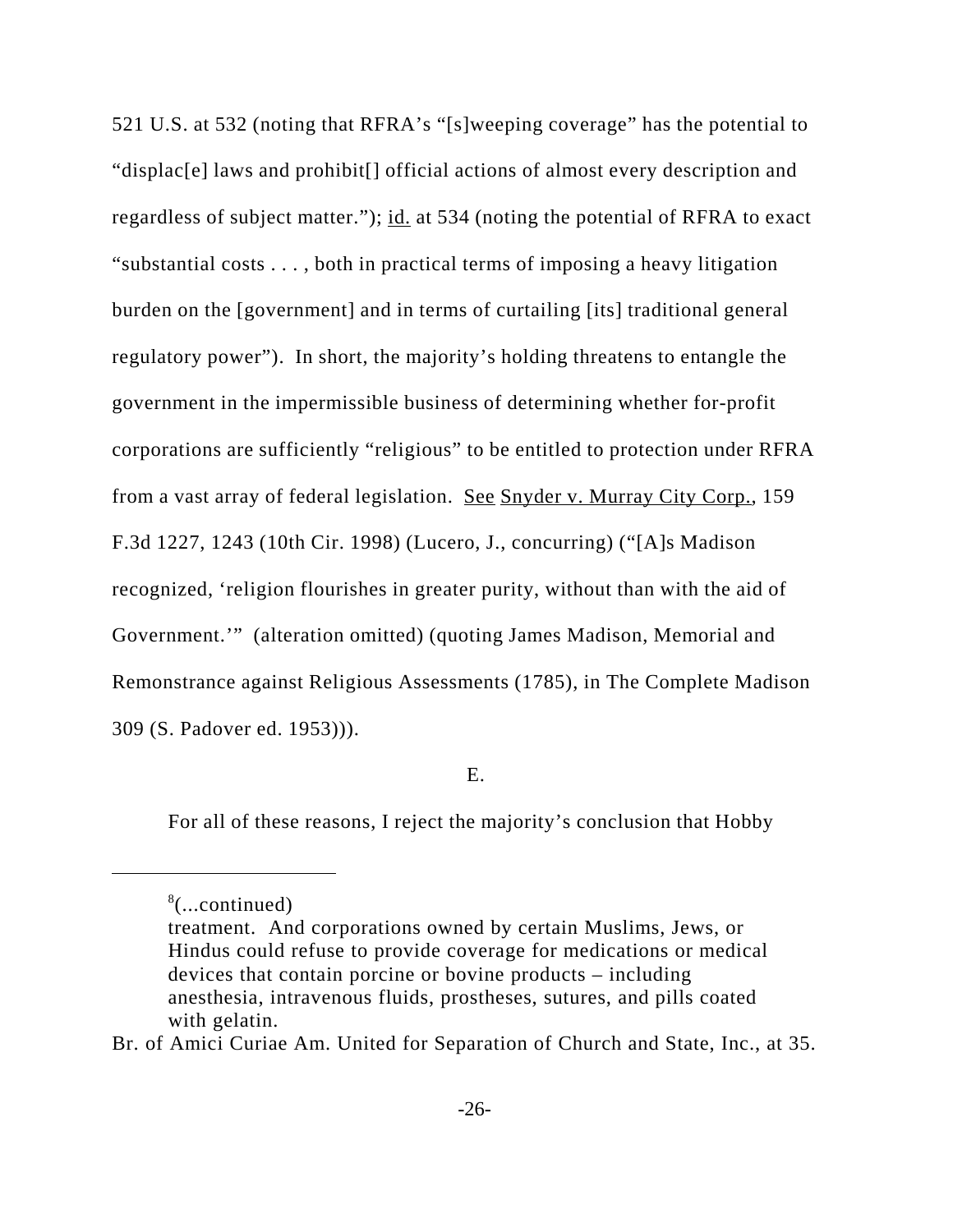Lobby and Mardel are "persons" exercising religion for purposes of RFRA. And, consequently, I conclude on that basis that Hobby Lobby and Mardel have failed to carry their burden of establishing a likelihood of success on the merits of their RFRA claims.

# *IV. Substantial Burden*

In the second part of its merits analysis, the majority addresses the question of "whether the contraceptive-coverage requirement constitutes a substantial burden on plaintiffs' exercise of religion." Maj. Op. at 45. At the outset, the majority purports to "identify the religious belief in this case." Id. at 52. But it commits two errors in doing so.

To begin with, the majority once again conflates the alleged beliefs of the individual and corporate plaintiffs. In particular, the majority states that "[t]he corporate plaintiffs believe life begins at conception."  $\underline{Id}$ . To be sure, the complaint reasonably alleges that the individual plaintiffs possess this belief. But nothing in the plaintiffs' complaint suggests that Hobby Lobby or Mardel have ever taken an official stance on this particular topic. Instead, the complaint alleges only that Hobby Lobby's statement of purpose makes reference to "Biblical principles." JA at 22a. Consequently, the majority is left to treat the religious beliefs of the individual plaintiffs as those of Hobby Lobby and Mardel, even though doing so violates basic principles of corporation law.

The majority also fails to carefully parse, and thus overstates, the nature of

-27-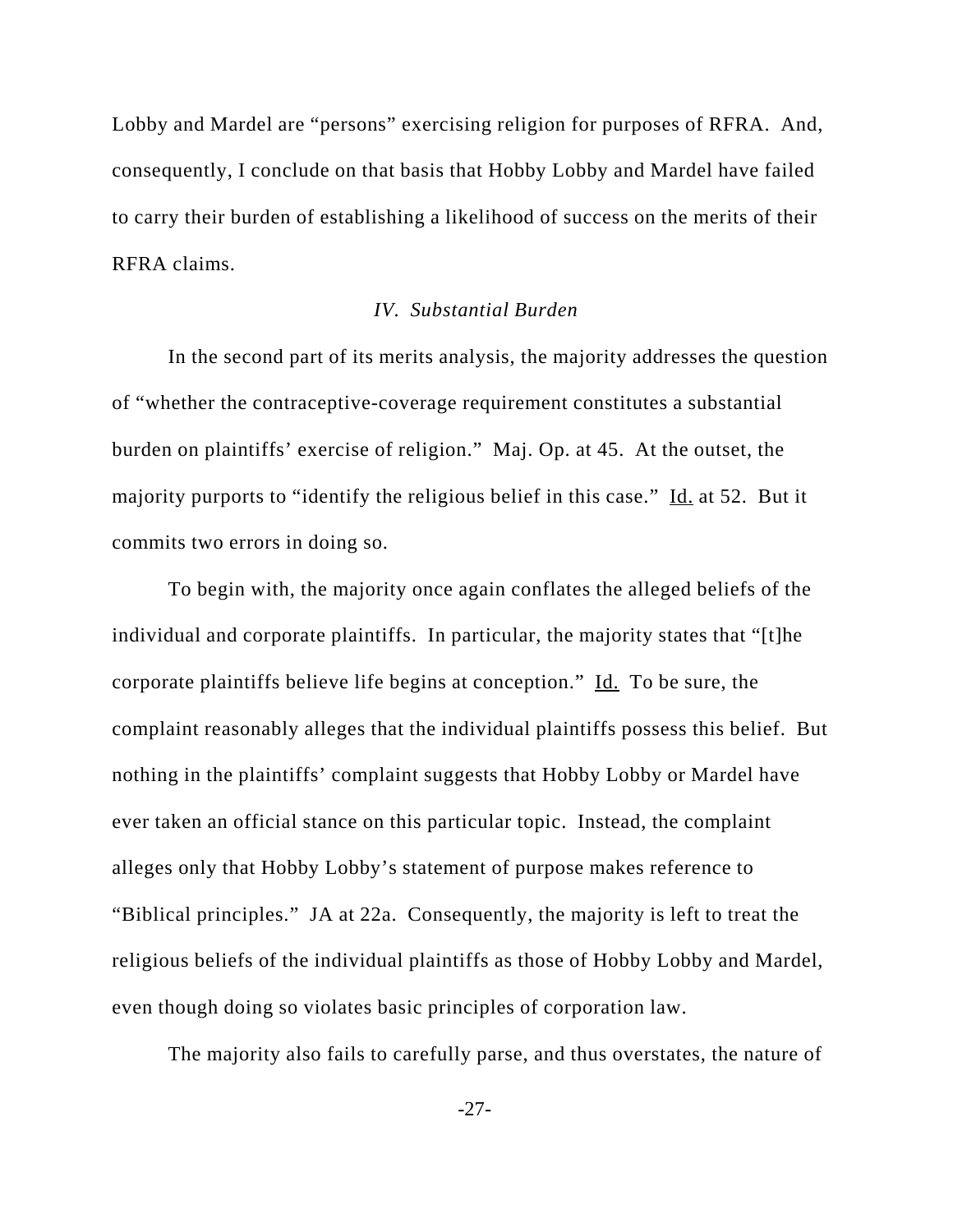the plaintiffs' religious beliefs. It is undisputed that the individual plaintiffs believe, as part of their religion, that "life begins at conception." Maj. Op. at 52. But, in addition to erroneously treating these beliefs as belonging to the corporate plaintiffs, the majority erroneously concludes that these beliefs encompass the plaintiffs' views regarding the contraceptive drugs Plan B and Ella, as well as certain intrauterine devices.

I agree that the clear offshoot of plaintiffs' belief that life begins at conception is their belief, also religious in nature, that any action that threatens to harm a fertilized egg, including by preventing it from implanting in the uterus, is immoral. But what is the connection between these religious beliefs and plaintiffs' opposition to Plan B, Ella, and certain intrauterine devices? According to plaintiffs' complaint and their motion for preliminary injunction, it is statements from the Food and Drug Administration (FDA), in particular an "FDA birth control guide," suggesting "that Plan B and Ella may work by preventing 'attachment (implantation)' of a fertilized egg to a woman's uterus." JA at 33a (complaint); see id. at 50a (allegation in complaint that "[s]ome FDA-approved 'contraceptives' cause abortions.") and 70a (reference in motion for preliminary injunction to "FDA Birth Control Guide"). In other words, the connection is not one of religious belief, but rather of purported scientific fact, i.e., how the challenged contraceptives operate to prevent pregnancy. Consequently, rather than being off limits to examination, plaintiffs' allegations regarding the abortion-

-28-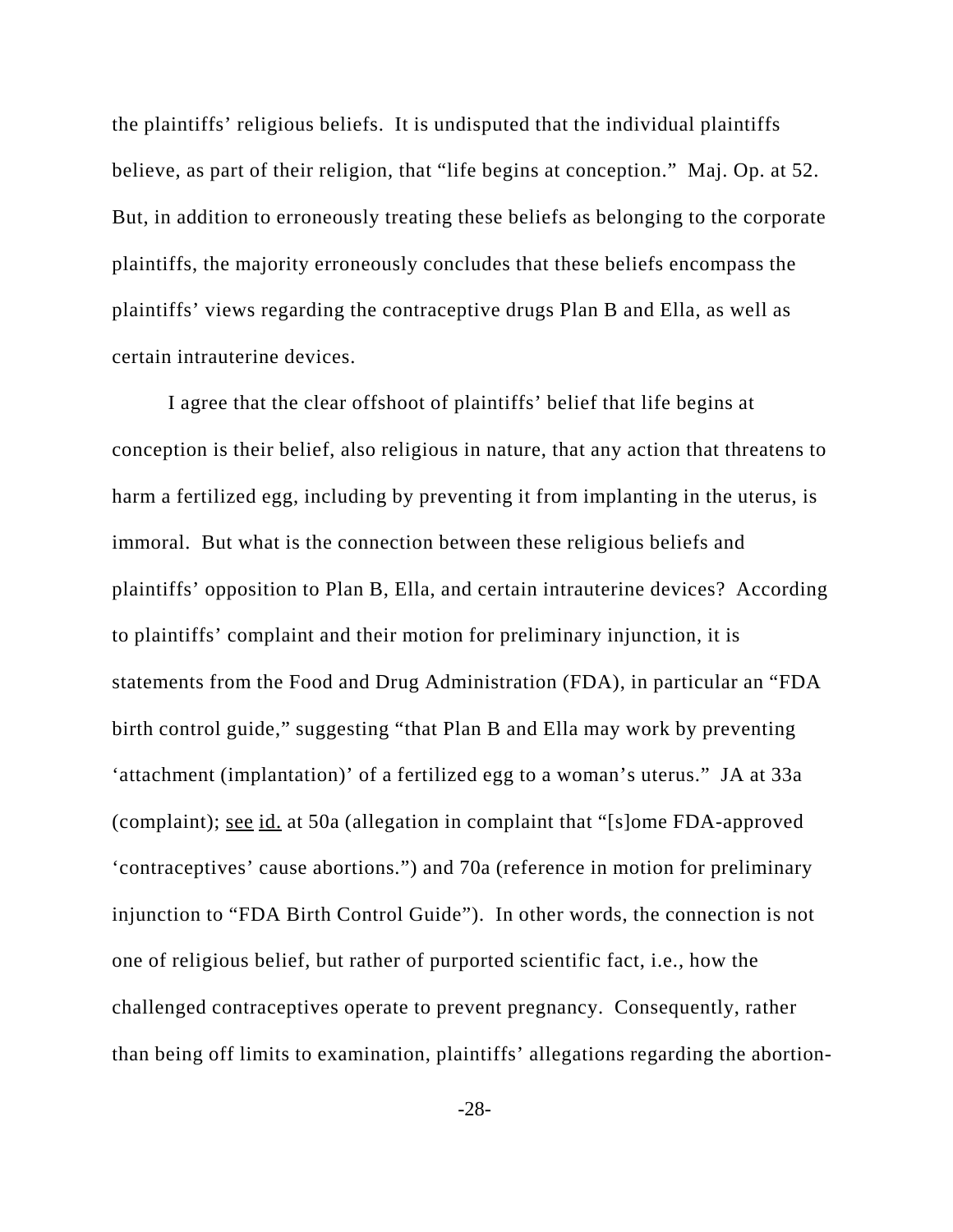causing potential of the challenged drugs are subject not only to examination but evidentiary proof. In short, they must be proven by plaintiffs on the basis of sufficient evidence.

As I have noted, however, plaintiffs presented no evidence at all during the hearing on their motion for preliminary injunction. That failure is not entirely fatal to their claims, because there appears to be agreement among the parties and amici that certain intrauterine devices actually have, as a matter of scientific fact, the potential to prevent implantation of a fertilized egg. But there is no such consensus with respect to the contraceptive drugs challenged by the plaintiffs. E.g., Br. of Amici Curiae Physicians for Reprod. Health, et al., at 8-15 (discussing the current scientific evidence regarding how the challenged contraceptive drugs function to prevent pregnancy and asserting that the FDA labels for these drugs do not reflect this evidence). Consequently, plaintiffs' tactical decision to present no evidence on this point appears, to me, to prevent them from establishing that the regulatory requirement to provide healthcare coverage encompassing these drugs substantially burdens their exercise of religion.

# *V. Remaining Preliminary Injunction Factors*

I also believe that the plurality errs in its consideration of the three remaining preliminary injunction factors, i.e., whether Hobby Lobby and Mardel face irreparable harm, whether the balance of equities tips in favor of Hobby

-29-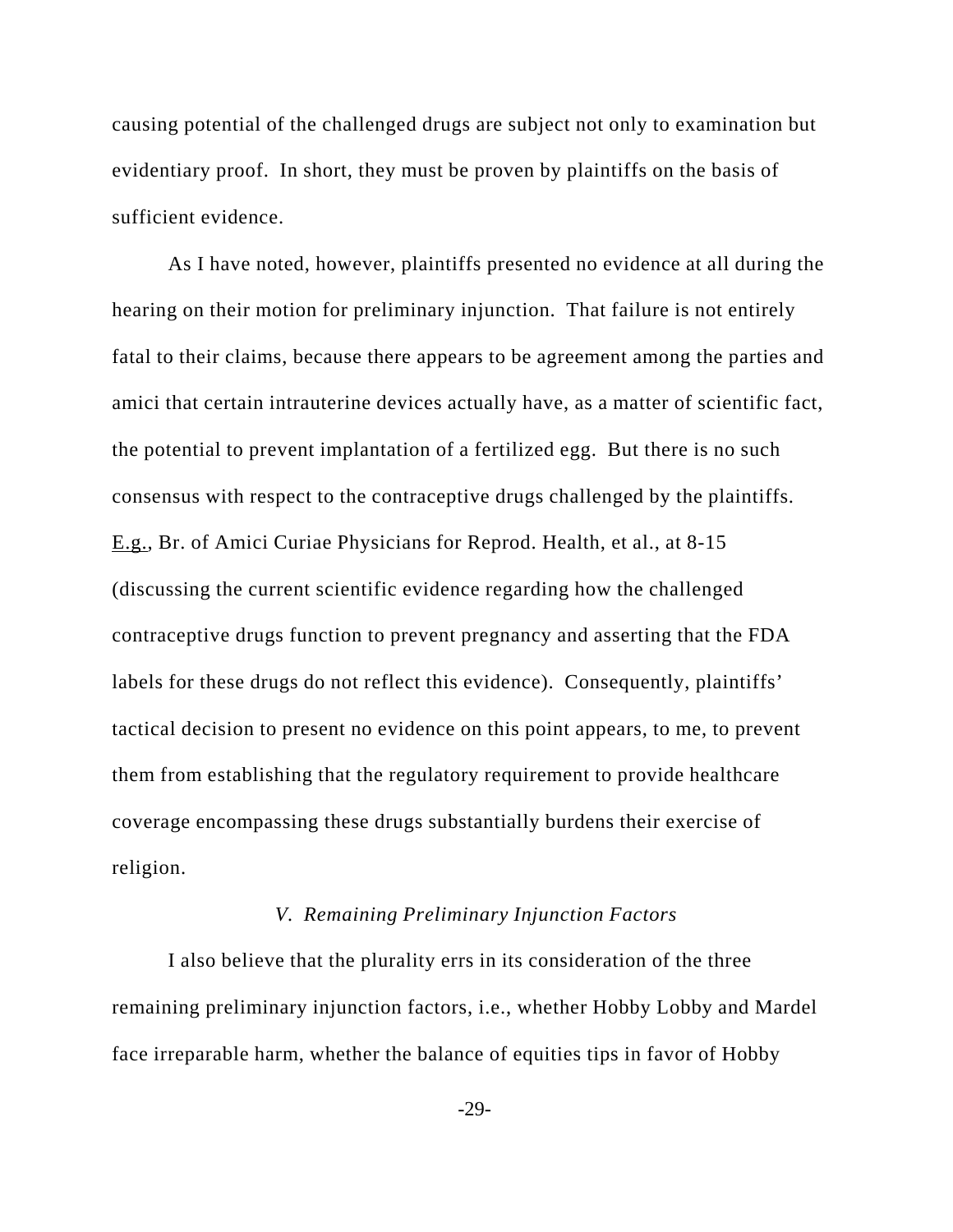Lobby and Mardel, and whether an injunction is in the public interest. The plurality suggests it is proper for this court to address each of those factors in the first instance because "[t]he record we have is the record the parties chose to create below," Maj. Op. at 63, "this record suffices for us to resolve each of the remaining preliminary injunction factors," id., RFRA is analogous to constitutional law and thus plaintiffs' likelihood of success on the merits of their RFRA claims should be considered a determinative factor, id. at 63-64, and the government did not "contest[] the *factual* adequacy or accuracy of Hobby Lobby's allegations," all of which were contained in "a verified complaint," id. at 65.

Surely, however, the plaintiffs, as the parties who unsuccessfully moved for a preliminary injunction and now appeal from the district court's decision, must be required to present some evidence to establish the remaining three preliminary injunction factors. Although the plurality suggests that the existing record is sufficient to resolve the remaining factors, the plaintiffs presented literally no evidence at the preliminary injunction hearing. And, although it is true that plaintiffs filed a verified complaint, defendants have not yet had an opportunity to file an answer to the complaint. Thus, we do not yet know which of the plaintiffs' allegations might be admitted by the defendants. Finally, we must not forget that the district court denied plaintiffs' motion for preliminary injunction based solely on its conclusion that plaintiffs failed to demonstrate a probability of success on the merits of their RFRA claims. JA at 228a-229a. Consequently, the

-30-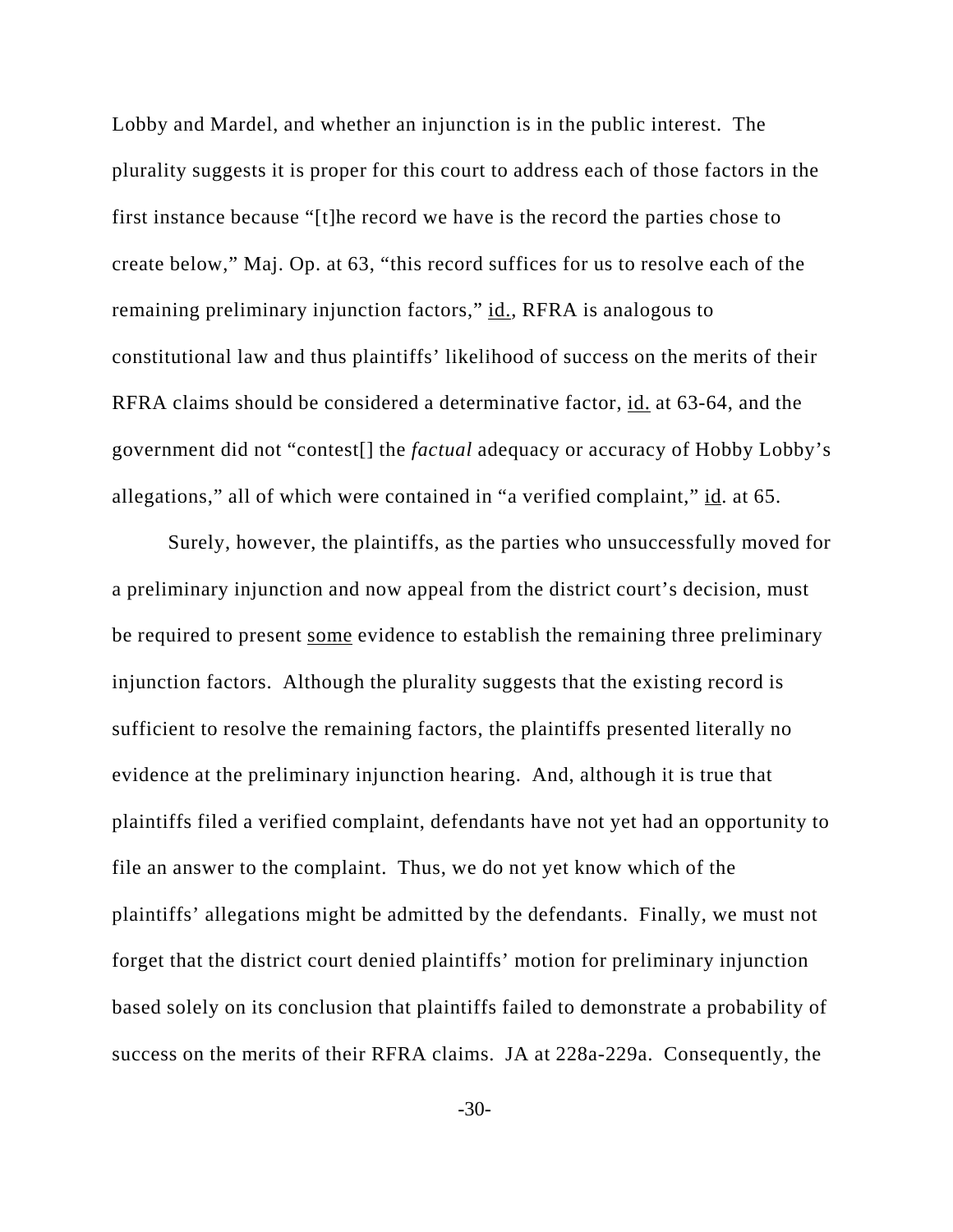district court concluded "it [wa]s unnecessary to determine whether the three other [preliminary injunction] factors tip[ped] in [plaintiffs'] favor." Id. at 229a n.19. It is thus completely understandable why the defendants in this appeal have focused their arguments on the likelihood of success factor: that, as I have noted, was the sole basis for the district court's decision. And, presumably, the defendants believed, and reasonably so, that if we disagreed with the district court's conclusion, we would remand the case to the district court for further consideration of the remaining three preliminary injunction factors (all of which the defendants vigorously disputed in opposing plaintiffs' motion for preliminary injunction in the district court proceedings, see id. at 156a-158a).

## *VI. The Individual Plaintiffs' Standing to Sue under RFRA*

As a final matter, I believe it necessary to briefly address several points raised by Judge Gorsuch and Judge Matheson regarding the Article III standing of the individual plaintiffs.

At the outset of his concurring opinion, Judge Gorsuch asserts that "[n]o one before us disputes that the [regulation] compels Hobby Lobby and Mardel to underwrite payments for drugs or devices that can have the effect of destroying a fertilized human egg." Gorsuch Op. at 1. As I have already explained, however, there are, indeed, factual disputes regarding the actual potential of the challenged drugs to destroy a fertilized human egg. And because the plaintiffs collectively failed to present any evidence to support their allegations regarding these

-31-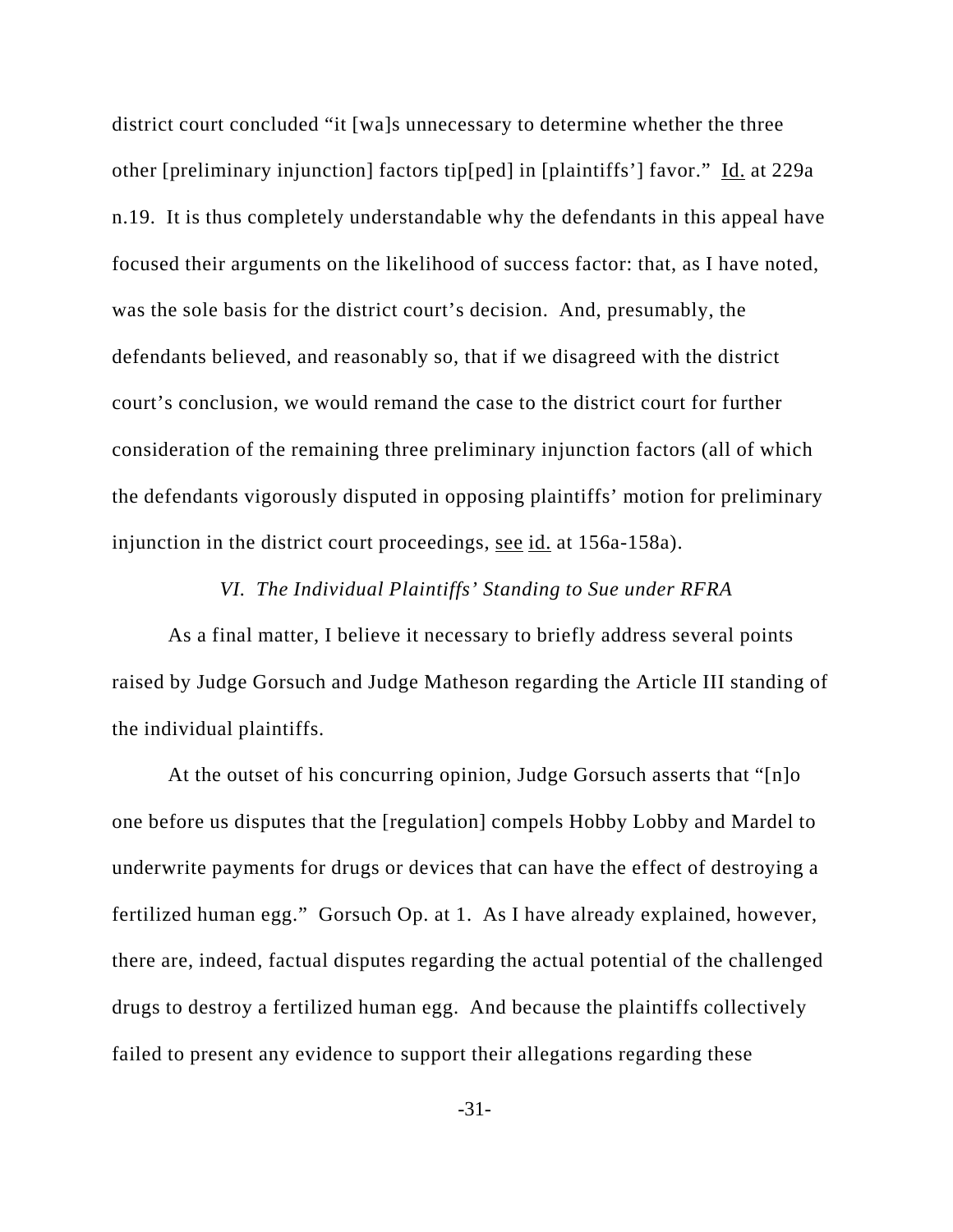challenged drugs, there is no basis upon which a preliminary injunction could be issued that relieves Hobby Lobby and Mardel from offering its employees coverage for those drugs.

Judge Gorsuch proceeds to suggest that there are two bases upon which the individual plaintiffs have Article III standing. First, he suggests the individual plaintiffs have Article III standing "because the company shares of which they are the beneficial owners would decline in value if the mandate's penalties for noncompliance were enforced." Id. at 6. Although there is no disputing the principle that "shareholders suffer injury in the Article III sense when the corporation incurs significant harm, reducing the return on their investment and lowering the value of their stockholdings," Grubbs v. Bailes, 445 F.3d 1275, 1280 (10th Cir. 2006), the problem in this case is that, as far as we know, the individual plaintiffs are not the shareholders of Hobby Lobby and Mardel. Rather, plaintiffs' complaint alleges that both corporations are owned by trusts. JA at 13a. Thus, there is no basis in the limited record on appeal for concluding that the individual plaintiffs can rely on this principle of Article III standing. And even if we were to assume otherwise, I agree with the views expressed in Section II of Judge Bacharach's concurring opinion that Congress did not abrogate prudentialstanding restrictions in RFRA and that the shareholder standing rule would prevent the individual plaintiffs from asserting distinct claims under RFRA.

-32-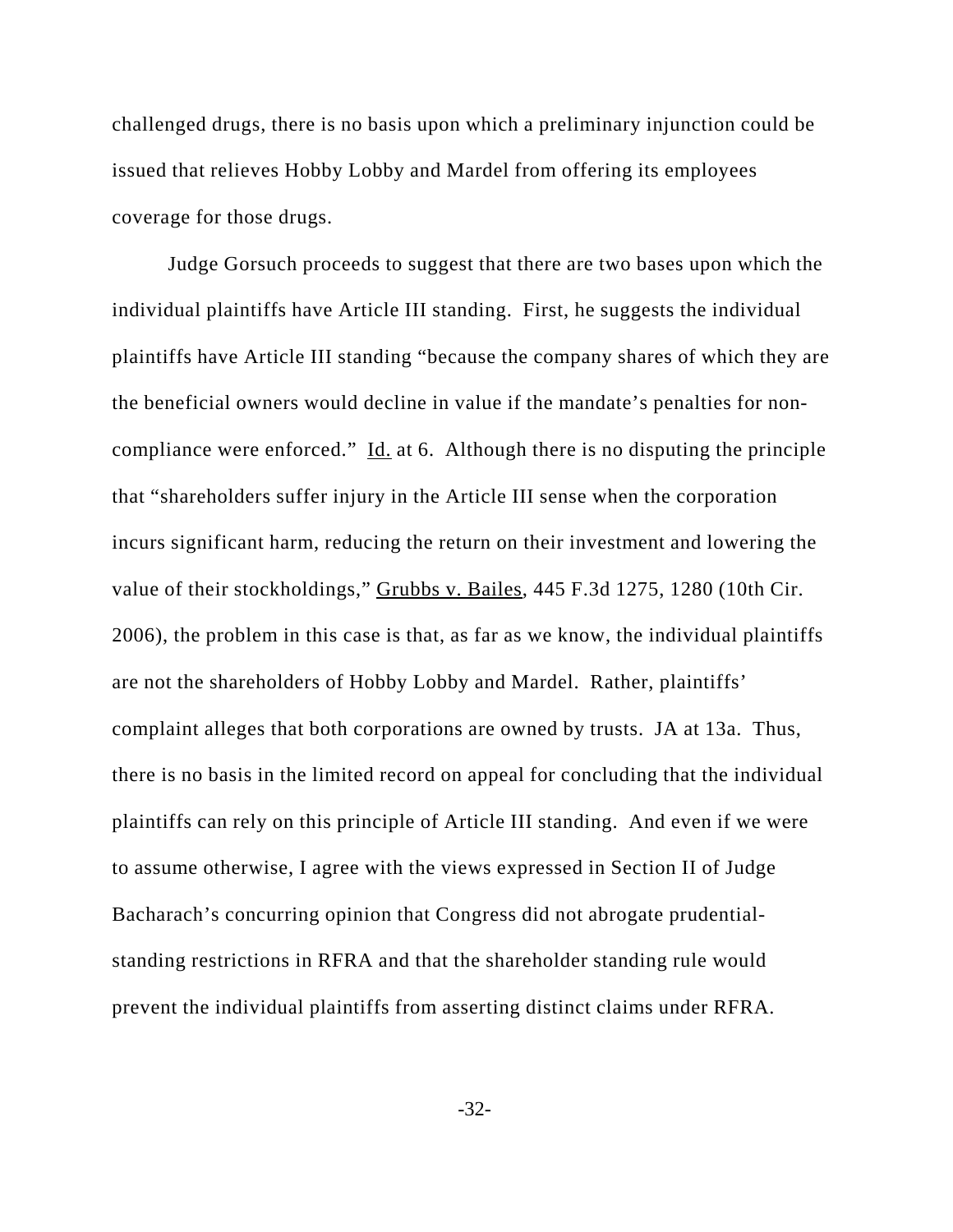Judge Gorsuch and Judge Matheson, in their separate concurring opinions, also suggest that the individual plaintiffs have Article III standing on the basis of a novel "management standing" rule. As Judge Gorsuch describes it in his concurring opinion, the individual plaintiffs, "as the exclusive and controlling owners of Hobby Lobby and Mardel, are the human beings who must direct the corporations to comply with the [contraceptive-coverage regulation] and do so in defiance of their faith." Gorsuch Op. at 10. On this point, I agree with Judge Bacharach that the so-called "choice" that results from the contraceptive-coverage regulation "falls solely on the two corporations, and the [individual plaintiffs]' injury is not directly or personally created by the Affordable Care Act." Bacharach Op. at 10.

In addition, to the extent the individual plaintiffs in this case are involved in the corporate decisionmaking of Hobby Lobby and Mardel, I am not persuaded that the contraceptive-coverage regulation imposes a substantial burden on the exercise of their religion. The contraceptive-coverage regulation requires employers such as Hobby Lobby and Mardel to provide to their employees health insurance coverage for the full range of FDA-approved contraceptive drugs and devices. Period. Although the plaintiffs, and in turn Judge Matheson, artfully suggest that compliance with the regulation "would assist others in using particular contraceptives," Matheson Op. at 15, the fact of the matter is that the regulation is drug/device-neutral. And the decision of a female employee as to

-33-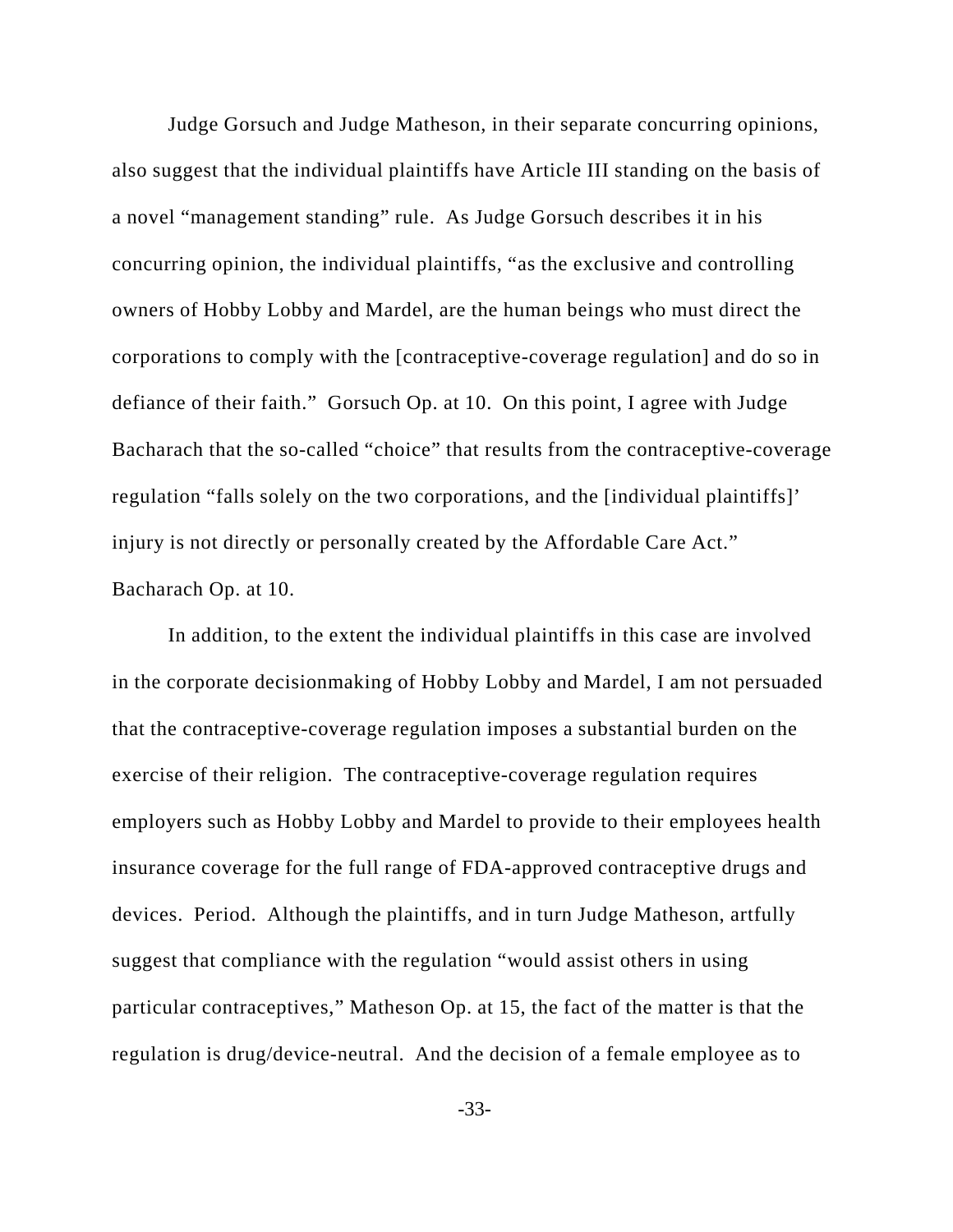which contraceptive drug or device to use remains a private matter of individual choice. Thus, neither an employer, nor its officers and directors, by choosing to comply with the contraceptive-coverage regulation, become a party to, or otherwise encourage, an individual employee's decision to use a particular drug or device. See Grote, 708 F.3d at 865 (Rovner, J., dissenting) ("No individual decision by an employeer and her physician—be it to sue contraception, treat an infection, or have a hip replaced—is in any meaningful sense the [employer's or company owner's] decision or action."); cf. Zelman v. Simmons-Harris, 536 U.S. 639, 652 (2002) (upholding a state school voucher program on the ground that "[t]he incidental advancement of a religious mission . . . is reasonably attributable to the individual [voucher] recipient, not to the government, whose role ends with the disbursement of benefits."). But, by recognizing a new "management standing" rule applicable to the individual plaintiffs, Judge Gorsuch and Judge Matheson "upend th[is] traditional understanding" and effectively conclude "that when a company insures its employees' health care, a company owner indeed is a party to that care, with a cognizable religious interest in what services are made available to the employee." Grote, 708 F.3d at 865 (Rovner, J., dissenting). In my view, "[h]olding that a company [owner]'s religious beliefs and practices are implicated by the autonomous health care decisions of company employees, such that the obligation to insure those decisions, when objected to by [the owner], represents a substantial burden on that [owner]'s religious liberties [is] an

-34-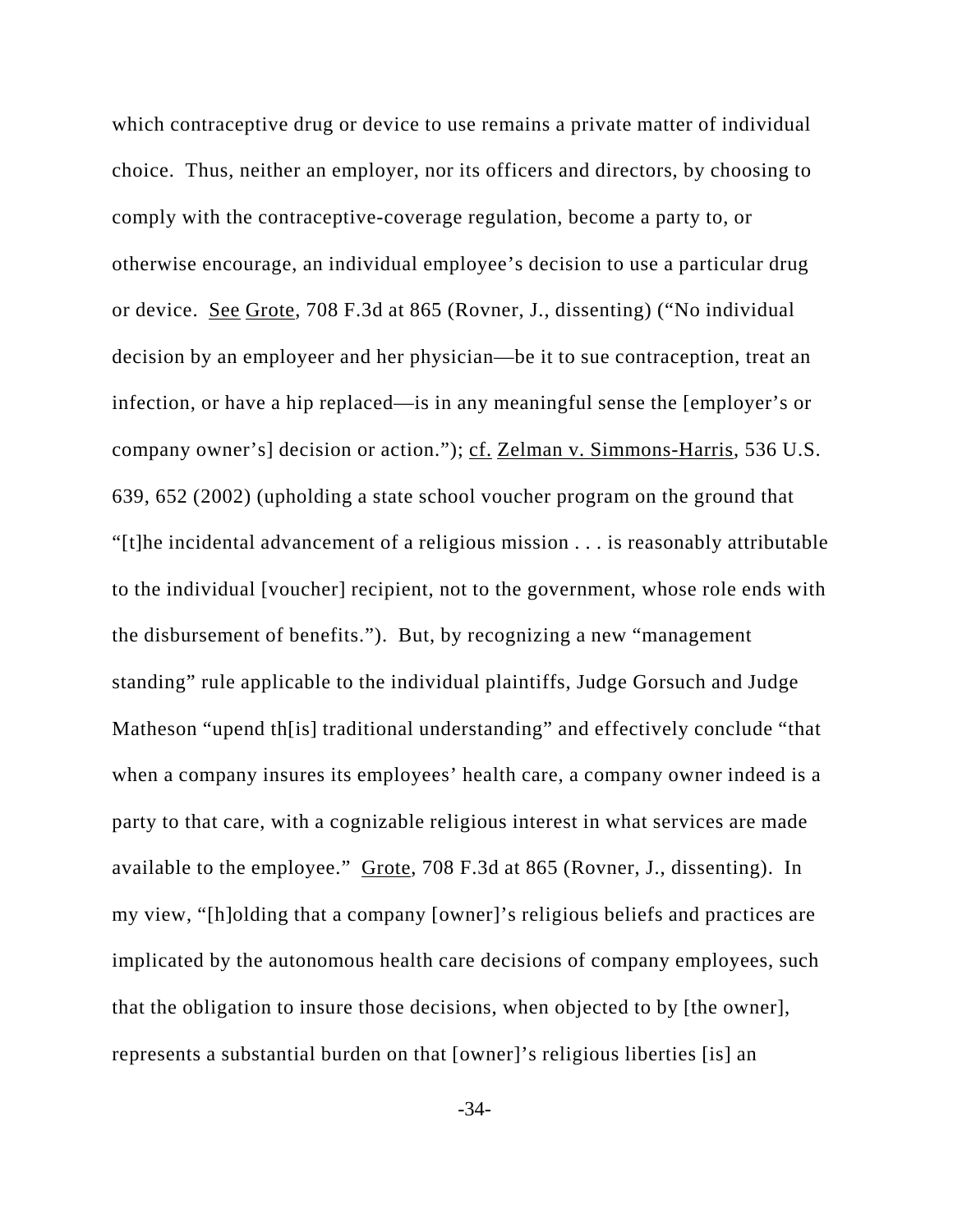[unduly] expansive understanding of what acts in the commercial sphere meaningfully interfere with an individual's religious beliefs and practices." Id. at 866.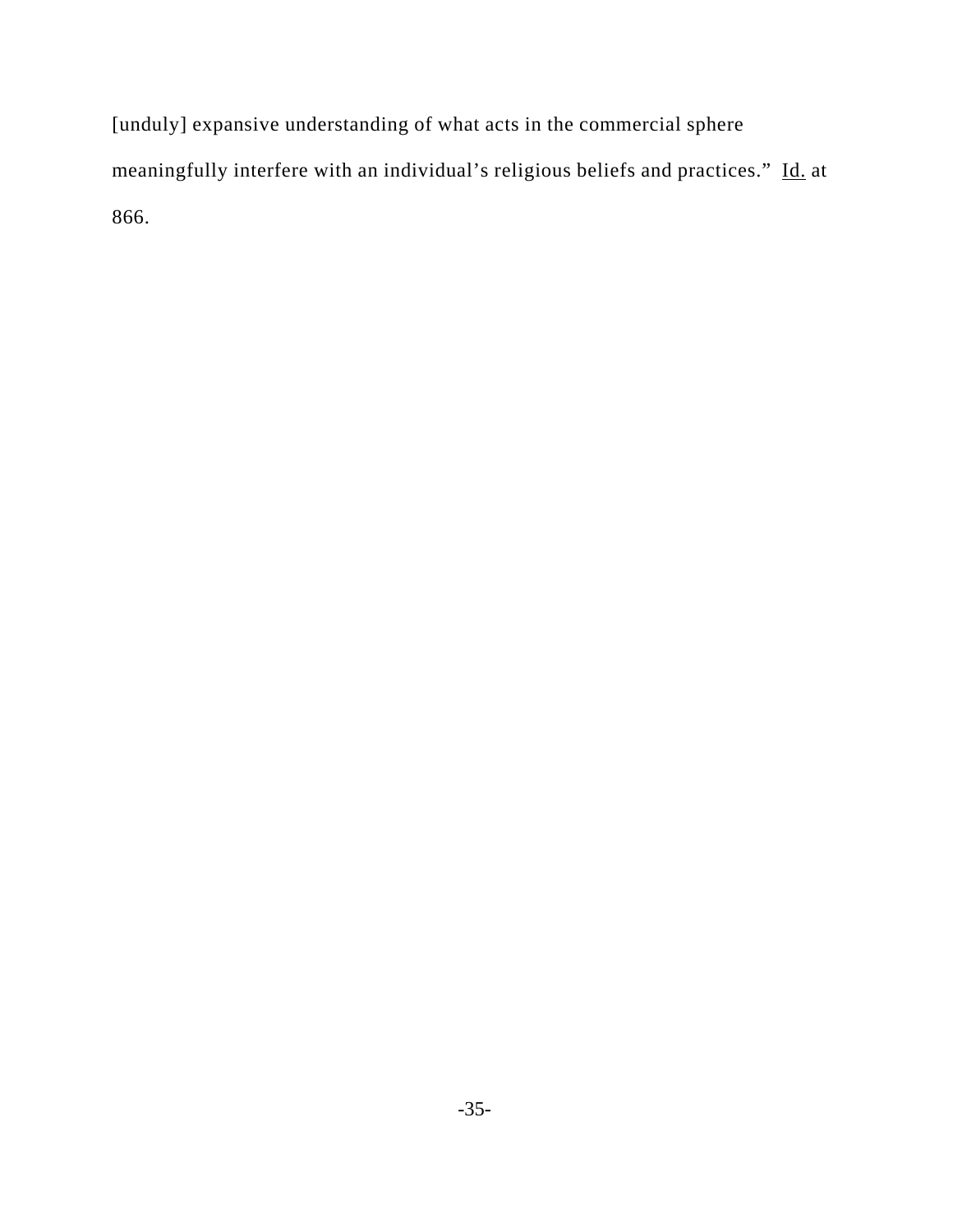No. 12-6294, *Hobby Lobby Stores, Inc., et al. v. Sebelius, et al.* 

**MATHESON**, J., concurring in part and dissenting in part.

## **INTRODUCTION**

The plaintiffs in this case are two corporations—Hobby Lobby and Mardel—and the owners and managers of those corporations—the Greens. Asserting claims under the Religious Freedom Restoration Act ("RFRA") and the Free Exercise Clause, these corporate and individual plaintiffs challenge a federal regulation requiring employers to provide employee health insurance that covers certain contraceptives. The challenged regulation ("the Regulation") was promulgated under the 2010 Patient Protection and Affordable Health Care Act and applies to Hobby Lobby and Mardel. The Greens allege that it burdens their religious beliefs to manage their corporations in compliance with the Regulation by providing health insurance coverage for the contraceptives at issue.

The plaintiffs seek a preliminary injunction to bar the enforcement of the Regulation. In addressing this request for "an extraordinary remedy never awarded as of right," *Winter v. Natural Res. Def. Council, Inc.*, 555 U.S. 7, 24 (2008), we cannot forget that the corporate and individual plaintiffs are not on common legal and factual ground. Each faces a unique set of problems that must be overcome to obtain a preliminary injunction.

Hobby Lobby and Mardel face a distinct and formidable challenge: a dearth of legal precedent that for-profit, secular corporations have rights under RFRA or the Free Exercise Clause. To overcome this obstacle, the plaintiffs attribute the beliefs of the Greens to the corporations and ignore the corporate form.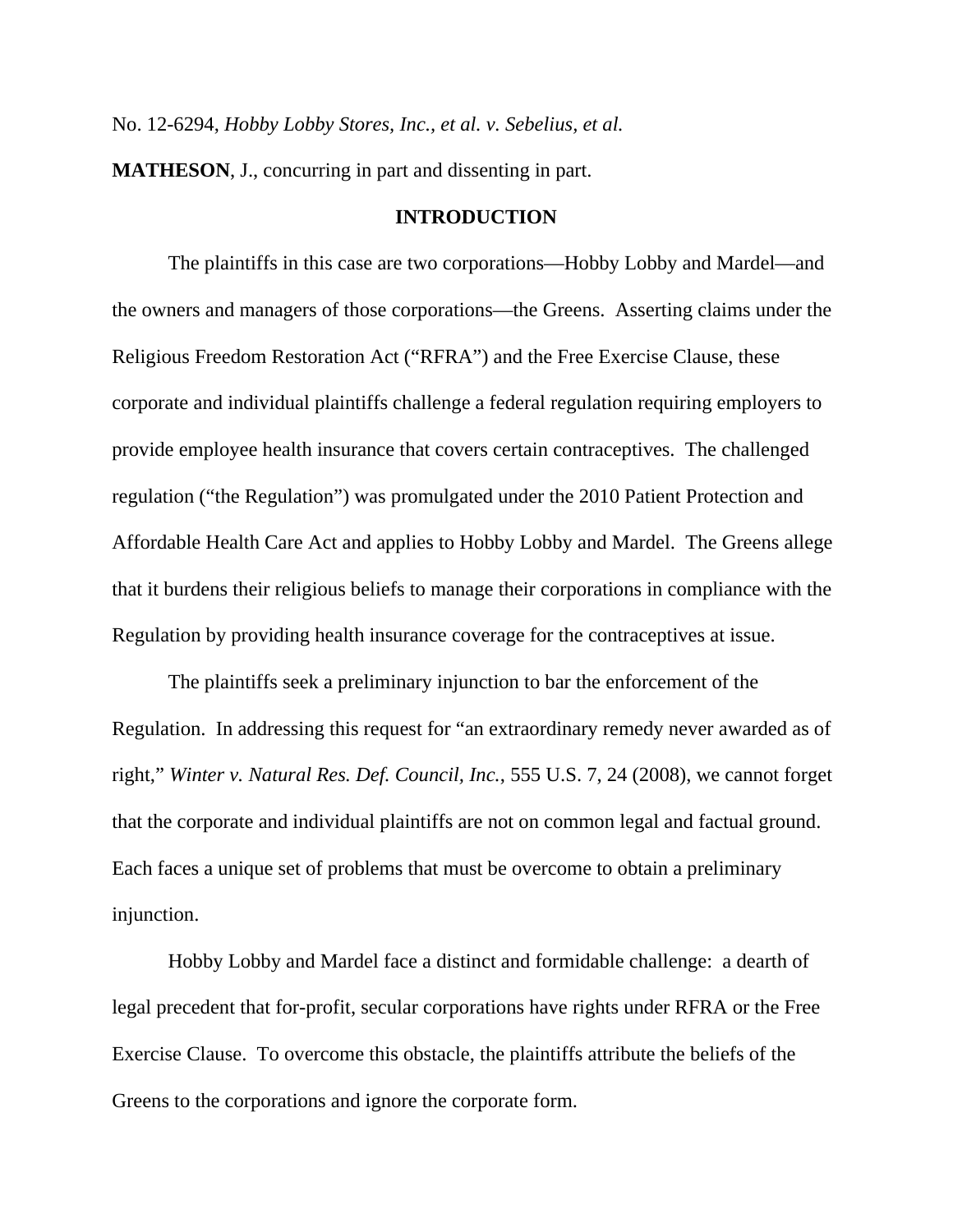In contrast, the Greens start on more solid ground with respect to RFRA and the Free Exercise Clause. No one disputes that, as natural persons, the Greens have free exercise rights. Their distinct challenge is to demonstrate that the Regulation imposed on the corporations also burdens *the Greens'* exercise of religion. To do so, they must first show they have standing to assert their free exercise rights and, if they do, demonstrate that the Regulation substantially burdens their exercise of religion.

Each set of plaintiffs must show that the district court abused its discretion when it denied their request for a preliminary injunction because they could not meet their burden to demonstrate a substantial likelihood of success on the merits. *See Gen. Motors Corp. v. Urban Gorilla, LLC*, 500 F.3d 1222, 1226 (10th Cir. 2007). With the plaintiffs' burden in mind, I conclude that the district court did not abuse its discretion as to the corporate plaintiffs, Hobby Lobby and Mardel, but would remand for further consideration of the Greens' request for a preliminary injunction on their RFRA claim.

As to the corporate plaintiffs, I agree with Chief Judge Briscoe that they did not meet their burden to show that RFRA applies to them. Their briefs lack adequate supporting precedent, and the record lacks evidence of how Hobby Lobby and Mardel hold and exercise religious beliefs in conflict with the Regulation. Also, I am thus far unconvinced that for-profit, secular corporations can so easily seize upon the religious beliefs of their owners to demonstrate a corporate religious conviction. The structural barriers of corporate law give me pause about whether the plaintiffs can have their corporate veil and pierce it too.

- 2 -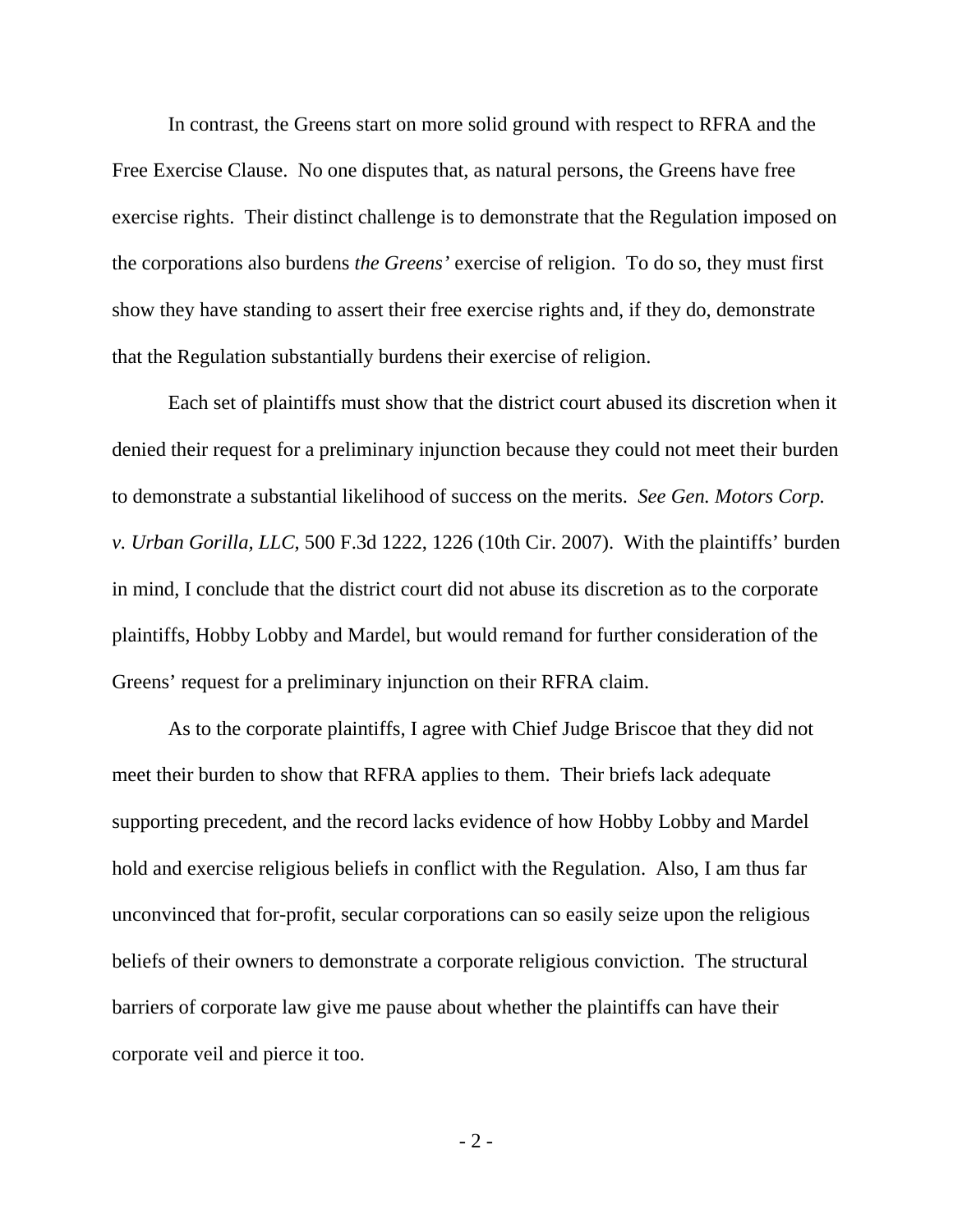In contrast to Chief Judge Briscoe, however, I am not prepared to conclude once and for all that RFRA or the Free Exercise Clause provides no protection to any for-profit corporation. The legal and factual arguments have not been sufficiently developed to provide a definitive answer. Up until the recent court challenges to the Regulation, there is little or no case authority on whether a for-profit corporation has free exercise rights. We should not attempt a final answer on such a novel and significant question until we have to, and we do not have to at this early stage of this case. The circumstances in which this issue of first impression comes to us counsel against deciding it, other than to say that the plaintiffs have not met their burden at this point.

As to the Greens, the threshold issue is whether they have standing to assert their rights under RFRA and the Free Exercise Clause. I think they do. I also agree with the Greens that the district court failed to address their precise burden under RFRA. It should do so on remand.

In accordance with the foregoing, my analysis of the district court's preliminary injunction ruling begins with the corporate plaintiffs' RFRA claim and then proceeds to the Greens' RFRA claim. I end with a brief discussion of why the plaintiffs have not shown they are entitled to a preliminary injunction on their Free Exercise Clause claim.<sup>1</sup>

 <sup>1</sup> I address whether the plaintiffs should receive preliminary relief on their Free Exercise Clause claim for two reasons. First, because I would affirm on Hobby Lobby's and Mardel's RFRA claim and remand the Greens' RFRA claim, the district court would need to know where we stand on its earlier Free Exercise Clause preliminary injunction ruling. Second, consistent with avoidance of novel constitutional questions, *see Three Affiliated Tribes of the Fort Berthold Reservation v. Wold Engineering*, 467 U.S. 138, 157 (1984), we need not decide whether the Free Exercise Clause applies to for-profit corporations, an issue of first impression, by instead addressing the more conventional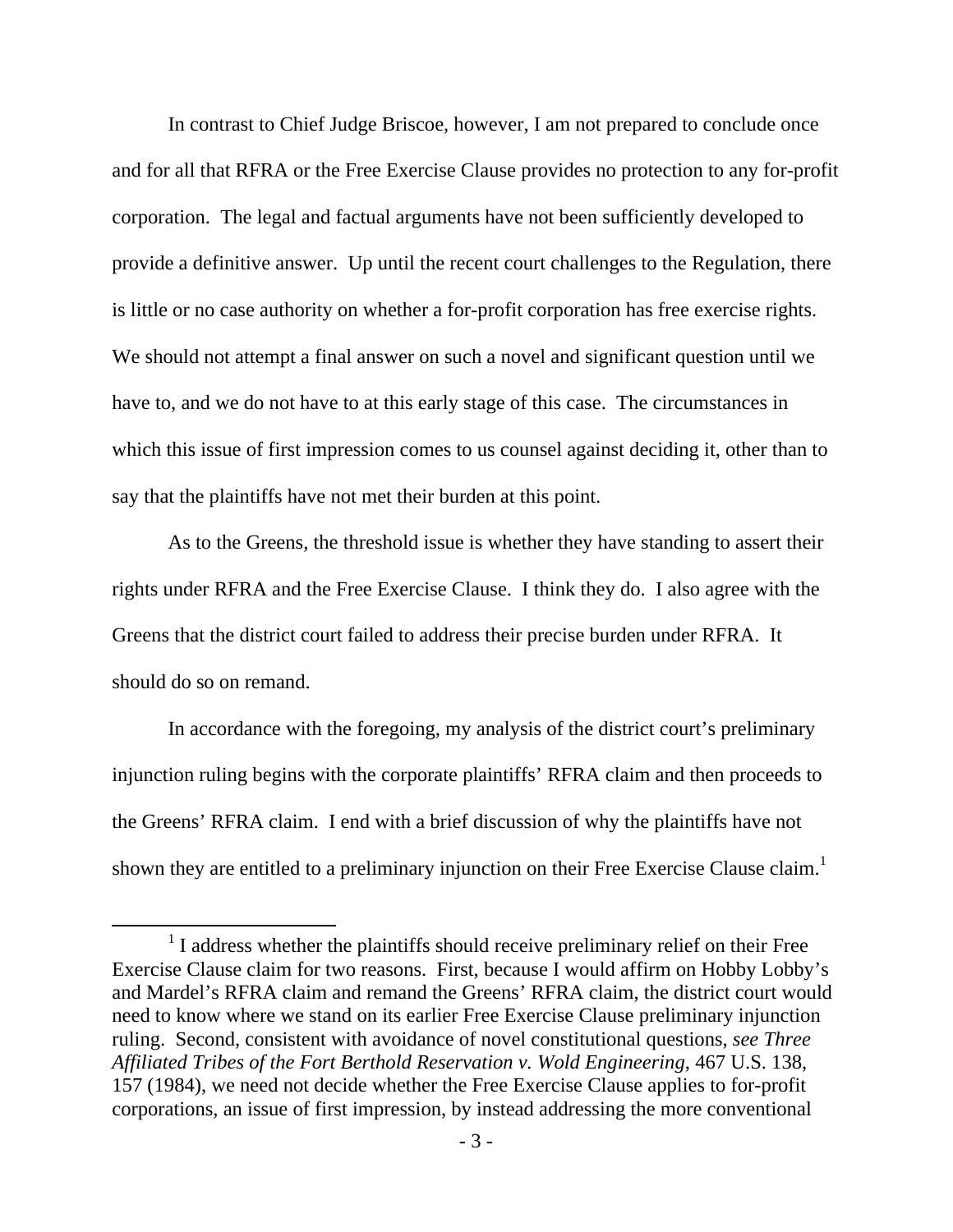#### **DISCUSSION**

# I. **THE CORPORATIONS' RFRA CLAIM**

Hobby Lobby and Mardel seek a preliminary injunction, asserting that the Regulation violates their rights under RFRA. I agree with much of Sections I and II in Chief Judge Briscoe's separate opinion, in which she raises serious concerns about the corporations' entitlement to RFRA protection. In addition, I do not think the corporate plaintiffs have demonstrated they can so easily disregard the corporate form and assume the Greens' religious beliefs. Accordingly, I do not think the district court abused its discretion in holding that Hobby Lobby and Mardel failed to show they are substantially likely to succeed on the merits of their RFRA claim.

Nevertheless, I would stop at concluding that the plaintiffs have not met their preliminary injunction burden and would not foreclose the issue of RFRA coverage for secular, for-profit corporations from future consideration. Prudential considerations of judicial restraint take me to this position.

## A. *Plaintiffs' Failure to Meet Preliminary Injunction Burden on Law and Facts*

Chief Judge Briscoe raises serious concerns about the majority's analysis and conclusions. These concerns are sufficient to conclude that the district court did not abuse its discretion in denying a preliminary injunction to Hobby Lobby and Mardel.

I agree with the district court that our usual preliminary injunction standard applies because the plaintiffs seek relief that would "stay governmental action taken in the public

<u> 1989 - Andrea San Andrea San Andrea San Andrea San Andrea San Andrea San Andrea San Andrea San Andrea San An</u>

question of whether the Regulation is neutral, generally applicable, and rationally based. *See* Section III, *infra*.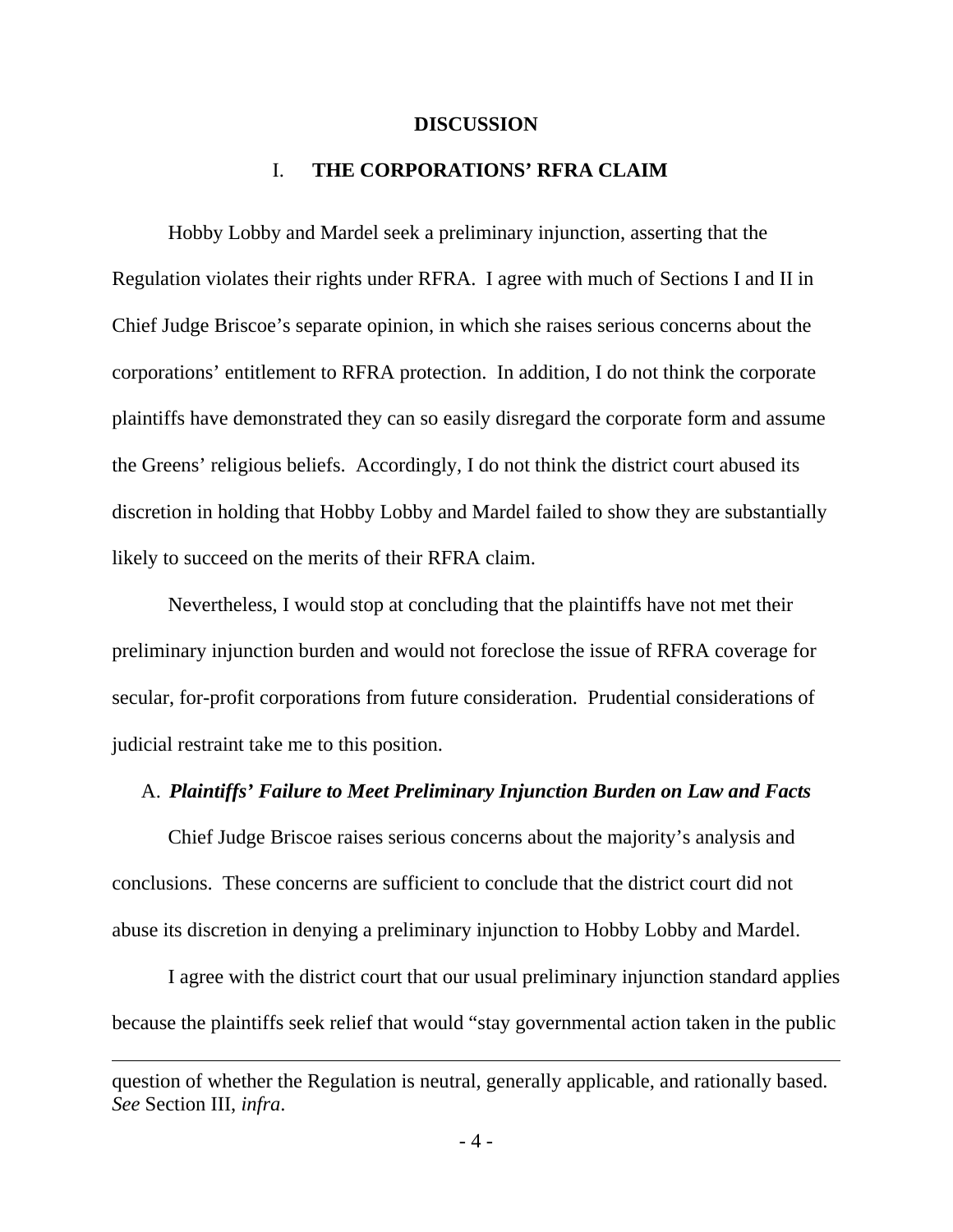interest pursuant to a statutory or regulatory scheme." *Nova Health Sys. v. Edmondson*, 460 F.3d 1295, 1298 n.6 (10th Cir. 2006). Accordingly, the plaintiffs "must show that four factors weigh in [their] favor: (1) [they are] substantially likely to succeed on the merits; (2) [they] will suffer irreparable injury if the injunction is denied; (3) [their] threatened injury outweighs the injury the opposing party will suffer under the injunction; and (4) the injunction would not be adverse to the public interest." *Awad v. Ziriax*, 670 F.3d 1111, 1125 (10th Cir. 2012) (quotations omitted). The district court focused on the "substantially likely to succeed" factor.

RFRA itself contains no express indication that it covers secular, for-profit corporations. *See generally* 42 U.S.C. §§ 2000bb-2000bb-4.The majority relies on the Dictionary Act, which provides that corporations are persons "unless the context indicates otherwise." 1 U.S.C. § 1. At least some of the context surrounding RFRA's enactment does indicate otherwise: (1) no court decision recognizing free exercise rights for secular, for-profit corporations, *see* Briscoe Op. at  $9-12$ ;  $2(2)$  no federal statute recognizing for-profit corporations as religious organizations; and (3) no

<sup>&</sup>lt;sup>2</sup> "Context" for purposes of the Dictionary Act includes "the text of the Act of Congress surrounding the word at issue, or the texts of other related congressional Acts." *Rowland v. Cal. Men's Colony, Unit II Men's Advisory Council*, 506 U.S. 194, 199 (1993). In considering statutory text, if "the plain meaning . . . is unclear, we turn to the 'legislative environment' . . . searching for an indicia of congressional intent at the time the statute was enacted." *United States v. Doe*, 572 F.3d 1162, 1169 (10th Cir. 2009) (quotations omitted). RFRA itself guides us to consider free exercise case law decided before its enactment. The text refers to Supreme Court decisions, including in the statute's description of findings and purpose. *See, e.g.*, § 2000bb(a)-(b). Indeed, "Congress enacted RFRA in direct response to the Court's decision in *Employment Div., Dept. of Human Resources of Oregon v. Smith*, 494 U.S. 872 (1990)." *City of Boerne v. Flores*, 521 U.S. 507, 512 (1997).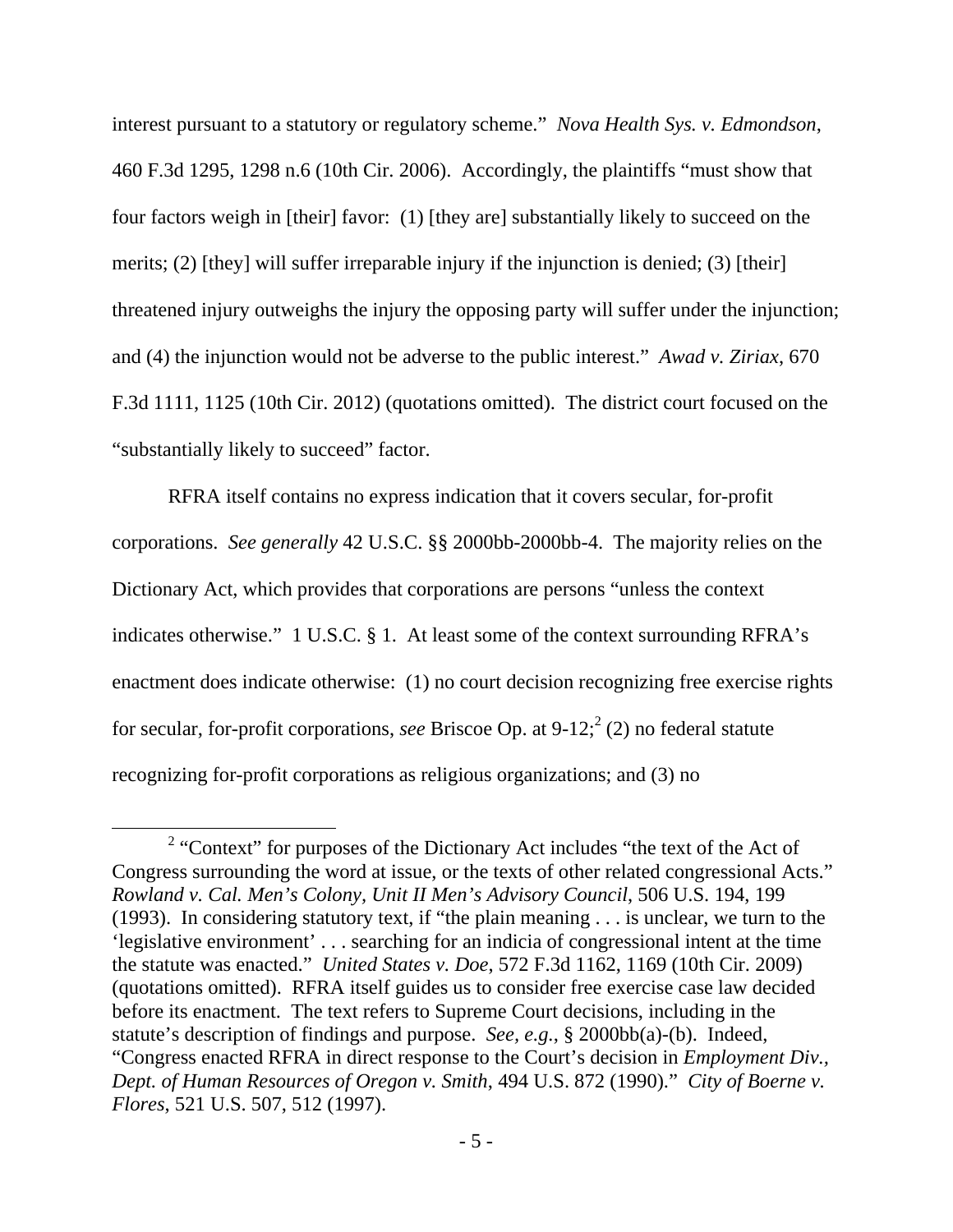acknowledgement that granting for-profit corporations such coverage could allow them to challenge a wide swath of federal laws governing employers' obligations to employees.<sup>3</sup>

To obtain a preliminary injunction "the right to relief must be clear and unequivocal." *Nova Health Sys.*, 460 F.3d at 1298 (quotations omitted). Given the uncertainty regarding whether the corporate plaintiffs are covered by RFRA, they have not met their burden to clearly and unequivocally show that they are substantially likely to succeed on the merits.

I also share Chief Judge Briscoe's concerns that the plaintiffs have provided almost no evidence to support many of the allegations in their complaint. In particular, they have not provided sufficient facts about specific alleged religious beliefs of the corporations with respect to the contraceptives at issue here or how those beliefs are defined and exercised by the corporations. The plaintiffs also provided few detailed facts and no supporting evidence concerning their employee health care policies and practices,

<sup>&</sup>lt;sup>3</sup> As Chief Judge Briscoe notes, granting RFRA coverage to for-profit corporations opens the door to challenges to federal statutes such as Title VII of the Civil Rights Act of 1964, 42 U.S.C. § 2000e *et seq.*, the Americans with Disabilities Act, 42 U.S.C. § 12101 *et seq.*, the Fair Labor Standards Act ("FLSA"), 29 U.S.C. § 201 *et seq.*, and various immigration laws. If the majority is correct that Congress intended to grant free exercise rights to for-profit corporations under RFRA, we would expect to find evidence in the legislative record that Congress addressed, or at least discussed, these consequences. The legislative record contains no such evidence. *See* Briscoe Op. at 12- 13.

The majority attempts to answer this concern, in part, by suggesting that the government has a compelling interest in uniform enforcement of the FLSA. Maj. Op. at 55 n.16. But the answer to this question is far from clear. Neither the Supreme Court nor this circuit has held that uniform enforcement of FLSA is a compelling government interest or that its application would satisfy the least restrictive alternative requirement in a RFRA challenge. Moreover, many of the reasons the majority cites for concluding that the Regulation fails strict scrutiny would apply equally to the FLSA and to other federal laws, including those mentioned above.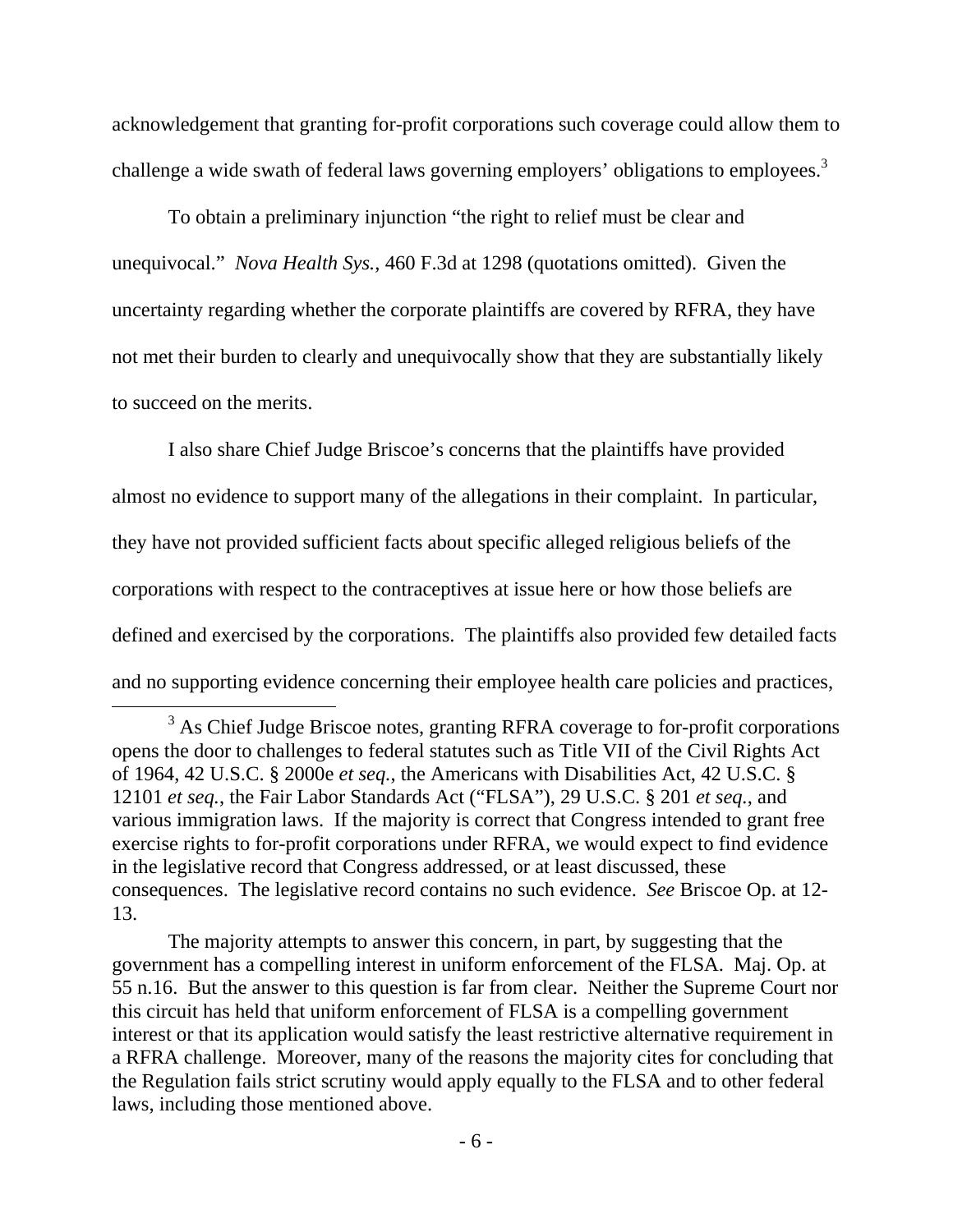including how they are managed and precisely how they affect the corporations' religious beliefs.<sup>4</sup>

This evidence vacuum may explain why the plaintiffs paint their RFRA claim with a broad brush, pressing us to provide expansive answers to abstract legal questions. The allegations in the complaint suggest that Hobby Lobby and Mardel have features that could set them apart from other for-profit businesses and even from each other, but the plaintiffs provide no evidence in support. The record does not allow meaningful consideration of whether RFRA applies to either of the two plaintiff corporations.

## B. *Disregarding the Corporate Form*

A threshold question is how Hobby Lobby and Mardel hold and exercise religious beliefs, including the specific beliefs at issue here. The majority and the plaintiffs attempt to bridge this gap by ignoring the corporate form and imputing the religious beliefs of the Greens to the corporations.<sup>5</sup> But they fail to contend with corporate law that recognizes legal distinctions between corporations and shareholders. *See New Colonial Ice Co. v. Helvering*, 292 U.S. 435, 442 (1934) ("As a general rule a corporation

 <sup>4</sup> The plaintiffs have failed, for example, to provide the district court with complete information about the financial strain they would bear if they did not provide health care insurance coverage to their employees. They allege that they would face a penalty of \$26 million but do not allege or prove the offsetting expenses they would save. *See* Maj. Op. at 54. These facts are relevant to substantial burden and other preliminary injunction factors.

<sup>&</sup>lt;sup>5</sup> For example, the majority asks, "Where did Hobby Lobby and Mardel lose their Free Exercise rights?" Maj. Op at 45 n.12. But this begs the question of whether these entities acquired such rights. Have Hobby Lobby and Mardel shown clearly and unequivocally that it is substantially likely they have such rights?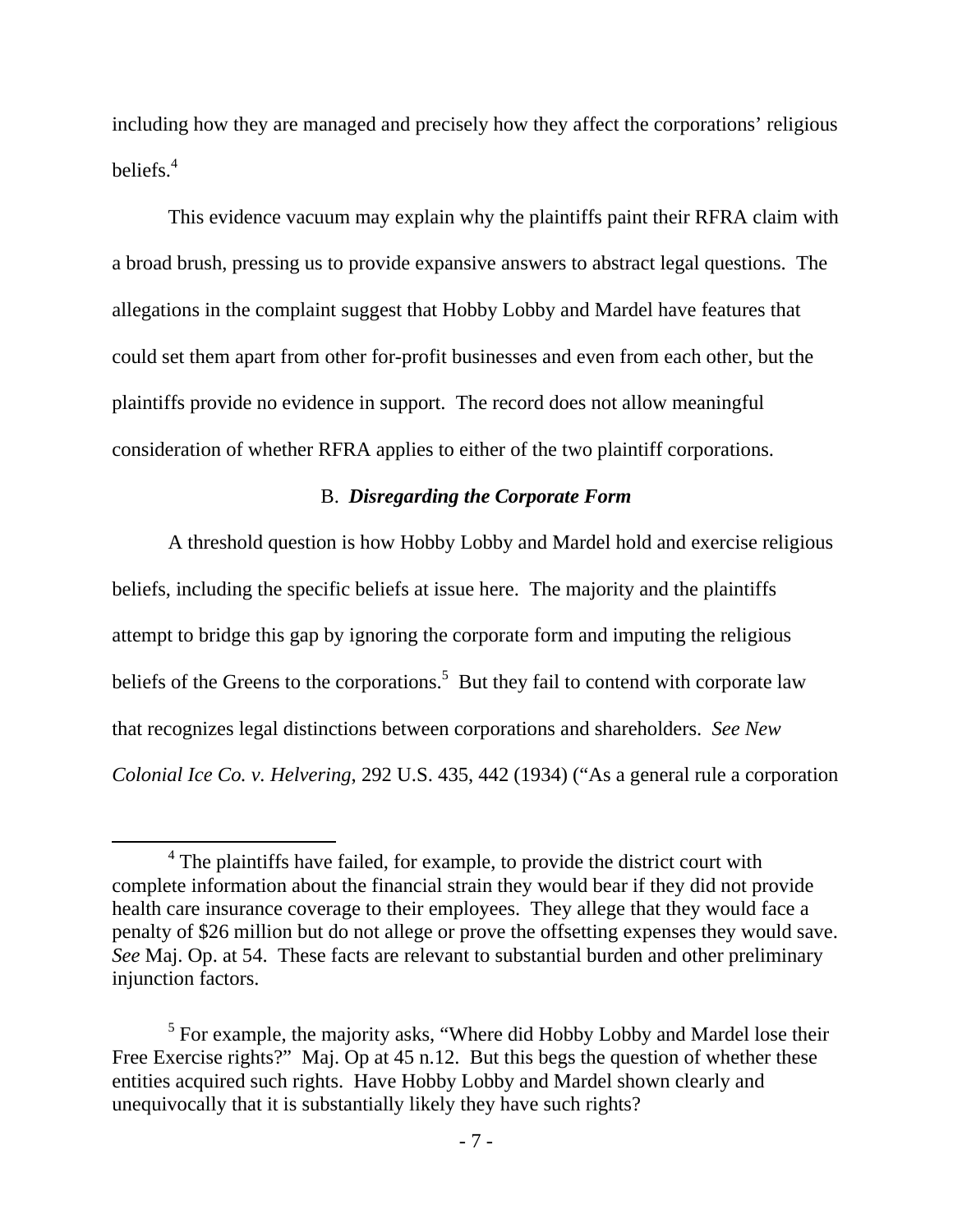and its stockholders are deemed separate entities."); *Sipma v. Mass. Cas. Ins. Co.*, 256 F.3d 1006, 1010 (10th Cir. 2001) ("[A] corporation is treated as a legal entity separate from its shareholders." (quotations omitted)).

Although courts generally recognize corporations and their shareholders as distinct legal entities, in limited circumstances courts "disregard the corporate form" or "pierce the corporate veil." *Floyd v. IRS*, 151 F.3d 1295, 1298 (10th Cir. 1998). 6 This is done "only reluctantly and cautiously," *NLRB v. Greater Kan. City Roofing*, 2 F.3d 1047, 1051 (10th Cir. 1993), and the Supreme Court has called it a "rare exception." *Dole Food Co. v. Patrickson*, 538 U.S. 468, 475 (2003). For instance, "Oklahoma has long recognized

<sup>&</sup>lt;sup>6</sup> The issue of piercing the corporate veil has surfaced in other RFRA challenges to the Regulation. *See, e.g.*, *Grote v. Sebelius*, 708 F.3d 850, 858 (7th Cir. 2013) (Rovner, J., dissenting) (stating that individual plaintiffs did not make a "piercing the corporate veil" argument to attribute corporate expenditures for the health care plan to themselves); *Conestoga Wood Specialties, Inc. v. Sebelius*, No. 13-1144, 2013 U.S. Dist. LEXIS 2706, at \*14-15 (3d Cir. Feb. 7, 2013) (Garth, J., concurring) (rejecting the corporate plaintiff's claim "that it should be construed as holding the religious beliefs of its owners," stating, "'It would be entirely inconsistent to allow [individual plaintiffs] to enjoy the benefits of incorporation, while simultaneously piercing the corporate veil for the limited purpose of challenging these regulations.'") (quoting *Conestoga Wood Specialties, Inc. v. Sebelius*, No. 12-6744, 2013 U.S. Dist. LEXIS 4449, 2013 WL 140110, at \*8 (E.D. Pa. Jan. 11, 2013)); *Gilardi v. Sebelius*, No. 13-104(EGS), 2013 WL 781150, at \*7 (D.D.C. Mar. 3, 2013) (using the same quote and agreeing with *Conestoga*); *Briscoe v. Sebelius*, No. 13 cv-00285-WYD-BNB, 2013 WL 755413, \*6 (D. Colo. Feb. 27, 2013) (same); *Korte v. U.S. Dep't of Health & Human Servs.*, No. 3:12-CV-01072-MJR, 2012 WL 6553996, at \*11 (S.D. Ill. Dec. 14, 2012) ("The fact that a 'corporate veil' (regardless of how thin) stands between the [individual owners] and [the corporation], and another legal 'veil' is between [the corporation] and the group health plan, cannot be ignored.") (denying motion for preliminary injunction), *injunction pending appeal granted by*, *Korte v. Sebelius*, No. 12-3841, 2012 WL 6757353 (7th Cir. Dec. 28, 2012). The court in *Gilardi* also said it was "troubled by plaintiffs' apparent disregard of the corporate form in this case" and "decline[d] to disregard the corporate form by imputing the religious belief of the Gilardis to the corporations they own." 2013 WL 781150, at \*4, 6. In *Newland v. Sebelius*, 881 F. Supp. 2d 1287 (D. Colo. 2012), the court asked, "Is it possible to 'pierce the veil' and disregard the corporate form in this context?" *Id.* at 1296.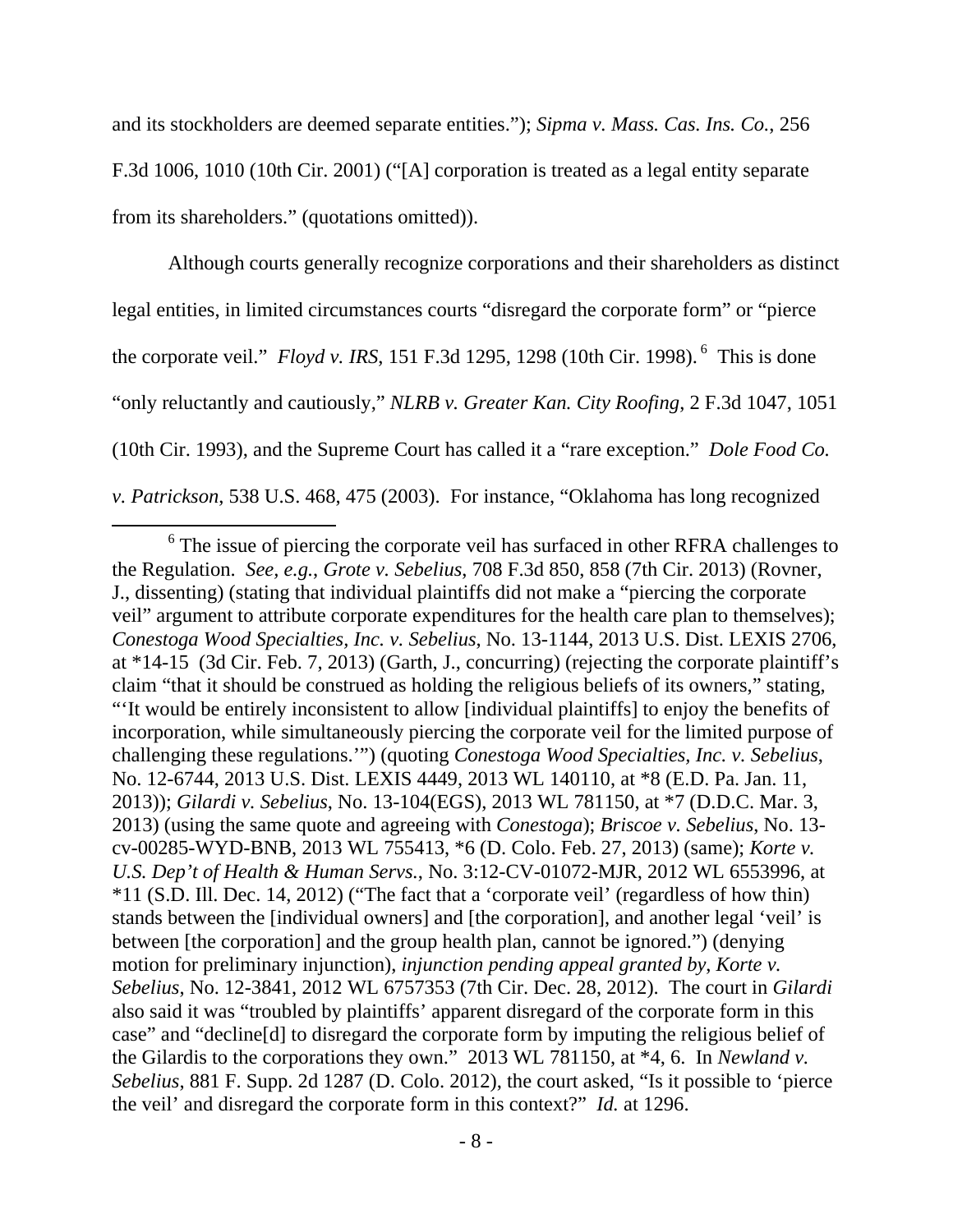the doctrine of disregarding the corporate entity in certain circumstances[,] . . . under the legal doctrines of fraud, alter ego and when necessary to protect the rights of third persons and accomplish justice." *Fanning v. Brown*, 85 P.3d 841, 846 (Okla. 2004); *see also Luckett v. Bethlehem Steel Corp.*, 618 F.2d 1373, 1378-80 (10th Cir. 1980); *Smoot v. B & J Restoration Servs., Inc.*, 279 P.3d 805, 813 (Okla. Ct. Civ. App. 2012).

Many jurisdictions apply an alter ego theory in veil piercing cases. *See Skull Valley Band of Goshute Indians v. Nielson,* 376 F.3d 1223, 1251 (10th Cir. 2004) (applying Utah law to ordinary veil piercing claim); *Floyd*, 151 F.3d at 1298 (applying Kansas law to reverse veil piercing claim).<sup>7</sup> In analyzing whether an alter ego theory justifies veil piercing under federal law, this court asks (1) "was there such unity of interest and lack of respect given to the separate identity of the corporation by its shareholders that the personalities and assets of the corporation and the individual are indistinct," and (2) "would adherence to the corporate fiction sanction a fraud, promote injustice, or lead to an evasion of legal obligations." *Greater Kan. City Roofing*, 2 F.3d at 1052.

<sup>&</sup>lt;sup>7</sup> Ordinary veil piercing occurs when *external* plaintiffs seek to hold shareholders liable for the corporation's debts. *See Floyd*, 151 F.3d at 1298. The plaintiffs' claims would likely involve so-called reverse veil piercing, in which the corporation itself or a controlling insider asks a court to disregard the corporate form to obtain some advantage, avoid liability, or claim legal protections not otherwise available. *See id.*; *Love v. Flour Mills of Am.*, 647 F.2d 1058 (10th Cir. 1981) (declining to apply reverse veil pierce under Oklahoma law but leaving open the possibility in other circumstances); *Cargill, Inc. v. Hedge*, 375 N.W. 2d 477 (Minn. 1985) (allowing reverse veil pierce in bankruptcy action to recognize homestead exception for home owned by a corporation but occupied by shareholder family); *see also* Gregory S. Crespi, *The Reverse Pierce Doctrine*, 16 J. Corp. L. 33, 37 (1991).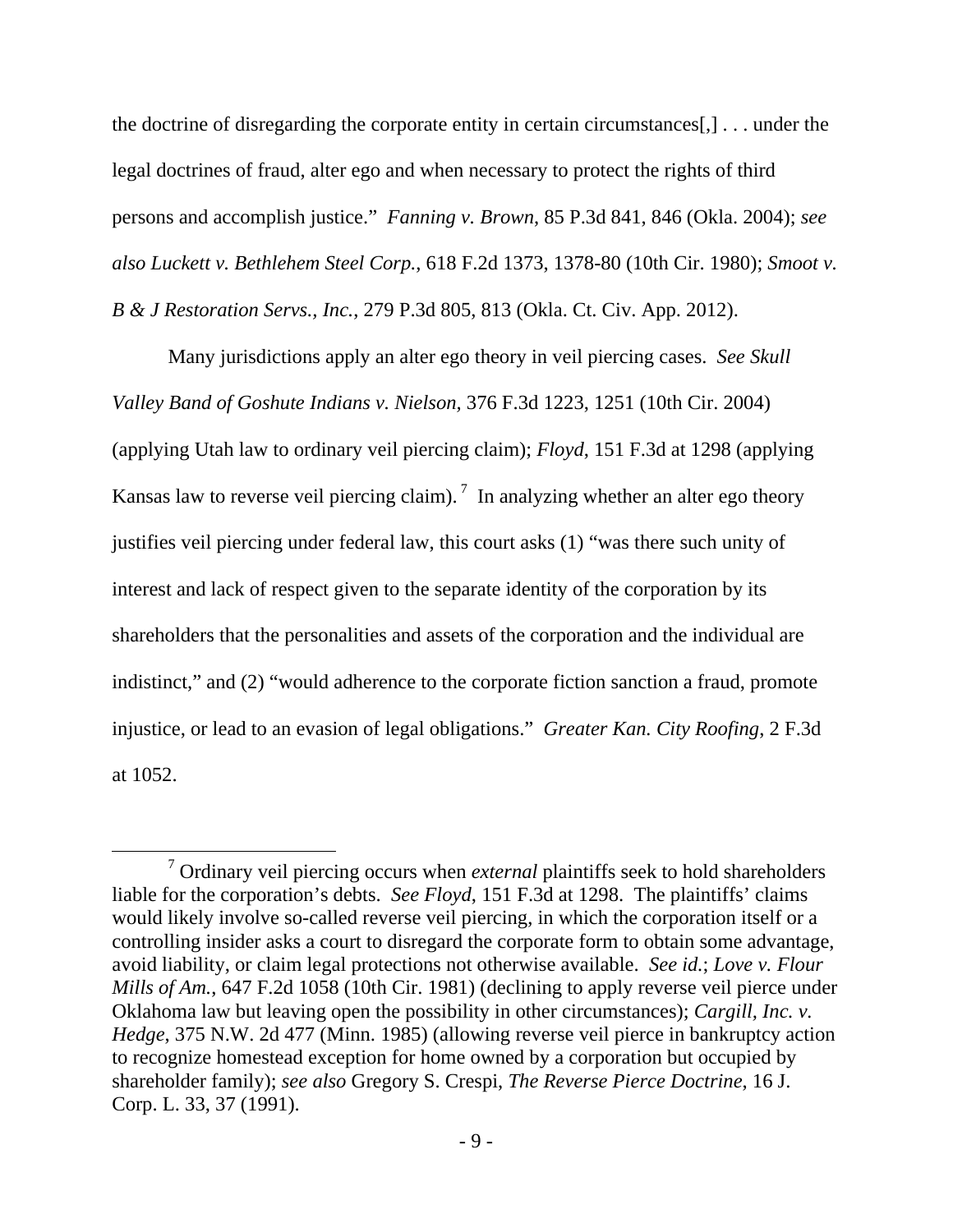Perhaps Hobby Lobby, Mardel, and the Greens can make a successful argument for disregarding the corporate form and sharing religious beliefs. But courts require evidence to disregard the corporate form, and the plaintiffs have presented none. Yet they filed their suit and immediately asked the district court to relieve the corporations of their legal obligations to their employees under the Regulation, even when we have repeatedly said that "a preliminary injunction is an extraordinary remedy, and thus the right to relief must be clear and unequivocal." *Nova Health Sys.*, 460 F.3d at 1298 (alterations omitted) (quotations omitted).

#### C. *Judicial Restraint*

Although I conclude that the district court did not abuse its discretion in denying the corporate plaintiffs' RFRA claim, I do not think we need to decide as a final matter whether for-profit, secular corporations have RFRA or Free Exercise Clause rights. The corporate plaintiffs' failure to meet their burden of showing they are substantially likely to succeed on the merits is a sufficient basis to affirm the district court's order.

Moreover, this court is being asked to answer whether RFRA covers for-profit, secular corporations in an expedited process, at a preliminary stage of the case, and without the benefit of a full record, a final judgment from the district court, or prior consideration from a panel of this court. The Supreme Court has not addressed this question, and few courts have even considered it. The issue is complex and involves critical areas of statutory and constitutional law. The answer will profoundly affect the relationship between the government and potentially millions of business entities in our society in ways we can only begin to anticipate. These circumstances are far from

 $-10-$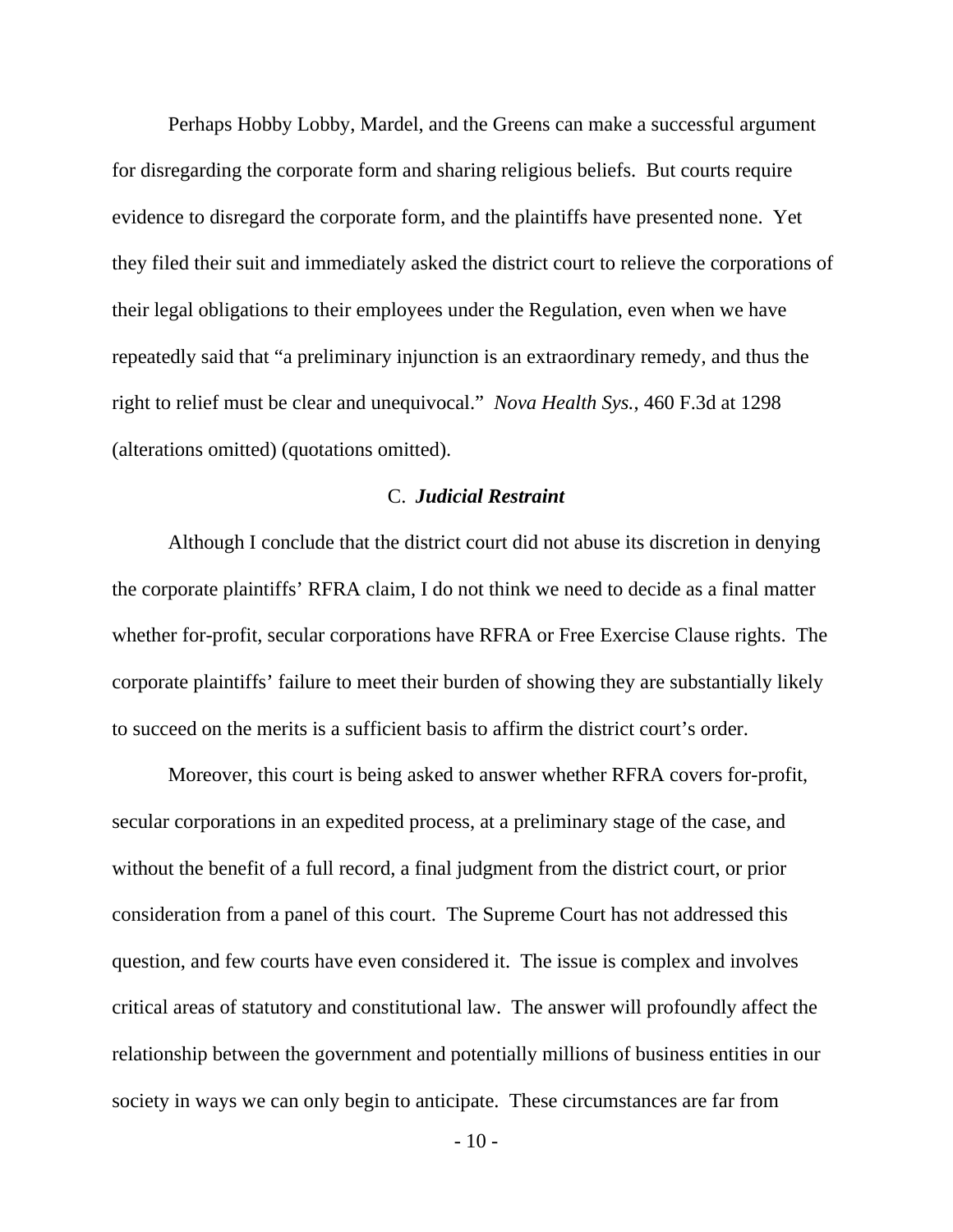optimal to decide a heretofore unexplored question, yet the majority does so broadly and without hesitation.

To understand the meaning of RFRA requires delving into the scope and meaning of the Free Exercise Clause. *See* 42 U.S.C. §§ 2000bb (describing RFRA's purpose and meaning in terms of the Free Exercise Clause).<sup>8</sup> "If there is one doctrine more deeply rooted than any other in the process of constitutional adjudication, it is that we ought not to pass on questions of constitutionality . . . unless such adjudication is unavoidable." *United States v. Cusumano*, 83 F.3d 1247, 1250-51 (10th Cir. 1996) (quoting *Spector Motor Serv., Inc. v. McLaughlin*, 323 U.S. 101, 105 (1944)). Because we are at the preliminary injunction stage, where emphasis should be on the plaintiffs' burden and the evidence presented, I do not think adjudication of the RFRA coverage issue is unavoidable. In these circumstances, we ought to exercise the "fundamental rule of judicial restraint." *Three Affiliated Tribes of the Fort Berthold Reservation v. Wold* 

<sup>&</sup>lt;sup>8</sup> The majority's attempt at using history to support its conclusion illustrates the uphill burden of showing clearly and unequivocally a substantial likelihood that RFRA covers for-profit corporations. Not surprisingly, opinions differ about the history surrounding the adoption of the Free Exercise Clause. The Supreme Court's limited attempts to explore that history have taken different directions. *See Church of the Lukumi Babalu Aye v. City of Hialeah*, 508 U.S. 520, 575-77 & n.6 (1993) (Souter, J., concurring). Professor McConnell's article explores multiple possible explanations for the inclusion of "free exercise of religion" rather than "liberty of conscience" in the First Amendment. *See* Michael W. McConnell, *The Origins and Historical Understanding of Free Exercise of Religion*, 103 Harv. L. Rev. 1409, 1488-1500 (1990); *but see* Philip A. Hamburger, *A Constitutional Right of Religious Exemption: A Historical Perspective*, 60 Geo. Wash. L. Rev. 915 (1992) (reviewing and criticizing Professor McConnell's general conclusions regarding original meaning of the Free Exercise Clause). If history is to be our guide, neither the plaintiffs nor the majority have marshaled the evidence or fully canvassed the scholarship.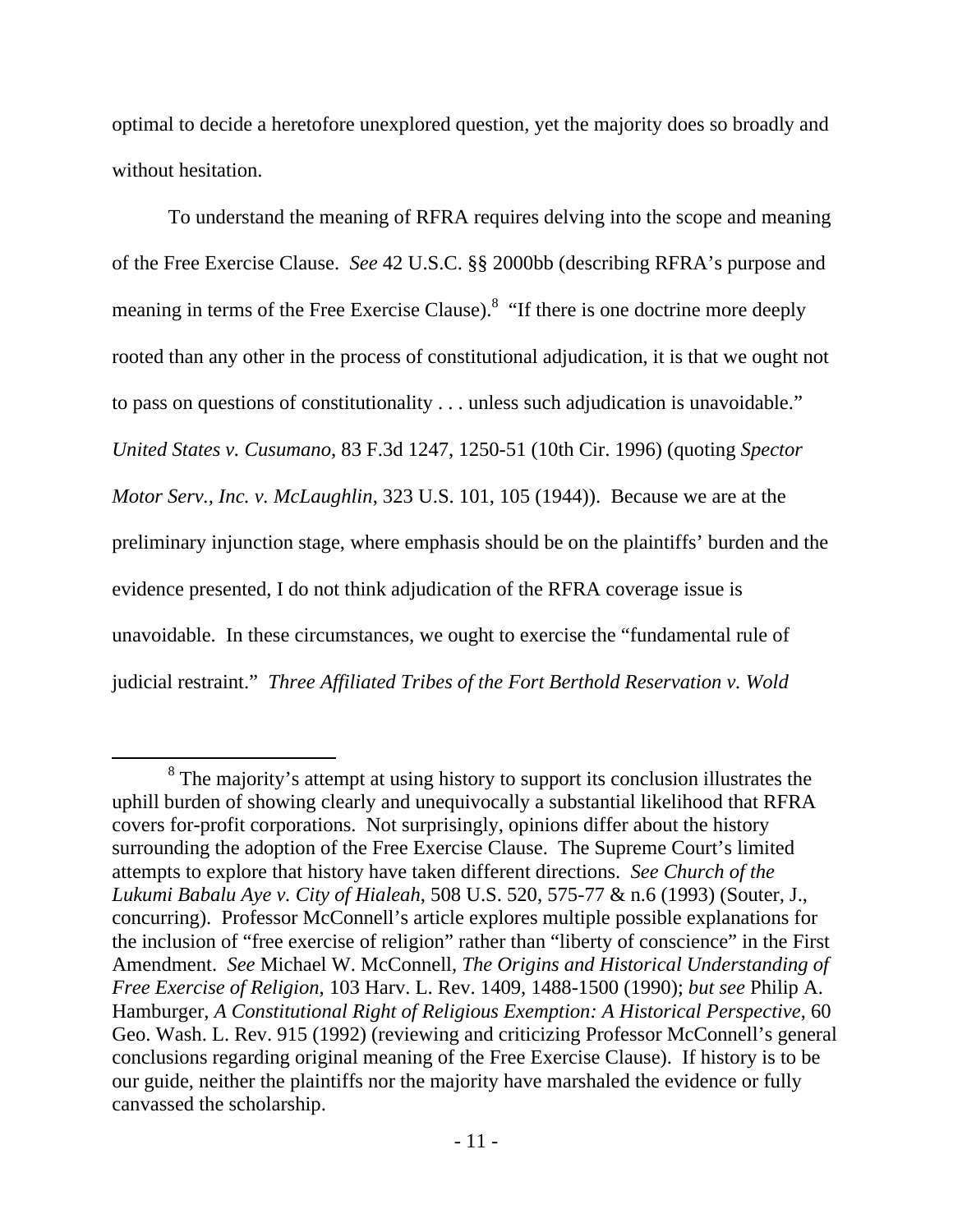*Engineering*, 467 U.S. 138, 157 (1984). I am therefore reluctant to hold that all, some, or no for-profit corporations are entitled to RFRA or Free Exercise Clause protection.

\* \* \*

Chief Judge Briscoe should not have to remind us that the plaintiffs need to do more than file a complaint and a motion to receive a preliminary injunction. They must earn it by meeting their "clear and unequivocal" burden of persuasion. They have not done so as to Hobby Lobby and Mardel. I would therefore affirm the district court's denial of the preliminary injunction as to the corporate plaintiffs' RFRA claim.

### **II. THE GREENS' RFRA CLAIM**

Unlike Hobby Lobby and Mardel, the Greens do not have to convince us that they have RFRA rights. It is clear they do. The obstacle they must overcome is whether they can claim that the Regulation violates their RFRA rights even though the Regulation applies to the corporate plaintiffs.

I would hold that the Greens have standing to pursue their RFRA claim because they have shown the Regulation injures them in a direct, personal way. I would then remand to the district court with instructions to reconsider their request for a preliminary injunction in light of a proper understanding of the Greens' claim that the Regulation substantially burdens their religious beliefs.

### A. *The Greens Have Standing*

The Greens must first convince us they have standing to challenge the Regulation under RFRA.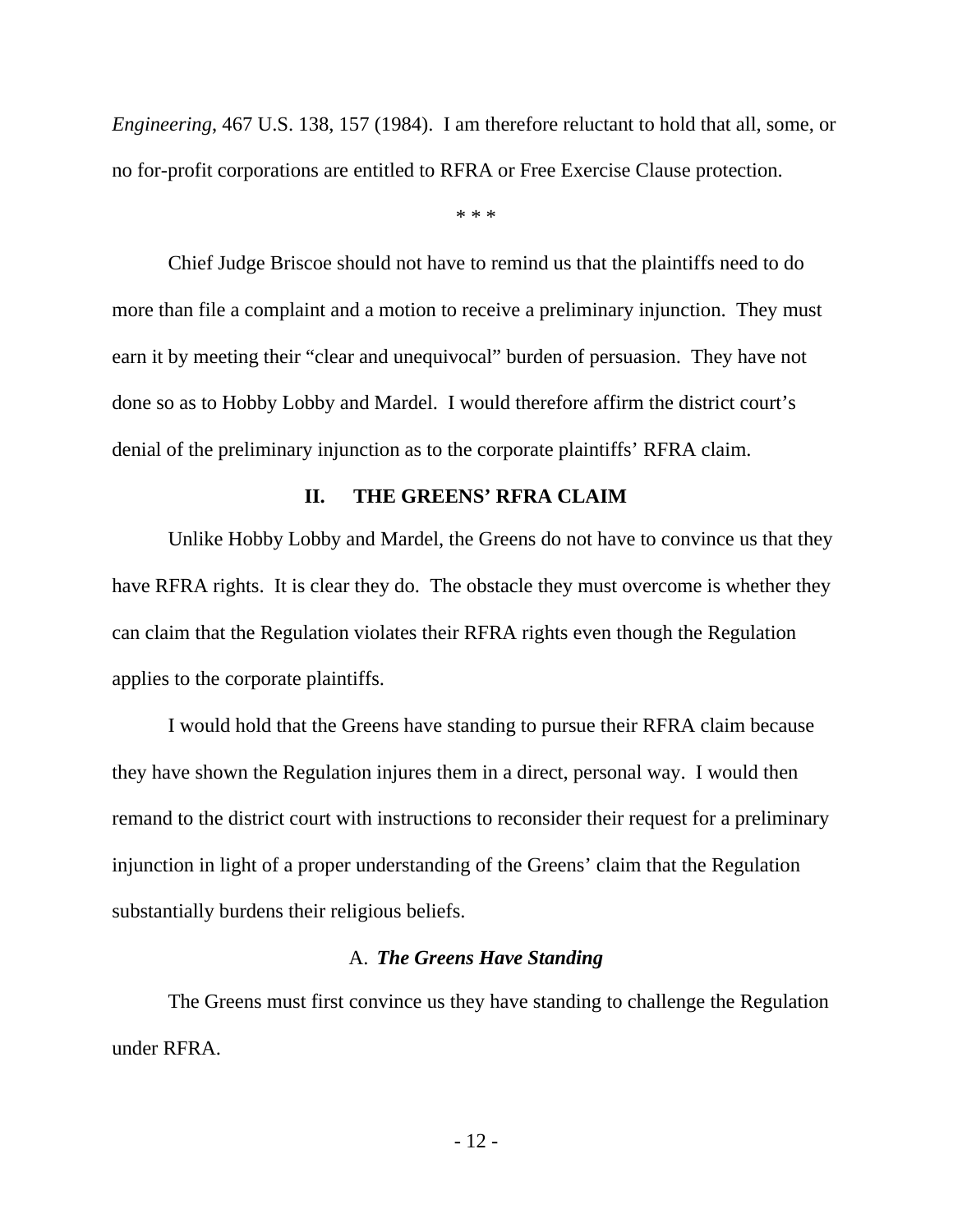The standing "inquiry involves both constitutional limitations on federal-court jurisdiction and prudential limitations on its exercise." *Warth v. Seldin*, 422 U.S. 490, 498 (1975); *see also Valley Forge Christian Coll. v. Americans United for Separation of Church & State*, 454 U.S. 464, 471 (1982). As "[t]he party invoking federal jurisdiction," the Greens "bear[] the burden of establishing [their standing] . . . in the same way as any other matter on which the plaintiff bears the burden of proof, *i.e.*, with the manner and degree of evidence required at the successive stages of the litigation." *Lujan v. Defenders of Wildlife*, 504 U.S. 555, 561 (1992) (citations omitted). Thus, "at the preliminary injunction stage, [the Greens] must make a 'clear showing'" that they have standing. *Lopez v. Candaele*, 630 F.3d 775, 785 (9th Cir. 2010) (quoting *Winter v. Natural Res. Def. Council, Inc.*, 555 U.S. 7, 22 (2008)).

#### 1. **Article III Standing**

"[T]he core component of standing is an essential and unchanging part of the caseor-controversy requirement of Article III." *Lujan*, 504 U.S. at 560. This "irreducible constitutional minimum" is established by three elements. *Id.* The Greens must demonstrate "(1) that [they have] suffered an injury in fact; (2) that the injury is 'fairly traceable to the challenged [regulation];' and (3) that it is 'likely' that 'the injury will be redressed by a favorable decision.'" *Awad*, 670 F.3d at 1120 (quoting *Ariz. Christian Sch. Tuition Org. v. Winn*, 131 S. Ct. 1436, 1442 (2011)).

The crux of the Greens' Article III standing concerns the first element, injury in fact. An injury in fact is "an invasion of a legally protected interest which is (a) concrete and particularized, and (b) actual or imminent, not conjectural or hypothetical." *Lujan*,

- 13 -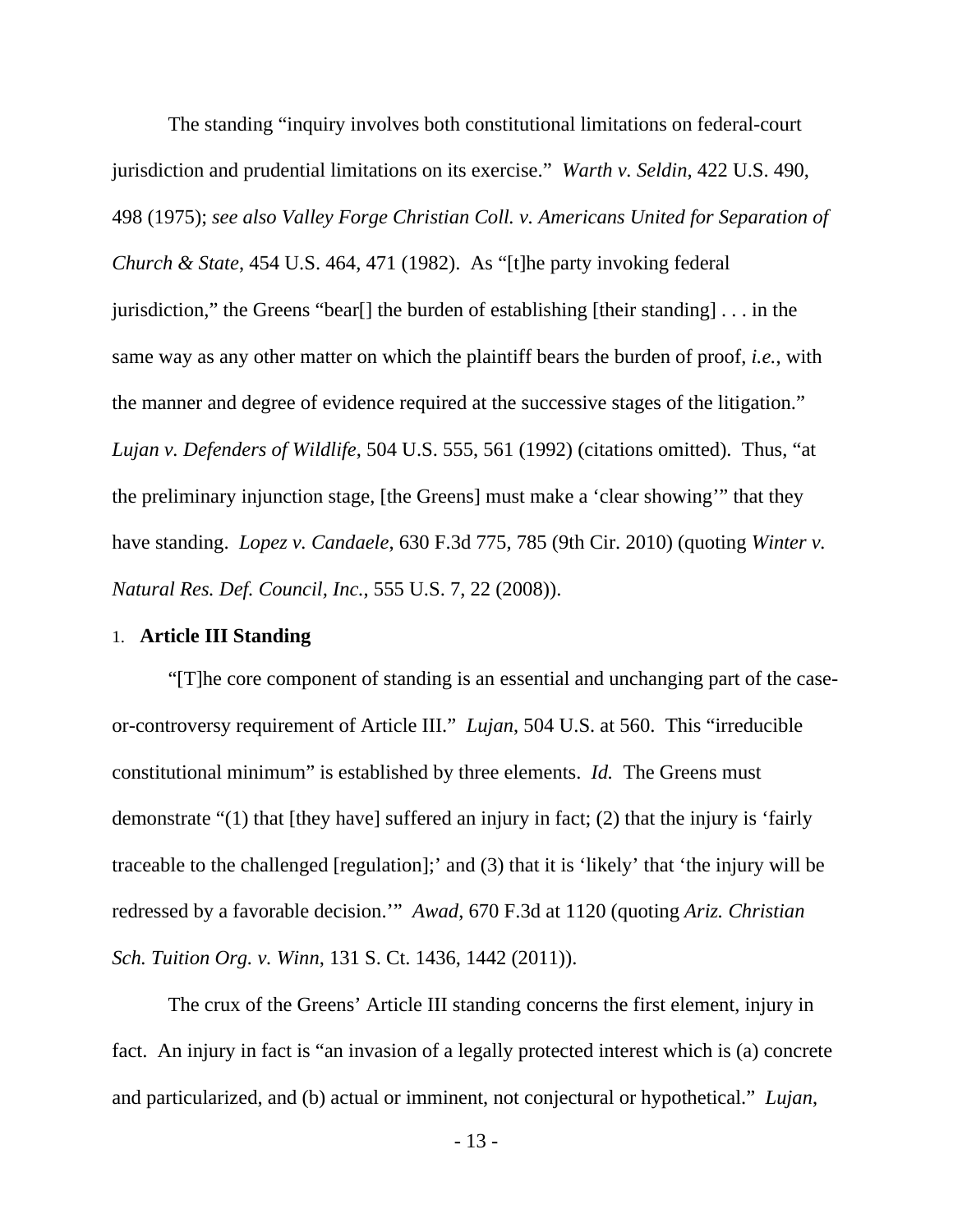504 U.S. at 560 (citations omitted) (quotations omitted). Here, the Greens allege they are injured because by July 1, 2013, they must either manage their corporations to comply with the Regulation, and thereby violate their religious beliefs, or subject the corporations to fines for noncompliance. At the very least, they have shown their alleged injury is imminent. But they must also show they have suffered an injury that goes to a "legally protected" interest and that their injury is "concrete and particularized." *Id.*

"Determining whether a plaintiff has alleged a sufficient injury in fact is often not difficult," but when the alleged injury is neither physical nor economic, it may be more challenging. *Awad*, 670 F.3d at 1120.<sup>9</sup> Although "standing may be predicated on noneconomic injury," not every noneconomic injury is sufficient. *Valley Forge*, 454 U.S. at 486. For example, "the psychological consequence presumably produced by observation of conduct with which one disagrees is not a sufficient injury in fact." *Green v. Haskell Cnty. Bd. of Comm'rs*, 568 F.3d 784, 793 (10th Cir. 2009) (quotations omitted). A plaintiff's grievance must be more than a mere "'religious difference'" that is "'a generally available grievance about government,'" *Hein v. Freedom From Religion Found., Inc.*, 551 U.S. 587, 601 (2007) (quoting *Doremus v. Bd. of Educ. of Borough of* 

<sup>&</sup>lt;sup>9</sup> As Judge Gorsuch's concurrence notes, Hobby Lobby and Mardel face penalties if they do not comply with the Regulation. These penalties would reduce the corporations' value, and the resulting economic injury would affect the Greens as shareholders. Such an injury ordinarily satisfies Article III's injury requirement. *See Franchise Tax Bd. of Cal. v. Alcan Aluminium Ltd.*, 493 U.S. 331, 336 (1990); *Grubbs v. Bailes*, 445 F.3d 1275, 1280 (10th Cir. 2006). Even if the Greens were not shareholders, as Chief Judge Briscoe suggests, *see* Briscoe Op. at 32, no one disputes that the Greens are exposed to a *financial injury*, which is sufficient for Article III standing. *See Alcan*, 493 U.S. at 665 (analyzing whether injury to a corporation will cause "actual financial injury" to those with an ownership interest). Nevertheless, I understand the Greens' primary alleged injury to be interference with their religion.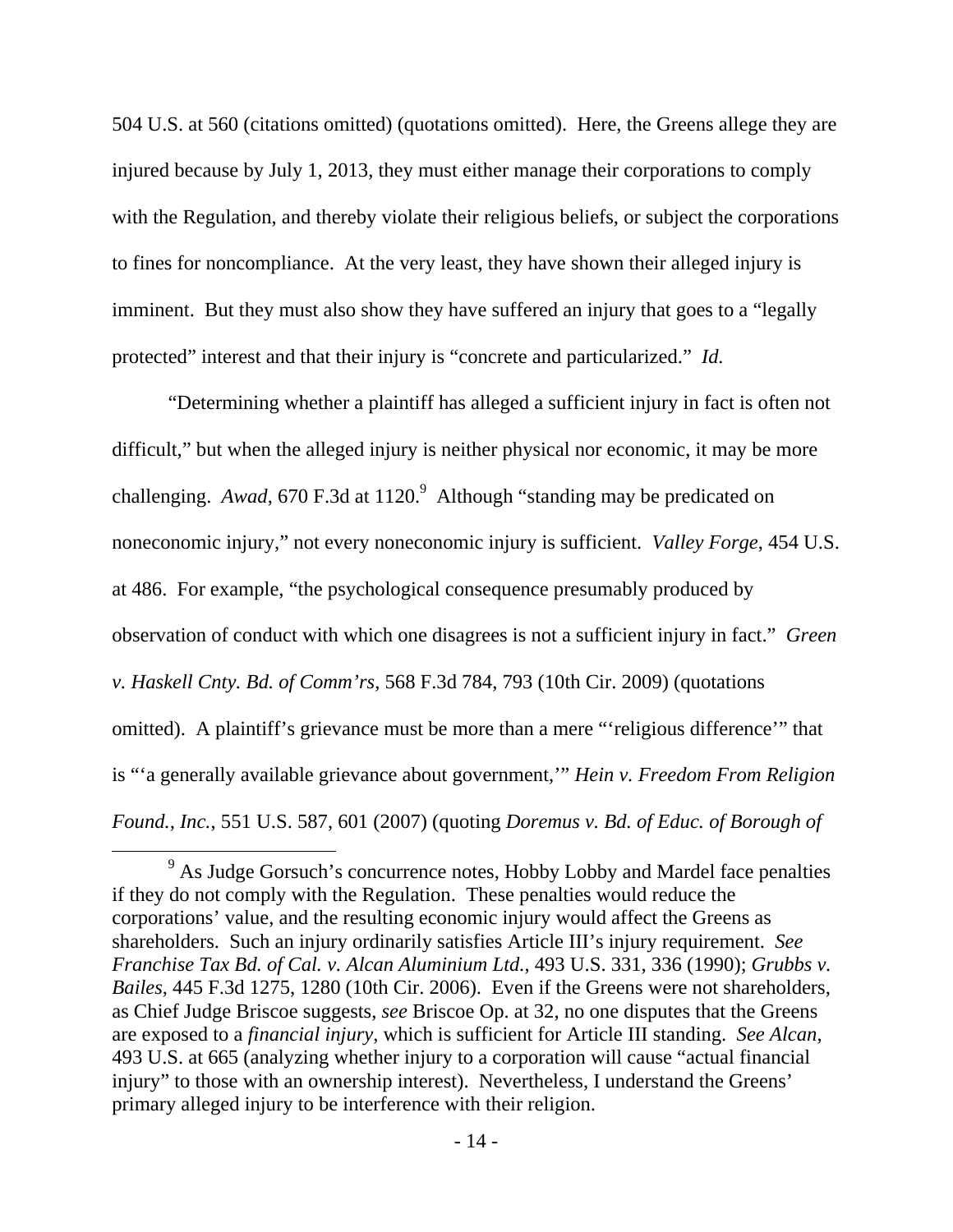*Hawthorne*, 342 U.S. 429, 434 (1952), and *Lujan*, 504 U.S. at 573-74), "hurt feelings," *Freedom from Religion Found., Inc. v. Obama*, 641 F.3d 803, 807 (7th Cir. 2011), or even a "deep and genuine offense" to a particular law or conduct, *Catholic League for Religious & Civil Rights v. City & Cnty. of San Francisco*, 624 F.3d 1043, 1062 (9th Cir.  $2010$ ) (en banc) (Graber, J., dissenting).<sup>10</sup>

The Greens assert an injury to their free exercise rights, which certainly constitute a legally protected interest. *See Wisconsin v. Yoder*, 406 U.S. 205, 214 (1972). To establish an injury to this legally protected interest, the Greens must show that the challenged government action infringes on their "particular religious freedoms." *Sch. Dist. of Abington Twp., Pa. v. Schempp*, 374 U.S. 203, 224 n. 9 (1963). They have done so.

The Greens contend their religious beliefs require them to refrain from any conduct or action that would assist others in using particular contraceptives.<sup>11</sup> The Greens' roles as managers of Hobby Lobby and Mardel place them between two

<sup>&</sup>lt;sup>10</sup> These examples come from cases involving claims brought under the Establishment Clause, while the Greens' claims involve religious exercise. We know from case law that requirements for standing under the Establishment Clause and the Free Exercise Clause differ, but these cases are nevertheless instructive.

 $11$  The Greens' statements in their verified complaint are sufficient evidence of *their* individual religious beliefs. *See Taft v. Vines*, 83 F.3d 681, 685 n.\* (4th Cir. 1996) ("[A] verified complaint is the equivalent of an  $\dots$  affidavit  $\dots$  when the allegations  $\dots$ are based on personal knowledge."); *see also Sheinkopf v. Stone*, 927 F.2d 1259, 1263 (1st Cir. 1991) (verified complaint equivalent to affidavit to the extent it is based on matters of personal knowledge); *Runnels v. Rosendale*, 499 F.2d 733, 734, n.1 (9th Cir. 1974) (same). (We note that the complaint does not specify the corporations' alleged religious beliefs, but even if it did, there is no legal precedent to guide us in how a corporate entity could establish and define legally recognized religious beliefs.)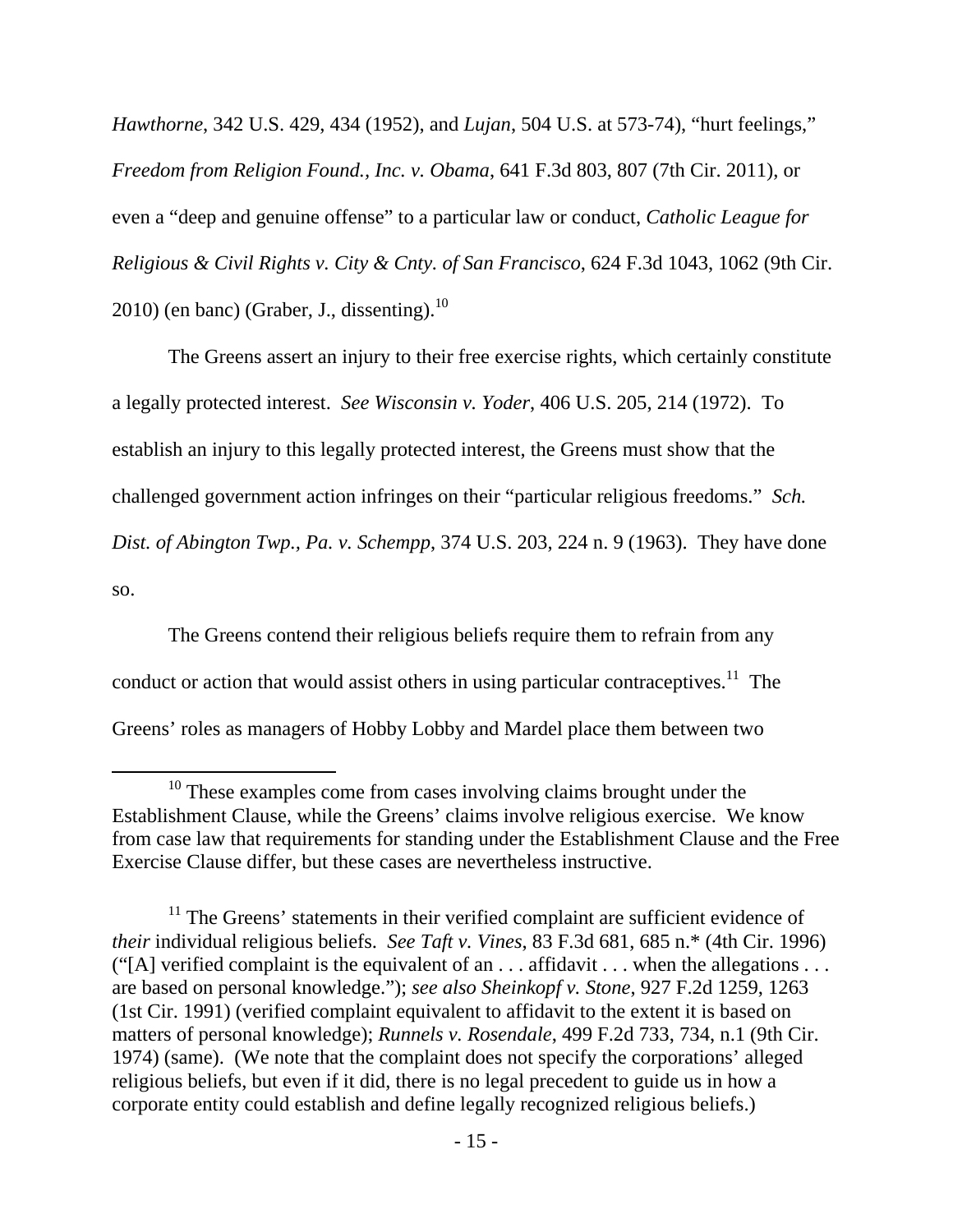imminent, concrete, and particularized injuries: the Regulation requires them (1) to violate this religious obligation by implementing their corporations' compliance with the Regulation or (2) to disregard the Regulation and risk the financial future of the corporations they own and operate. The Regulation causes this injury, and an exemption under RFRA or the Free Exercise Clause would redress it.

The Government argues that the Greens have not shown an injury in fact because only the corporations are subject to the Regulation and its penalties for noncompliance. But this does not preclude the Greens' satisfaction of the injury requirement. Even an indirect injury may be an injury for Article III purposes. *See Warth*, 422 U.S. at 505 ("[T]he indirectness of the injury does not necessarily deprive the person harmed of standing to vindicate his rights."). And plaintiffs may suffer injury from the enforcement of a law or regulation even if it does not directly apply to them. *See Summers v. Earth Island Inst.*, 555 U.S. 488, 493 (2009).

"'At bottom, the gist of the question of standing is whether petitioners have such a personal stake in the outcome of the controversy as to assure that concrete adverseness which sharpens the presentation of issues upon which the court so largely depends for illumination." *Awad*, 670 F.3d at 1120 (quoting *Massachusetts v. E.P.A.*, 549 U.S. 497, 517, 127 (2007)). The Greens' RFRA and Free Exercise claims satisfy this requirement.

## 2. **Prudential Standing**

Even when Article III's standing requirements are satisfied, there are "other limits on the class of persons who may invoke [federal courts'] decisional and remedial powers." *Warth*, 422 U.S. at 499. Such prudential standing requirements include the

- 16 -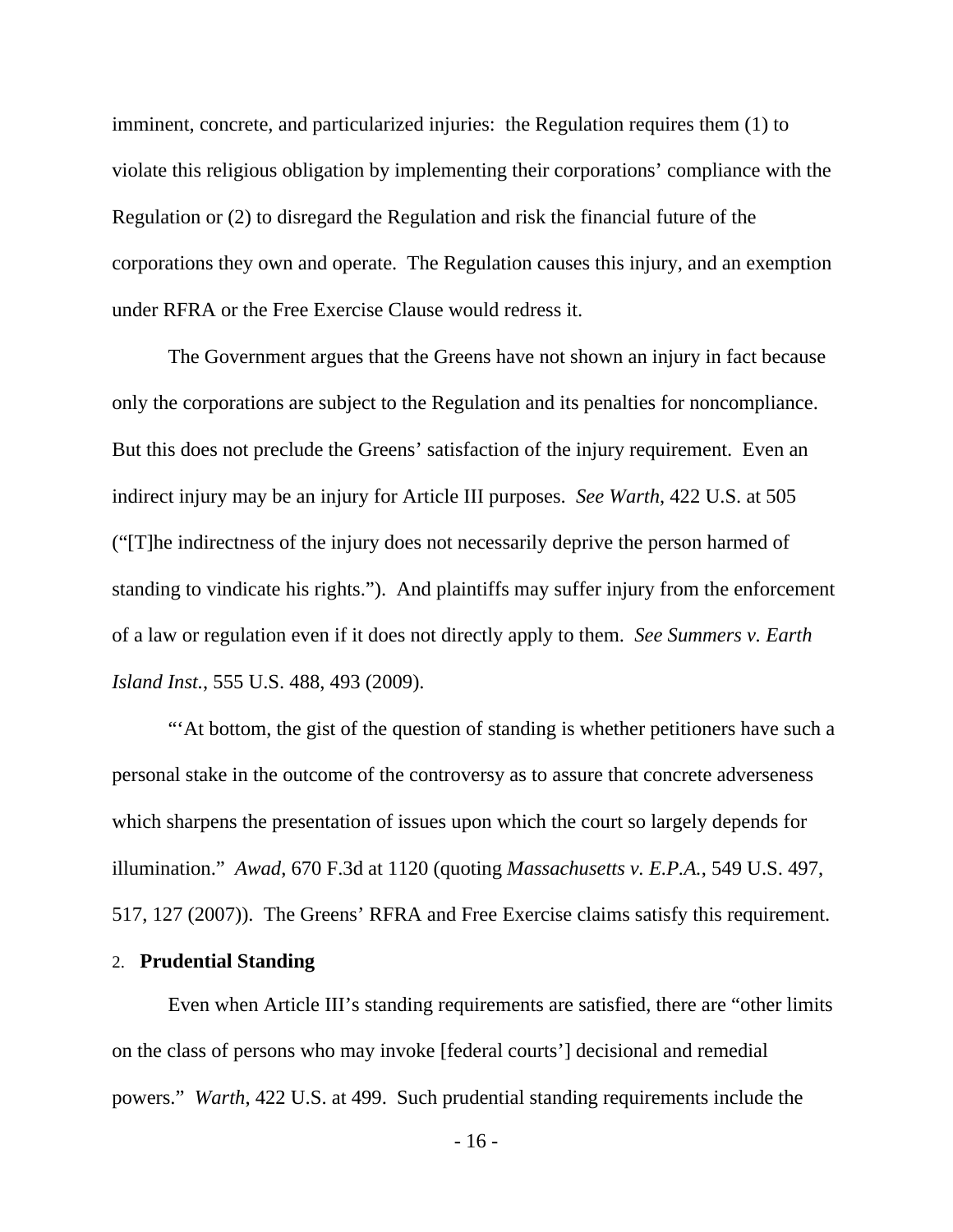"shareholder standing rule," which provides that "conduct which harms a corporation confers standing on the corporation, not its shareholders." *Bixler v. Foster*, 596 F.3d 751, 756 (quoting *Franchise Tax Bd. of Cal. v. Alcan Aluminium Ltd.*, 493 U.S. 331, 336 (1990) ("*Alcan*")). A shareholder may not bring claims for injuries that are "derivative" of, or indistinct from, the corporation's injury. *Id.* at 758.

Because the Regulation applies to Hobby Lobby and Mardel, there is a question of whether the Greens' alleged injury is derivative. This issue arises because the Greens emphasize their shareholder status, and the Greens do not help matters because they insist that their interests, burdens, and injuries are identical to the corporations'.12 Nonetheless, I do not believe the shareholder standing rule applies because the Greens have alleged an injury that is direct and personal. $^{13}$ 

 $12$  The plaintiffs' appellate brief describes the corporations throughout as a "family" business" and the Greens as "owners." *See* Aplt. Br. at 1-2, 20, 22, 33-36. The plaintiffs' complaint and arguments acknowledge no distinction between the corporate plaintiffs and the Greens, and they continuously attribute the Regulation's requirements and penalties and the religious beliefs at issue interchangeably to "the Greens," "Hobby Lobby," and "Plaintiffs." *E.g.*, Complaint at 24, 27-39 (myriad references to the "Plaintiffs'" obligations under the Regulation and "Plaintiffs' religious beliefs"); *see also*, *e.g.*, Aplt. Br. at 5 (The Regulation "forces the Greens and Hobby Lobby to violate their religious beliefs…"); *id.* at 1 ("If the Greens do not comply . . . they face massive fines."); *id.* at 18, 22, 27. As discussed earlier, this ignores that "a corporation is regarded as a legal entity, separate and distinct from the individuals comprising it." *Fanning*, 85 P.3d at 846. The Greens have failed to develop a legal or factual basis to allow the court to disregard the corporate form.

 $13$  My conclusions on the Greens' standing are generally consistent with Judge Gorsuch's concurrence. I do not join his concurrence for several reasons. I do not believe we can conclude at this point that the Greens are entitled to relief. Because this court raised the standing issue and asked the Government to brief it, I do not think we should decline to consider the Government's prudential standing arguments. And I am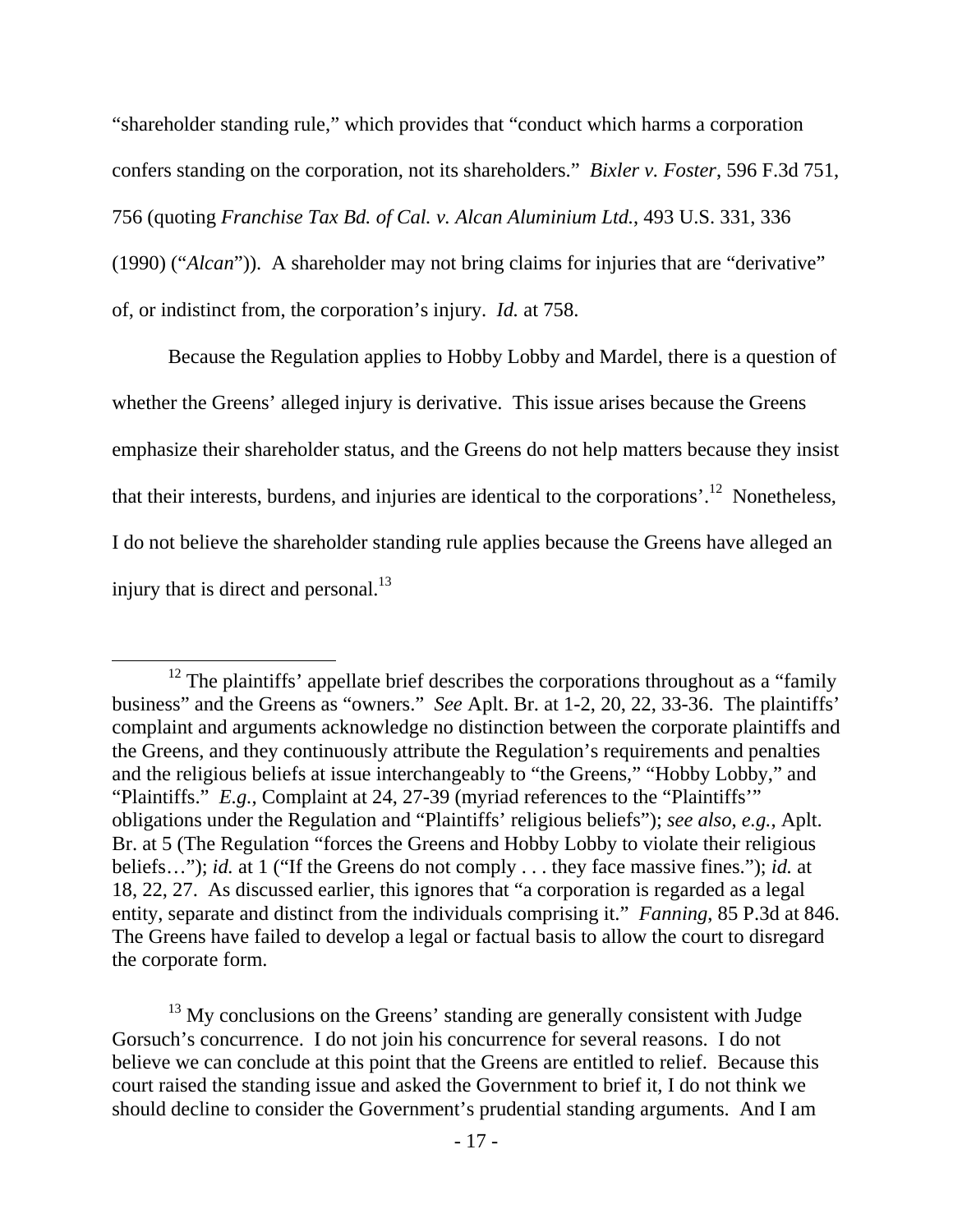## a. *Shareholder standing exception: direct and personal injury*

A well-established exception to the shareholder standing rule is that "a shareholder with a direct, personal interest in a cause of action [may] bring suit even if the corporation's rights are also implicated." *Alcan*, 493 U.S. at 336; *see also Grubbs v. Bailes*, 445 F.3d 1275, 1280 (10th Cir. 2006). Purely financial injuries to a shareholder's corporate investment are typically derivative and do not fall under this exception. *E.g.*, *Bixler*, 596 F.3d at 758 (alleged injury—financial loss from corporation's RICO violations—was derivative because it was based solely on plaintiffs' status and rights as shareholders). This is true even when the defendant's alleged wrongdoing involves a civil rights violation. *E.g.*, *Diva's Inc. v. City of Bangor*, 411 F.3d 30, 42 (1st Cir. 2005) (shareholder's § 1983 claim barred because alleged injuries were purely financial and

not convinced that RFRA forecloses consideration of prudential standing for the reasons Judge Bacharach has raised in his concurring opinion. Bacharach Op. at 7-8.

<u> 1989 - Andrea San Andrea San Andrea San Andrea San Andrea San Andrea San Andrea San Andrea San Andrea San An</u>

I disagree, however, with Judge Bacharach's conclusion that the shareholder standing rule prevents the Greens' claims, for reasons described in this section. Additionally, I do not agree that the Greens' fiduciary duties to the corporations as officers and directors determine whether their free exercise injury is derivative. Shareholders do not owe the same fiduciary duties to corporations that officers and directors do. *See, e.g.*, *In re Midway Games, Inc.*, 428 B.R. 303, 313, 319 (Bankr. Del. 2010) (officers and directors owe a duty of loyalty and good faith to advance the interests of the corporation, while shareholders are entitled to advance their own economic interests). The fiduciary duties to which Judge Bacharach refers are separate from the Greens' shareholder status and cannot resolve the shareholder standing issue. Even if these fiduciary duties were relevant to standing, assuming they place added pressure on the Greens to comply with the Regulation and thereby violate their religious obligations, this would strengthen the argument that their injury is direct and personal and not derivative of any injury to the corporations.

Chief Judge Briscoe suggests this analysis would create a "management standing" rule. Briscoe Op. at 33. No such rule is proposed. The standing analysis in this section applies well-established Article III and prudential standing law to the facts of this case.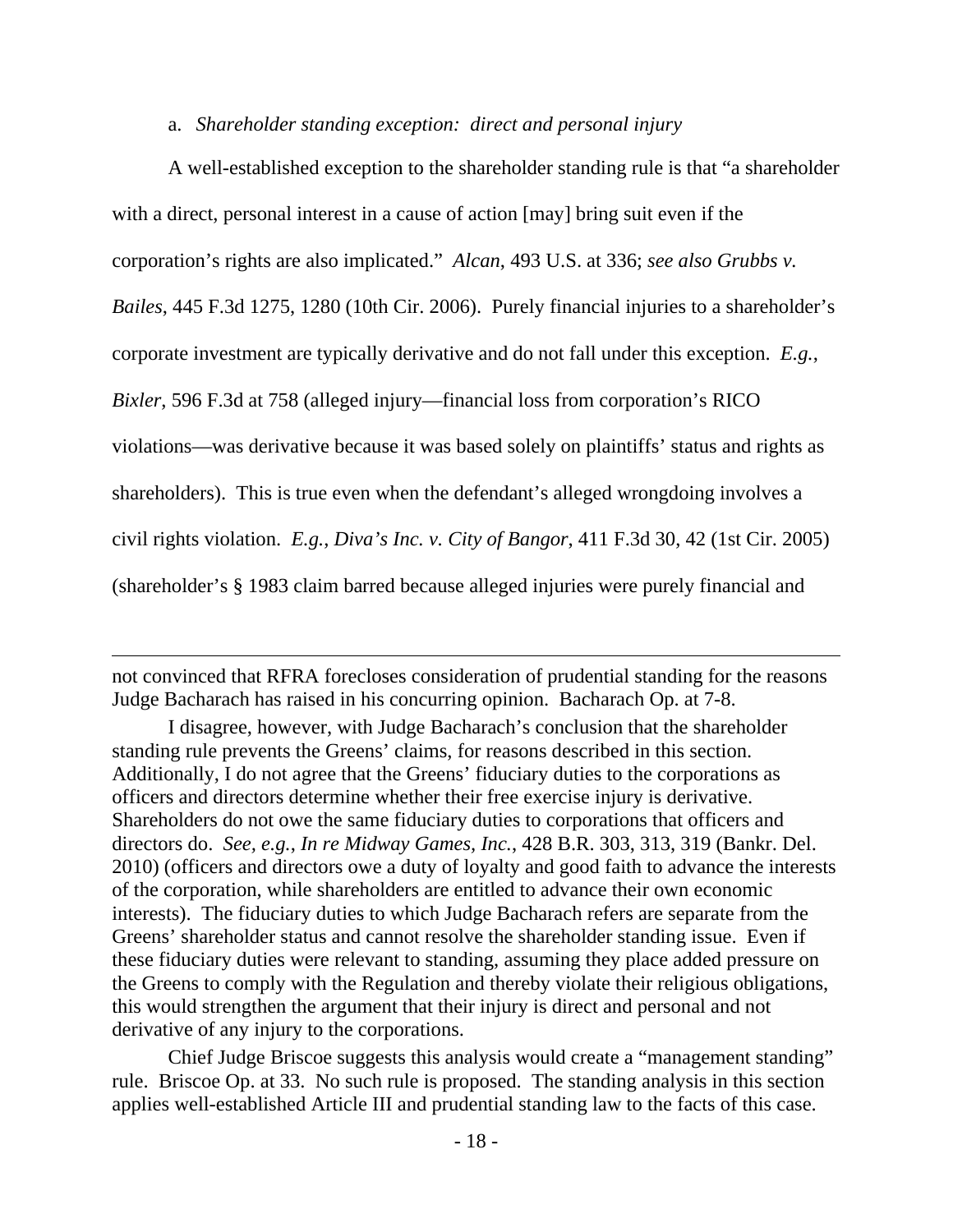were identical to the corporation's); *Potthoff v. Morin*, 245 F.3d 710, 717-18 (8th Cir. 2001) (same); *Smith Stzer & Sons, Inc. v. South Carolina Procurement Review Panel*, 20 F.3d 1311, 317-18 (4th Cir. 1994) (same).

But even though shareholders may suffer derivative financial harm, they may also separately suffer a direct and personal injury. In *Alcan*, a foreign corporation challenged a state franchise tax imposed on its subsidiary corporation. 493 U.S. at 336-37. At issue was whether the plaintiff's injury was merely the "decline in the value of [the shareholder's] ownership interest," in which case it would have been derivative. *Id.* at 337. The Supreme Court dismissed the claim on other grounds, but it left open the possibility that a separate injury—namely, a burden on the shareholder's decisions about "participation in the American economy"—would satisfy prudential standing requirements. *Id.* at 338.

We applied *Alcan* in *Grubbs*, where the shareholder of a corporation that held land for shareholder use sued a sheriff's department for failing to protect the land against trespassers. 445 F.3d at 1277. The shareholder retained an individual leasehold in the property, giving him a state law right against trespass. *Id.* at 1280. His injury was to a "distinct legally recognized interest," and therefore was direct and personal and "sufficient to satisfy the prudential standing principles in *Alcan*." *Id.* at 1277, 1280.<sup>14</sup>

<sup>&</sup>lt;sup>14</sup> Another case from this circuit came to a different conclusion. In *Guides Ltd. v. Yarmouth Group Property Management., Inc.*, 295 F.3d 1065 (10th Cir. 2002), a corporation brought a § 1981 claim for race discrimination, and the corporation's sole shareholder added an individual claim for emotional distress. We rejected the individual claim on prudential standing grounds. But *Guides* did not apply the *Alcan* rule. It relied on *In re Stat-Tech Int'l Corp.*, 47 F.3d 1054 (10th Cir. 1995), a Tenth Circuit case that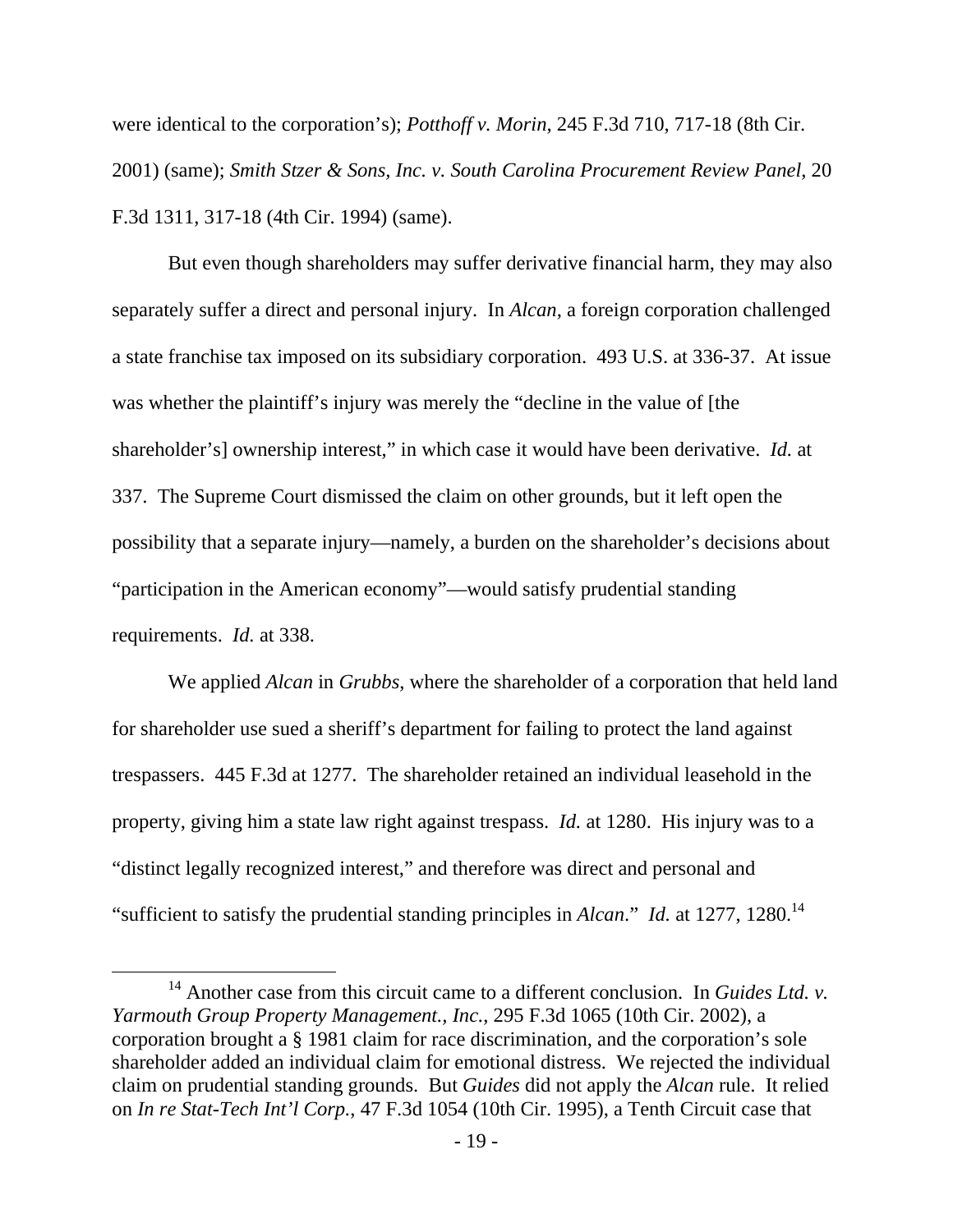(As in *Alcan*, we ultimately rejected the claim on other grounds without "definitively resolv[ing]" the shareholder standing issue. *Id.* at 1280.)

## b. *Direct and personal injury exception applies to the Greens*

The Greens' injury is direct and personal regardless of whether the corporations are covered by RFRA. If the corporations have no RFRA rights, the Greens' alleged free exercise injury is not derivative of a corporate free exercise injury. If, on the other hand, the corporations do possess RFRA rights, a bit more analysis is required.

Although the Greens may suffer financial losses arising from non-compliance with the Regulation, their core alleged injury is religious. The Greens claim that the Regulation injures them directly and personally because it requires them to take *affirmative action* contrary to their religious beliefs: they must implement coverage for the contraceptives at issue.

The Greens are not only shareholders, they are also directors and officers of the corporations. They own and manage Hobby Lobby and Mardel and will be directly and personally involved in implementing the Regulation.15 The situation might be different,

applied a "different shareholder standing exception" that "does not look for direct injury distinct from a shareholder's derivative harm; it looks for harm to the plaintiff *as a shareholder* but requires that it be unique in some way from that suffered by shareholders generally." *Grubbs*, 445 F.3d at1280 n.2 (10th Cir. 2006) (summarizing *Guides*); *see also In re Stat-Tech*, 47 F.3d at 1059. We have most often applied this second shareholder standing exception in cases arising under state law where minority shareholders claim financial injuries from actions of the corporation or a majority shareholder. *E.g.*, *Combs v. PriceWaterhouseCoopers LLP*, 382 F.3d 1196, 1199-1200 (10th Cir. 2004); *In re Stat-Tech*, 47 F.3d at 1059.

<u> 1989 - Andrea San Andrea San Andrea San Andrea San Andrea San Andrea San Andrea San Andrea San Andrea San An</u>

<sup>15</sup> This point answers Judge Hartz's hypothetical about the rabbi who owns a kosher-matzo business. The rabbi retains his RFRA rights when he incorporates his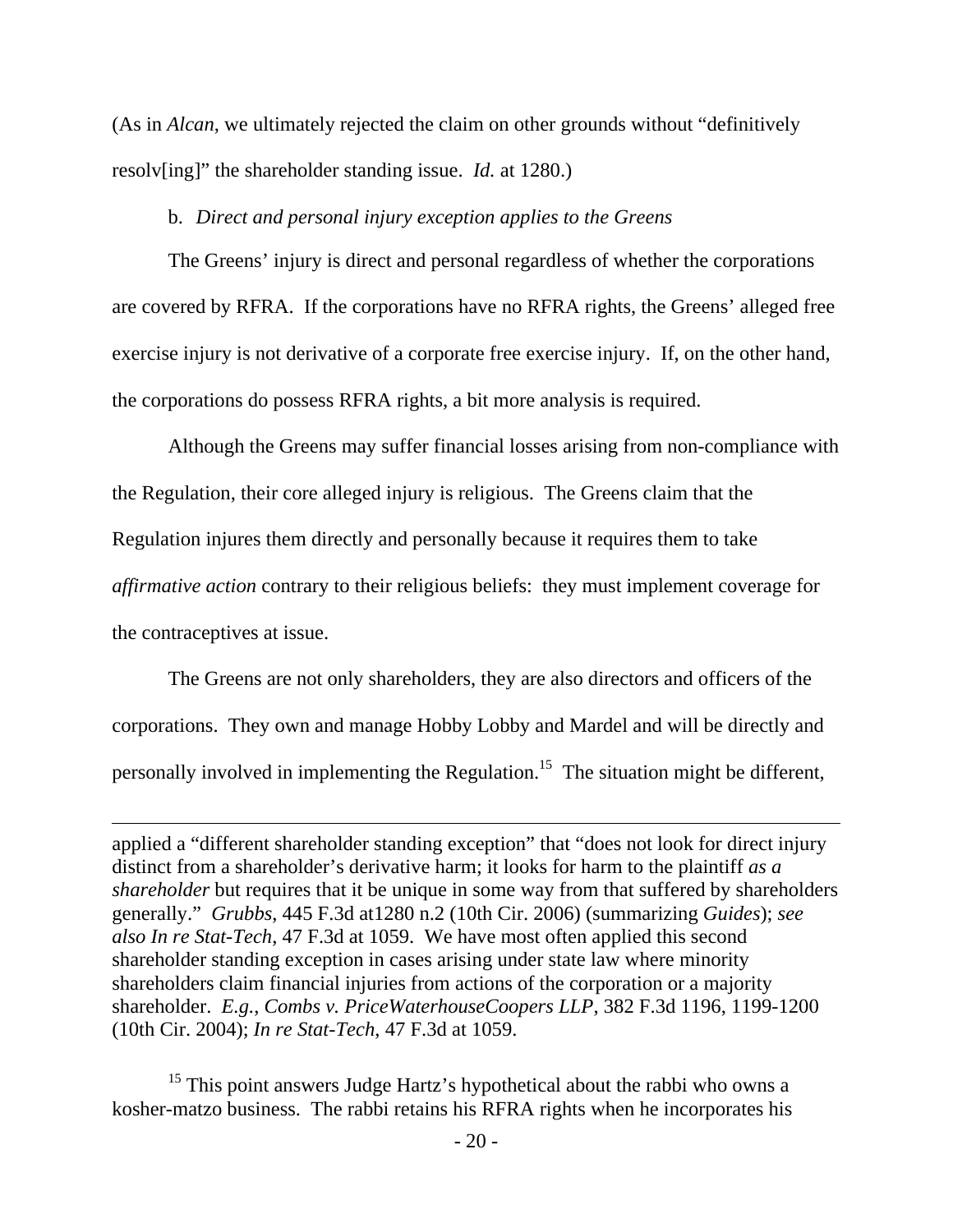for example, for a shareholder who has no role in managing the corporation and is unlikely to be involved in any of the details of the corporation's health plan. Conversely, a human resources manager who does not also serve as shareholder, officer, or director could be relieved of responsibility connected to the Regulation, perhaps by requesting accommodation under Title VII. *See Rodriguez v. City of Chicago*, 156 F.3d 771, 774-78 (7th Cir. 1998) (police officer's religious beliefs opposing abortion entitled him to reasonable accommodation under Title VII to be excused from assignment guarding health clinic where abortions were performed).

The Greens' injury is not purely financial. At its core, their injury is religious. Like the shareholder in *Grubbs*, they assert rights that are independent of their shareholder status. Whether or not their RFRA claim prevails, the Greens have standing to have the claim heard in federal court.

# B. *The Greens' RFRA Claim Should Be Remanded*

The next issue is whether the district court abused its discretion in concluding that the Greens failed to show a substantial likelihood of success on the merits of their RFRA claim. The court determined that the burden on their religious exercise was not substantial. Because I conclude the court misunderstood the nature of the Greens' burden, I would remand for reconsideration of their RFRA claim.

The district court concluded that the Greens' RFRA claim was not substantially likely to succeed because the burden on their religious exercise was "indirect and

<u> 1989 - Andrea San Andrea San Andrea San Andrea San Andrea San Andrea San Andrea San Andrea San Andrea San An</u>

business. Conversely, his corporation does not necessarily acquire his RFRA rights by virtue of his religious beliefs, though, as noted earlier, I would leave that question open for now.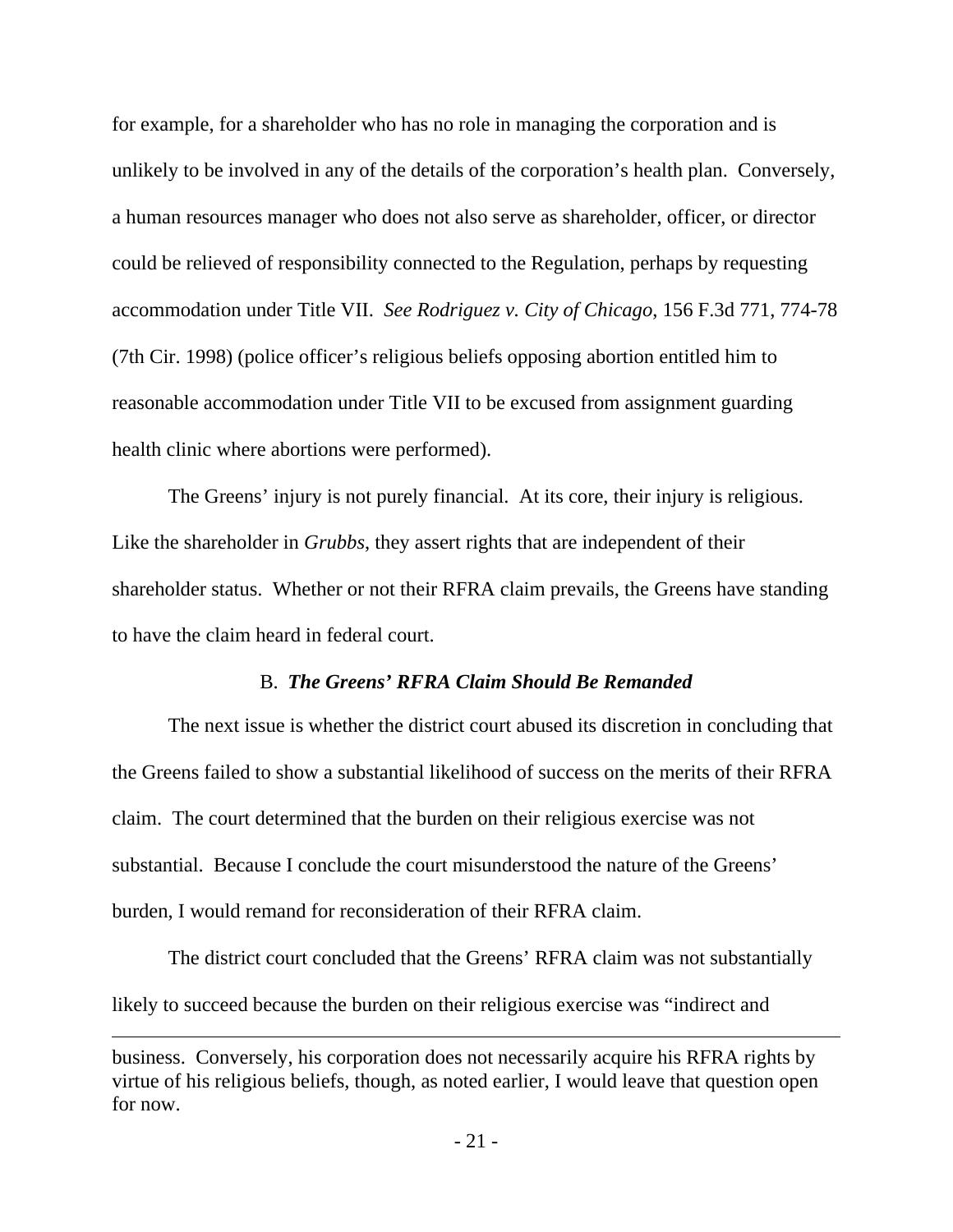attenuated" and therefore not substantial. *Hobby Lobby Stores, Inc. v. Sebelius*, 870 F. Supp. 2d 1278, 1294 (W.D. Okla. 2012). It defined the burden as the possibility that "funds, which plaintiffs will contribute to a group health plan, might, after a series of independent decisions by health care providers and patients covered by [their] plan, subsidize *someone else's* participation in an activity that is condemned by plaintiff's religion." *Id.* (quoting *O'Brien v. U.S. Dep't of Health & Human Servs.*, 894 F. Supp. 2d 1149, 1159 (E.D. Mo. 2012)). This statement misconstrues the Greens' religious objection.

The Greens acknowledge that their religious beliefs are not "even implicated" by their employees' independent medical choices. Aplt. Br. at 27. But they assert "that their faith demands they refrain from participating in, providing access to, paying for, training others to engage in, or otherwise supporting" the use of particular contraceptives. *Id.* (quotations omitted). The district court abused its discretion by applying its substantial burden analysis to an incorrectly understood religious burden. *See Korte v. Sebelius*, No. 12-3841, 2012 WL 6757353, at \*3 (7th Cir. Dec. 28, 2012) ("The religious-liberty violation at issue here inheres in the *coerced coverage* of contraception . . . *not—*or perhaps more precisely, *not only—*in the later purchase or use of contraception or related services."). The burden would arise from having to provide coverage in contravention of the Greens' religious beliefs.

As previously explained, the alleged burden on the Greens' religious exercise constitutes an injury for standing purposes. But to prevail on the merits of a RFRA claim, the Greens must show a substantial burden. The district court did not conduct the

- 22 -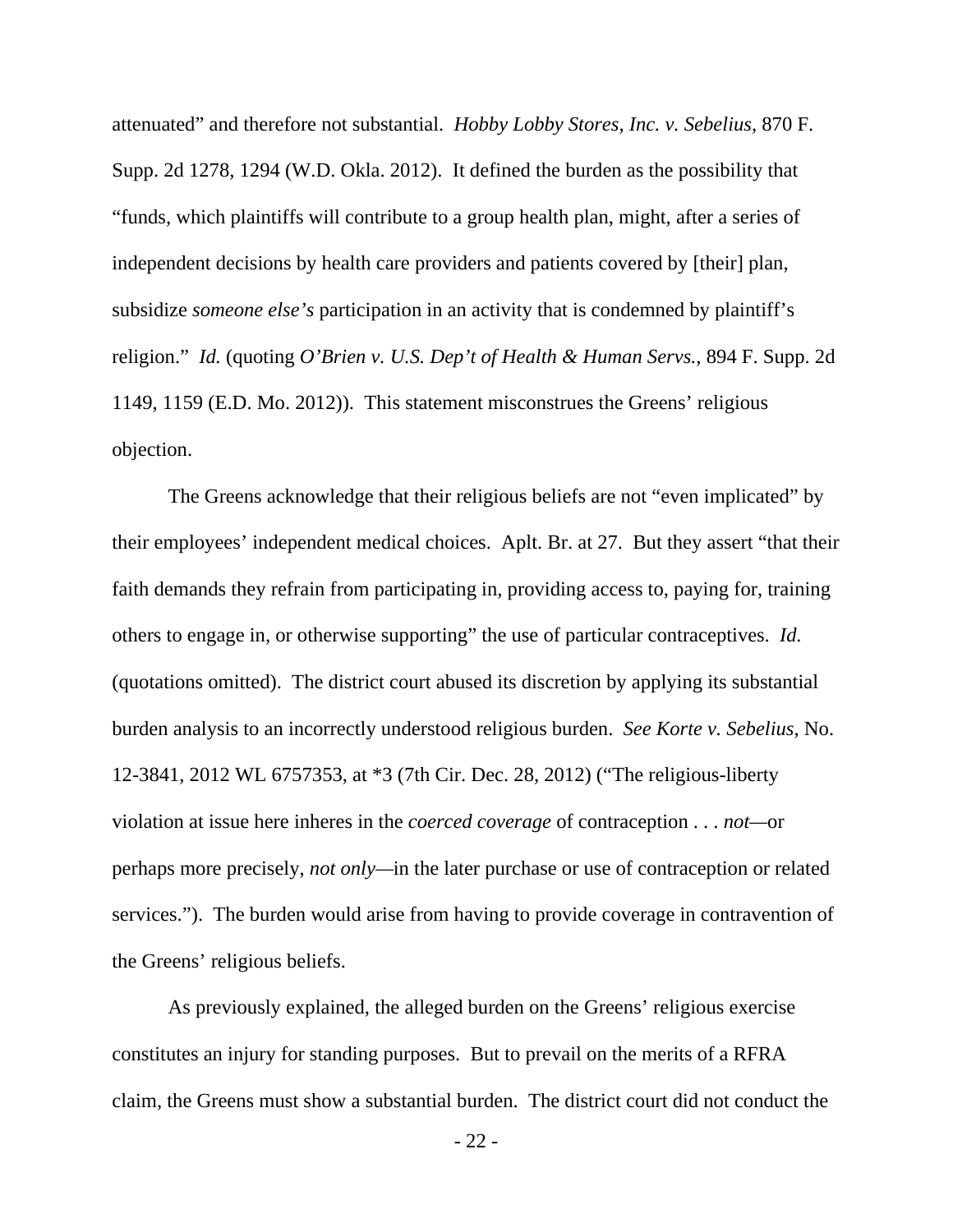proper analysis due to its erroneous view of the burden on the Greens' exercise of religion. I therefore would remand to the district court to reconsider the substantial burden issue. Depending on the outcome of that analysis, the court may also need to address whether the Regulation satisfies strict scrutiny and also consider the remaining preliminary injunction factors with respect to the Greens' RFRA claim.

# **III. FREE EXERCISE CLAUSE CLAIM**

The district court did not abuse its discretion in denying a preliminary injunction for the plaintiffs' Free Exercise claim because they have not clearly and unequivocally shown that they are substantially likely to succeed on the merits.

"[T]he 'right of free exercise does not relieve an individual of the obligation to comply with a valid and neutral law of general applicability on the ground that the law proscribes (or prescribes) conduct that his religion prescribes (or proscribes).'" *Hosanna-Tabor Evangelical Lutheran Church & Sch. v. EEOC*, 132 S. Ct. 694, 706 (2012) (quoting *Emp't Div., Dep't of Human Res. of Or. v. Smith*, 494 U.S. 872, 879 (1990)). For this reason, the Supreme Court has concluded that "a law that is neutral and of general applicability need not be justified by a compelling governmental interest even if the law has the incidental effect of burdening a particular religious practice." *Church of the Lukumi Babalu Aye, Inc. v. City of Hialeah*, 508 U.S. 520, 531 (1993). Rather,

"[g]overnment actions that stem from 'neutral' rules of 'general applicability' are subject to rational basis review." *Taylor v. Roswell Indep. Sch. Dist.*, 713 F.3d 25, 52 (10th Cir. 2013) (quoting *City of Hialeah*, 508 U.S. at 531).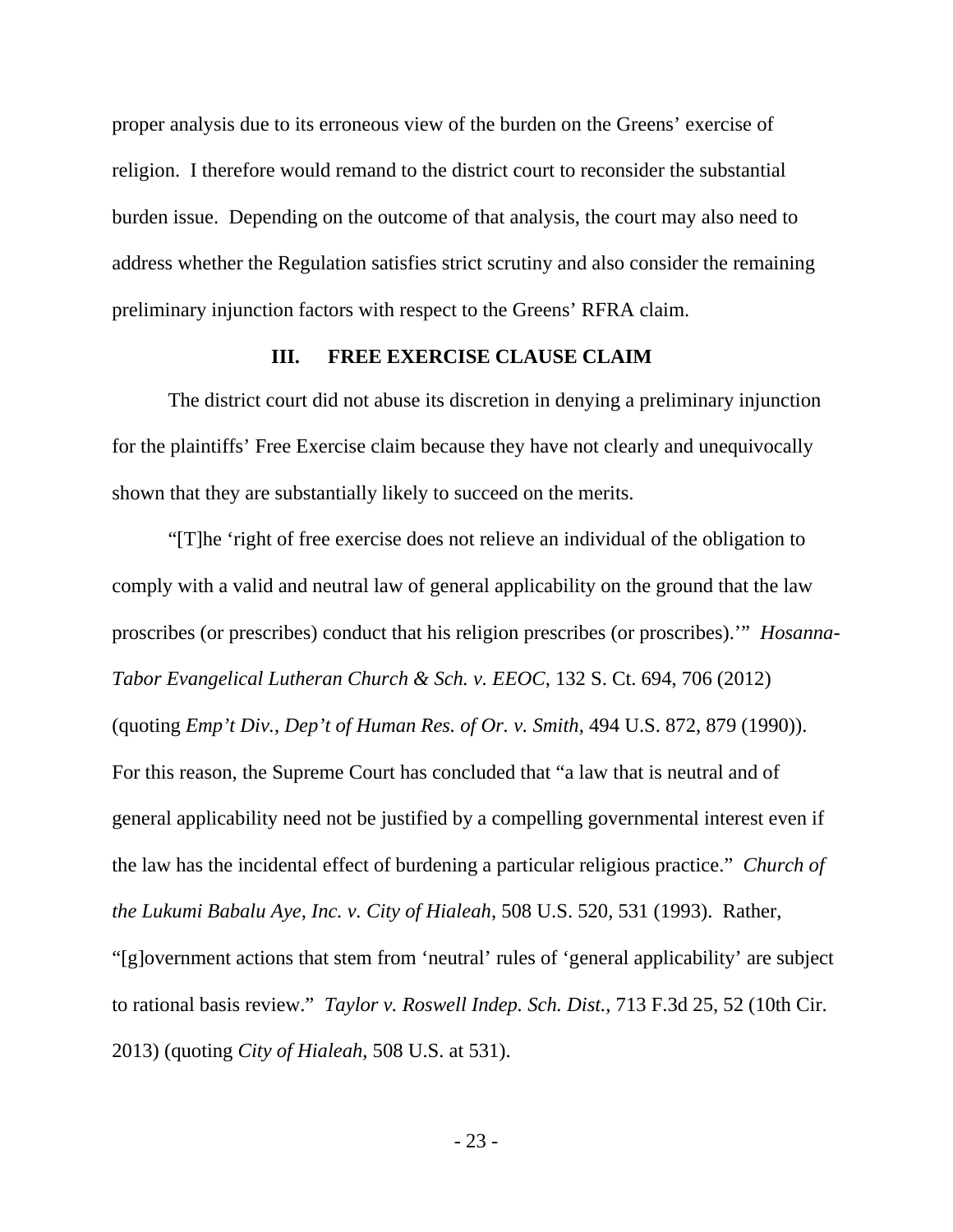The Regulation is a neutral rule of general applicability "so long as its object is something other than the infringement or restriction of religious practices." *Grace United Methodist Church v. City of Cheyenne*, 451 F.3d 643, 649-50 (10th Cir. 2006); *see also Corder v. Lewis Palmer Sch. Dist. No. 38,* 566 F.3d 1219, 1233 (10th Cir. 2009); *Axson-Flynn v. Johnson*, 356 F.3d 1277, 1294 (10th Cir. 2004) ("A rule that is discriminatorily motivated and applied is not a neutral rule of general applicability."). The Regulation was enacted to promote women's access to health care—a purpose entirely unrelated to religion. And it applies generally to for-profit corporations based on criteria unrelated to its shareholders' religious views. *See Swanson ex rel. Swanson v. Guthrie Indep. Sch. Dist. No. I-L*, 135 F.3d 694, 698 (10th Cir. 1998) (law is generally applicable because it applies to an activity whether motivated by religious or secular purpose).

Under rational basis review, the Regulation survives a constitutional challenge if it is at least "rationally related to a legitimate government interest." *Corder*, 566 F.3d at 1232. The plaintiffs have not argued that the Government's stated purpose of promoting women's access to health care is not legitimate, nor have they suggested that the Regulation is not rationally related to this purpose.

The district court did not abuse its discretion in concluding that the plaintiffs have not shown that their Free Exercise Clause claim is substantially likely to succeed on the merits.

#### **CONCLUSION**

I would (1) affirm the district court's denial of a preliminary injunction for Hobby Lobby and Mardel on their RFRA claim; (2) conclude that the Greens have standing to

 $-24-$